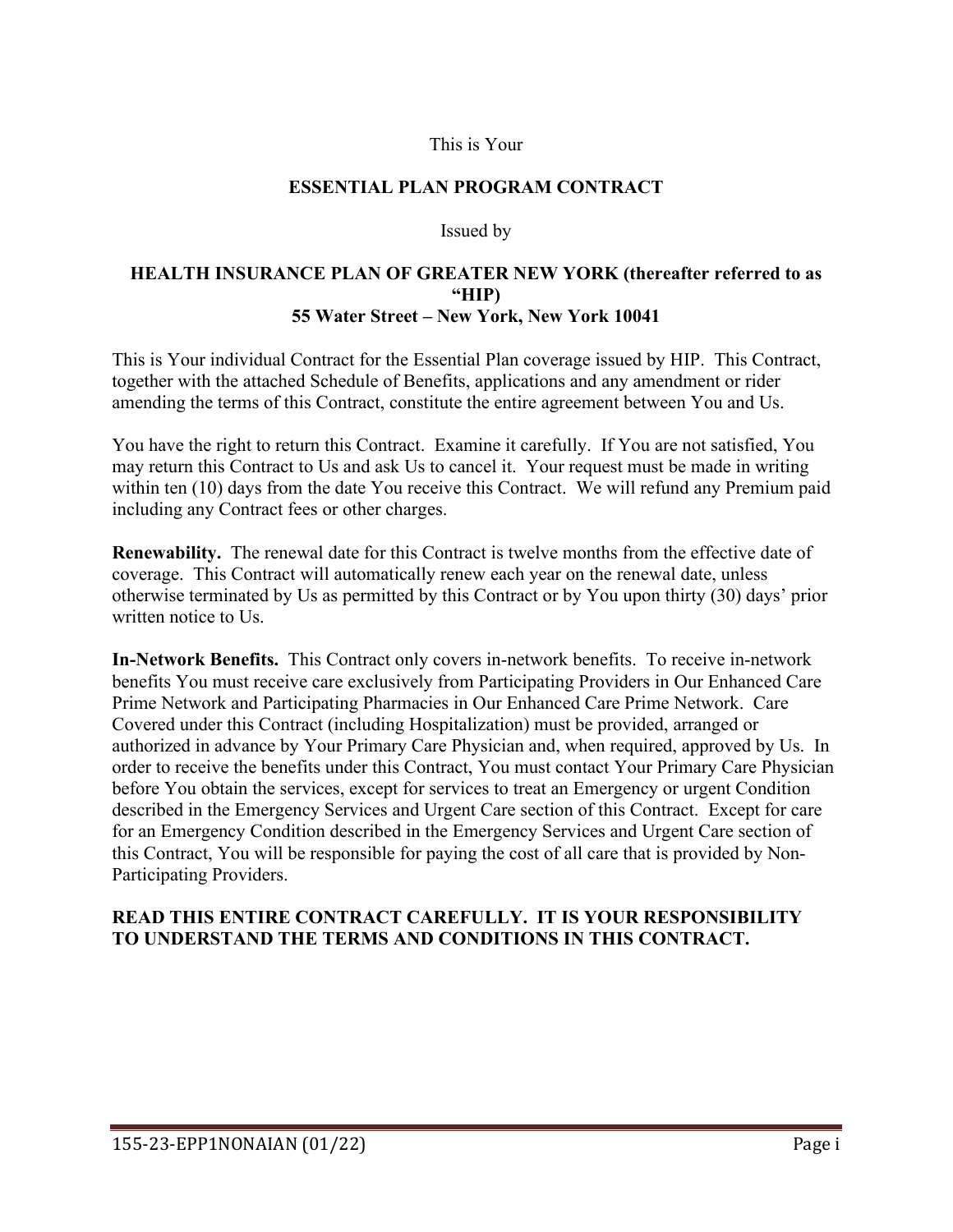This Contract is governed by the laws of New York State.

Signed for Health Insurance Plan of Greater New York

Karen Ignagni President and CEO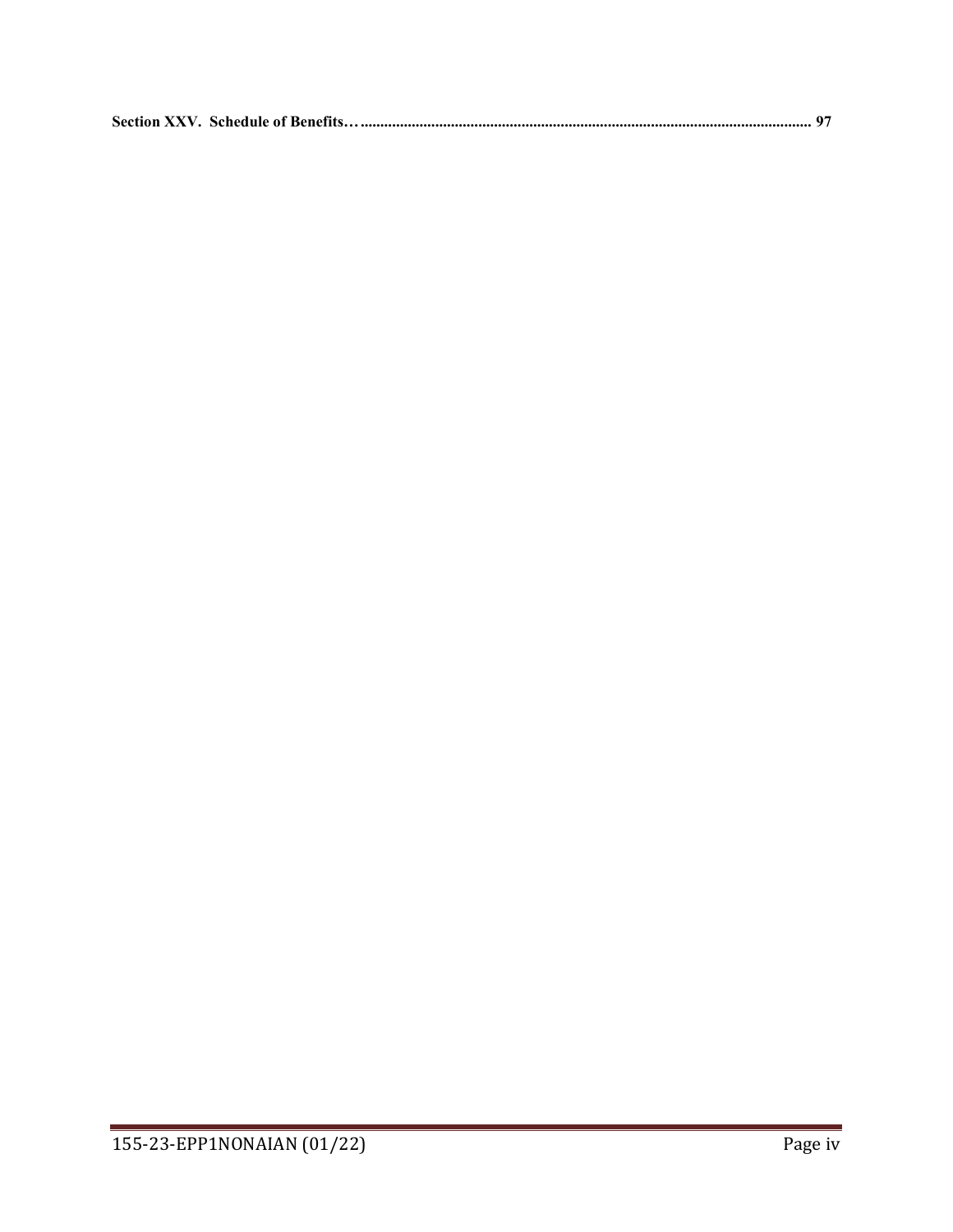# **SECTION I**

# **Definitions**

Defined terms will appear capitalized throughout this Contract.

**Acute:** The onset of disease or injury, or a change in the Subscriber's condition that would require prompt medical attention.

**Allowed Amount:** The maximum amount on which Our payment is based for Covered Services. See the Cost-Sharing Expenses and Allowed Amount section of this Contract for a description of how the Allowed Amount is calculated.

**Ambulatory Surgical Center:** A Facility currently licensed by the appropriate state regulatory agency for the provision of surgical and related medical services on an outpatient basis.

**Appeal:** A request for Us to review a Utilization Review decision or a Grievance again.

**Balance Billing:** When a Non-Participating Provider bills You for the difference between the Non-Participating Provider's charge and the Allowed Amount. A Participating Provider may not Balance Bill You for Covered Services.

**Contract:** This Contract issued by HIP, including the Schedule of Benefits and any attached riders.

**Coinsurance:** Your share of the costs of a Covered Service, calculated as a percent of the Allowed Amount for the service that You are required to pay to a Provider. The amount can vary by the type of Covered Service.

**Copayment:** A fixed amount You pay directly to a Provider for a Covered Service when You receive the service. The amount can vary by the type of Covered Service.

**Cost-Sharing:** Amounts You must pay for Covered Services, expressed as Copayments and/or Coinsurance.

**Cover, Covered or Covered Services:** The Medically Necessary services paid for, arranged, or authorized for You by Us under the terms and conditions of this Contract.

**Durable Medical Equipment ("DME"):** Durable Medical Equipment is equipment which is:

- Designed and intended for repeated use;
- Primarily and customarily used to serve a medical purpose;
- Generally not useful to a person in the absence of disease or injury; and
- Appropriate for use in the home.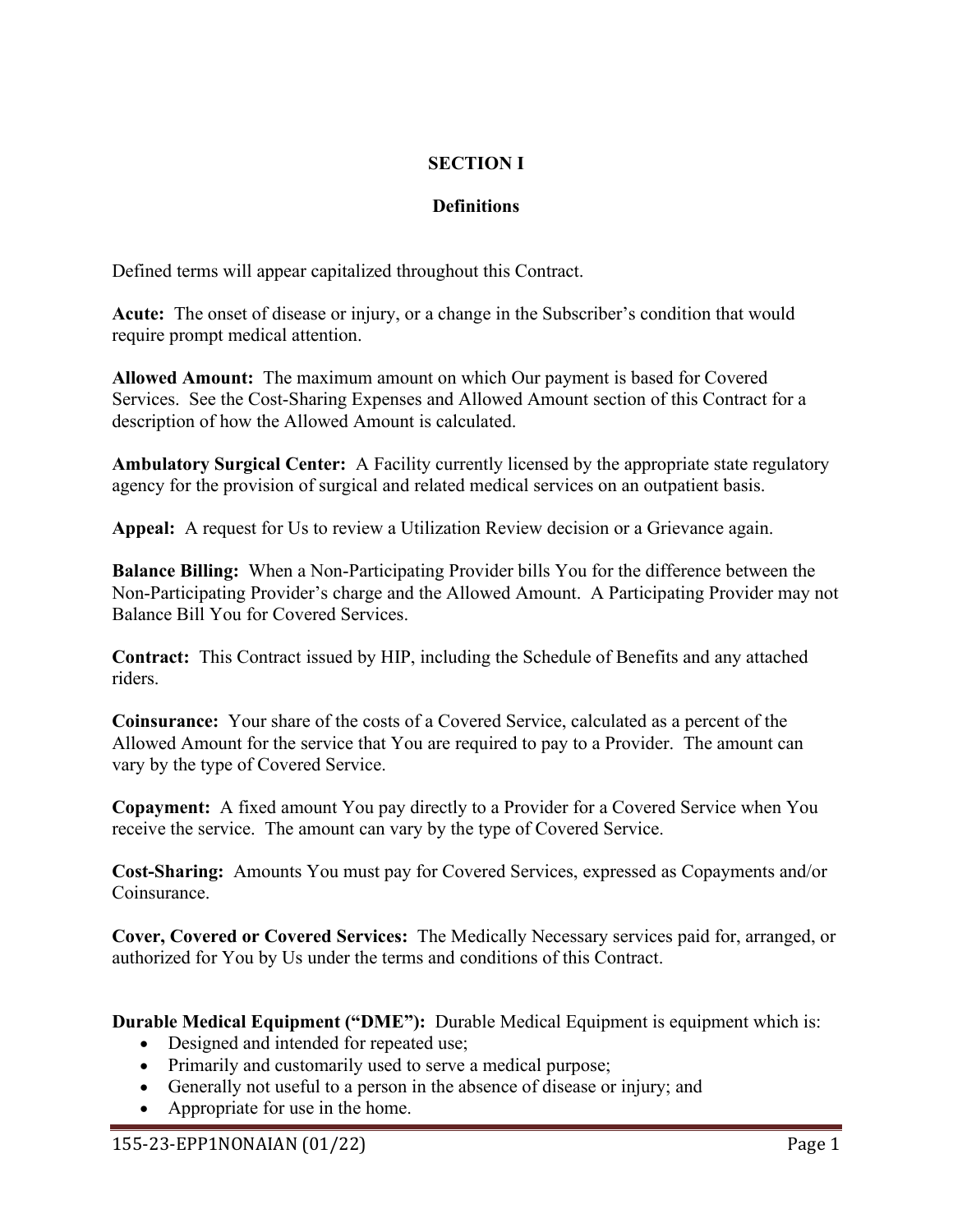**Emergency Condition:** A medical or behavioral condition that manifests itself by Acute symptoms of sufficient severity, including severe pain, such that a prudent layperson, possessing an average knowledge of medicine and health, could reasonably expect the absence of immediate medical attention to result in:

- Placing the health of the person afflicted with such condition or, with respect to a pregnant woman, the health of the woman or her unborn child in serious jeopardy, or in the case of a behavioral condition, placing the health of such person or others in serious jeopardy;
- Serious impairment to such person's bodily functions;
- Serious dysfunction of any bodily organ or part of such person; or
- Serious disfigurement of such person.

**Emergency Department Care:** Emergency Services You get in a Hospital emergency department.

**Emergency Services:** A medical screening examination which is within the capability of the emergency department of a Hospital, including ancillary services routinely available to the emergency department to evaluate such Emergency Condition; and within the capabilities of the staff and facilities available at the Hospital, such further medical examination and treatment as are required to stabilize the patient. "To stabilize" is to provide such medical treatment of an Emergency Condition as may be necessary to assure that, within reasonable medical probability, no material deterioration of the condition is likely to result from or occur during the transfer of the patient from a Facility, or to deliver a newborn child (including the placenta).

**Exclusions:** Health care services that We do not pay for or Cover.

**External Appeal Agent:** An entity that has been certified by the New York State Department of Financial Services to perform external appeals in accordance with New York law.

**Facility:** A Hospital; Ambulatory Surgical Center; birthing center; dialysis center; rehabilitation Facility; Skilled Nursing Facility; hospice; Home Health Agency or home care services agency certified or licensed under New York Public Health Law Article 36; a comprehensive care center for eating disorders pursuant to New York Mental Hygiene Law Article 30; and a Facility defined in New York Mental Hygiene Law Sections 1.03, certified by the New York State Office of Addiction Services and Supports, or certified under New York Public Health Law Article 28 (or, in other states, a similarly licensed or certified Facility). If You receive treatment for substance use disorder outside of New York State, a Facility also includes one which is accredited by the Joint Commission to provide a substance use disorder treatment program.

**Federal Poverty Level (FPL)**: A measure of income level issued annually by the U.S. Department of Health and Human Services. Federal poverty levels are used to determine your eligibility for certain program and benefits, including the Essential Plan, and are updated on an annual basis.

**Grievance:** A complaint that You communicate to Us that does not involve a Utilization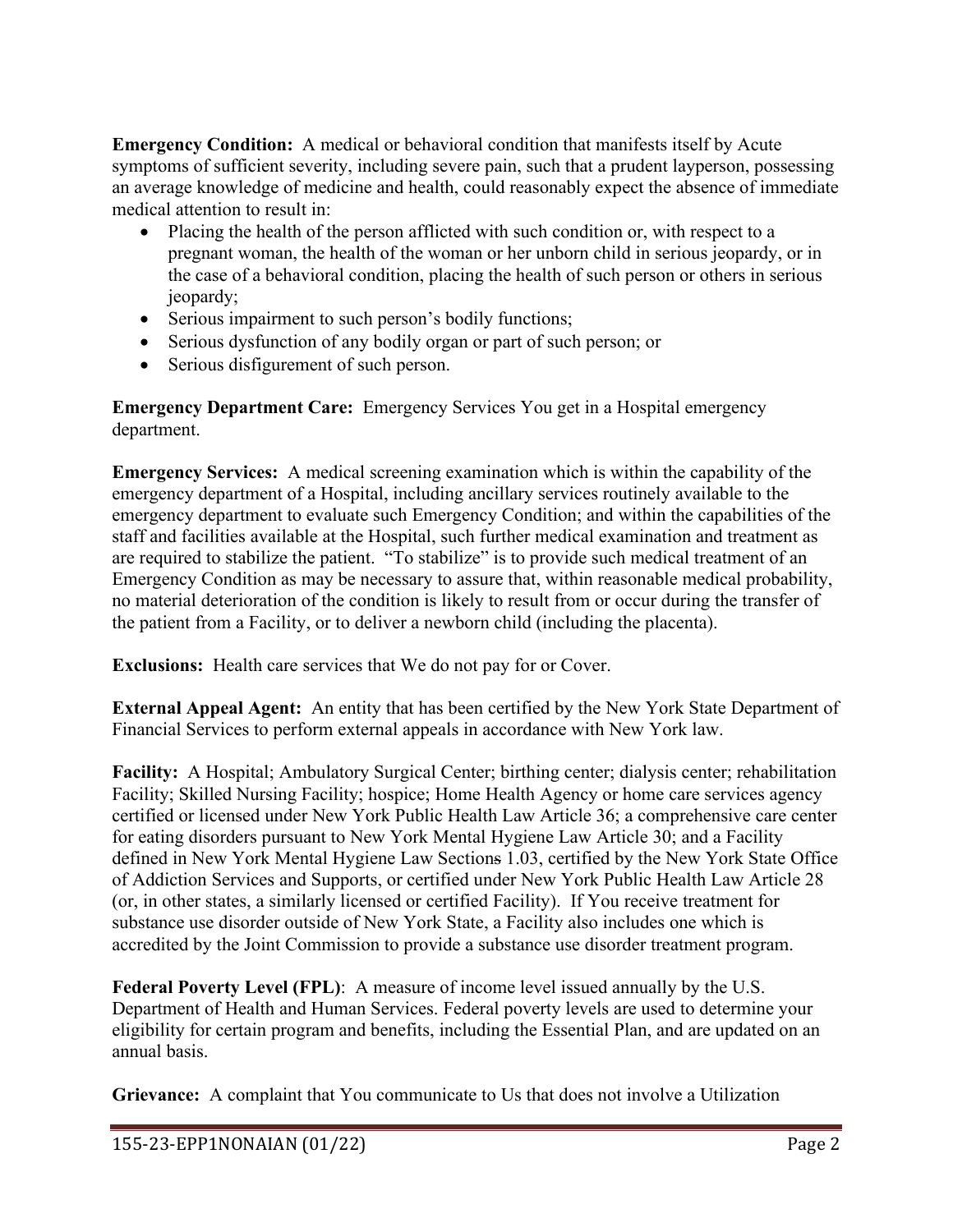Review determination.

**Habilitation Services:** Health care services that help a person keep, learn or improve skills and functioning for daily living. Habilitative Services include the management of limitations and disabilities, including services or programs that help maintain or prevent deterioration in physical, cognitive, or behavioral function. These services consist of physical therapy, occupational therapy and speech therapy.

**Health Care Professional:** An appropriately licensed, registered or certified Physician; dentist; optometrist; chiropractor; psychologist; social worker; podiatrist; physical therapist; occupational therapist; midwife; speech-language pathologist; audiologist; pharmacist; behavior analyst; nurse practitioner; or any other licensed, registered or certified Health Care Professional under Title 8 of the New York Education Law (or other comparable state law, if applicable) that the New York Insurance Law requires to be recognized who charges and bills patients for Covered Services. The Health Care Professional's services must be rendered within the lawful scope of practice for that type of Provider in order to be covered under this Contract.

**Home Health Agency:** An organization currently certified or licensed by the State of New York or the state in which it operates and renders home health care services.

**Hospice Care:** Care to provide comfort and support for persons in the last stages of a terminal illness and their families that are provided by a hospice organization certified pursuant to New York Public Health Law Article 40 or under a similar certification process required by the state in which the hospice organization is located.

**Hospital:** A short term, acute, general Hospital, which:

- Is primarily engaged in providing, by or under the continuous supervision of Physicians, to patients, diagnostic services and therapeutic services for diagnosis, treatment and care of injured or sick persons;
- Has organized departments of medicine and major surgery;
- Has a requirement that every patient must be under the care of a Physician or dentist;
- Provides twenty-four (24)-hour nursing service by or under the supervision of a registered professional nurse (R.N.);
- If located in New York State, has in effect a Hospitalization review plan applicable to all patients which meets at least the standards set forth in 42 U.S.C. Section 1395x(k);
- Is duly licensed by the agency responsible for licensing such Hospitals; and
- Is not, other than incidentally, a place of rest, a place primarily for the treatment of tuberculosis, a place for the aged, a place for drug addicts, alcoholics, or a place for convalescent, custodial, educational, or rehabilitory care.

Hospital does not mean health resorts, spas, or infirmaries at schools or camps.

**Hospitalization:** Care in a Hospital that requires admission as an inpatient and usually requires an overnight stay.

**Hospital Outpatient Care:** Care in a Hospital that usually doesn't require an overnight stay.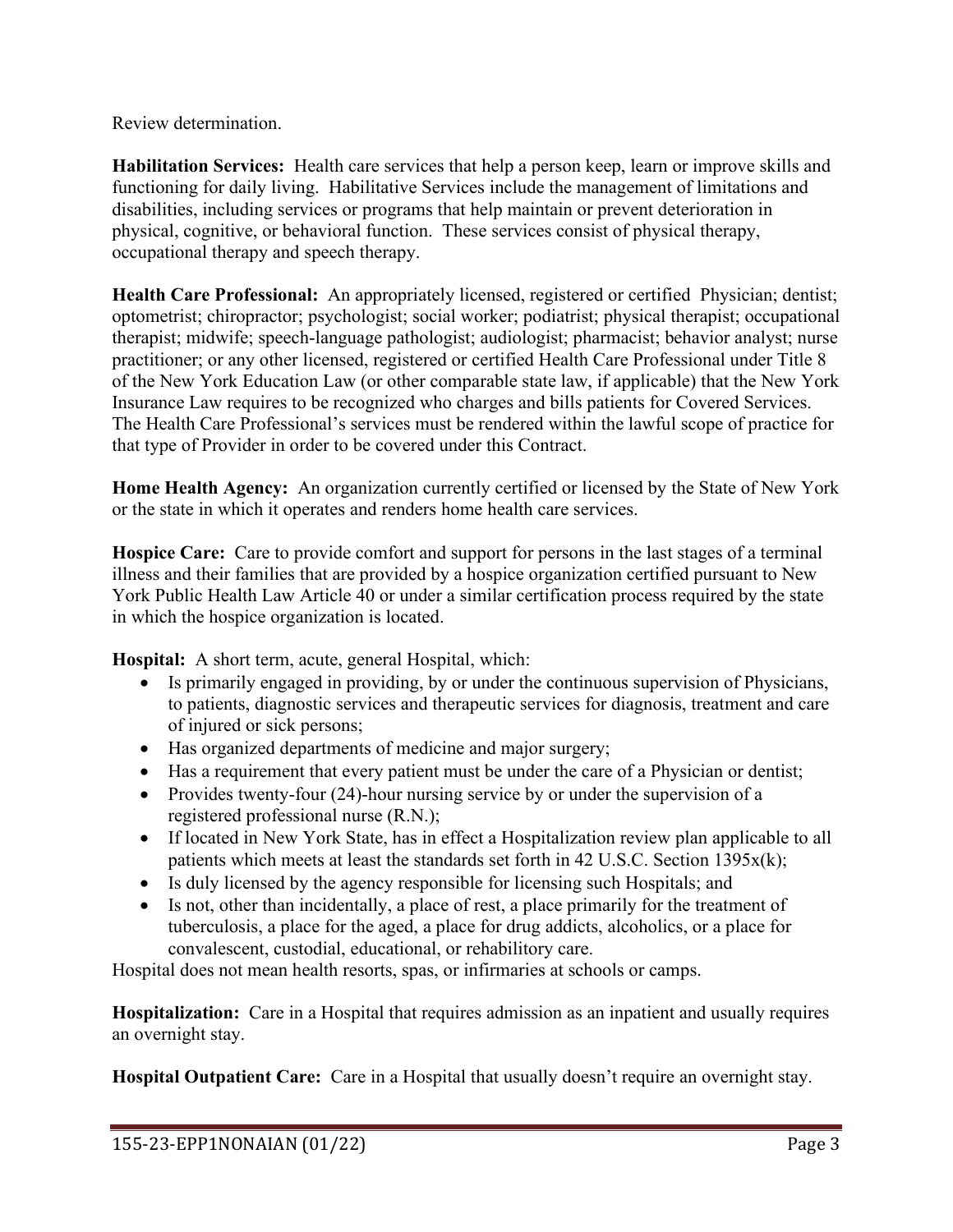**Lawfully Present Immigrant**: The term "lawfully present" includes immigrants who have:

- "Qualified non-citizen" immigration status without a waiting period
- Humanitarian statuses or circumstances (including Temporary Protected Status, Special Juvenile Status, asylum applicants, Convention Against Torture, victims of trafficking)
- Valid non-immigration visas
- Legal status conferred by other laws (temporary resident status, LIFE Act, Family Unity individuals). To see a full list of eligible immigration statuses, please visit the web site at http:/[/www.healthcare.gov/immigrants/immigration-status/o](http://www.healthcare.gov/immigrants/immigration-status/)r call the NY State of Health at 1-855-355-5777.

**Medically Necessary:** See the How Your Coverage Works section of this Contract for the definition.

**Medicare:** Title XVIII of the Social Security Act, as amended.

**Network:** The Providers We have contracted with to provide health care services to You.

**New York State of Health ("NYSOH"):** The New York State of Health, the Official Health Plan Marketplace. The NYSOH is a resource where individuals, families and small businesses can learn about their health insurance options; compare plans based on cost, benefits and other important features; apply for and receive financial help with premiums and cost-sharing based on income, choose a plan; and enroll in coverage. The NYSOH also helps eligible consumers enroll in other programs, including Medicaid, Child Health Plus, and the Essential Plan.

**Non-Participating Provider:** A Provider who doesn't have a contract with Us to provide health care services to You. The services of Non-Participating Providers are Covered only for Emergency Services or when authorized by Us.

**Out-of-Pocket Limit:** The most You pay during a Plan Year in Cost-Sharing before We begin to pay 100% of the Allowed Amount for Covered Services. This limit never includes Your Premium, Balance Billing charges or the cost of health care services We do not Cover.

**Participating Provider:** A Provider who has a contract with Us to provide health care services to You. A list of Participating Providers and their locations is available on Our website at [www.emblemhealth.com](http://www.emblemhealth.com/) or upon Your request to Us. The list will be revised from time to time by Us.

**Physician or Physician Services:** Health care services a licensed medical Physician (M.D. – Medical Doctor or D.O. – Doctor of Osteopathic Medicine) provides or coordinates.

**Plan Year:** The 12-month period beginning on the effective date of the Contract or any anniversary date thereafter, during which the Contract is in effect.

**Preauthorization**: A decision by Us prior to Your receipt of a Covered Service, procedure,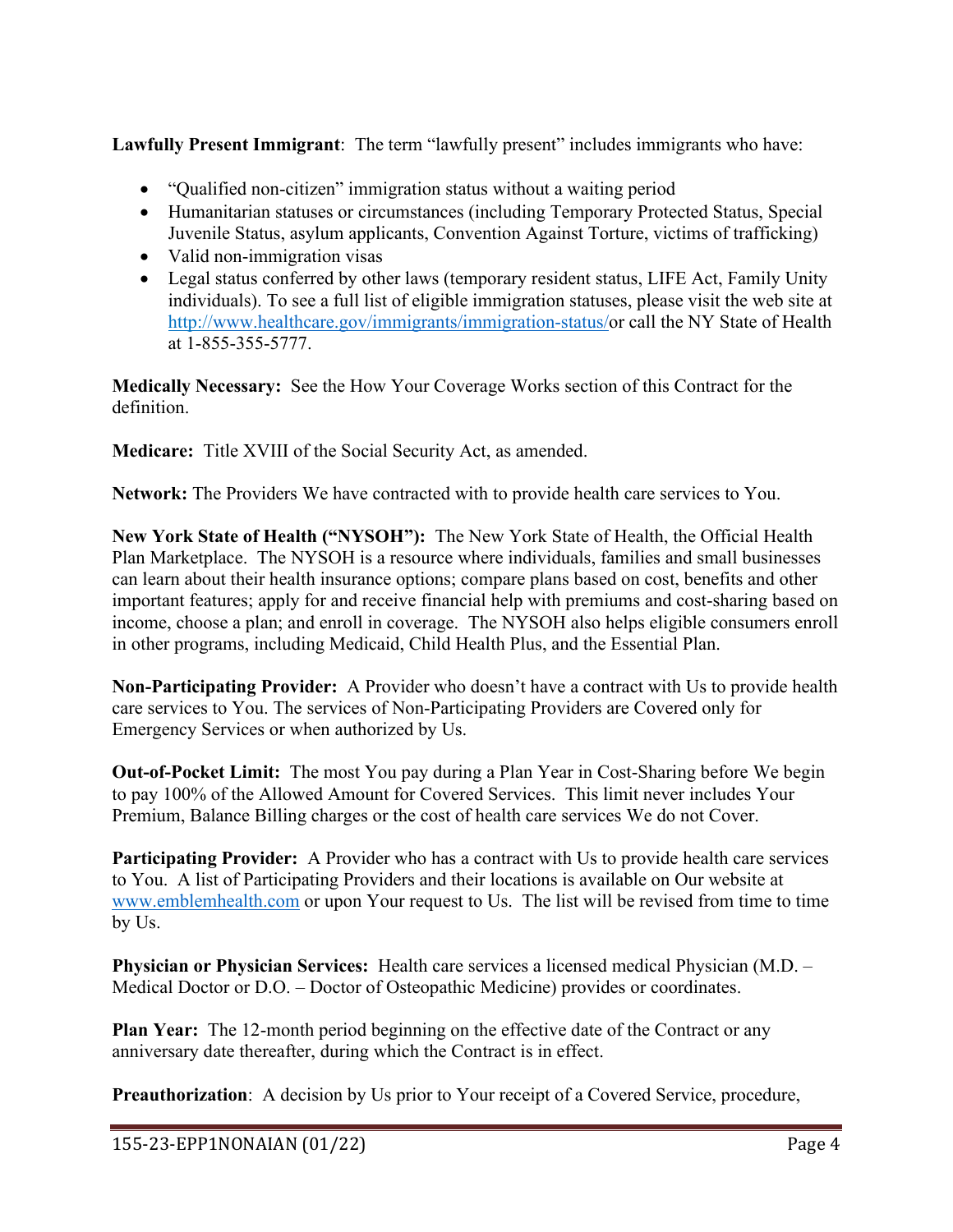treatment plan, device, or Prescription Drug that the Covered Service, procedure, treatment plan, device or Prescription Drug is Medically Necessary.We indicate which Covered Services require Preauthorization in the Schedule of Benefits section of this Contract.

**Premium:** The amount that must be paid for Your health insurance coverage.

**Prescription Drugs:** A medication, product or device that has been approved by the Food and Drug Administration ("FDA") and that can, under federal or state law, be dispensed only pursuant to a prescription order or refill and is on Our formulary. A Prescription Drug includes a medication that, due to its characteristics, is appropriate for self administration or administration by a non-skilled caregiver.

**Primary Care Physician ("PCP"):** A participating Physician who typically is an internal medicine or family practice Physician and who directly provides or coordinates a range of health care services for You.

**Provider:** A Physician, Health Care Professional, or Facility licensed, registered, certified or accredited as required by state law. A Provider also includes a vendor or dispenser of diabetic equipment and supplies, durable medical equipment, medical supplies, or any other equipment or supplies that are Covered under this Contract that is licensed, registered, certified or accredited as required by state law.

**Referral:** An authorization given to one Participating Provider from another Participating Provider (usually from a PCP to a participating Specialist) in order to arrange for additional care for the Subscriber. A Referral can be transmitted electronically or by Your Provider completing a paper Referral form. Except as provided in the Access to Care and Transitional Care section of this Contract or as otherwise authorized by Us, a Referral will not be made to a Non-Participating Provider.

**Rehabilitation Services:** Health care services that help a person keep, get back, or improve skills and functioning for daily living that have been lost or impaired because a person was sick, hurt, or disabled. These services consist of physical therapy, occupational therapy, and speech therapy in an inpatient and/or outpatient setting.

**Schedule of Benefits:** The section of this Contract that describes the Copayments, Coinsurance, Out-of-Pocket Limits, Preauthorization requirements, Referral requirements, and other limits on Covered Services.

**Service Area:** The geographical area, designated by Us and approved by the State of New York, in which We provide coverage. Our Service Area consists of: Bronx, Kings, Manhattan, Queens, Richmond, Nassau, Suffolk and Westchester counties.

**Skilled Nursing Facility:** An institution or a distinct part of an institution that is: currently licensed or approved under state or local law; primarily engaged in providing skilled nursing care and related services as a Skilled Nursing Facility, extended care Facility, or nursing care Facility approved by the Joint Commission, or the Bureau of Hospitals of the American Osteopathic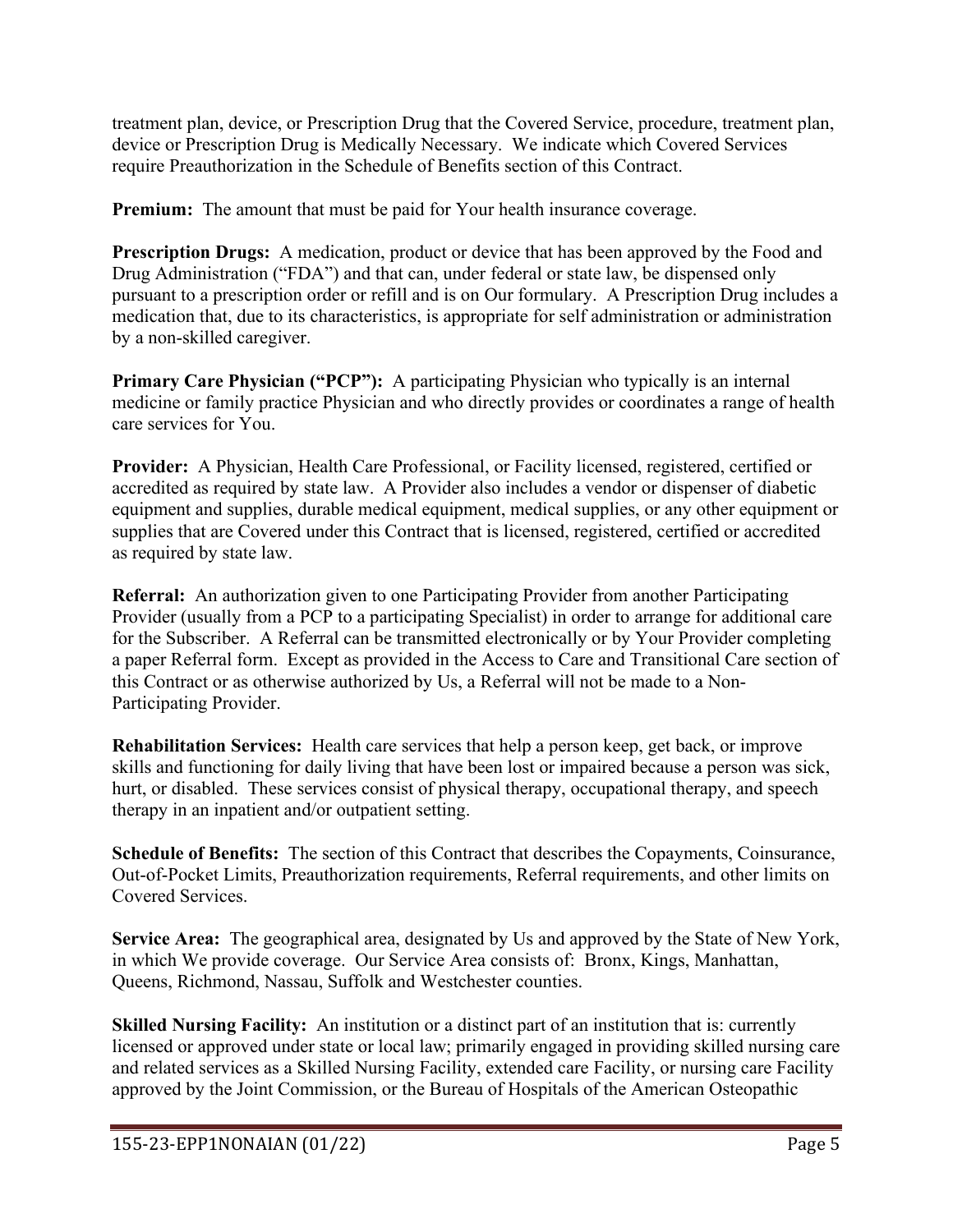Association, or as a Skilled Nursing Facility under Medicare; or as otherwise determined by Us to meet the standards of any of these authorities.

**Specialist:** A Physician who focuses on a specific area of medicine or a group of patients to diagnose, manage, prevent or treat certain types of symptoms and conditions.

**Subscriber:** The person to whom this Contract; Policy is issued. Whenever a Subscriber is required to provide a notice pursuant to a Grievance or Emergency Department admission or visit, "Subscriber" also means the Subscriber's designee.

**UCR (Usual, Customary and Reasonable):** The cost of a medical service in a geographic area based on what Providers in the area usually charge for the same or similar medical service.

**Urgent Care:** Medical care for an illness, injury or condition serious enough that a reasonable person would seek care right away, but not so severe as to require Emergency Department Care. Urgent Care may be rendered in a participating Physician's office or Urgent Care Center.

**Urgent Care Center:** A licensed Facility (other than a Hospital) that provides Urgent Care.

**Us, We, Our: HIP** and anyone to whom We legally delegate performance, on Our behalf, under this Contract.

**Utilization Review:** The review to determine whether services are or were Medically Necessary or experimental or investigational (i.e., treatment for a rare disease or a clinical trial).

**You, Your:** The Subscriber.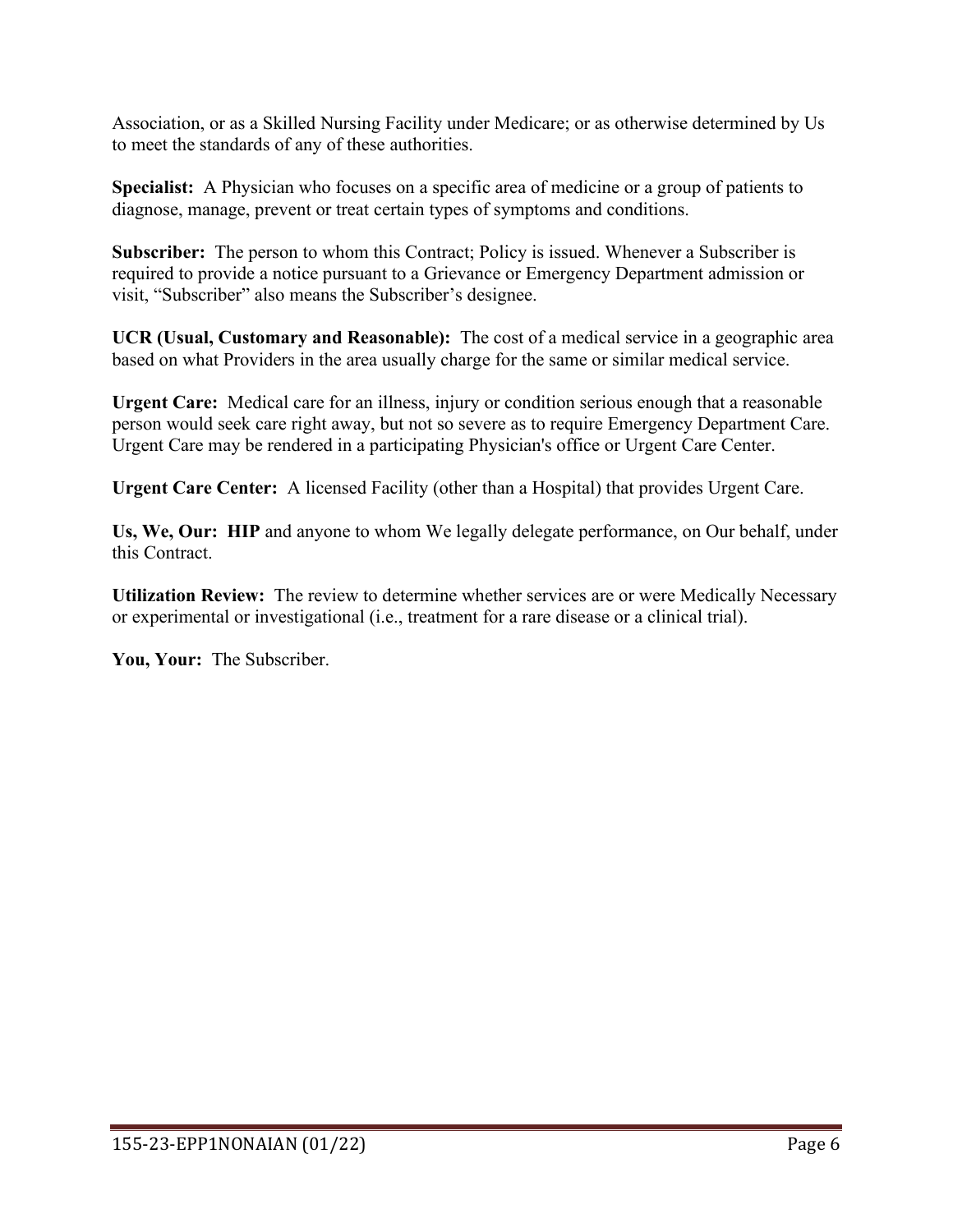# **SECTION II**

## **How Your Coverage Works**

### **A. Your Coverage Under this Contract.**

You have been enrolled in an Essential Plan. We will provide the benefits described in this Contract to You. You should keep this Contract with Your other important papers so that it is available for Your future reference.

## **B. Covered Services.**

You will receive Covered Services under the terms and conditions of this Contract only when the Covered Service is:

- Medically Necessary;
- Provided by a Participating Provider;
- Listed as a Covered Service;
- Not in excess of any benefit limitations described in the Schedule of Benefits section of this Contract; and
- Received while Your Contract is in force.

When You are outside Our Service Area, coverage is limited to Emergency Services, Pre-Hospital Emergency Medical Services and ambulance services to treat Your Emergency Condition.

### **C. Participating Providers.**

To find out if a Provider is a Participating Provider:

- Check Our Provider directory, available at Your request;
- Call the number on Your ID card; or
- Visit Our website at [www.emblemhealth.com.](http://www.emblemhealth.com/)

The Provider directory will give You the following information about Our Participating Providers:

- Name, address, and telephone number;
- Specialty;
- Board certification (if applicable);
- Languages spoken;
- Whether the Participating Provider is accepting new patients.

### **D. The Role of Primary Care Physicians.**

This Contract has a gatekeeper, usually known as a Primary Care Physician ("PCP"). This Contract requires that You select a Primary Care Physician ("PCP"). You need a written Referral from a PCP before receiving Specialist care from a Participating Provider. You may select any participating PCP who is available from the list of PCPs in the Enhanced Care Prime Network. In certain circumstances, You may designate a Specialist as Your PCP. See the Access to Care and Transitional Care section of this Contract for more information about designating a Specialist. To select a PCP, visit Our website at [www.emblemhealth.com.](http://www.emblemhealth.com/) If You do not select a PCP, We will assign one to You.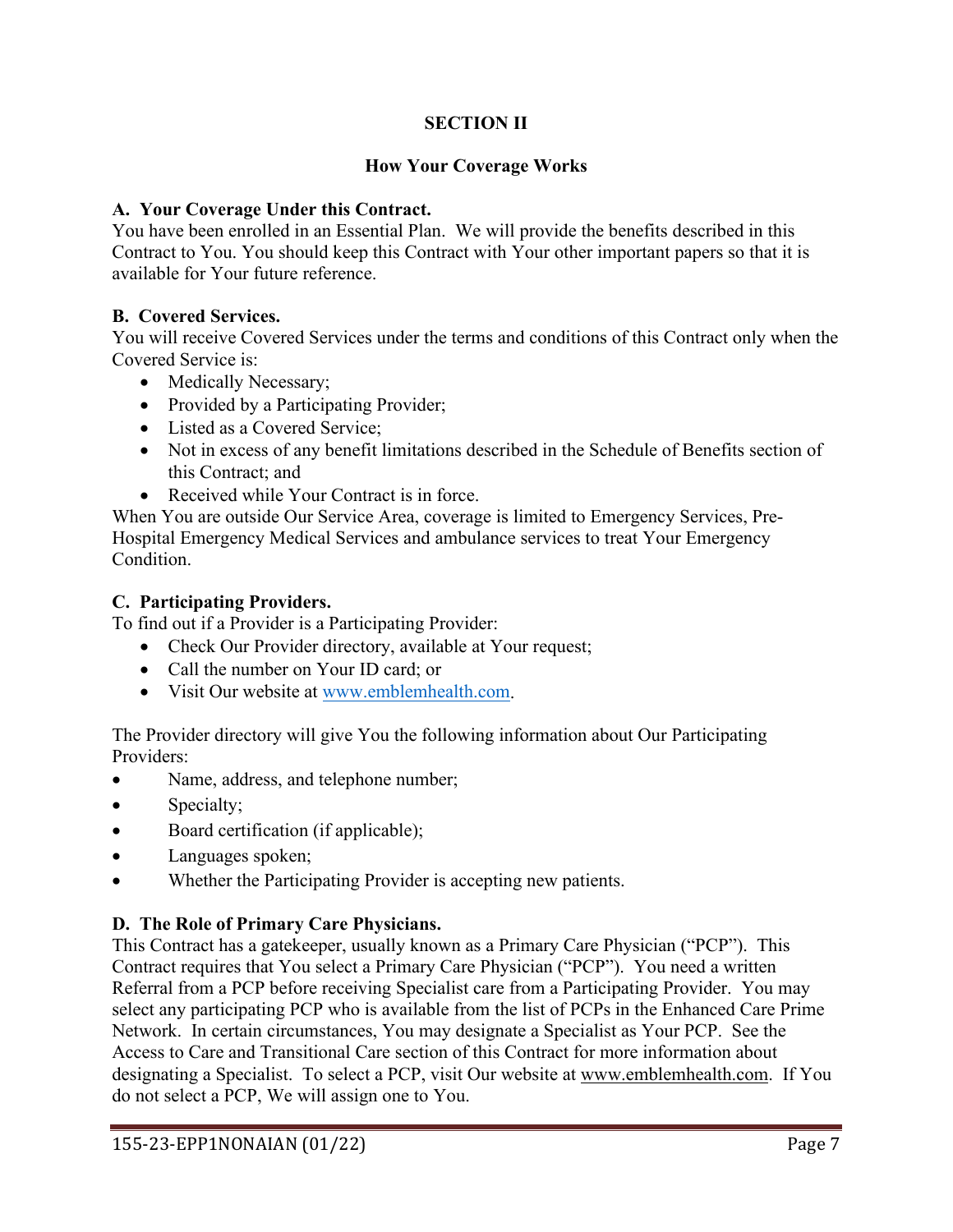For purposes of Cost-Sharing, if You seek services from a PCP(or a Physician covering for a PCP) who has a primary or secondary specialty other than general practice, family practice, internal medicine, pediatrics and OB/GYN, You must pay the specialty office visit Cost-Sharing in the Schedule of Benefits section of this Contract when the services provided are related to specialty care.

# **E. Services Not Requiring a Referral from Your PCP.**

Your PCP is responsible for determining the most appropriate treatment for Your health care needs. You do not need a Referral from Your PCP to a Participating Provider for the following services:

- Primary and preventive obstetric and gynecologic services including annual examinations, care resulting from such annual examinations, treatment of Acute gynecologic conditions, or for any care related to a pregnancy from a qualified Participating Provider of such services;
- Emergency Services;
- Pre-Hospital Emergency Medical Services and emergency ambulance transportation;
- Urgent Care;
- Chiropractic services;
- Outpatient mental health care;
- Outpatient substance use services;
- Refractive eye exams from an optometrist;
- Diabetic eye exams from an ophthalmologist

However, the Participating Provider must discuss the services and treatment plan with Your PCP; agree to follow Our policies and procedures including any procedures regarding Referrals or Preauthorization for services other than obstetric and gynecologic services rendered by such Participating Provider; and agree to provide services pursuant to a treatment plan (if any) approved by Us. See the Schedule of Benefits section of this Contract for the services that require a Referral.

# **F. Access to Providers and Changing Providers.**

Sometimes Providers in Our Provider directory are not available. Prior to notifying Us of the PCP You selected, You should call the PCP to make sure he or she is accepting new patients.

To see a Provider, call his or her office and tell the Provider that You are an Essential Plan Member, and explain the reason for Your visit. Have Your ID card available. The Provider's office may ask You for Your Member ID number. When You go to the Provider's office, bring Your ID card with You.

You may change Your PCP by accessing Our website at [www.emblemhealth.com,](http://www.emblemhealth.com/) or by calling Customer Service. This can be done at any time through website access, or through Customer Service, Monday through Sunday between 8 am and 8 pm.

You may change Your Specialist by contacting Your PCP to obtain a Referral. This can be done at any time during Your PCP's regular office hours.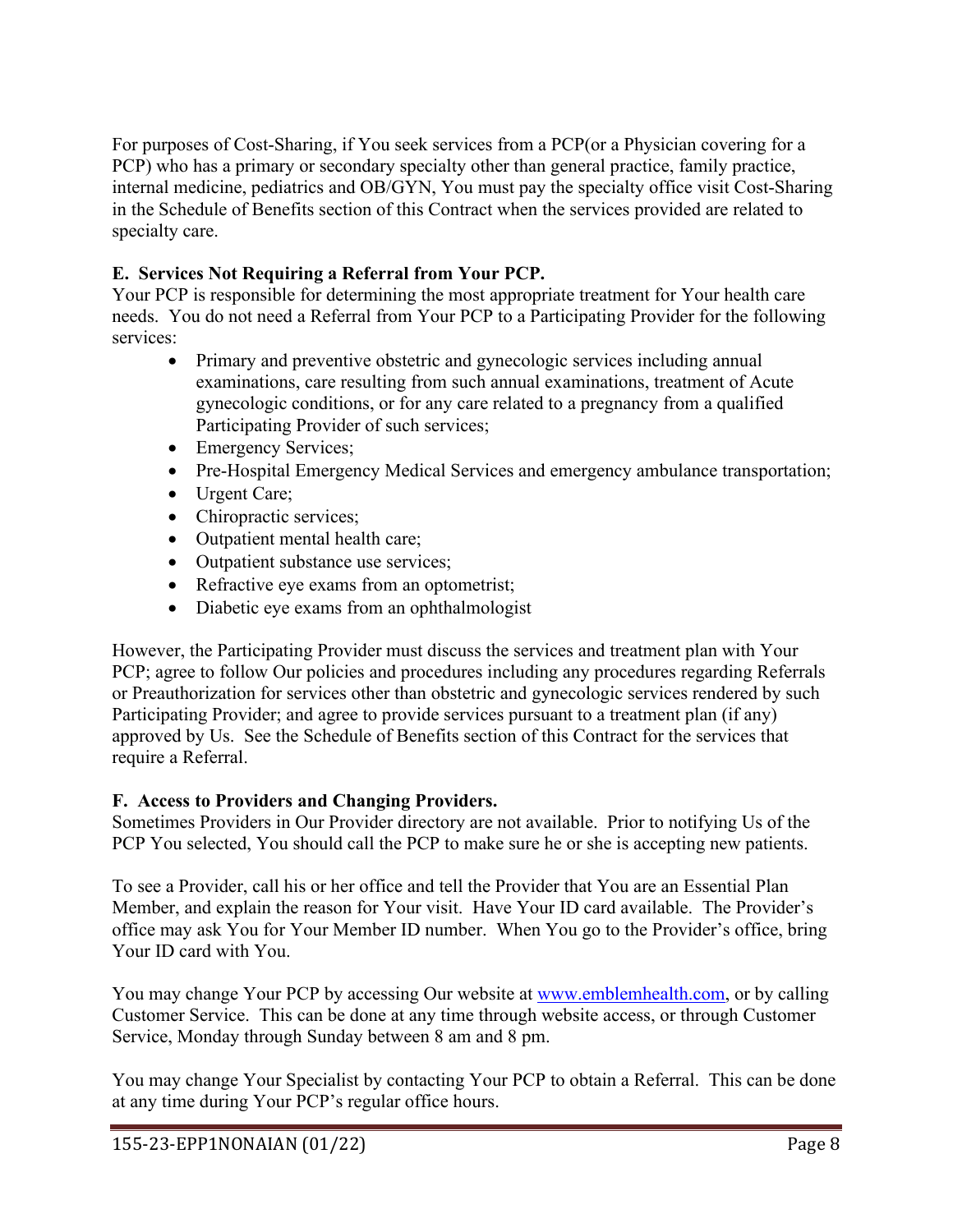If We do not have a Participating Provider for certain provider types in the county in which You live or in a bordering county that is within approved time and distance standards, We will approve a Referral to a specific Non-Participating Provider until You no longer need the care or We have a Participating Provider in Our network that meets the time and distance standards and Your care has been transitioned to that Participating Provider. Covered Services rendered by the Non-Participating Provider will be paid as if they were provided by a Participating Provider. You will be responsible only for any applicable in-network Cost-Sharing.

## **G. Out-of-Network Services.**

The services of Non-Participating Providers are not Covered except Emergency Services and Pre-Hospital Emergency Medical Services and ambulance services to treat Your Emergency Condition, or unless specifically Covered in this Contract.

## **H. Services Subject to Preauthorization.**

Our Preauthorization is required before You receive certain Covered Services. Your Participating Provider is responsible for requesting Preauthorization for in-network services listed in the Schedule of Benefits section of this Contract.

## **I. Preauthorization/Notification Procedure.**

If You seek coverage for services that require Preauthorization or notification Your Provider must call Us at the number on Your ID card.

Your Provider must contact Us to request Preauthorization as follows:

- At least two (2) weeks prior to a planned admission or surgery when Your Provider recommends inpatient Hospitalization. If that is not possible, then as soon as reasonably possible during regular business hours prior to the admission.
- At least two (2) weeks prior to ambulatory surgery or any ambulatory care procedure when Your Provider recommends the surgery or procedure be performed in an ambulatory surgical unit of a Hospital or in an Ambulatory Surgical Center. If that is not possible, then as soon as reasonably possible during regular business hours prior to the surgery or procedure.
- Within the first three (3) months of a pregnancy, or as soon as reasonably possible and again within forty-eight (48) hours after the actual delivery date if Your Hospital stay is expected to extend beyond forty-eight (48) hours for a vaginal birth or ninety-six (96) hours for cesarean birth.
- Before air ambulance services are rendered for a non-Emergency Condition.

You must contact Us to provide notification as follows:

- As soon as reasonably possible when air ambulance services are rendered for an Emergency Condition.
- If You are hospitalized in cases of an Emergency Condition, You must call Us within forty-eight (48) hours after Your admission or as soon thereafter as reasonably possible.

After receiving a request for approval, We will review the reasons for Your planned treatment and determine if benefits are available. Criteria will be based on multiple sources which may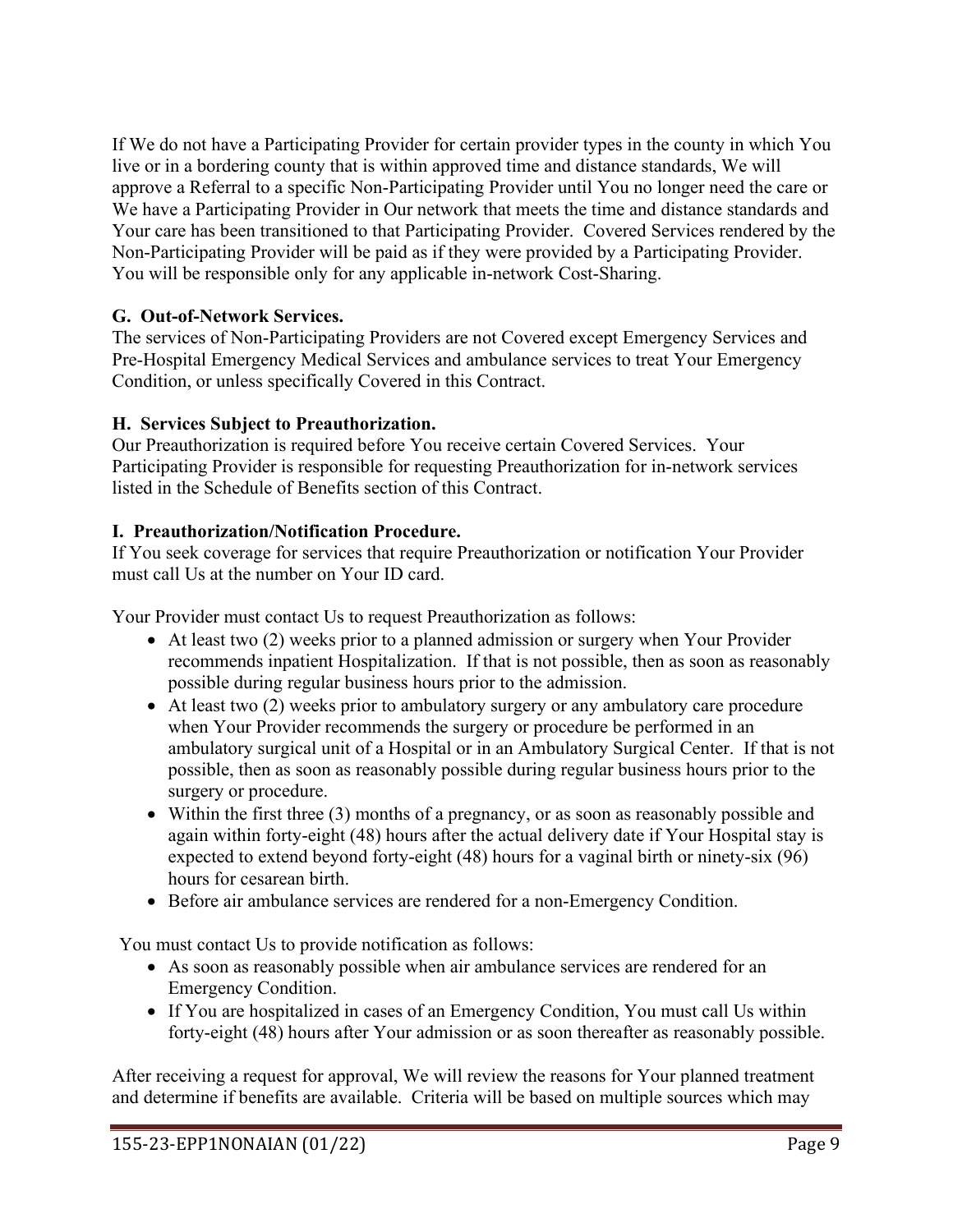include medical policy, clinical guidelines, and pharmacy and therapeutic guidelines.

# **J. Medical Management.**

The benefits available to You under this Contract are subject to pre-service, concurrent and retrospective reviews to determine when services should be covered by Us. The purpose of these reviews is to promote the delivery of cost-effective medical care by reviewing the use of procedures and, where appropriate, the setting or place the services are performed. Covered Services must be Medically Necessary for benefits to be provided.

# **K. Medical Necessity.**

We Cover benefits described in this Contract as long as the health care service, procedure, treatment, test, device, Prescription Drug or supply (collectively, "service") is Medically Necessary. The fact that a Provider has furnished, prescribed, ordered, recommended, or approved the service does not make it Medically Necessary or mean that We have to Cover it.

We may base Our decision on a review of:

- Your medical records:
- Our medical policies and clinical guidelines;
- Medical opinions of a professional society, peer review committee or other groups of Physicians;
- Reports in peer-reviewed medical literature;
- Reports and guidelines published by nationally-recognized health care organizations that include supporting scientific data;
- Professional standards of safety and effectiveness, which are generally-recognized in the United States for diagnosis, care, or treatment;
- The opinion of Health Care Professionals in the generally-recognized health specialty involved;
- The opinion of the attending Providers, which have credence but do not overrule contrary opinions.

Services will be deemed Medically Necessary only if:

- They are clinically appropriate in terms of type, frequency, extent, site, and duration, and considered effective for Your illness, injury, or disease;
- They are required for the direct care and treatment or management of that condition;
- Your condition would be adversely affected if the services were not provided;
- They are provided in accordance with generally-accepted standards of medical practice;
- They are not primarily for the convenience of You, Your family, or Your Provider;
- They are not more costly than an alternative service or sequence of services, that is at least as likely to produce equivalent therapeutic or diagnostic results;
- When setting or place of service is part of the review, services that can be safely provided to You in a lower cost setting will not be Medically Necessary if they are performed in a higher cost setting. For example, we will not provide coverage for an inpatient admission for surgery if the surgery could have been performed on an outpatient basis or an infusion or injection of a specialty drug provided in the outpatient department of a Hospital if the drug could be provided in a Physician's office or the home setting.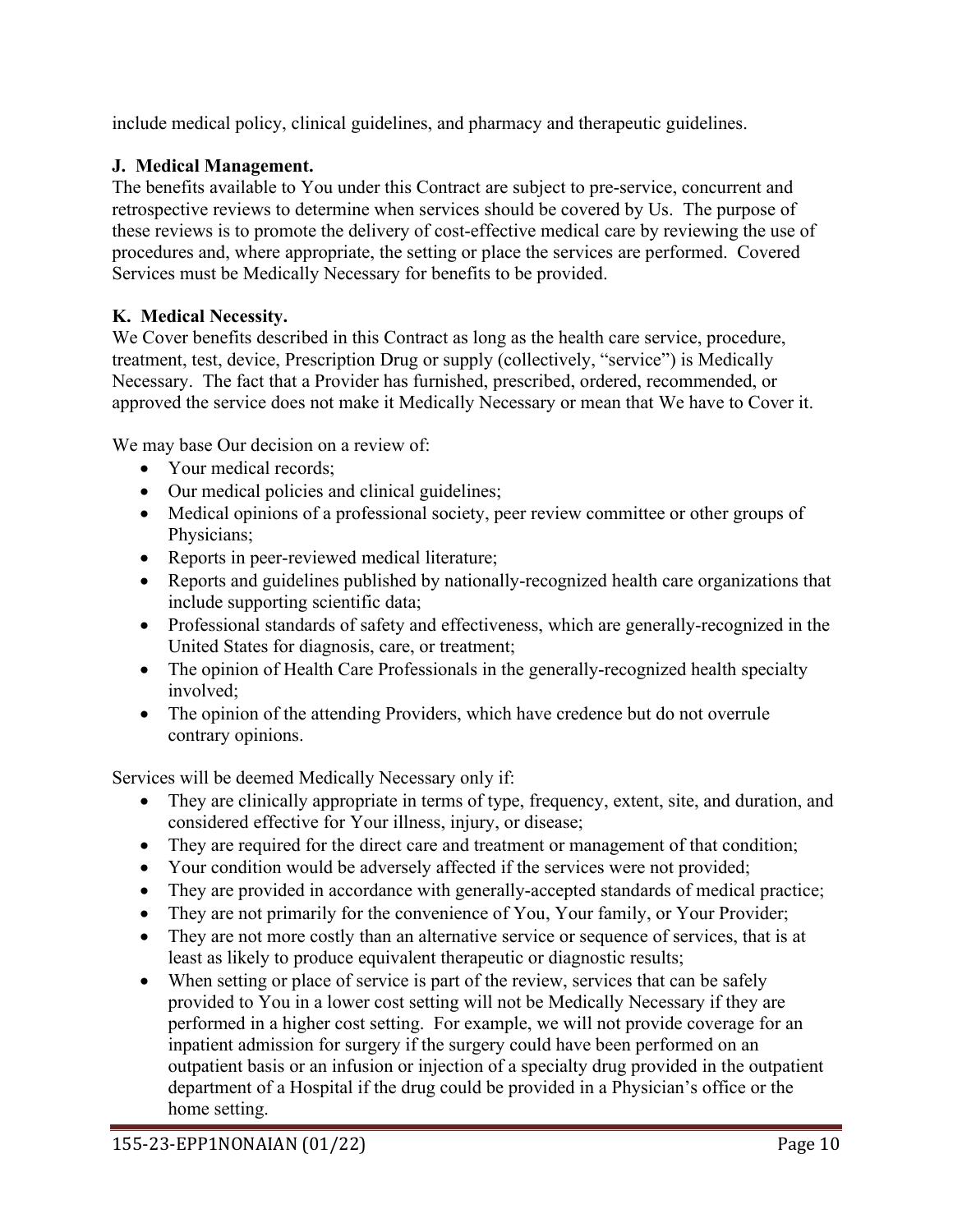See the Utilization Review and External Appeal sections of this Contract for Your right to an internal Appeal and external appeal of Our determination that a service is not Medically Necessary.

# **L. Protection from Surprise Bills.**

- **1.** Surprise Bills. A surprise bill is a bill You receive for Covered Services in the following circumstances:
	- For services performed by a non-participating Physician at a participating Hospital or Ambulatory Surgical Center, when:
		- o A participating Physician is unavailable at the time the health care services are performed;
		- o A non-participating Physician performs services without Your knowledge; or
		- o Unforeseen medical issues or services arise at the time the health care services are performed.

A surprise bill does not include a bill for health care services when a participating Physician is available and You elected to receive services from a non-participating Physician.

- You were referred by a participating Physician to a Non-Participating Provider without Your explicit written consent acknowledging that the referral is to a Non-Participating Provider and it may result in costs not covered by Us. For a surprise bill, a referral to a Non-Participating Provider means:
	- o Covered Services are performed by a Non-Participating Provider in the participating Physician's office or practice during the same visit;
	- o The participating Physician sends a specimen taken from You in the participating Physician's office to a non-participating laboratory or pathologist; or
	- o For any other Covered Services performed by a Non-Participating Provider at the participating Physician's request, when Referrals are required under Your Contract.

You will be held harmless for any Non-Participating Provider charges for the surprise bill that exceed Your Copayment, Deductible or Coinsurance if You assign benefits to the Non-Participating Provider in writing. In such cases, the Non-Participating Provider may only bill You for Your Copayment, Deductible or Coinsurance.

The assignment of benefits form for surprise bills is available at [www.dfs.ny.gov](http://www.dfs.ny.gov/) or You can visit Our website at [www.emblemhealth.com](http://www.emblemhealth.com/) for a copy of the form. You need to mail a copy of the assignment of benefits form to Us at the address on Our website and to Your Provider.

**2. Independent Dispute Resolution Process.** Either We or a Provider may submit a dispute involving a surprise bill to an independent dispute resolution entity ("IDRE") assigned by the state. Disputes are submitted by completing the IDRE application form, which can be found at [www.dfs.ny.gov.](http://www.dfs.ny.gov/) The IDRE will determine whether Our payment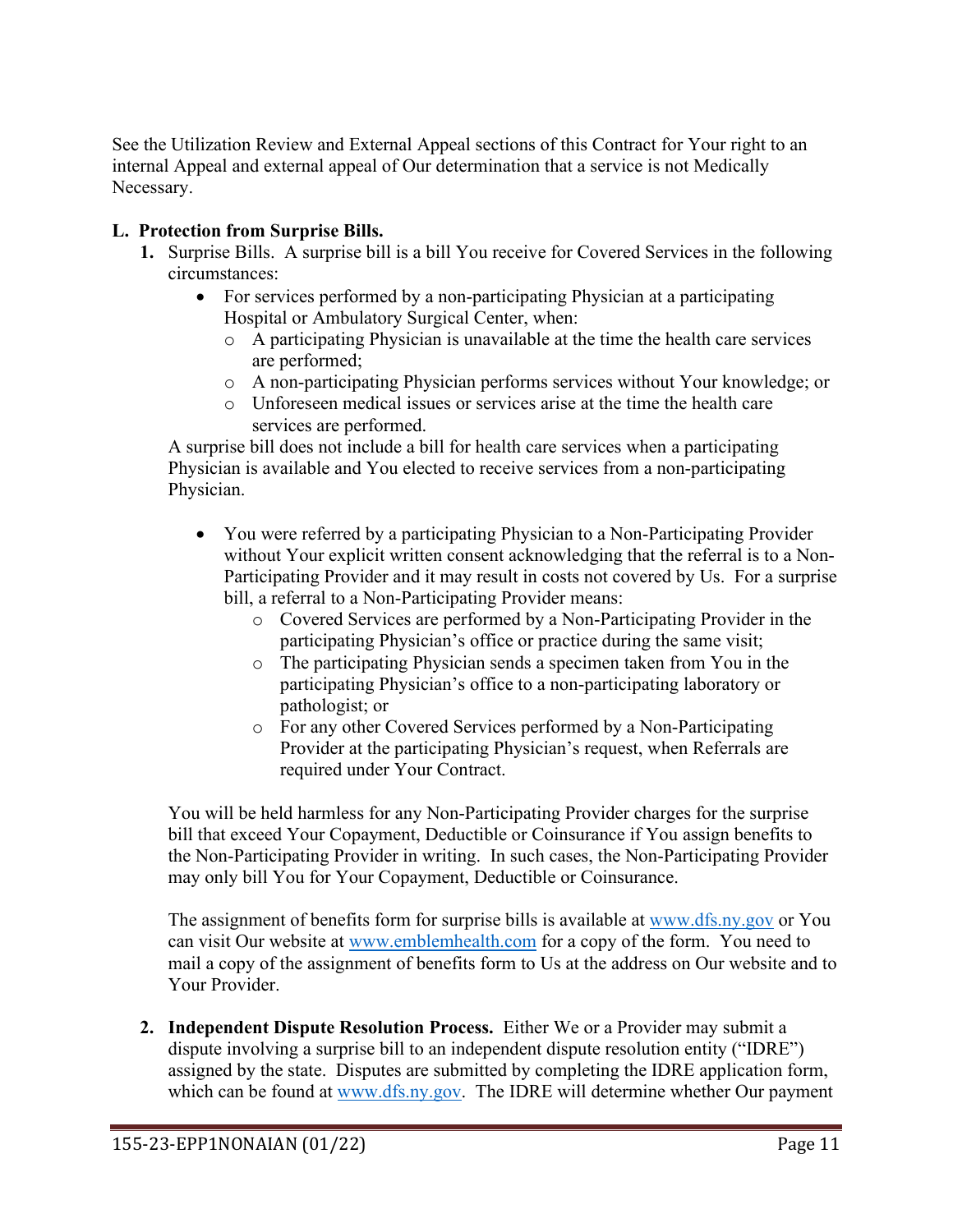or the Provider's charge is reasonable within thirty (30) days of receiving the dispute.

# **M. Delivery of Covered Services Using Telehealth.**

If Your Provider offers Covered Services using telehealth, We will not deny the Covered Services because they are delivered using telehealth. Covered Services delivered using telehealth may be subject to utilization review and quality assurance requirements and other terms and conditions of the Contract that are at least as favorable as those requirements for the same service when not delivered using telehealth. "Telehealth" means the use of electronic information and communication technologies by a Provider to deliver Covered Services to You while Your location is different than Your Provider's location.

# **N. Early Intervention Program Services.**

We will not exclude Covered Services solely because they are Early Intervention Program services for infants and toddlers under three years of age who have a confirmed disability or an established developmental delay. Additionally, if Early Intervention Program services are otherwise covered under this Contract, coverage for Early Intervention Program services will not be applied against any maximum annual or lifetime dollar limits if applicable. Visit limits and other terms and conditions will continue to apply to coverage for Early Intervention Program services. However, any visits used for Early Intervention Program services will not reduce the number of visits otherwise available under this Contract.

# **O. Case Management.**

Case management helps coordinate services for Members with health care needs due to serious, complex, and/or chronic health conditions. Our programs coordinate benefits and educate Members who agree to take part in the case management program to help meet their healthrelated needs.

Our case management programs are confidential and voluntary. These programs are given at no extra cost to You and do not change Covered Services. If You meet program criteria and agree to take part, We will help You meet Your identified health care needs. This is reached through contact and team work with You and/or Your authorized representative, treating Physician(s), and other Providers. In addition, We may assist in coordinating care with existing communitybased programs and services to meet Your needs, which may include giving You information about external agencies and community-based programs and services.

In certain cases of severe or chronic illness or injury, We may provide benefits for alternate care through Our case management program that is not listed as a Covered Service. We may also extend Covered Services beyond the benefit maximums of this Contract. We will make Our decision on a case-by-case basis if We determine the alternate or extended benefit is in the best interest of You and Us.

Nothing in this provision shall prevent You from appealing Our decision. A decision to provide extended benefits or approve alternate care in one case does not obligate Us to provide the same benefits again to You or to any other Member. We reserve the right, at any time, to alter or stop providing extended benefits or approving alternate care. In such case, We will notify You or Your representative in writing.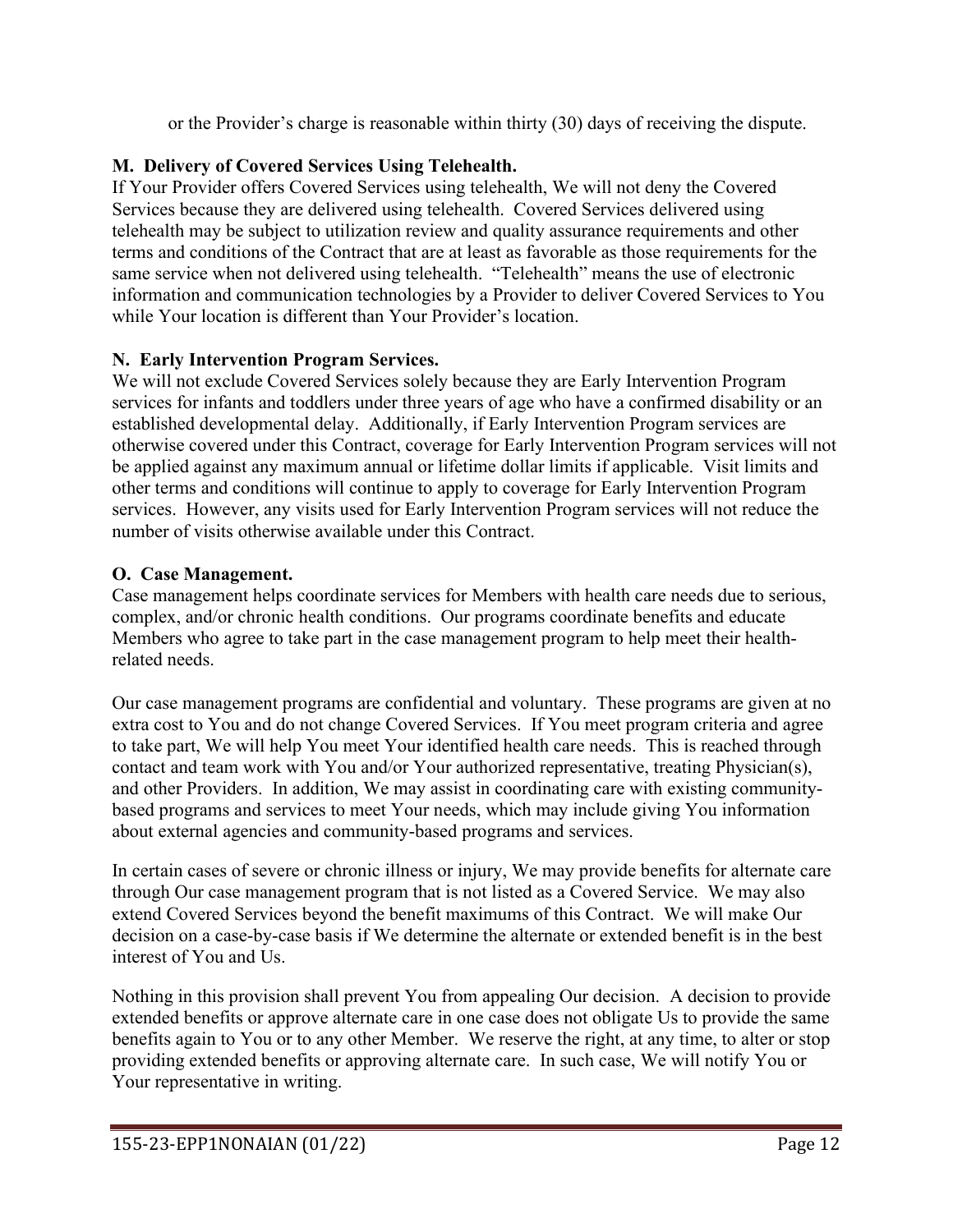#### **P. Important Telephone Numbers and Addresses.**

• CLAIMS

| Submit claim forms to this address. |                                  |
|-------------------------------------|----------------------------------|
| Medical Claims:                     | P.O. Box 2845, NY, NY 10116-2845 |
| Hospital Claims:                    | P.O. Box 2803, NY, NY 10116-2803 |

Submit electronic claim forms to this email address. [EmblemHealthClaimSubmission@emblemhealth.com](mailto:EmblemHealthClaimSubmission@emblemhealth.com)

• COMPLAINTS, GRIEVANCES AND UTILIZATION REVIEW APPEALS Members may call 1 888-447-7703

Submit written Complaints and Grievances to this address: EmblemHealth Grievance and Appeals Department JAF Station P. O. Box 2844 NY, NY 10016-2844

- ASSIGNMENT OF BENEFITS FORM Refer to the address on Your ID card (Submit assignment of benefits forms for Surprise bills to this address.)
- MEDICAL EMERGENCY NOTIFICATION Members may call 1-888-447-7703
- CUSTOMER SERVICE Member may call 1-888-447-7703 Customer Service Representatives are available Monday – Sunday 8:00 a.m. – 8:00 p.m.
- PREAUTHORIZATION 1-888-447-7703
- BEHAVIORAL HEALTH SERVICES Call the number on Your ID card
- OUR WEBSITE [www.emblemhealth.com](http://www.emblemhealth.com/)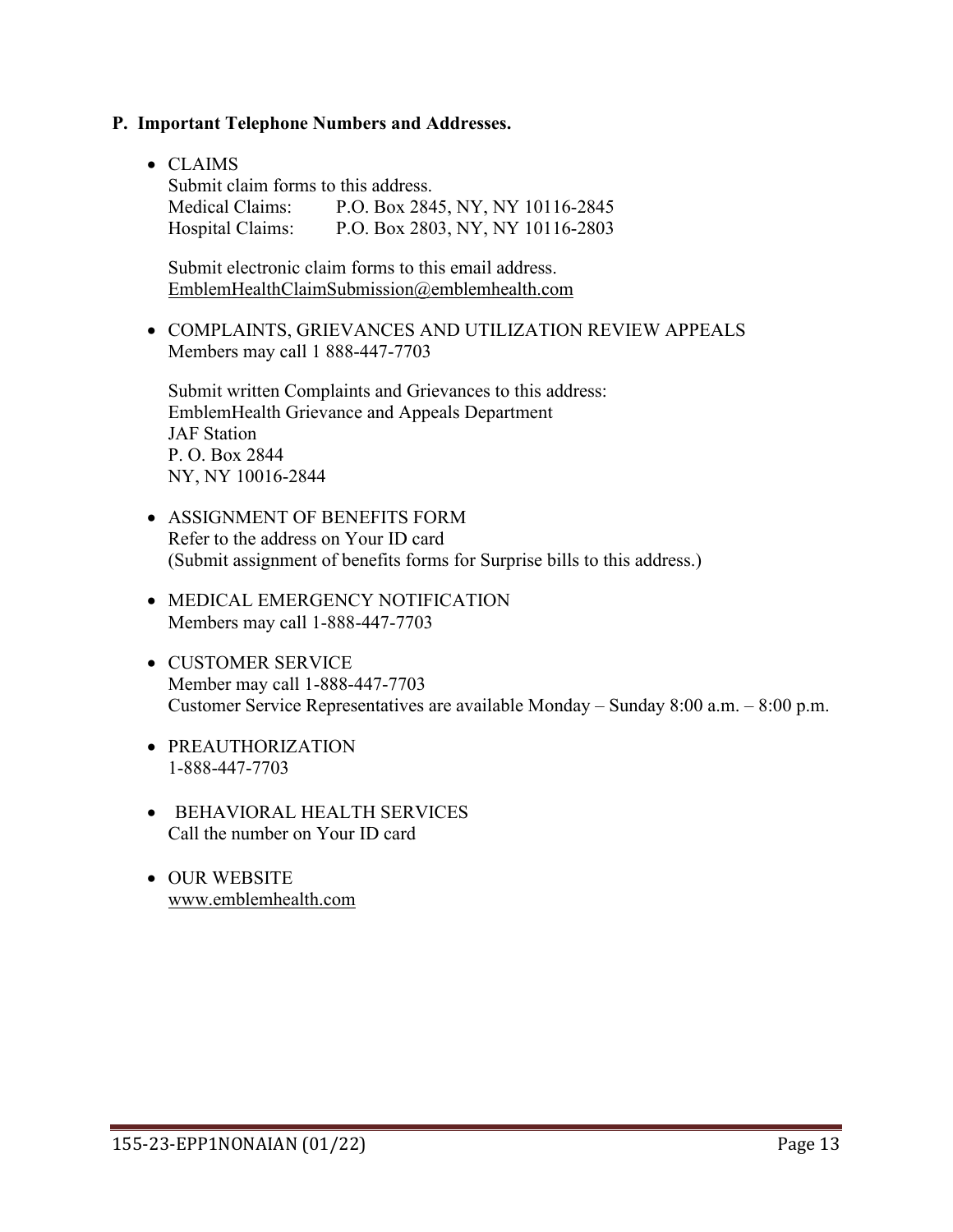## **SECTION III**

### **Access to Care and Transitional Care**

### **A. Referral to a Non-Participating Provider.**

If We determine that We do not have a Participating Provider that has the appropriate training and experience to treat Your condition, We will approve a Referral to an appropriate Non-Participating Provider. Your Participating Provider must request prior approval of the Referral to a specific Non-Participating Provider. Approvals of Referrals to Non-Participating Providers will not be made for the convenience of You or another treating Provider and may not necessarily be to the specific Non-Participating Provider You requested. If We approve the Referral, all services performed by the Non-Participating Provider are subject to a treatment plan approved by Us in consultation with Your PCP, the Non-Participating Provider and You. Covered Services rendered by the Non-Participating Provider will be covered as if they were provided by a Participating Provider. You will be responsible only for any applicable in-network Cost-Sharing. In the event a Referral is not approved, any services rendered by a Non-Participating Provider will not be Covered.

#### **B. When a Specialist Can Be Your Primary Care Physician.**

If You have a life-threatening condition or disease or a degenerative and disabling condition or disease that requires specialty care over a long period of time, You may ask that a Specialist who is a Participating Provider be Your PCP. We will consult with the Specialist and Your PCP and decide whether the Specialist should be Your PCP. Any Referral will be pursuant to a treatment plan approved by Us in consultation with Your PCP, the Specialist and You. We will not approve a non-participating Specialist unless We determine that We do not have an appropriate Provider in Our network. If We approve a non-participating Specialist, Covered Services rendered by the non-participating Specialist pursuant to the approved treatment plan will be paid as if they were provided by a Participating Provider. You will only be responsible for any applicable in-network Cost-Sharing.

### **C. Standing Referral to a Participating Specialist.**

If You need ongoing specialty care, You may receive a standing Referral to a Specialist who is a Participating Provider. This means that You will not need a new Referral from Your PCP every time You need to see that Specialist. We will consult with the Specialist and Your PCP and decide whether You should have a standing Referral. Any Referral will be pursuant to a treatment plan approved by Us in consultation with Your PCP, the Specialist and You. The treatment plan may limit the number of visits, or the period during which the visits are authorized and may require the Specialist to provide Your PCP with regular updates on the specialty care provided as well as all necessary medical information. We will not approve a standing Referral to a non-participating Specialist unless We determine that We do not have an appropriate Provider in Our network. If We approve a standing Referral to a non-participating Specialist, Covered Services rendered by the non-participating Specialist pursuant to the approved treatment plan will be paid as if they were provided by a Participating Provider. You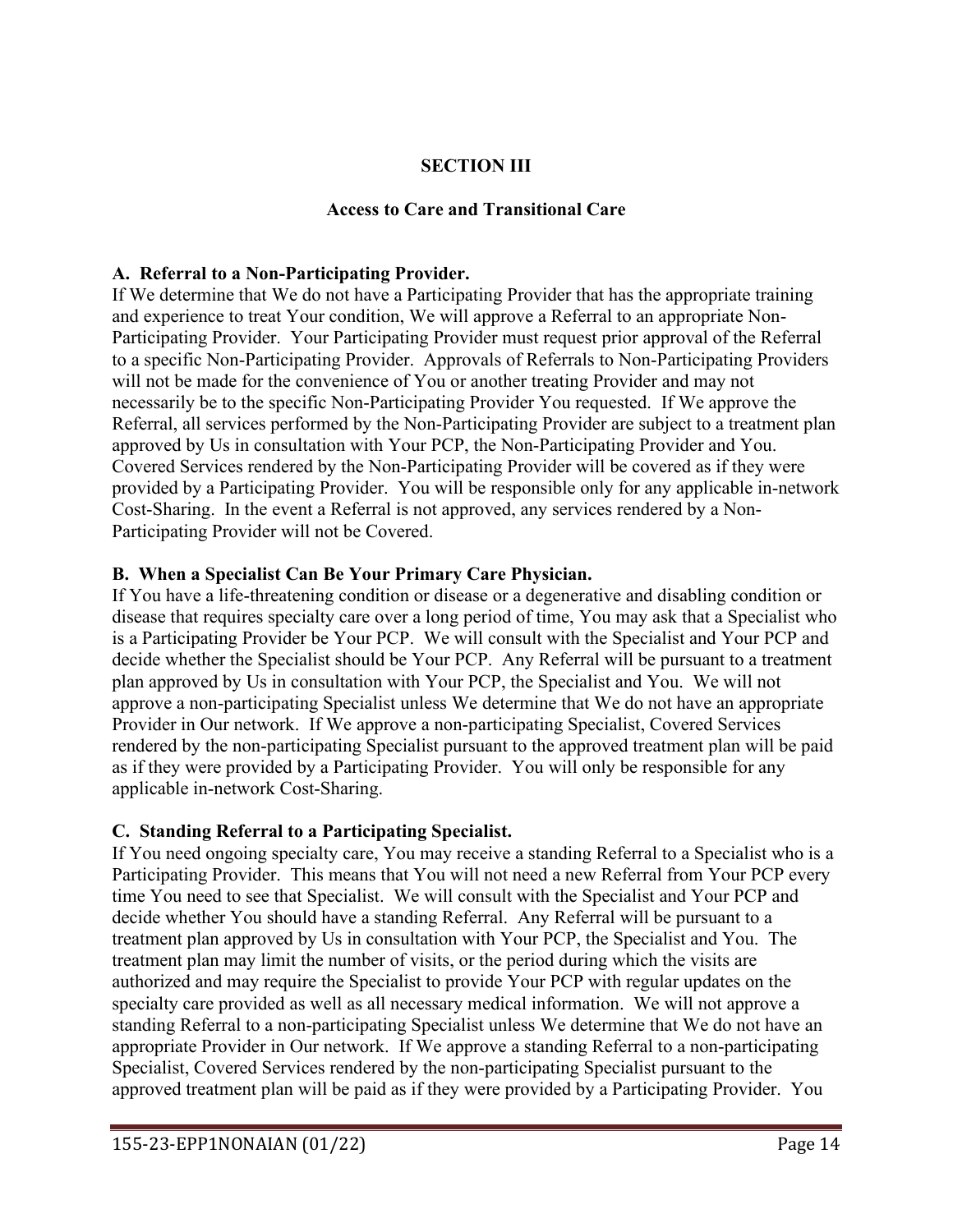will be responsible only for any applicable in-network Cost-Sharing.

# **D. Specialty Care Center.**

If You have a life-threatening condition or disease or a degenerative and disabling condition or disease that requires specialty care over a long period of time, You may request a Referral to a specialty care center with expertise in treating Your condition or disease. A specialty care center is a center that has an accreditation or designation from a state agency, the federal government or a national health organization as having special expertise to treat Your disease or condition. We will consult with Your PCP, Your Specialist, and the specialty care center to decide whether to approve such a Referral. Any Referral will be pursuant to a treatment plan developed by the specialty care center, and approved by Us in consultation with Your PCP or Specialist and You. We will not approve a Referral to a non-participating specialty care center unless We determine that We do not have an appropriate specialty care center in Our network. If We approve a Referral to a non-participating specialty care center, Covered Services rendered by the nonparticipating specialty care center pursuant to the approved treatment plan will be paid as if they were provided by a participating specialty care center. You will be responsible only for any applicable in-network Cost-Sharing.

# **E. When Your Provider Leaves the Network.**

If You are in an ongoing course of treatment when Your Provider leaves Our network, then You may be able to continue to receive Covered Services for the ongoing treatment from the former Participating Provider for up to ninety (90) days from the date Your Provider's contractual obligation to provide services to You terminates. If You are pregnant and in Your second or third trimester, You may be able to continue care with a former Participating Provider through delivery and any postpartum care directly related to the delivery.

In order for You to continue to receive Covered Services for up to ninety (90) days or through a pregnancy with a former Participating Provider, the Provider must agree to accept as payment the negotiated fee that was in effect just prior to the termination of Our relationship with the Provider. The Provider must also agree to provide Us necessary medical information related to Your care and adhere to our policies and procedures, including those for assuring quality of care, obtaining Preauthorization, Referrals, and a treatment plan approved by Us. If the Provider agrees to these conditions, You will receive the Covered Services as if they were being provided by a Participating Provider. You will be responsible only for any applicable in-network Cost-Sharing. Please note that if the Provider was terminated by Us due to fraud, imminent harm to patients or final disciplinary action by a state board or agency that impairs the Provider's ability to practice, continued treatment with that Provider is not available.

# **F. New Members In a Course of Treatment.**

If You are in an ongoing course of treatment with a Non-Participating Provider when Your coverage under this Contract becomes effective, You may be able to receive Covered Services for the ongoing treatment from the Non-Participating Provider for up to sixty (60) days from the effective date of Your coverage under this Contract. This course of treatment must be for a lifethreatening disease or condition or a degenerative and disabling condition or disease. You may also continue care with a Non-Participating Provider if You are in the second or third trimester of a pregnancy when Your coverage under this Contract becomes effective. You may continue care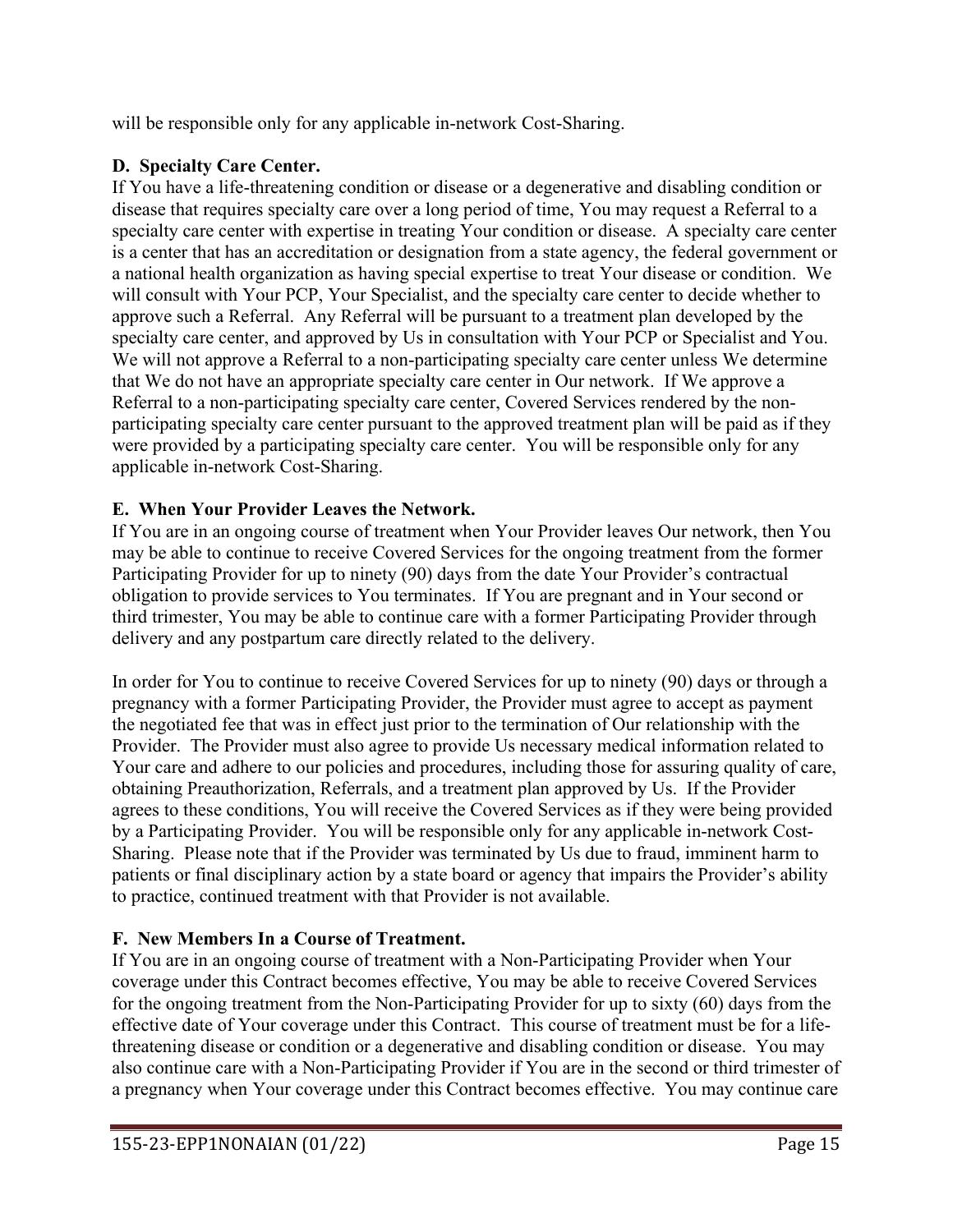through delivery and any post-partum services directly related to the delivery.

In order for You to continue to receive Covered Services for up to sixty (60) days or through pregnancy, the Non-Participating Provider must agree to accept as payment Our fees for such services. The Provider must also agree to provide Us necessary medical information related to Your care and to adhere to Our policies and procedures including those for assuring quality of care, obtaining Preauthorization, Referrals, and a treatment plan approved by Us. If the Provider agrees to these conditions, You will receive the Covered Services as if they were being provided by a Participating Provider. You will be responsible only for any applicable in-network Cost-Sharing.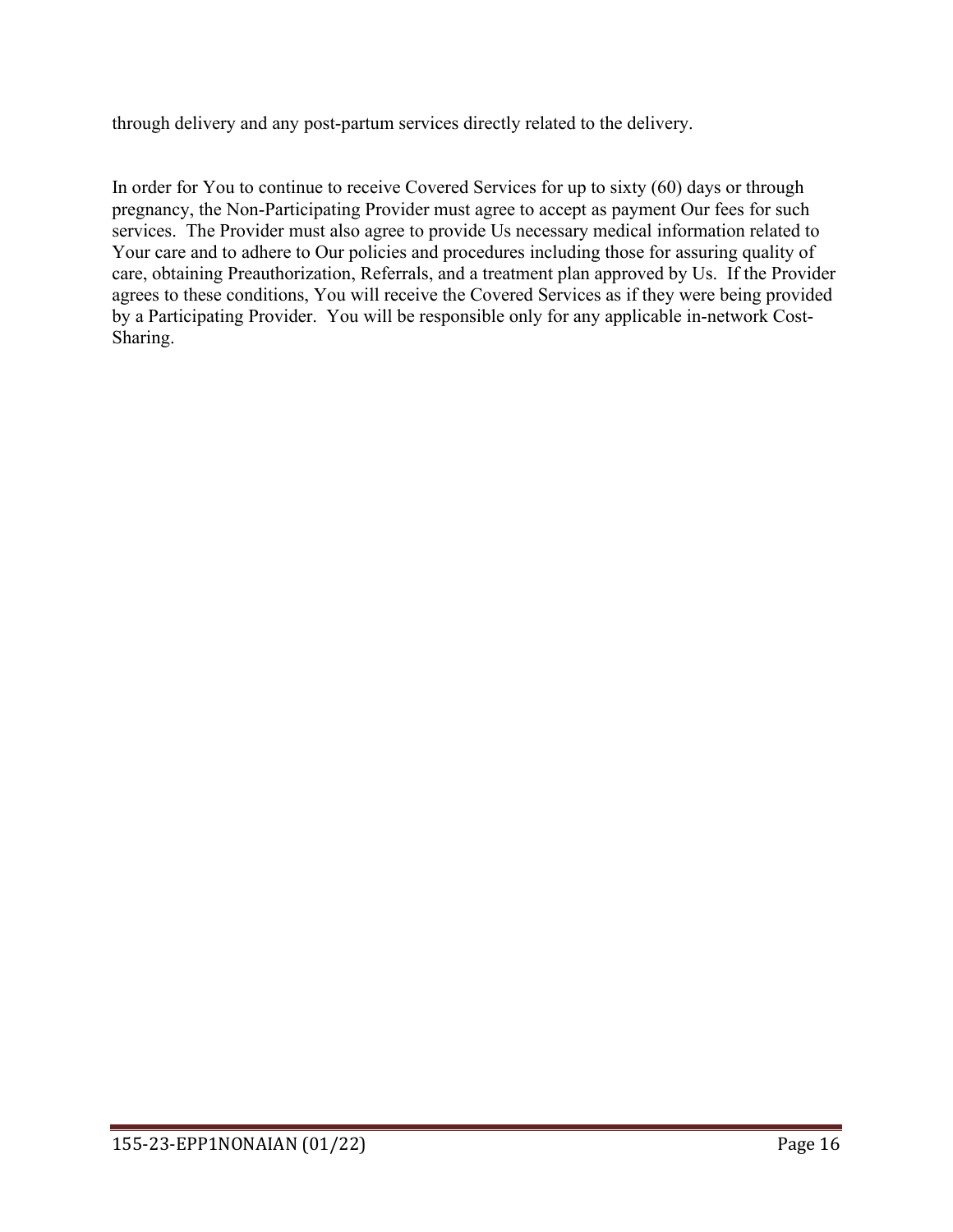## **SECTION IV**

### **Cost-Sharing Expenses and Allowed Amount**

### **A. Copayments.**

Except where stated otherwise, You must pay the Copayments, or fixed amounts, in the Schedule of Benefits section of this Contract for Covered Services. However, when the Allowed Amount for a service is less than the Copayment, You are responsible for the lesser amount.

### **B. Coinsurance.**

Except where stated otherwise, You must pay a percentage of the Allowed Amount for Covered Services. We will pay the remaining percentage of the Allowed Amount as shown in the Schedule of Benefits section of this Contract.

### **C. Out-of-Pocket Limit.**

When You have met Your Out-of-Pocket Limit in payment of Copayments and Coinsurance for a Plan Year in the Schedule of Benefits section of this Contract, We will provide coverage for 100% of the Allowed Amount for Covered Services for the remainder of that Plan Year.

Cost-Sharing for out-of-network services, except for Emergency Services, out-of-network services approved by Us as an in-network exception and out-of-network dialysis, does not apply toward Your Out-of-Pocket Limit. The Out-of-Pocket Limit runs on a Plan Year basis.

### **D. Allowed Amount.**

"Allowed Amount" means the maximum amount We will pay for the services or supplies covered under this Contract, before any applicable Copayment or Coinsurance amounts are subtracted. We determine Our Allowed Amount as follows:

The Allowed Amount will be the amount We have negotiated with the Participating Provider, or the Participating Provider's charge, if less.

See the Emergency Services and Urgent Care Section of this Contract for the Allowed Amount for Emergency Services rendered by Non-Participating Providers. See the Ambulance and Pre-Hospital Emergency Medical Services section of this Contract for the Allowed Amount for Pre-Hospital Emergency Medical Services rendered by Non-Participating Providers.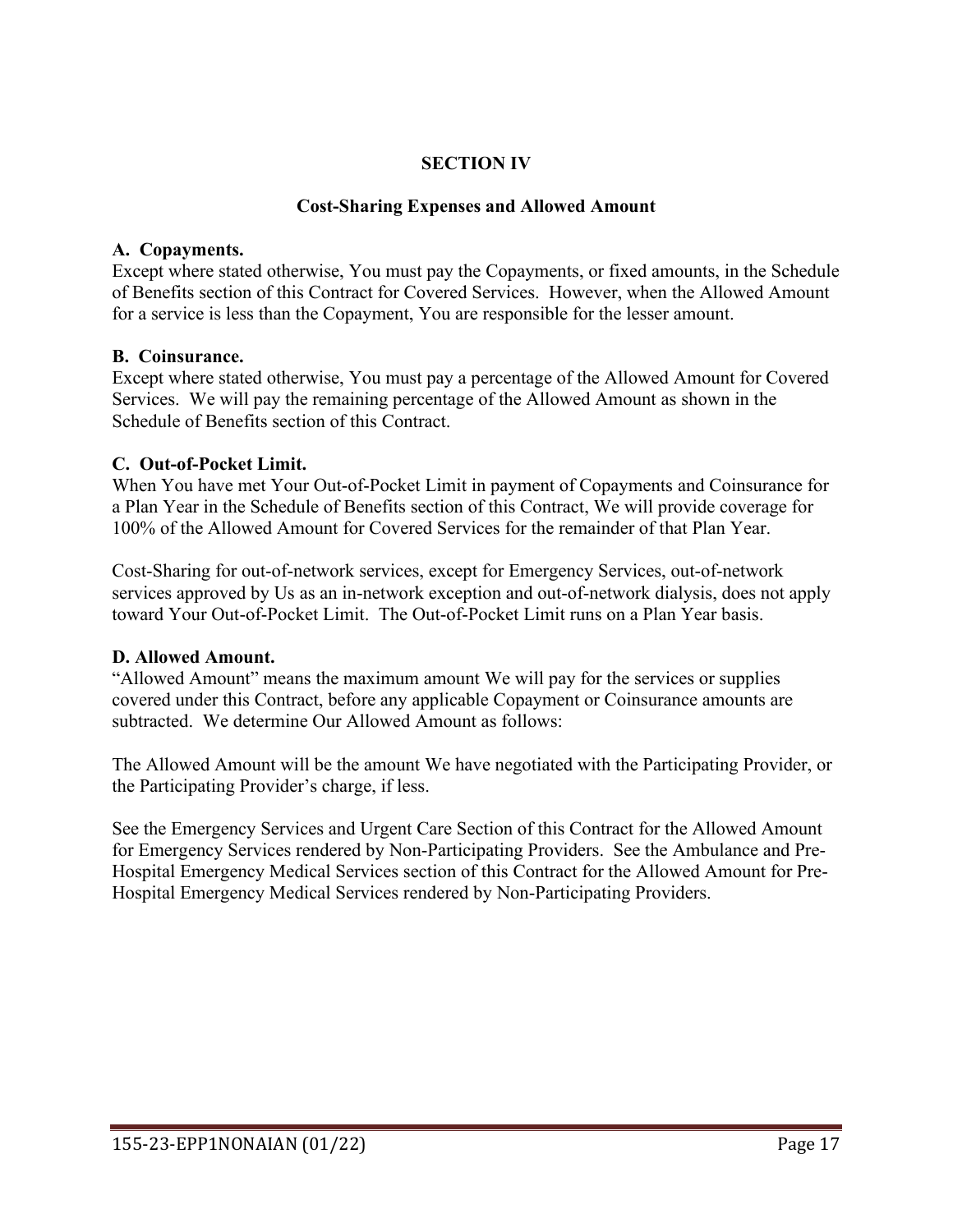# **SECTION V**

### **Who is Covered**

#### **A. Who is Covered Under this Contract.**

You, the Subscriber to whom this Contract is issued, are covered under this Contract. You must live or reside in Our Service Area to be covered under this Contract. You must have a household income above 138% through 200% of the Federal Poverty Level. If You are enrolled in Medicare or Medicaid or affordable Employer Sponsored Health Insurance, You are not eligible to purchase this Contract. Also, if Your income is above 138% of the Federal Poverty Level, You are not eligible to purchase this Contract if You are under nineteen (19) years old, greater than sixty-four (64) years old, or are pregnant.

#### **B. Types of Coverage.**

The only type of coverage offered under the Essential Plan is Individual coverage, which means only You are covered. If additional members of Your family are also covered under the Essential Plan, they will receive a separate Contract and, if applicable, they will have a separate premium.

#### **C. Enrollment.**

You can enroll in this Contract during any time of the year. If the NYSOH receives Your selection on or before the  $15<sup>th</sup>$  of any month, Your coverage will begin on the 1st of the following month, as long as any applicable Premium payment is received by then. If the NYSOH receives Your selection on or after the 16th of the month, Your coverage will begin on the  $1<sup>st</sup>$  of the next successive month. For example, if You make a selection on January 16, Your coverage will begin on March 1. If the NYSOH receives Your selection on or before December 15, 2021, Your coverage will begin on January 1, 2022.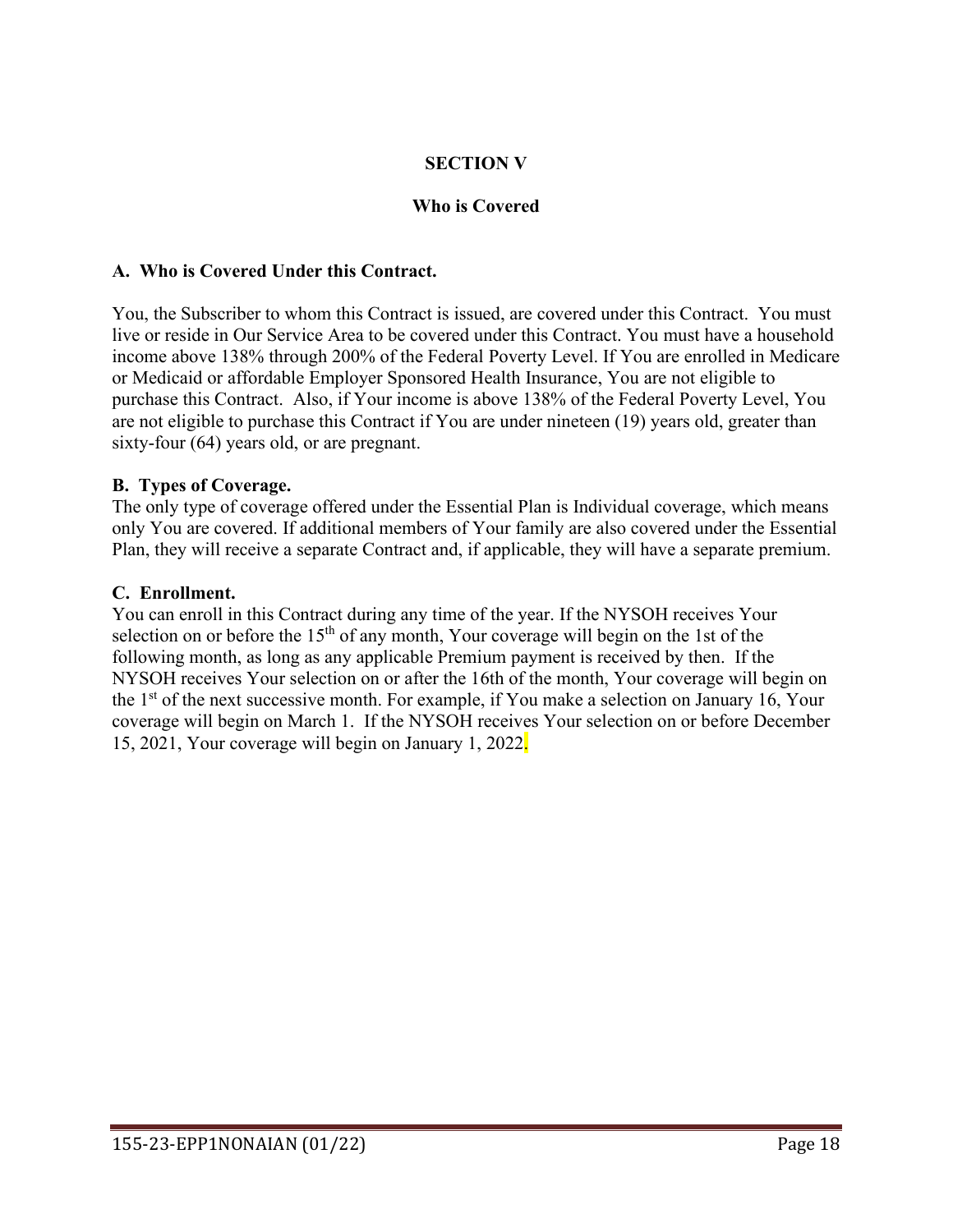# **SECTION VI**

# **Preventive Care**

Please refer to the Schedule of Benefits section of this Contract for Cost-Sharing requirements, day or visit limits, and any Preauthorization or Referral requirements that apply to these benefits.

## **Preventive Care.**

We Cover the following services for the purpose of promoting good health and early detection of disease. Preventive services are not subject to Cost-Sharing (Copayments, or Coinsurance) when performed by a Participating Provider and provided in accordance with the comprehensive guidelines supported by the Health Resources and Services Administration ("HRSA"), or if the items or services have an "A" or "B" rating from the United States Preventive Services Task Force ("USPSTF"), or if the immunizations are recommended by the Advisory Committee on Immunization Practices ("ACIP"). However, Cost-Sharing may apply to services provided during the same visit as the preventive services. Also, if a preventive service is provided during an office visit wherein the preventive service is not the primary purpose of the visit, the Cost-Sharing amount that would otherwise apply to the office visit will still apply. You may contact Us at the number on Your ID card or visit Our website at [www.emblemhealth.com](http://www.emblemhealth.com/) for a copy of the comprehensive guidelines supported by HRSA, items or services with an "A" or "B" rating from USPSTF, and immunizations recommended by ACIP.

**A. Adult Annual Physical Examinations.** We Cover adult annual physical examinations and preventive care and screenings as provided for in the comprehensive guidelines supported by HRSA and items or services with an "A" or "B" rating from USPSTF.

Examples of items or services with an "A" or "B" rating from USPSTF include, but are not limited to, blood pressure screening for adults, lung cancer screening, colorectal cancer screening, alcohol misuse screening, depression screening, and diabetes screening. A complete list of the Covered preventive Services is available on Our website at [www.emblemhealth.com,](http://www.emblemhealth.com/) or will be mailed to You upon request.

You are eligible for a physical examination once every calendar year, regardless of whether or not three hundred sixty-five (365) days have passed since the previous physical examination visit. Vision screenings do not include refractions.

This benefit is not subject to Copayments, or Coinsurance when provided in accordance with the comprehensive guidelines supported by HRSA and items or services with an "A" or "B" rating from USPSTF.

**B. Adult Immunizations.** We Cover adult immunizations as recommended by ACIP. This benefit is not subject to Copayments or Coinsurance when provided in accordance with the recommendations of ACIP.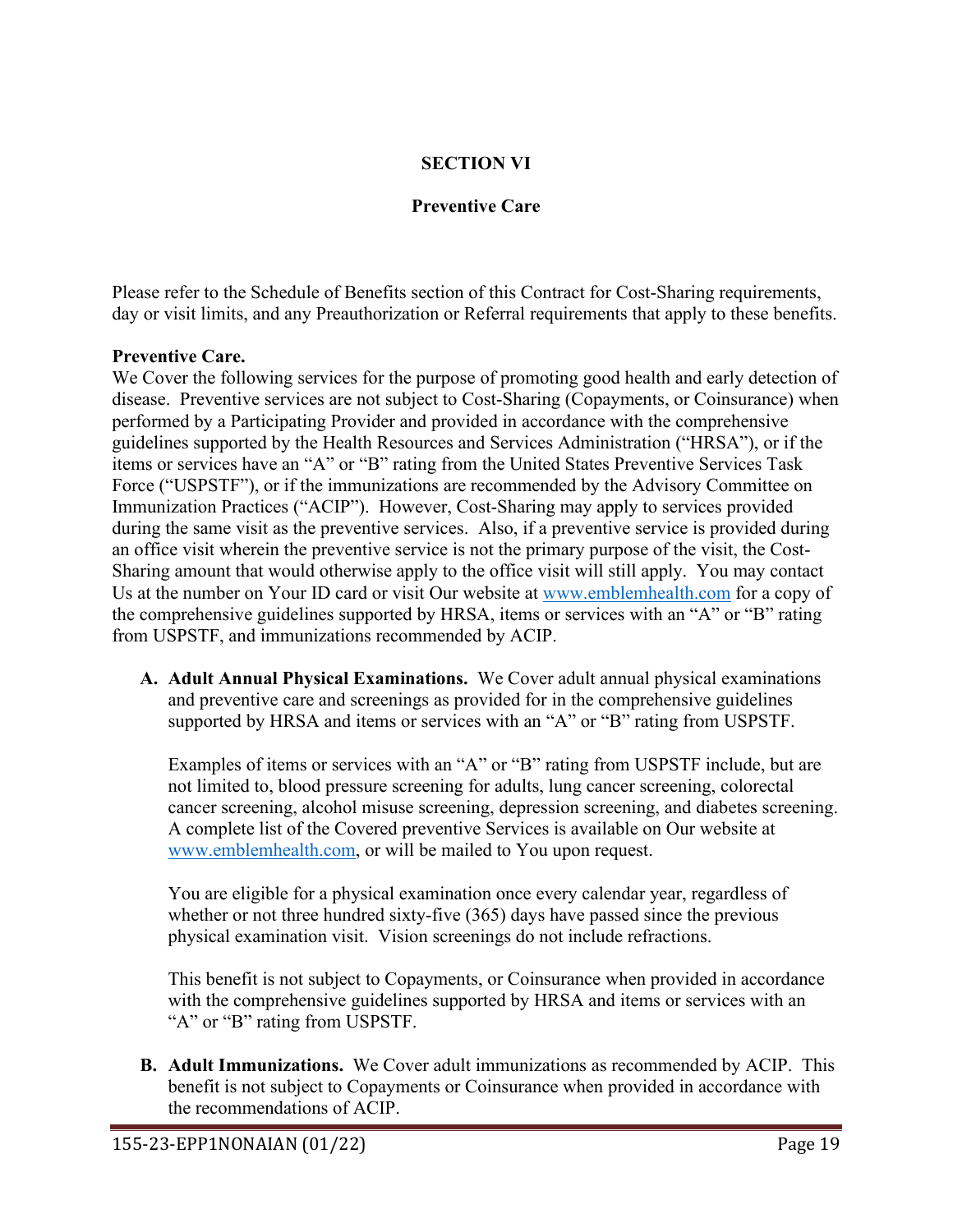**C. Well-Woman Examinations.** We Cover well-woman examinations which consist of a routine gynecological examination, breast examination and annual screening for cervical cancer, including laboratory and diagnostic services in connection with evaluating the cervical cancer screening tests. We also Cover preventive care and screenings as provided for in the comprehensive guidelines supported by HRSA and items or services with an "A" or "B" rating from USPSTF. A complete list of the Covered preventive Services is available on Our website at [www.emblemhealth.com,](http://www.emblemhealth.com/) or will be mailed to You upon request. This benefit is not subject to Copayments or Coinsurance when provided in accordance with the comprehensive guidelines supported by HRSA and items or services with an "A" or "B" rating from USPSTF, which may be less frequent than described above.

## **D. Mammograms, Screening and Diagnostic Imaging for the Detection of Breast**

**Cancer.** We Cover mammograms which may be provided by breast tomosynthesis (i.e. 3D mammograms), for the screening of breast cancer as follows:

- One  $(1)$  baseline screening mammogram for women age thirty-five  $(35)$  through thirty-nine (39); and
- One (1) screening mammogram annually for women age forty (40) and over.

If a woman of any age has a history of breast cancer or her first degree relative has a history of breast cancer, We Cover mammograms as recommended by her Provider. However, in no event will more than one (1) preventive screening per Plan Year be Covered.

Mammograms for the screening of breast cancer are not subject to Copayments, Deductibles or Coinsurance when provided by a Participating Provider.

We also Cover additional screening and diagnostic imaging for the detection of breast cancer, including diagnostic mammograms, breast ultrasounds and MRIs. Screening and diagnostic imaging for the detection of breast cancer, including diagnostic mammograms, breast ultrasounds and MRIs are not subject to Copayments, Deductibles or Coinsurance when provided by a Participating Provider.

**E. Family Planning and Reproductive Health Services.** We Cover family planning services which consist of FDA-approved contraceptive methods prescribed by a Provider, not otherwise Covered under the Prescription Drug Coverage section of this Contract, patient education and counseling on use of contraceptives and related topics; follow-up services related to contraceptive methods, including management of side effects, counseling for continued adherence, and device insertion and removal; and sterilization procedures for women. Such services are not subject to Copayments, or Coinsurance when provided by a Participating Provider.

We also Cover vasectomies subject to Copayments, or Coinsurance.

We do not Cover services related to the reversal of elective sterilizations.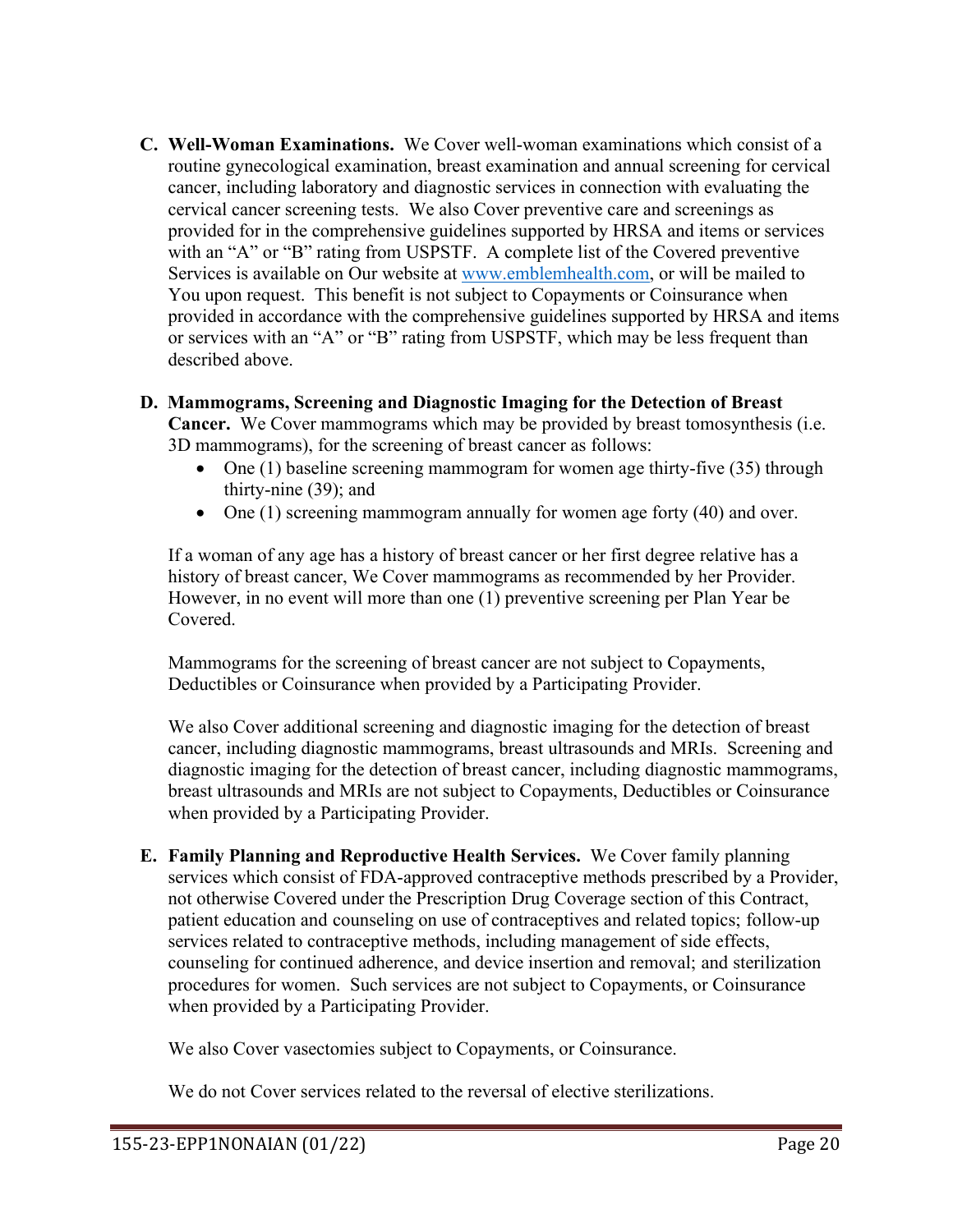- **F. Bone Mineral Density Measurements or Testing.** We Cover bone mineral density measurements or tests, and Prescription Drugs and devices approved by the FDA or generic equivalents as approved substitutes. Coverage of Prescription Drugs is subject to the Prescription Drug Coverage section of this Contract. Bone mineral density measurements or tests, drugs or devices shall include those covered under the federal Medicare program or those in accordance with the criteria of the National Institutes of Health. You will qualify for Coverage if You meet the criteria under the federal Medicare program or the criteria of the National Institutes of Health or if You meet any of the following:
	- Previously diagnosed as having osteoporosis or having a family history of osteoporosis;
	- With symptoms or conditions indicative of the presence or significant risk of osteoporosis;
	- On a prescribed drug regimen posing a significant risk of osteoporosis;
	- With lifestyle factors to a degree as posing a significant risk of osteoporosis; or
	- With such age, gender, and/or other physiological characteristics which pose a significant risk for osteoporosis.

We also Cover osteoporosis screening as provided for in the comprehensive guidelines supported by HRSA and items or services with an "A" or "B" rating from USPSTF.

This benefit is not subject to Copayments or Coinsurance when provided by a Participating Provider and in accordance with the comprehensive guidelines supported by HRSA and items or services with an "A" or "B" rating from USPSTF, which may not include all of the above services such as drugs and devices.

**G. Screening for Prostate Cancer.** We Cover an annual standard diagnostic examination including, but not limited to, a digital rectal examination and a prostate specific antigen test for men age fifty (50) and over who are asymptomatic and for men age forty (40) and over with a family history of prostate cancer or other prostate cancer risk factors. We also Cover standard diagnostic testing including, but not limited to, a digital rectal examination and a prostate-specific antigen test, at any age for men having a prior history of prostate cancer.

This benefit is not subject to Copayments, Deductibles or Coinsurance when provided by a Participating Provider.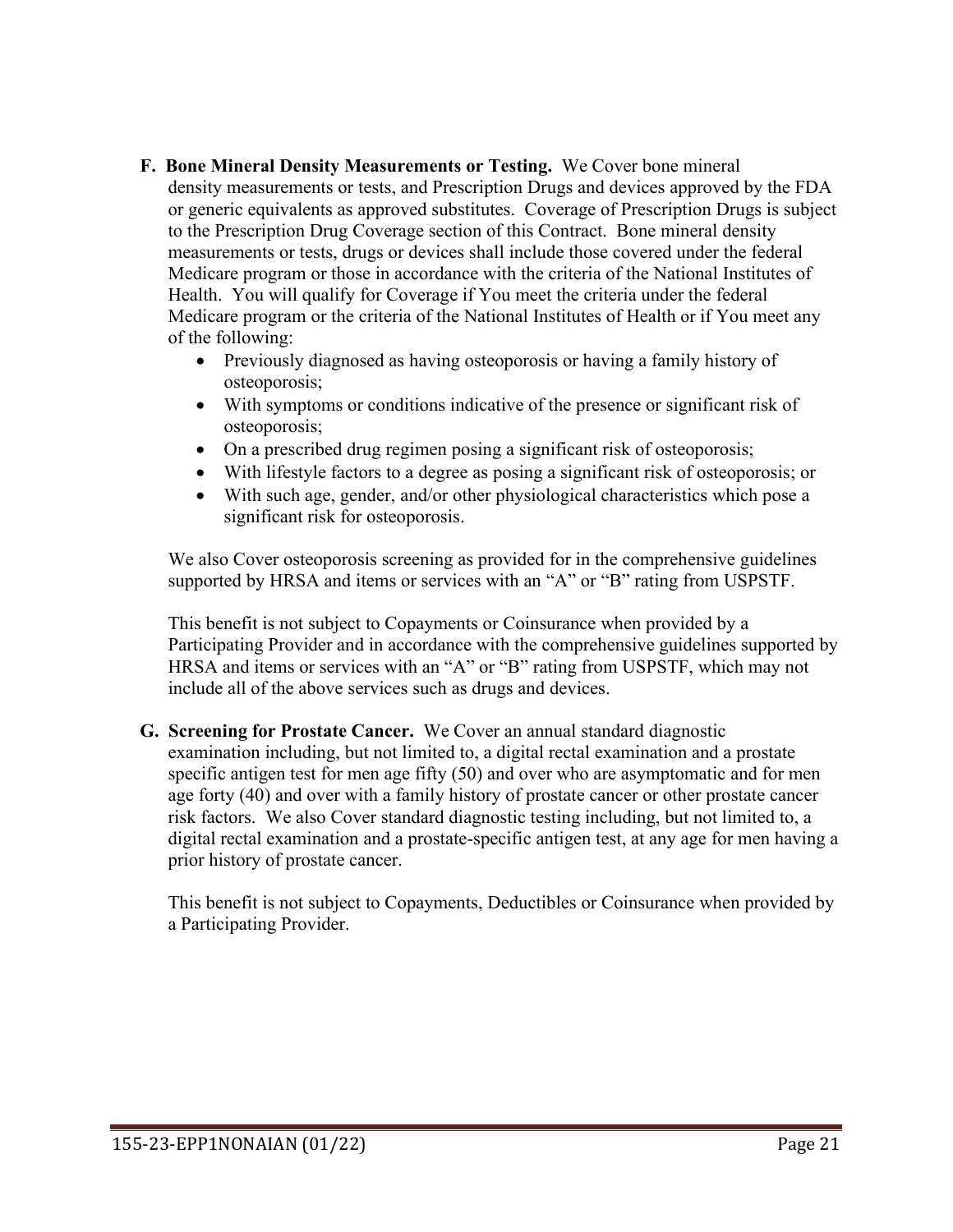- **H. National Diabetes Prevention Program (NDPP).** We cover diabetes prevention services provided by CDC-recognized programs for individuals at risk of developing Type 2 diabetes. The benefit covers 22 group training sessions over the course of twelve (12) months. You may be eligible for NDPP services if you have a recommendation by a physician or other licensed practitioner and You are at least eighteen (18) years old, not currently pregnant, are overweight and have not been previously diagnosed with Type 1 or Type 2 Diabetes, AND You meet one of the following:
	- You have had a blood test result in the prediabetes range within the past year, OR
	- You have previously been diagnosed with gestational diabetes, OR
	- You score 5 or higher on the CDC/American Diabetes Association (ADA) Prediabetes Risk Test.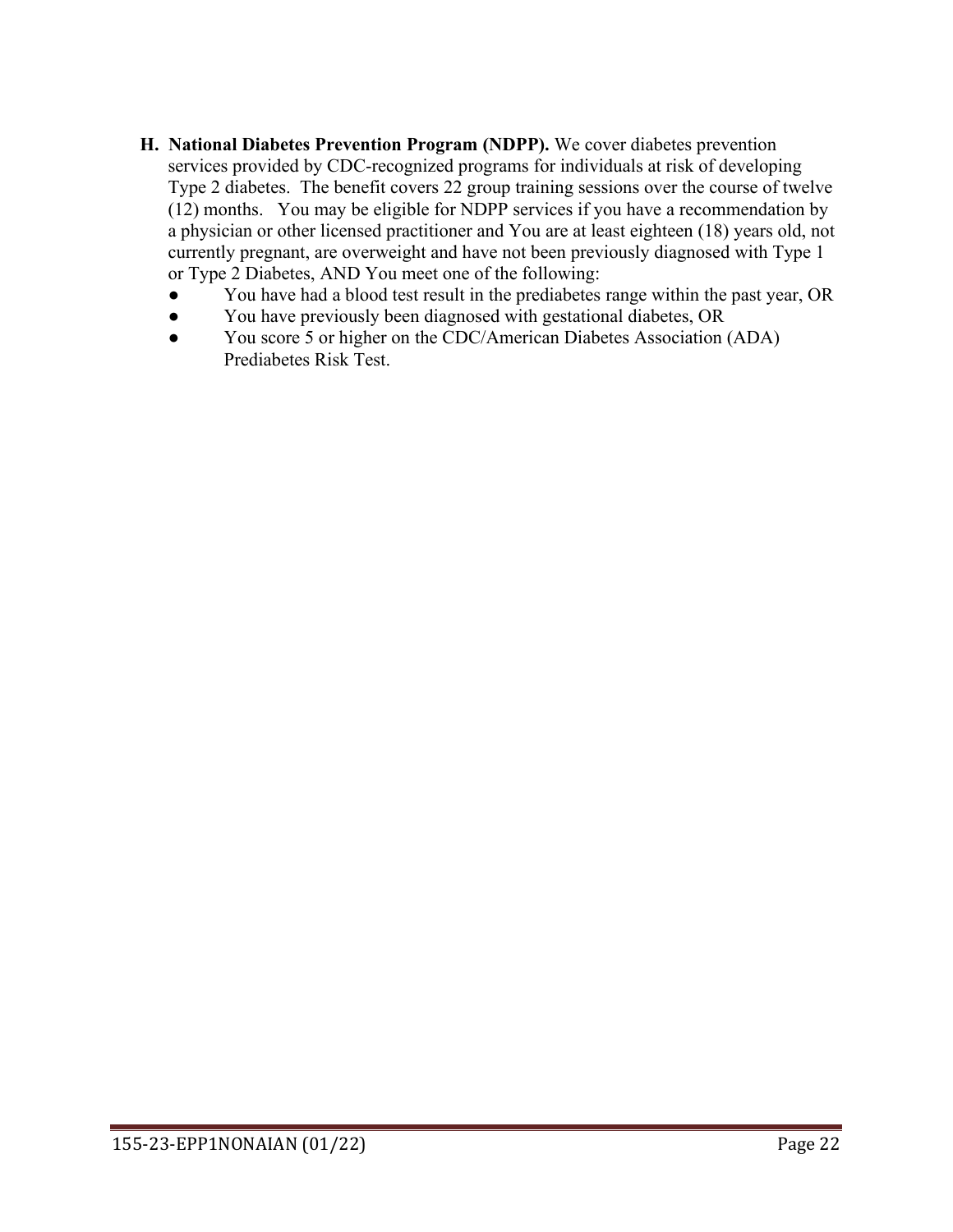# **SECTION VII**

## **Ambulance and Pre-Hospital Emergency Medical Services**

Please refer to the Schedule of Benefits section of this Contract for Cost-Sharing requirements, day or visit limits, and any Preauthorization or Referral requirements that apply to these benefits. Pre-Hospital Emergency Medical Services and ambulance services for the treatment of an Emergency Condition do not require Preauthorization.

## **A. Emergency Ambulance Transportation.**

**1. Pre-Hospital Emergency Medical Services.** We Cover Pre-Hospital Emergency Medical Services worldwide for the treatment of an Emergency Condition when such services are provided by an ambulance service.

"Pre-Hospital Emergency Medical Services" means the prompt evaluation and treatment of an Emergency Condition and/or non-airborne transportation to a Hospital. The services must be provided by an ambulance service issued a certificate under the New York Public Health Law. We will, however, only Cover transportation to a Hospital provided by such an ambulance service when a prudent layperson, possessing an average knowledge of medicine and health, could reasonably expect the absence of such transportation to result in:

- Placing the health of the person afflicted with such condition or, with respect to a pregnant woman, the health of the woman or her unborn child in serious jeopardy, or in the case of a behavioral condition, placing the health of such person or others in serious jeopardy;
- Serious impairment to such person's bodily functions;
- Serious dysfunction of any bodily organ or part of such person; or
- Serious disfigurement of such person.

An ambulance service must hold You harmless and may not charge or seek reimbursement from You for Pre-Hospital Emergency Medical Services except for the collection of any applicable Copayment or Coinsurance.

In the absence of negotiated rates, We will pay a Non-Participating Provider the usual and customary charge for Pre-Hospital Emergency Medical Services, which shall not be excessive or unreasonable. The usual and customary charge for Pre-Hospital Emergency Medical Services is the FAIR Health rate at the 80th percentile.

**2. Emergency Ambulance Transportation.** In addition to Pre-Hospital Emergency Medical Services, We also Cover emergency ambulance transportation worldwide by a licensed ambulance service (either ground, water or air ambulance) to the nearest Hospital where Emergency Services can be performed. This coverage includes emergency ambulance transportation to a Hospital when the originating Facility does not have the ability to treat Your Emergency Condition.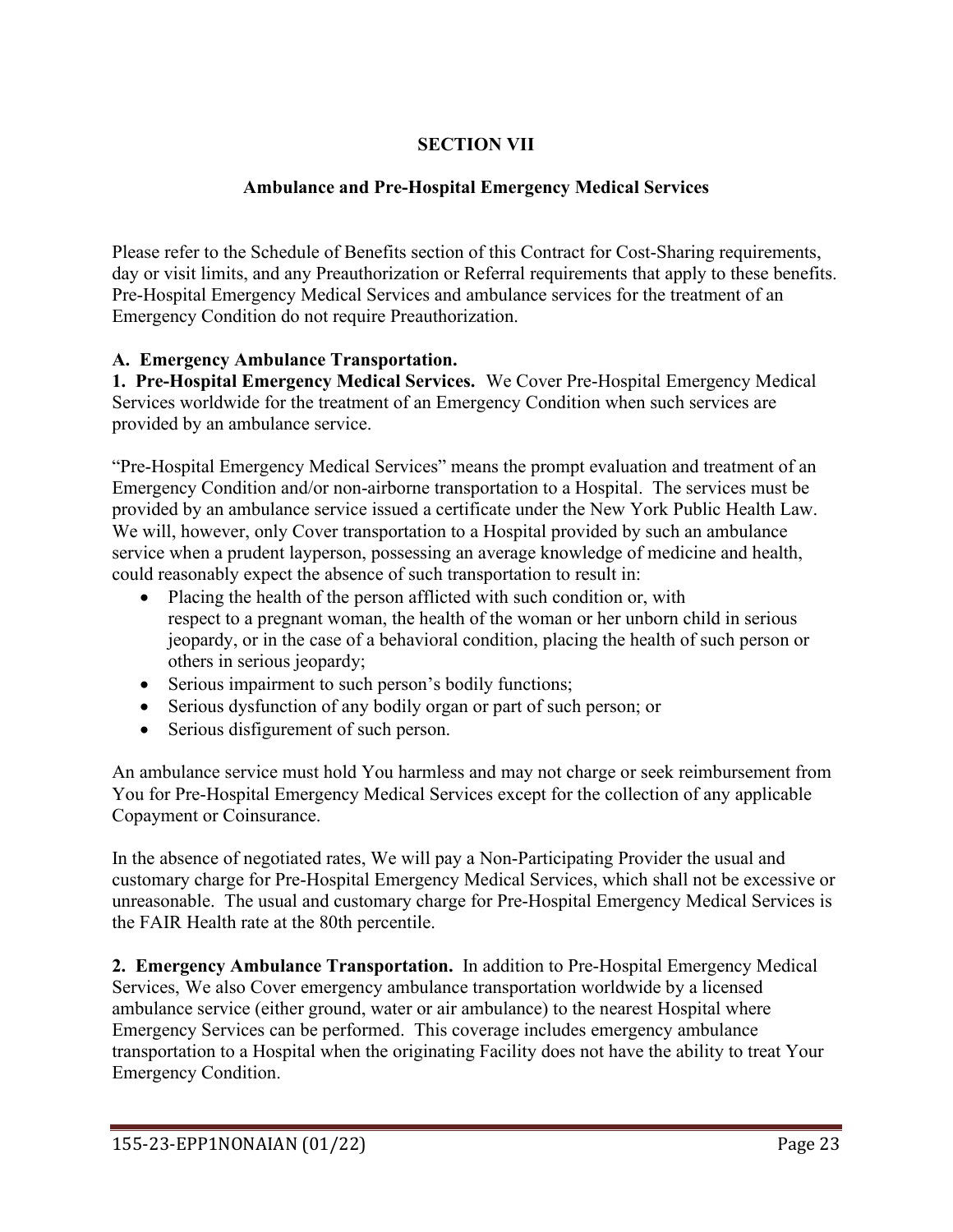## **B. Non-Emergency Ambulance Transportation.**

We Cover non-emergency ambulance transportation by a licensed ambulance service (either ground or air ambulance, as appropriate) between Facilities when the transport is any of the following:

- From a non-participating Hospital to a participating Hospital;
- To a Hospital that provides a higher level of care that was not available at the original Hospital;
- To a more cost-effective Acute care Facility; or
- From an Acute care Facility to a sub-Acute setting.

### **C. Limitations/Terms of Coverage.**

- We do not Cover travel or transportation expenses, unless connected to an Emergency Condition or due to a Facility transfer approved by Us, even though prescribed by a Physician.
- We do not Cover non-ambulance transportation such as ambulette, van or taxi cab.
- Coverage for air ambulance related to an Emergency Condition or air ambulance related to non-emergency transportation is provided when Your medical condition is such that transportation by land ambulance is not appropriate; and Your medical condition requires immediate and rapid ambulance transportation that cannot be provided by land ambulance; and one (1) of the following is met:
	- o The point of pick-up is inaccessible by land vehicle; or
	- $\circ$  Great distances or other obstacles (e.g., heavy traffic) prevent Your timely transfer to the nearest Hospital with appropriate facilities.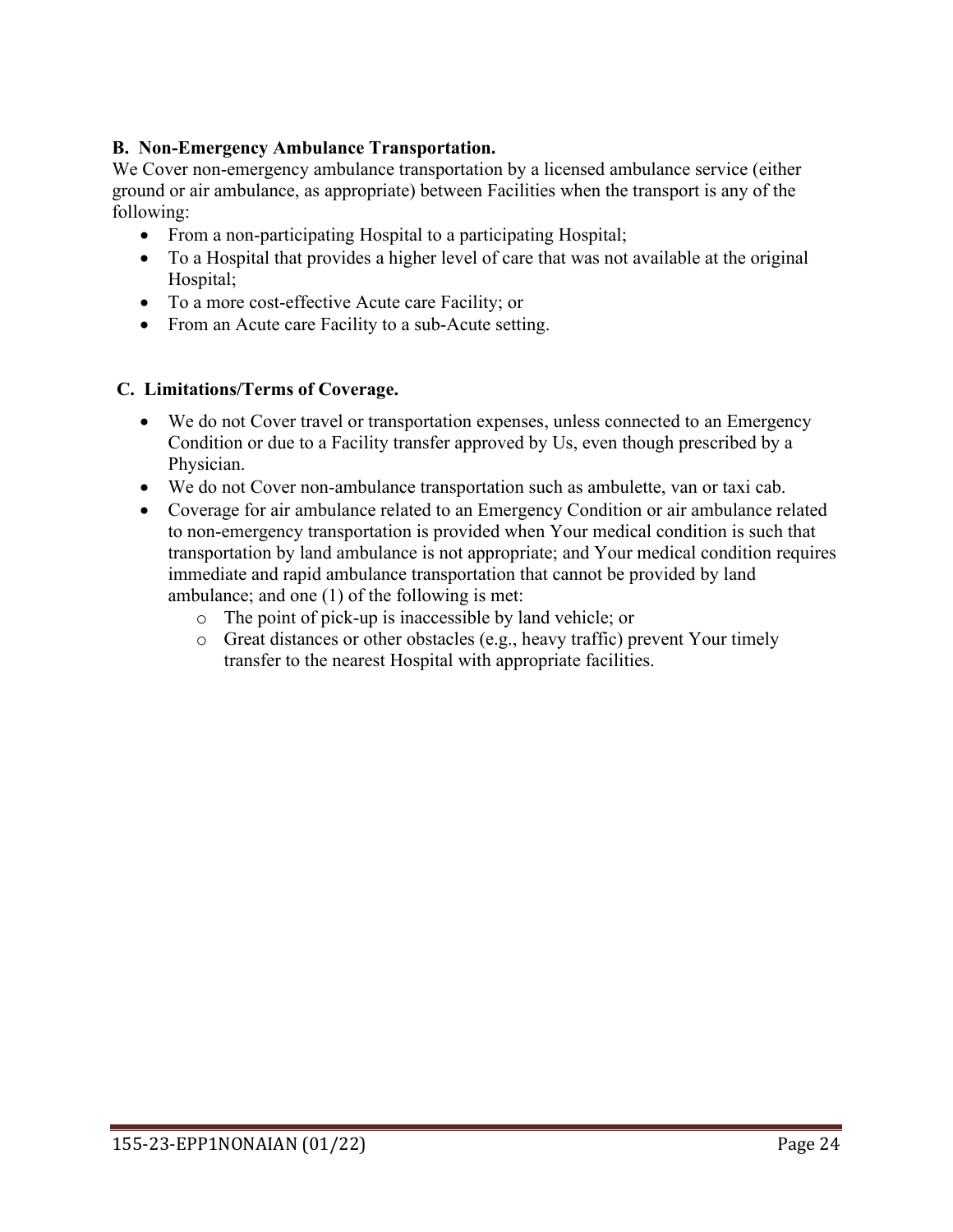# **SECTION VIII**

# **Emergency Services and Urgent Care**

Please refer to the Schedule of Benefits section of this Contract for Cost-Sharing requirements, day or visit limits, and any Preauthorization or Referral requirements that apply to these benefits.

## **A. Emergency Services.**

We Cover Emergency Services for the treatment of an Emergency Condition in a Hospital.

We define an **"Emergency Condition"** to mean: A medical or behavioral condition that manifests itself by Acute symptoms of sufficient severity, including severe pain, such that a prudent layperson, possessing an average knowledge of medicine and health, could reasonably expect the absence of immediate medical attention to result in:

- Placing the health of the person afflicted with such condition or, with respect to a pregnant woman, the health of the woman or her unborn child in serious jeopardy, or in the case of a behavioral condition, placing the health of such person or others in serious jeopardy;
- Serious impairment to such person's bodily functions;
- Serious dysfunction of any bodily organ or part of such person; or
- Serious disfigurement of such person.

For example, an Emergency Condition may include, but is not limited to, the following conditions:

- Severe chest pain
- Severe or multiple injuries
- Severe shortness of breath
- Sudden change in mental status (e.g., disorientation)
- Severe bleeding
- Acute pain or conditions requiring immediate attention such as suspected heart attack or appendicitis
- Poisonings
- Convulsions

Coverage of Emergency Services for treatment of Your Emergency Condition will be provided regardless of whether the Provider is a Participating Provider. We will also Cover Emergency Services to treat Your Emergency Condition worldwide. However, We will Cover only those Emergency Services and supplies that are Medically Necessary and are performed to treat or stabilize Your Emergency Condition in a Hospital.

Please follow the instructions listed below regardless of whether or not You are in Our Service Area at the time Your Emergency Condition occurs:

**1. Hospital Emergency Department Visits.** In the event that You require treatment for an Emergency Condition, seek immediate care at the nearest Hospital emergency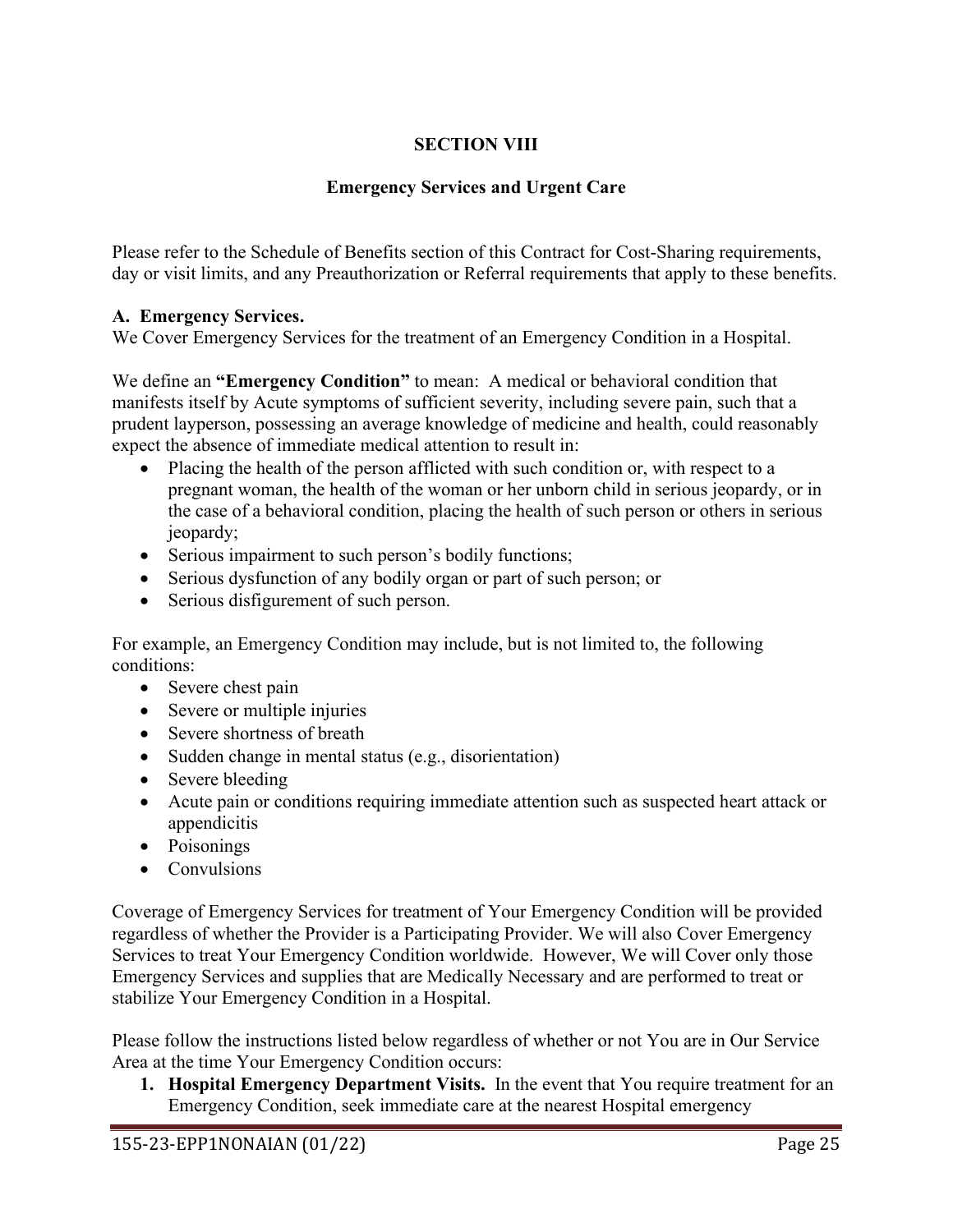department or call 911. Emergency Department Care does not require Preauthorization. **However, only Emergency Services for the treatment of an Emergency Condition are Covered in an emergency department**.

**We do not Cover follow-up care or routine care provided in a Hospital emergency department.** You should contact Us to make sure You receive the appropriate follow-up care.

**2. Emergency Hospital Admissions.** In the event that You are **admitted** to the Hospital, You or someone on Your behalf must notify Us at the number listed in this Contract and on Your ID card within forty-eight (48) hours of Your admission, or as soon as is reasonably possible.

We Cover inpatient Hospital services following Emergency Department Care at a nonparticipating Hospital at the in-network Cost-Sharing. If Your medical condition permits Your transfer to a participating Hospital, We will notify You and arrange the transfer.

**3. Payments Relating to Emergency Services Rendered.** The amount We pay a Non-Participating Provider for Emergency Services will be the greater of: 1) the amount We have negotiated with Participating Providers for the Emergency Service (and if more than one amount is negotiated, the median of the amounts); 2) 100% of the Allowed Amount for services provided by a Non-Participating Provider (i.e., the amount We would pay in the absence of any Cost-Sharing that would otherwise apply for services of Non-Participating Providers); or 3) the amount that would be paid under Medicare. The amounts described above exclude any Copayment or Coinsurance that applies to Emergency Services provided by a Participating Provider.

You are responsible for any Copayment or Coinsurance. You will be held harmless for any Non-Participating Provider charges that exceed Your Copayment, Deductible or Coinsurance.

# **B. Urgent Care.**

Urgent Care is medical care for an illness, injury or condition serious enough that a reasonable person would seek care right away, but not so severe as to require Emergency Department Care. **Urgent Care is Covered in Our Service Area***.* 

- **1. In-Network.** We Cover Urgent Care from a participating Physician or a participating Urgent Care Center. You do not need to contact Us prior to or after Your visit.
- **2. Out-of-Network.** We Cover Urgent Care from a non-participating Urgent Care Center or Physician in Our Service Area.

**If Urgent Care results in an emergency admission, please follow the instructions for emergency Hospital admissions described above.**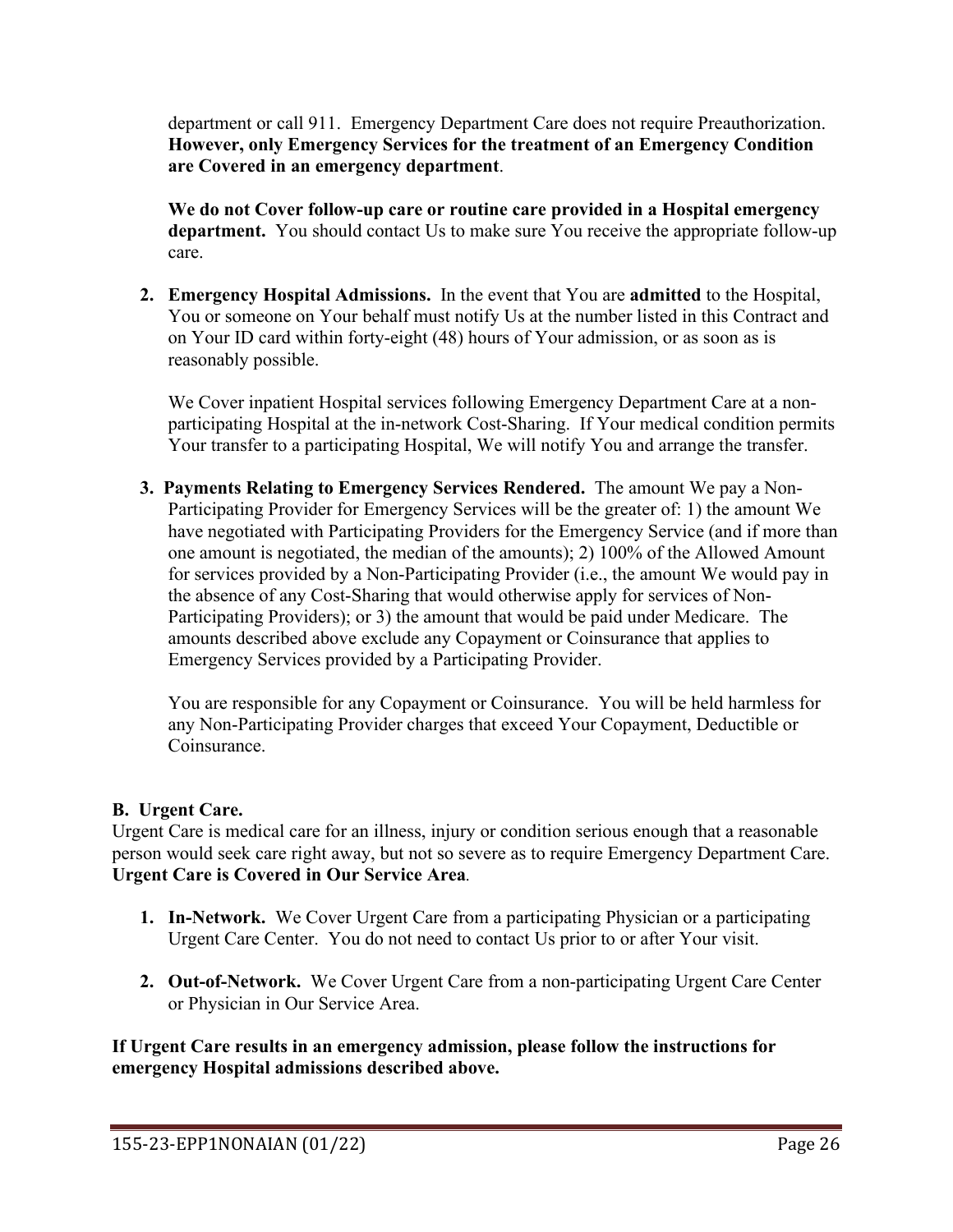# **SECTION IX**

## **Outpatient and Professional Services**

Please refer to the Schedule of Benefits section of this Contract for Cost-Sharing requirements, day or visit limits, and any Preauthorization or Referral requirements that apply to these benefits.

## **A. Advanced Imaging Services.**

We Cover PET scans, MRI, nuclear medicine, and CAT scans.

## **B. Allergy Testing and Treatment.**

We Cover testing and evaluations including injections, and scratch and prick tests to determine the existence of an allergy. We also Cover allergy treatment, including desensitization treatments, routine allergy injections and serums.

### **C. Ambulatory Surgical Center Services.**

We Cover surgical procedures performed at Ambulatory Surgical Centers including services and supplies provided by the center the day the surgery is performed.

## **D. Chemotherapy and Immunotherapy.**

We Cover chemotherapy and immunotherapy in an outpatient Facility or in a Health Care Professional's office. Chemotherapy and immunotherapy may be administered by injection or infusion. Orally-administered anti-cancer drugs are Covered under the Prescription Drug Coverage section of this Contract.

### **E. Chiropractic Services.**

We Cover chiropractic care when performed by a Doctor of Chiropractic ("chiropractor") in connection with the detection or correction by manual or mechanical means of structural imbalance, distortion or subluxation in the human body for the purpose of removing nerve interference and the effects thereof, where such interference is the result of or related to distortion, misalignment or subluxation of the vertebral column. This includes assessment, manipulation and any modalities. Any laboratory tests will be Covered in accordance with the terms and conditions of this Contract.

# **F. Clinical Trials.**

We Cover the routine patient costs for Your participation in an approved clinical trial and such coverage shall not be subject to Utilization Review if You are:

- Eligible to participate in an approved clinical trial to treat either cancer or other lifethreatening disease or condition; and
- Referred by a Participating Provider who has concluded that Your participation in the approved clinical trial would be appropriate.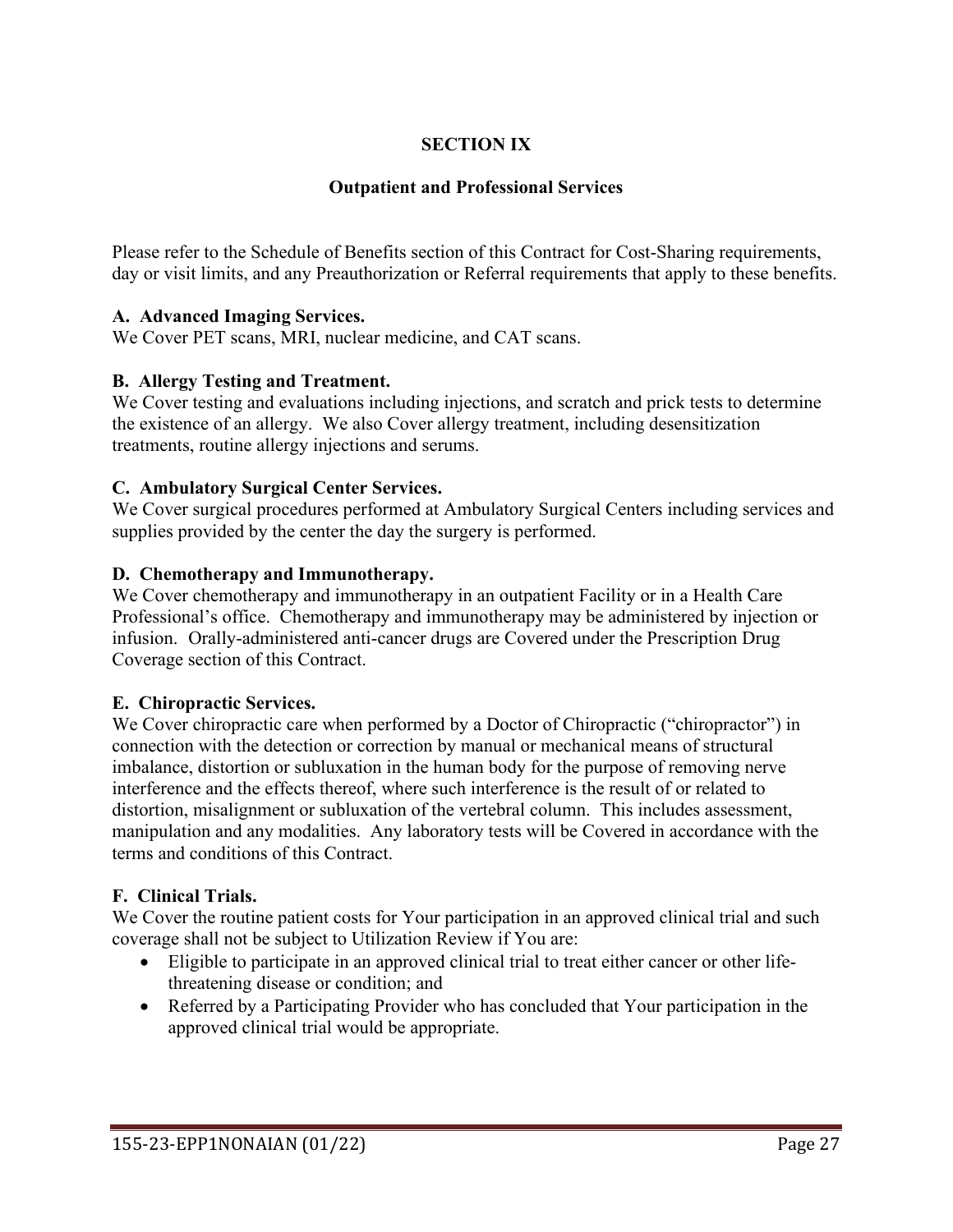All other clinical trials, including when You do not have cancer or other life-threatening disease or condition, may be subject to the Utilization Review and External Appeal sections of this Contract.

We do not Cover: the costs of the investigational drugs or devices; the costs of non-health services required for You to receive the treatment; the costs of managing the research; or costs that would not be covered under this Contract for non-investigational treatments provided in the clinical trial.

An "approved clinical trial" means a phase I, II III, or IV clinical trial that is:

- A federally funded or approved trial;
- Conducted under an investigational drug application reviewed by the federal Food and Drug Administration; or
- A drug trial that is exempt from having to make an investigational new drug application.

# **G. Dialysis.**

We Cover dialysis treatments of an Acute or chronic kidney ailment.

We also Cover dialysis treatments provided by a Non-Participating Provider subject to all the following conditions:

- The Non-Participating Provider is duly licensed to practice and authorized to provide such treatment.
- The Non-Participating Provider is located outside Our Service Area.
- The Participating Provider who is treating You has issued a written order indicating that dialysis treatment by the Non-Participating Provider is necessary.
- You notify Us in writing at least thirty (30) days in advance of the proposed treatment date(s) and include the written order referred to above. The thirty (30)-day advance notice period may be shortened when You need to travel on sudden notice due to a family or other emergency, provided that We have a reasonable opportunity to review Your travel and treatment plans.
- We have the right to Preauthorize the dialysis treatment and schedule.
- We will provide benefits for no more than ten (10) dialysis treatments by a Non-Participating Provider per calendar year.
- Benefits for services of a Non-Participating Provider are Covered when all the above conditions are met and are subject to any applicable Cost-Sharing that applies to dialysis treatments by a Participating Provider. However, You are also responsible for paying any difference between the amount We would have paid had the service been provided by a Participating Provider and the Non-Participating Provider's charge.

# **H. Habilitation Services.**

We Cover Habilitation Services consisting of physical therapy, speech therapy and occupational therapy in the outpatient department of a Facility or in a Health Care Professional's office for up to sixty (60) visits per condition per Plan Year. The visit limit applies to all therapies combined. For the purposes of this benefit, "per condition" means the disease or injury causing the need for the therapy.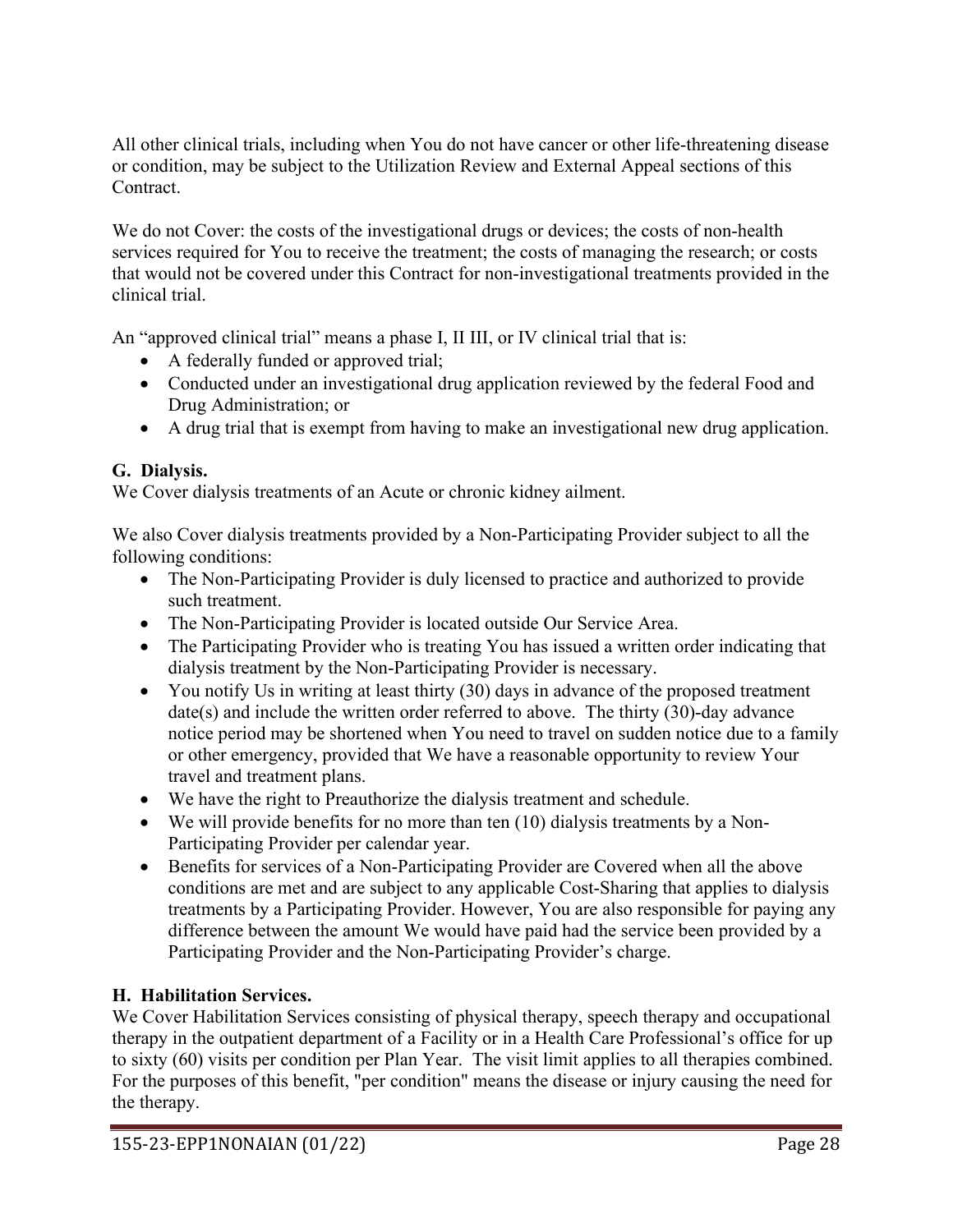### **I. Home Health Care.**

We Cover care provided in Your home by a Home Health Agency certified or licensed by the appropriate state agency. The care must be provided pursuant to Your Physician's written treatment plan and must be in lieu of Hospitalization or confinement in a Skilled Nursing Facility. Home care includes:

- Part-time or intermittent nursing care by or under the supervision of a registered professional nurse;
- Part-time or intermittent services of a home health aide;
- Physical, occupational or speech therapy provided by the Home Health Agency; and
- Medical supplies, Prescription Drugs and medications prescribed by a Physician, and laboratory services by or on behalf of the Home Health Agency to the extent such items would have been Covered during a Hospitalization or confinement in a Skilled Nursing Facility.

Home Health Care is limited to forty (40) visits per Plan Year. Each visit by a member of the Home Health Agency is considered one (1) visit. Each visit of up to four (4) hours by a home health aide is considered one (1) visit. Any Rehabilitation or Habilitation Services received under this benefit will not reduce the amount of services available under the Rehabilitation or Habilitation Services benefits.

### **J. Infertility Treatment.**

We Cover services for the diagnosis and treatment (surgical and medical) of infertility. "Infertility" is a disease or condition characterized by the incapacity to impregnate another person or to conceive, defined by the failure to establish a clinical pregnancy after 12 months of regular, unprotected sexual intercourse or therapeutic donor insemination, or after six (6) months of regular, unprotected sexual intercourse or therapeutic donor insemination for a female thirty-five (35) years of age or older. Earlier evaluation and treatment may be warranted based on a Subscriber's medical history or physical findings.

Such Coverage is available as follows:

**1. Basic Infertility Services.** Basic infertility services will be provided to a Subscriber who is an appropriate candidate for infertility treatment. In order to determine eligibility, We will use guidelines established by the American College of Obstetricians and Gynecologists, the American Society for Reproductive Medicine, and the State of New York.

Basic infertility services include:

- Initial evaluation;
- Semen analysis;
- Laboratory evaluation;
- Evaluation of ovulatory function;
- Postcoital test:
- Endometrial biopsy;
- Pelvic ultra sound:
- Hysterosalpingogram;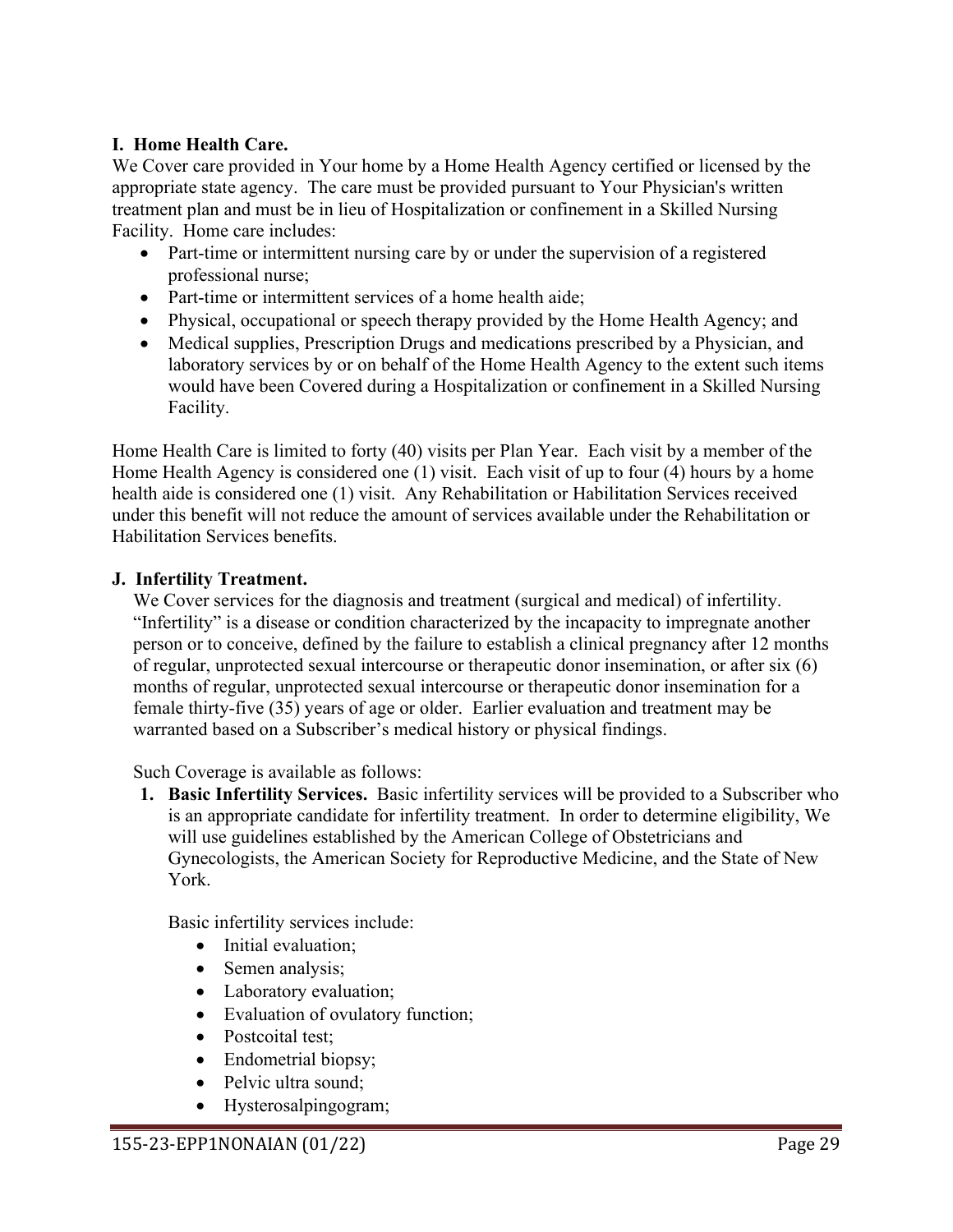- Sono-hystogram;
- Testis biopsy;
- Blood tests; and
- Medically appropriate treatment of ovulatory dysfunction.

Additional tests may be Covered if the tests are determined to be Medically Necessary.

**2. Comprehensive Infertility Services.** If the basic infertility services do not result in increased fertility, We Cover comprehensive infertility services.

Comprehensive infertility services include:

- Ovulation induction and monitoring;
- Pelvic ultra sound;
- Artificial insemination;
- Hysteroscopy;
- Laparoscopy; and
- Laparotomy.
- **3. Fertility Preservation Services.** We Cover standard fertility preservation services when a medical treatment will directly or indirectly lead to iatrogenic infertility. Standard fertility preservation services include the collecting, preserving, and storing of ova, sperm or embryos. "Iatrogenic infertility" means an impairment of Your fertility by surgery, radiation, chemotherapy or other medical treatment affecting reproductive organs or processes.

### **4. Exclusions and Limitations.** We do not Cover:

- In vitro fertilization,
- Gamete intrafallopian tube transfers or zygote intrafallopian tube transfers;
- Costs associated with an ovum or sperm donor, including the donor's medical expenses;
- Cryopreservation and storage of sperm and ova except when performed as fertility preservation services;
- Cryopreservation and storage of embryos except when performed as fertility preservation services;
- Ovulation predictor kits;
- Reversal of tubal ligations;
- Reversal of vasectomies;
- Costs for and relating to surrogate motherhood that are not otherwise Covered Services under this Contract;
- Cloning; or
- Medical and surgical procedures that are experimental or investigational, unless Our denial is overturned by an External Appeal Agent.

All services must be provided by Providers who are qualified to provide such services in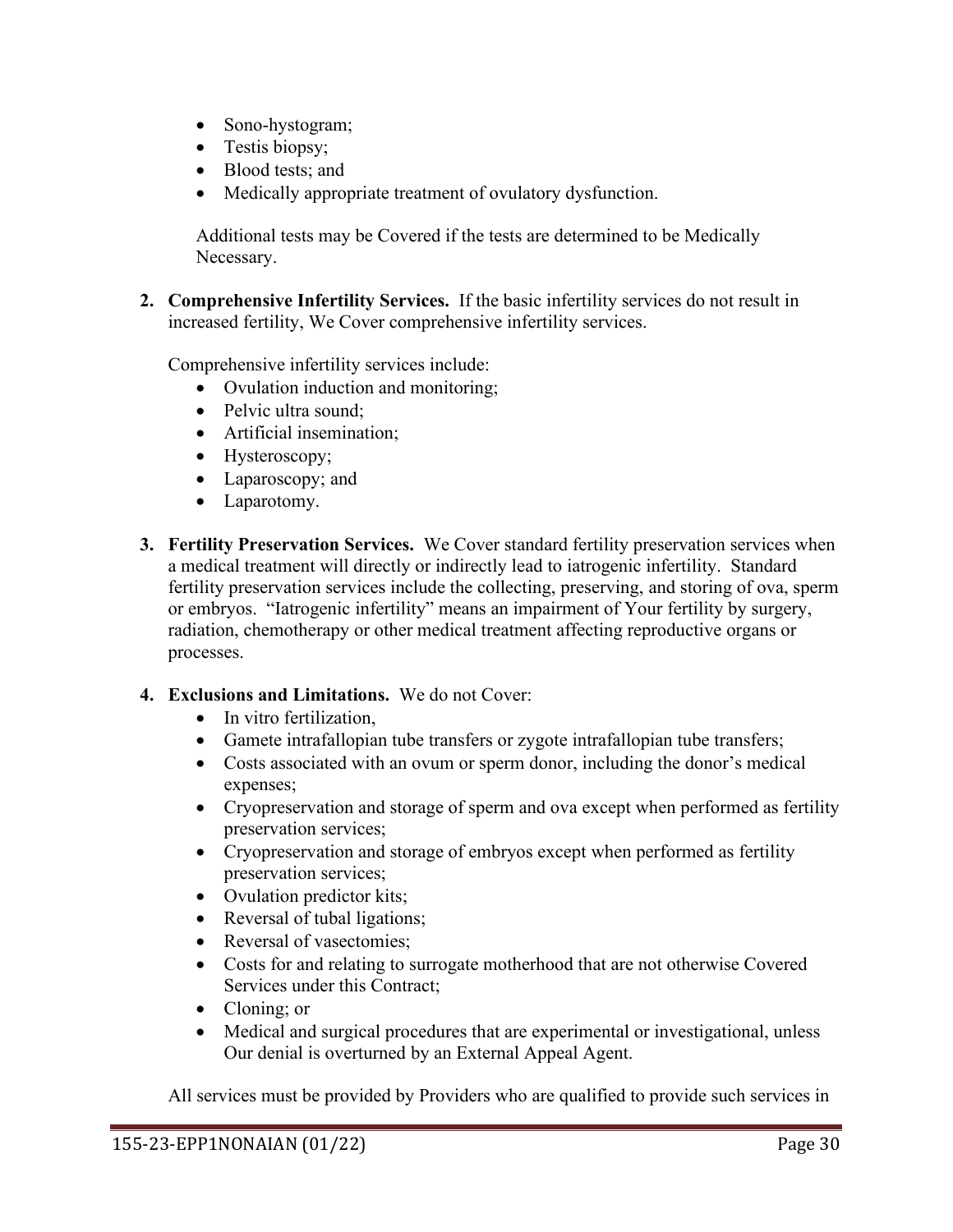accordance with the guidelines established and adopted by the American Society for Reproductive Medicine. We will not discriminate based on Your expected length of life, present or predicted disability, degree of medical dependency, perceived quality of life, other health conditions, or based on personal characteristics including age, sex, sexual orientation, marital status or gender identity, when determining coverage under this benefit.

## **K. Infusion Therapy.**

We Cover infusion therapy which is the administration of drugs using specialized delivery systems. Drugs or nutrients administered directly into the veins are considered infusion therapy. Drugs taken by mouth or self-injected are not considered infusion therapy. The services must be ordered by a Physician or other authorized Health Care Professional and provided in an office or by an agency licensed or certified to provide infusion therapy. Any visits for home infusion therapy count toward Your home health care visit limit.

### **L. Interruption of Pregnancy.**

We Cover Medically Necessary abortions including in cases of rape, incest or fetal malformation. We Cover elective abortions for one (1) procedure, per Plan Year.

## **M. Laboratory Procedures, Diagnostic Testing and Radiology Services.**

We Cover x-ray, laboratory procedures and diagnostic testing, services and materials, including diagnostic x-rays, x-ray therapy, fluoroscopy, electrocardiograms, electroencephalograms, laboratory tests, and therapeutic radiology services.

### **N. Maternity and Newborn Care.**

We Cover services for maternity care provided by a Physician or midwife, nurse practitioner, Hospital or birthing center. We Cover prenatal care (including one (1) visit for genetic testing), postnatal care, delivery, and complications of pregnancy. In order for services of a midwife to be Covered, the midwife must be licensed pursuant to Article 140 of the New York Education Law, practicing consistent with Section 6951 of the New York Education Law and affiliated or practicing in conjunction with a Facility licensed pursuant to Article 28 of the New York Public Health Law. We will not pay for duplicative routine services provided by both a midwife and a Physician. See the Inpatient Services section of this Contract for Coverage of inpatient maternity care.

We Cover breastfeeding support, counseling and supplies including, the cost of renting or the purchase of one (1) breast pump per pregnancy for the duration of breast feeding from a Participating Provider or designated vendor.

### **O. Office Visits.**

We Cover office visits for the diagnosis and treatment of injury, disease and medical conditions. Office visits may include house calls.

### **P. Outpatient Hospital Services.**

We Cover Hospital services and supplies as described in the Inpatient Services section of this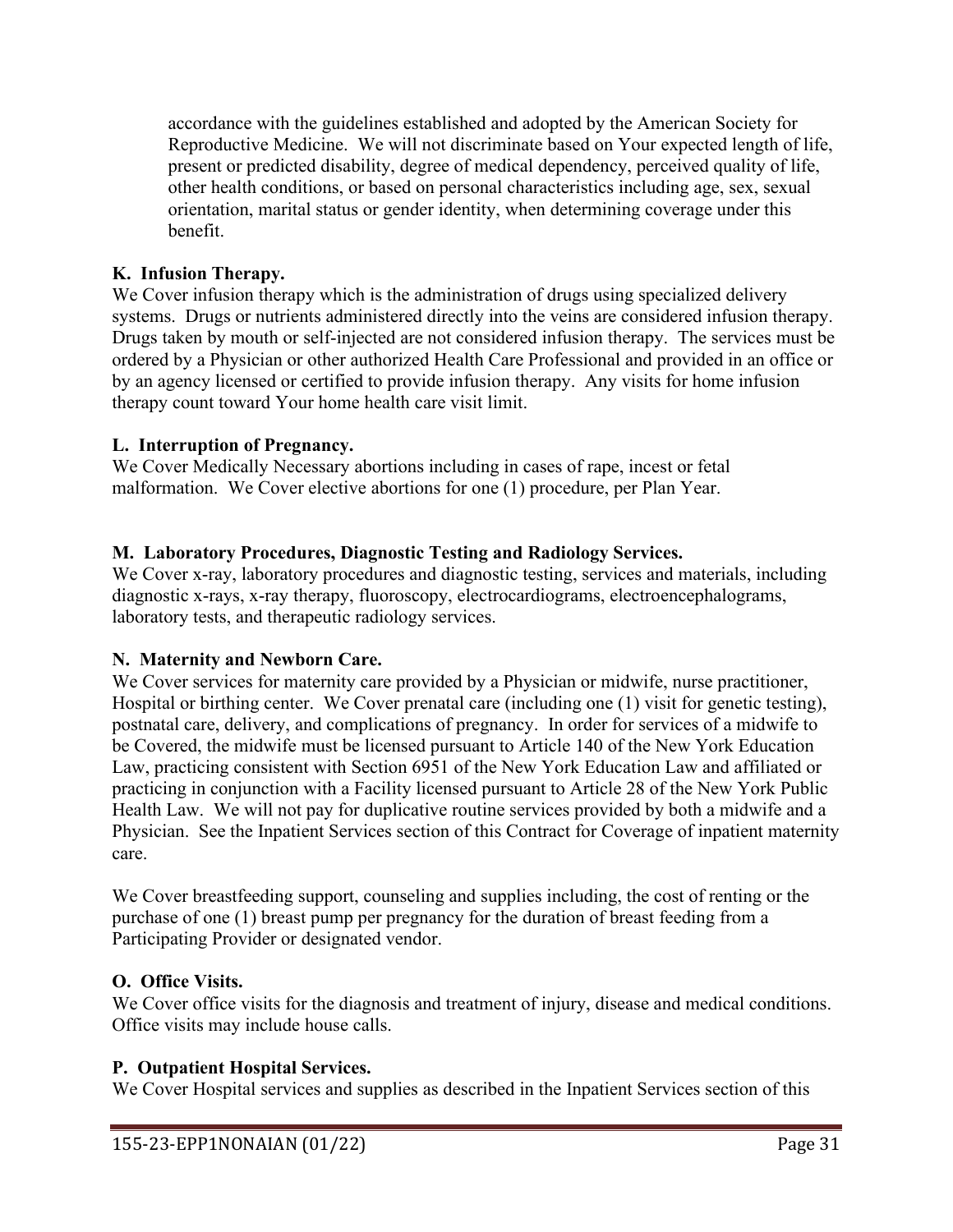Contract that can be provided to You while being treated in an outpatient Facility. For example, Covered Services include but are not limited to inhalation therapy, pulmonary rehabilitation, infusion therapy and cardiac rehabilitation. Unless You are receiving preadmission testing, Hospitals are not Participating Providers for outpatient laboratory procedures and tests.

# **Q. Preadmission Testing.**

We Cover preadmission testing ordered by Your Physician and performed in Hospital outpatient Facilities prior to a scheduled surgery in the same Hospital provided that:

- The tests are necessary for and consistent with the diagnosis and treatment of the condition for which the surgery is to be performed;
- Reservations for a Hospital bed and operating room were made prior to the performance of the tests;
- Surgery takes place within seven (7) days of the tests; and
- The patient is physically present at the Hospital for the tests.

# **R. Prescription Drugs for Use in the Office**

We Cover Prescription Drugs (excluding self-injectable drugs) used by Your Provider in the Provider's office for preventive and therapeutic purposes. This benefit applies when Your Provider orders the Prescription Drug and administers it to You. When Prescription Drugs are Covered under this benefit, they will not be Covered under the Prescription Drug Coverage section of this Contract.

# **S. Rehabilitation Services.**

We Cover Rehabilitation Services consisting of physical therapy, speech therapy and occupational therapy in the outpatient department of a Facility or in a Health Care Professional's office for up to sixty (60) visits per condition per Plan Year. The visit limit applies to all therapies combined. For the purposes of this benefit, "per condition" means the disease or injury causing the need for the therapy.

We Cover speech and physical therapy only when:

- Such therapy is related to the treatment or diagnosis of Your illness or injury; and
- The therapy is ordered by a Physician.

Covered Rehabilitation Services must begin within six (6) months of the later to occur:

- The date of the injury or illness that caused the need for the therapy;
- The date You are discharged from a Hospital where surgical treatment was rendered; or
- The date outpatient surgical care is rendered.

In no event will the therapy continue beyond three hundred sixty-five (365) days after such event.

# **T. Second Opinions.**

**1. Second Cancer Opinion.** We Cover a second medical opinion by an appropriate Specialist, including but not limited to a Specialist affiliated with a specialty care center, in the event of a positive or negative diagnosis of cancer or a recurrence of cancer or a recommendation of a course of treatment for cancer. You may obtain a second opinion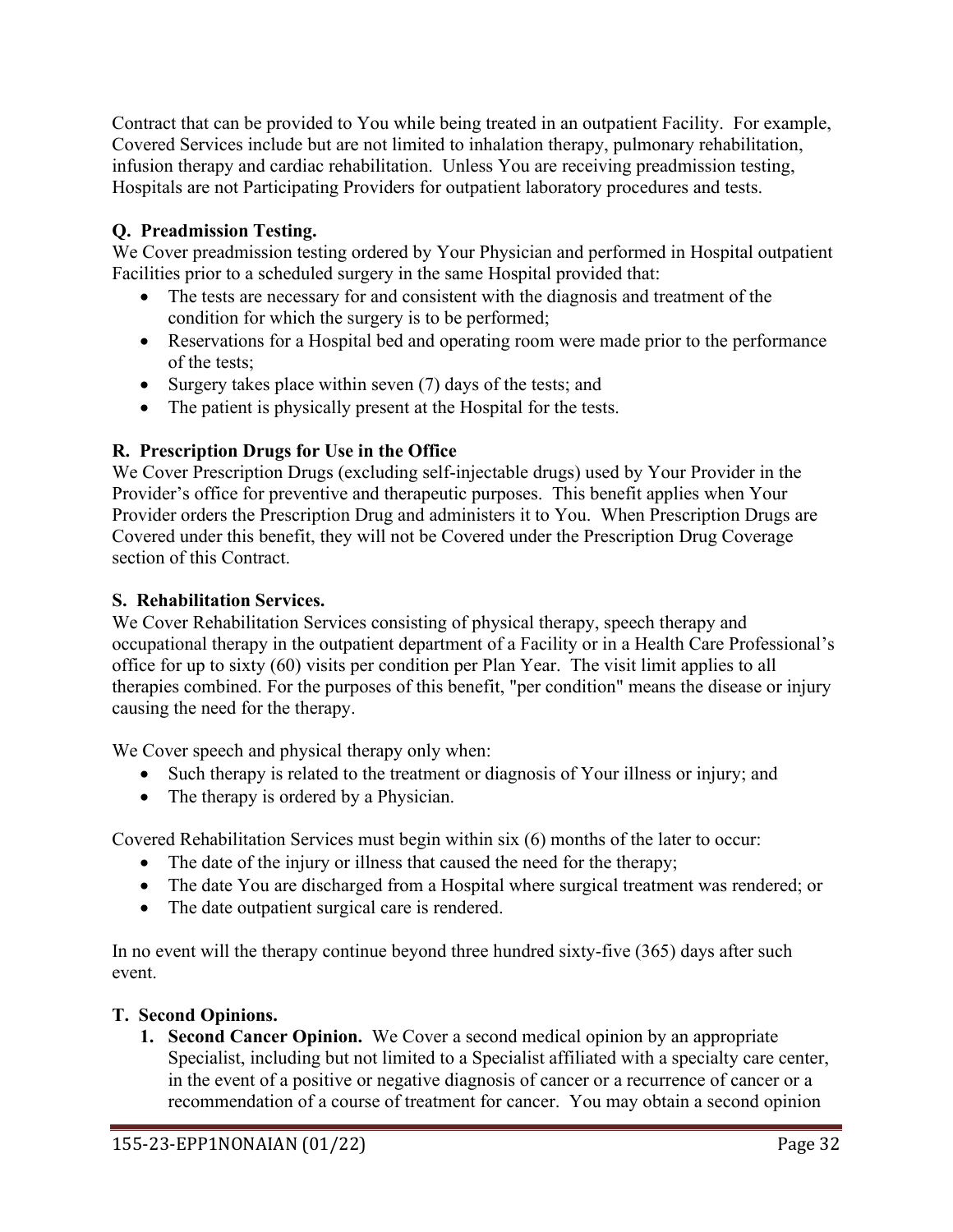from a Non-Participating Provider on an in-network basis when Your attending Physician provides a written Referral to a non-participating Specialist.

- **2. Second Surgical Opinion.** We Cover a second surgical opinion by a qualified Physician on the need for surgery.
- **3. Required Second Surgical Opinion.** We may require a second opinion before We preauthorize a surgical procedure. There is no cost to You when We request a second opinion.
	- The second opinion must be given by a board certified Specialist who personally examines You.
	- If the first and second opinions do not agree, You may obtain a third opinion.
	- The second and third surgical opinion consultants may not perform the surgery on You.
- **4. Second Opinions in Other Cases.** There may be other instances when You will disagree with a Provider's recommended course of treatment. In such cases, You may request that we designate another Provider to render a second opinion. If the first and second opinions do not agree, We will designate another Provider to render a third opinion. After completion of the second opinion process, We will preauthorize Covered Services supported by a majority of the Providers reviewing Your case.

# **U. Surgical Services.**

We Cover Physicians' services for surgical procedures, including operating and cutting procedures for the treatment of a sickness or injury, and closed reduction of fractures and dislocations of bones, endoscopies, incisions, or punctures of the skin on an inpatient and outpatient basis, including the services of the surgeon or Specialist, assistant (including a Physician's assistant or a nurse practitioner), and anesthetist or anesthesiologist, together with preoperative and post-operative care. Benefits are not available for anesthesia services provided as part of a surgical procedure when rendered by the surgeon or the surgeon's assistant.

If Covered multiple surgical procedures are performed during the same operative session through the same or different incisions, We will pay:

- For the procedure with the highest Allowed Amount; and
- 50% of the amount We would otherwise pay for the other procedures.

# **V. Oral Surgery.**

We Cover the following limited dental and oral surgical procedures:

- Oral surgical procedures for jaw bones or surrounding tissue and dental services for the repair or replacement of sound natural teeth that are required due to accidental injury. Replacement is Covered only when repair is not possible. Dental services must be obtained within twelve (12) months of the injury.
- Oral surgical procedures for jaw bones or surrounding tissue and dental services necessary due to congenital disease or anomaly.
- Oral surgical procedures required for the correction of a non-dental physiological condition which has resulted in a severe functional impairment.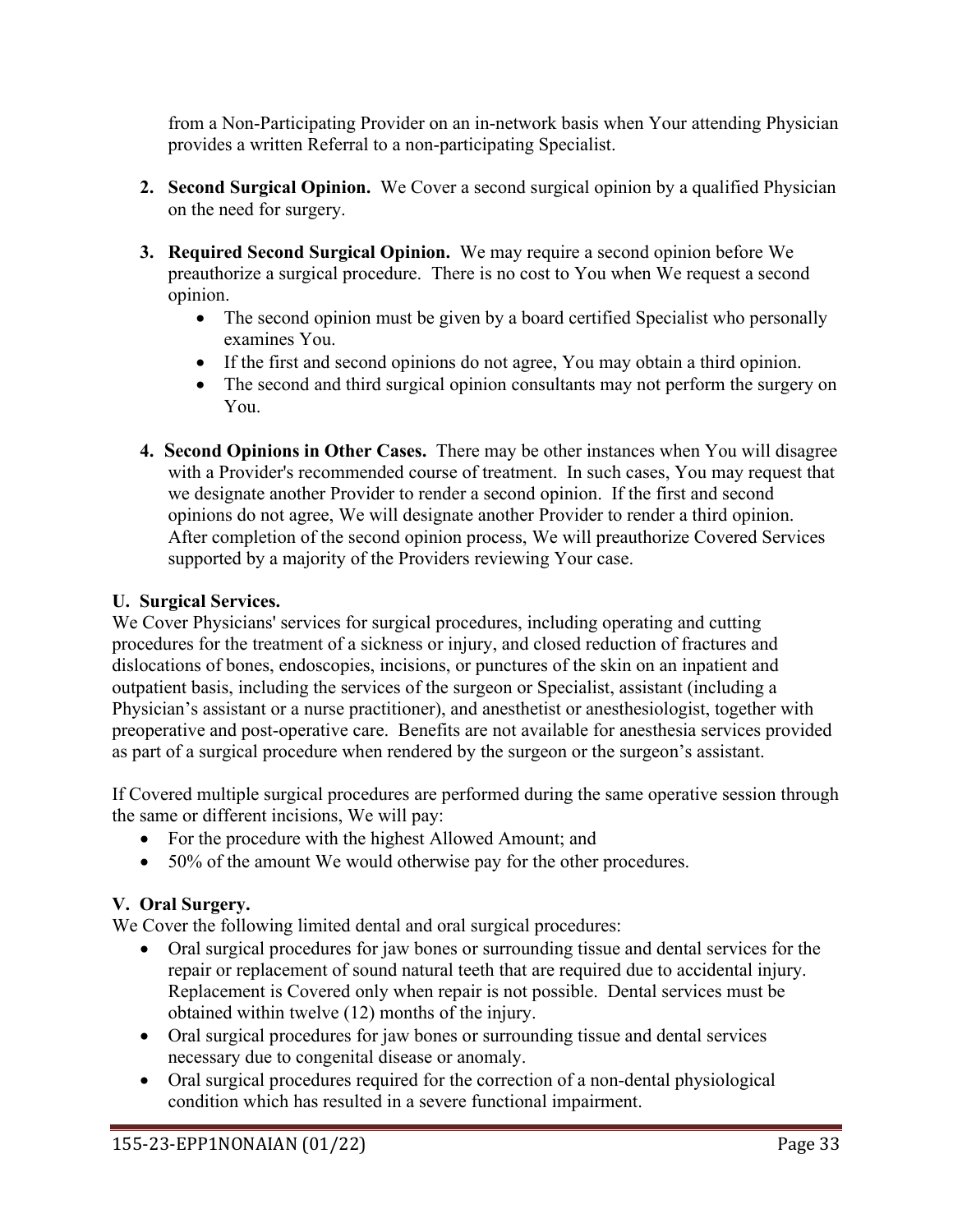- Removal of tumors and cysts requiring pathological examination of the jaws, cheeks, lips, tongue, roof and floor of the mouth. Cysts related to teeth are not Covered.
- Surgical/nonsurgical medical procedures for temporomandibular joint disorders and orthognathic surgery.

# **W. Reconstructive Breast Surgery.**

We Cover breast reconstruction surgery after a mastectomy or partial mastectomy. Coverage includes: all stages of reconstruction of the breast on which the mastectomy or partial mastectomy has been performed; surgery and reconstruction of the other breast to produce a symmetrical appearance; and physical complications of the mastectomy or partial mastectomy, including lymphedemas, in a manner determined by You and Your attending Physician to be appropriate. We also Cover implanted breast prostheses following a mastectomy or partial mastectomy.

# **X. Other Reconstructive and Corrective Surgery.**

We Cover reconstructive and corrective surgery other than reconstructive breast surgery only when it is:

- Performed to correct a congenital birth defect of a covered Child which has resulted in a functional defect;
- Incidental to surgery or follows surgery that was necessitated by trauma, infection or disease of the involved part; or
- Otherwise Medically Necessary.

# **Y**. **Telemedicine Program.**

In addition to providing Covered Services via telehealth, We Cover online internet consultations between You and Providers who participate in Our telemedicine program for medical conditions that are not an Emergency Condition. Not all Participating Providers participate in Our telemedicine program. You can check Our Provider directory or contact Us for a listing of the Providers that participate in Our telemedicine program.

We offer a telemedicine benefit with unlimited sessions of video/telephonic or e-visits. The telemedicine vendor provides an online internet consultation over a computer or using a mobile application. Providers can be accessed via mobile application, website and/or telephone. Not all Participating Providers participate in Our telemedicine program.

Provider consultations are for non-emergency medical conditions only. Subject to the Prescription Drug section of this Contract, if necessary, the telemedicine Physician may write a prescription and send it to an in-network participating retail pharmacy. Prescriptions are subject to cost-sharing where applicable.

You must create an account with Our telemedicine vendor before You will be given access to the list of participating telemedicine Physicians. Once access is obtained, You will be able to participate in a telemedicine consultation either online or by telephone with a telemedicine Physician who is available. Telemedicine Providers are available twenty-four (24) hours/ seven (7) days a week.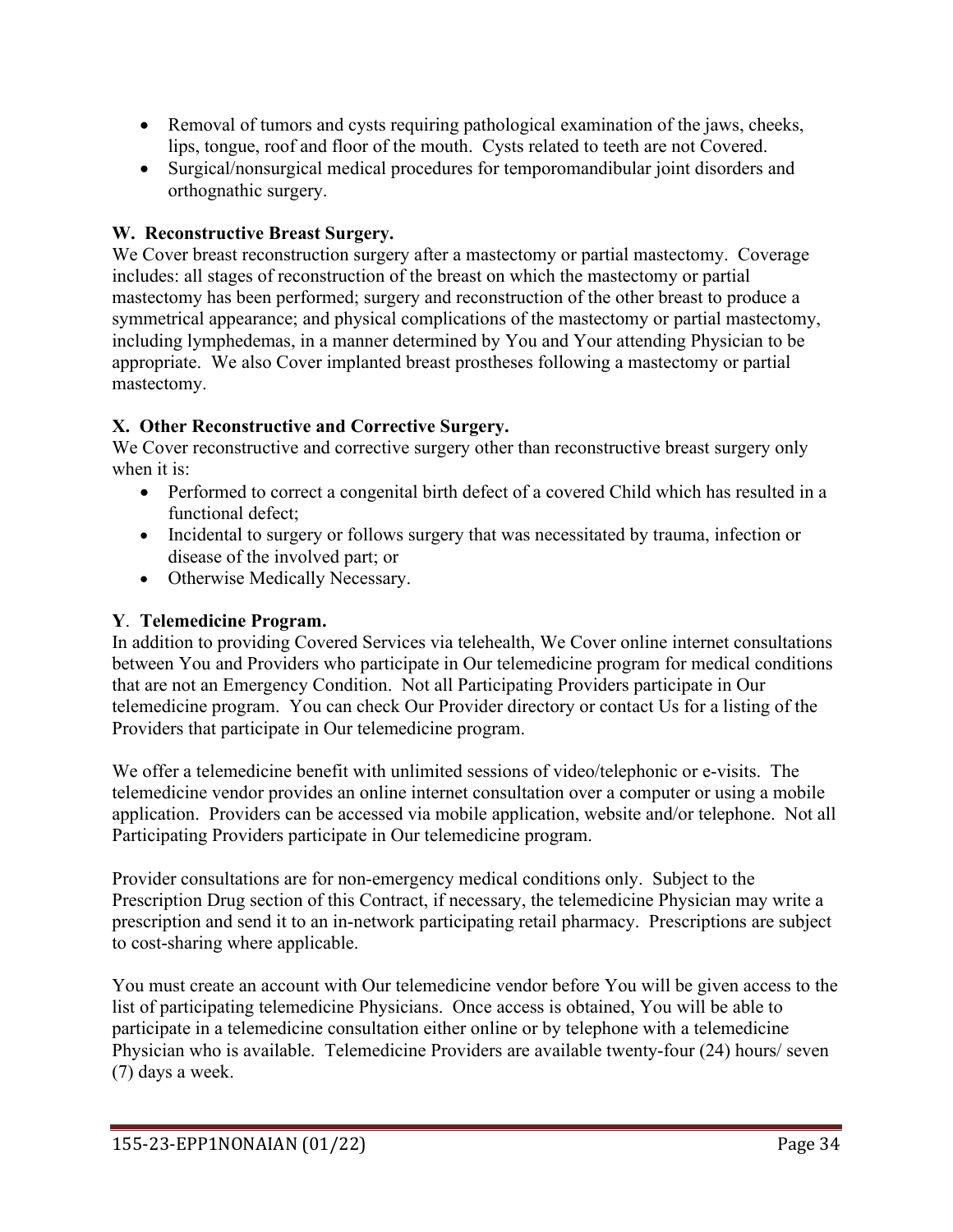You are responsible for any Copayment, Deductible, or Coinsurance. Please refer to the Schedule of Benefits section of this Contract for Cost-Sharing requirements.

# **Z. Transplants.**

We Cover only those transplants determined to be non-experimental and non-investigational. Covered transplants include but are not limited to: kidney, corneal, liver, heart, pancreas and lung transplants; and bone marrow transplants for aplastic anemia, leukemia, severe combined immunodeficiency disease and Wiskott-Aldrich Syndrome.

### **All transplants must be prescribed by Your Specialist(s). Additionally, all transplants must be performed at Hospitals that We have specifically approved and designated as Centers of Excellence to perform these procedures.**

We Cover the Hospital and medical expenses, including donor search fees, of the Subscriber recipient. We Cover transplant services required by You when You serve as an organ donor only if the recipient is covered by Us. . We do not Cover the medical expenses of a non-covered individual acting as a donor for You if the non-covered individual's expenses will be Covered under another health plan or program.

We do not Cover: travel expenses, lodging, meals, or other accommodations for donors or guests; donor fees in connection with organ transplant surgery; or routine harvesting and storage of stem cells from newborn cord blood.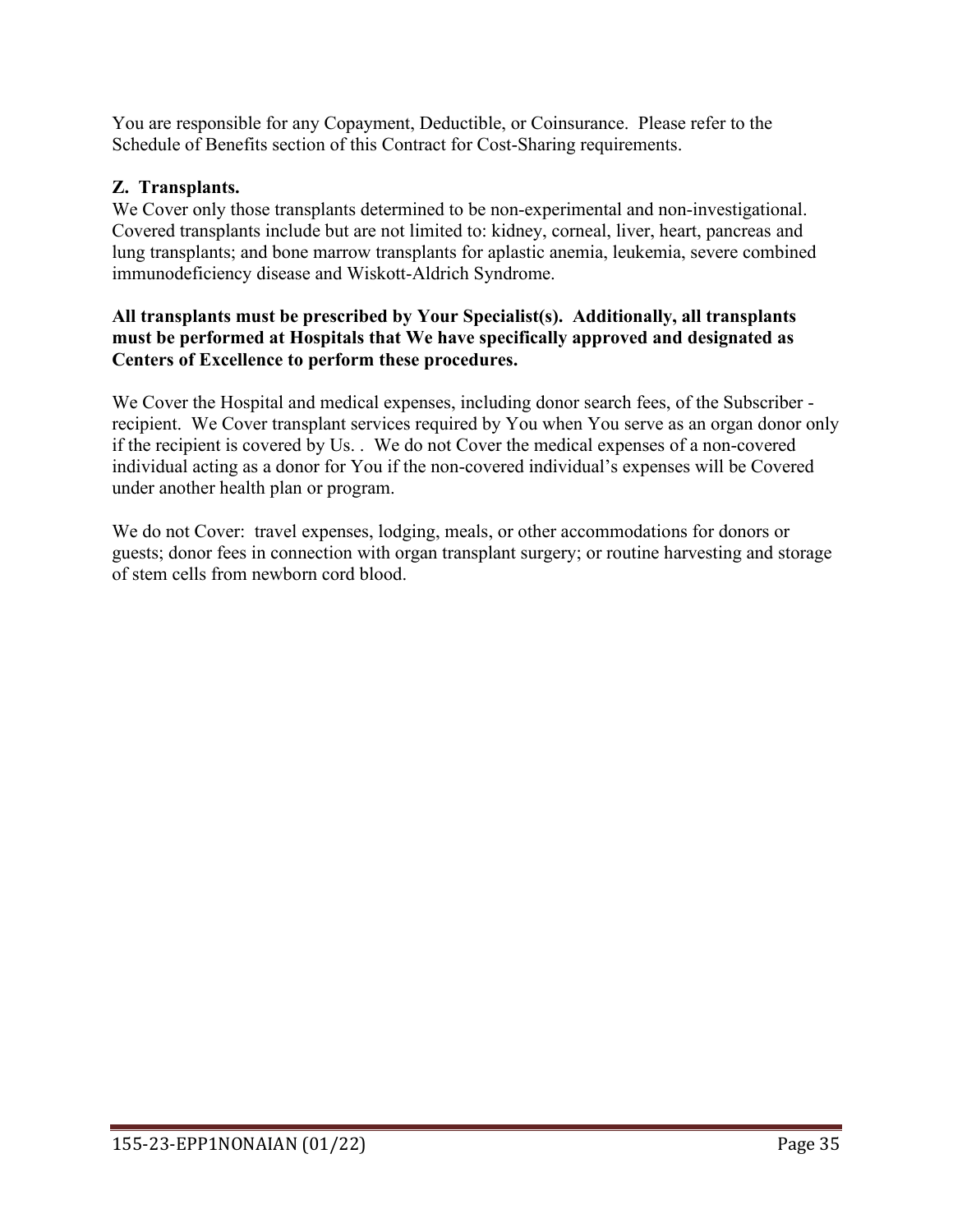# **SECTION X**

## **Additional Benefits, Equipment and Devices**

Please refer to the Schedule of Benefits section of this Contract for Cost-Sharing requirements, day or visit limits, and any Preauthorization or Referral requirements that apply to these benefits.

### **A. Autism Spectrum Disorder.**

We Cover the following services when such services are prescribed or ordered by a licensed Physician or a licensed psychologist and are determined by Us to be Medically Necessary for the screening, diagnosis, and treatment of autism spectrum disorder. For purposes of this benefit, "autism spectrum disorder" means any pervasive developmental disorder defined in the most recent edition of the Diagnostic and Statistical Manual of Mental Disorders at the time services are rendered.

- **1. Screening and Diagnosis.** We Cover assessments, evaluations, and tests to determine whether someone has autism spectrum disorder.
- **2. Assistive Communication Devices.** We Cover a formal evaluation by a speechlanguage pathologist to determine the need for an assistive communication device. Based on the formal evaluation, We Cover the rental or purchase of assistive communication devices when ordered or prescribed by a licensed Physician or a licensed psychologist if You are unable to communicate through normal means (i.e., speech or writing) when the evaluation indicates that an assistive communication device is likely to provide You with improved communication. Examples of assistive communication devices include communication boards and speech-generating devices. Coverage is limited to dedicated devices. We will only Cover devices that generally are not useful to a person in the absence of a communication impairment. We do not Cover items, such as, but not limited to, laptop, desktop or tablet computers. We Cover software and/or applications that enable a laptop, desktop or tablet computer to function as a speech-generating device. Installation of the program and/or technical support is not separately reimbursable. We will determine whether the device should be purchased or rented.

We Cover repair, replacement fitting and adjustments of such devices when made necessary by normal wear and tear or significant change in Your physical condition. We do not Cover the cost of repair or replacement made necessary because of loss or damage caused by misuse, mistreatment, or theft; however, We Cover one (1) repair or replacement per device type that is necessary due to behavioral issues. Coverage will be provided for the device most appropriate to Your current functional level. We do not Cover delivery or service charges or routine maintenance.

**3. Behavioral Health Treatment.** We Cover counseling and treatment programs that are necessary to develop, maintain, or restore, to the maximum extent practicable, the functioning of an individual. We will provide such Coverage when provided by a licensed Provider. We Cover applied behavior analysis when provided by a licensed or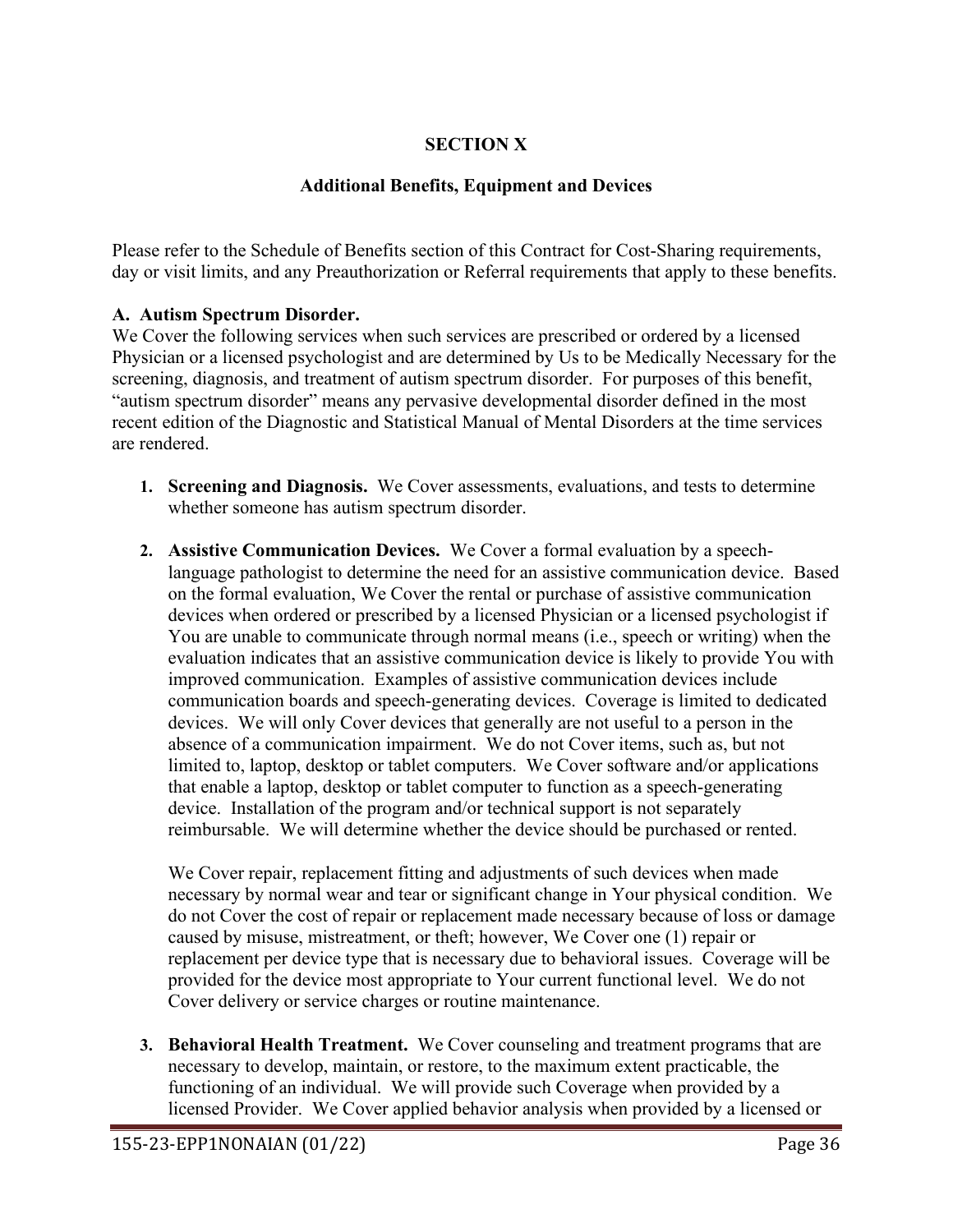certified applied behavior analysis Health Care Professional. "Applied behavior analysis" means the design, implementation, and evaluation of environmental modifications, using behavioral stimuli and consequences, to produce socially significant improvement in human behavior, including the use of direct observation, measurement, and functional analysis of the relationship between environment and behavior. The treatment program must describe measurable goals that address the condition and functional impairments for which the intervention is to be applied and include goals from an initial assessment and subsequent interim assessments over the duration of the intervention in objective and measurable terms.

- **4. Psychiatric and Psychological Care.** We Cover direct or consultative services provided by a psychiatrist, psychologist or a licensed clinical social worker with the experience required by the New York Insurance Law, licensed in the state in which they are practicing.
- **5. Therapeutic Care.** We Cover therapeutic services necessary to develop, maintain, or restore, to the greatest extent practicable, functioning of the individual when such services are provided by licensed or certified speech therapists, occupational therapists, physical therapists and social workers to treat autism spectrum disorder and when the services provided by such Providers are otherwise Covered under this Contract. Except as otherwise prohibited by law, services provided under this paragraph shall be included in any visit maximums applicable to services of such therapists or social workers under this Contract.
- **6. Pharmacy Care.** We Cover Prescription Drugs to treat autism spectrum disorder that are prescribed by a Provider legally authorized to prescribe under Title 8 of the New York Education Law. Coverage of such Prescription Drugs is subject to all the terms, provisions, and limitations that apply to Prescription Drug benefits under this Contract.
- **7. Limitations.** We do not Cover any services or treatment set forth above when such services or treatment are provided pursuant to an individualized education plan under the New York Education Law. The provision of services pursuant to an individualized family service plan under Section 2545 of the New York Public Health Law, an individualized education plan under Article 89 of the New York Education Law, or an individualized service plan pursuant to regulations of the New York State Office for People With Developmental Disabilities shall not affect Coverage under this Contract for services provided on a supplemental basis outside of an educational setting if such services are prescribed by a licensed Physician or licensed psychologist.

You are responsible for any applicable Copayment or Coinsurance provisions under this Contract for similar services. For example, any Copayment or Coinsurance that applies to physical therapy visits will generally also apply to physical therapy services Covered under this benefit; and any Copayment or Coinsurance for Prescription Drugs will generally also apply to Prescription Drugs Covered under this benefit. See the Schedule of Benefits section of this Contract for the Cost-Sharing requirements that apply to applied behavior analysis services and assistive communication devices.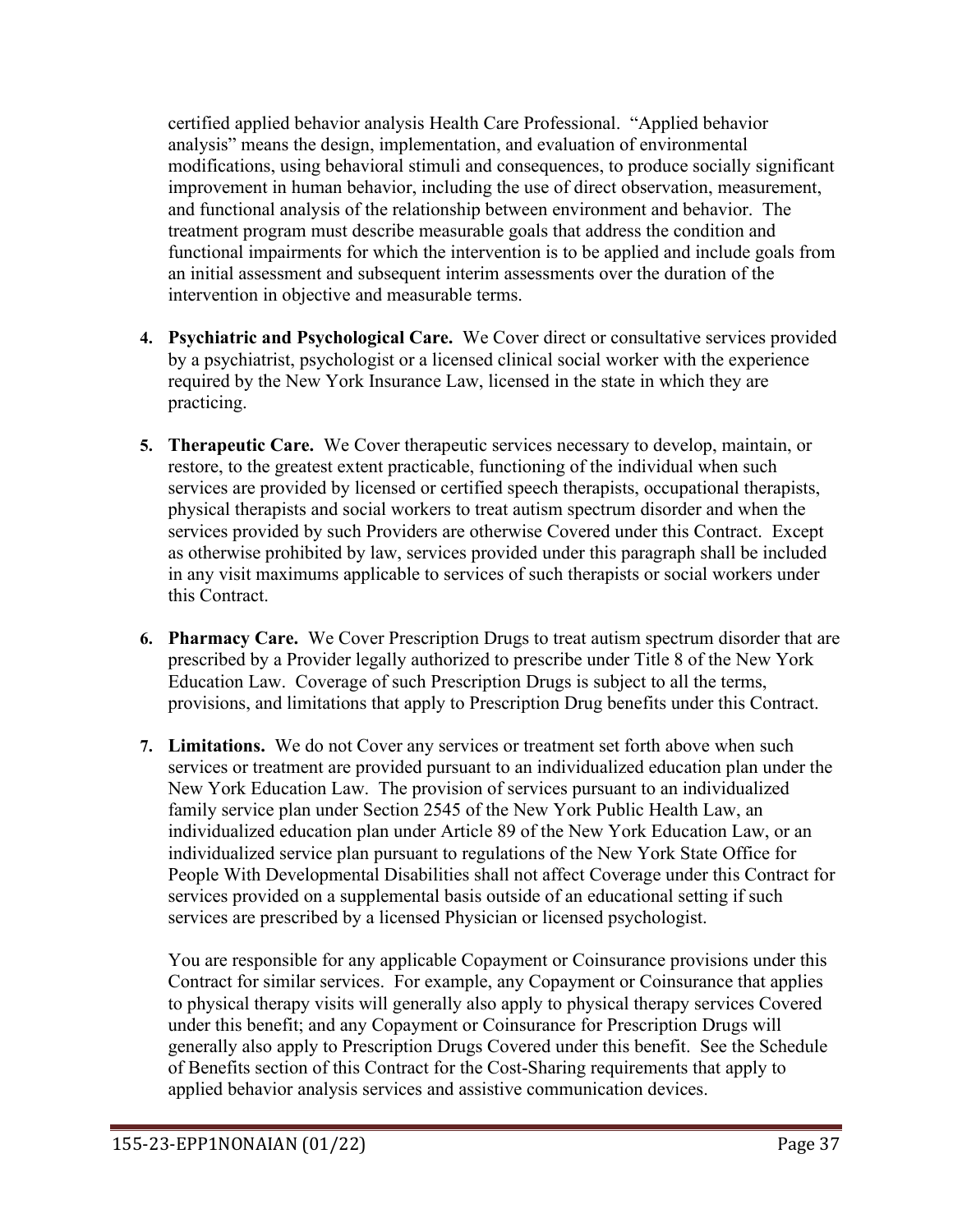Nothing in this Contract shall be construed to affect any obligation to provide coverage for otherwise-Covered Services solely on the basis that the services constitute early intervention program services pursuant to Section 3235-a of the New York Insurance Law or an individualized service plan pursuant to regulations of the New York State Office for People With Developmental Disabilities.

### **B. Diabetic Equipment, Supplies and Self-Management Education.**

We Cover diabetic equipment, supplies, and self-management education if recommended or prescribed by a Physician or other licensed Health Care Professional legally authorized to prescribe under Title 8 of the New York Education Law as described below:

### **1. Equipment and Supplies.**

We Cover the following equipment and related supplies for the treatment of diabetes when prescribed by Your Physician or other Provider legally authorized to prescribe:

- Acetone reagent strips
- Acetone reagent tablets
- Alcohol or peroxide by the pint
- Alcohol wipes
- All insulin preparations
- Automatic blood lance kit
- Cartridges for the visually impaired
- Diabetes data management systems
- Disposable insulin and pen cartridges
- Drawing-up devices for the visually impaired
- Equipment for use of the pump
- Glucagon for injection to increase blood glucose concentration
- Glucose acetone reagent strips
- Glucose kit
- Glucose monitor with or without special features for visually impaired, control solutions, and strips for home glucose monitor
- Glucose reagent tape
- Glucose test or reagent strips
- Injection aides
- Injector (Busher) Automatic
- Insulin
- Insulin cartridge delivery
- Insulin infusion devices
- Insulin pump
- Lancets
- Oral agents such as glucose tablets and gels
- Oral anti-diabetic agents used to reduce blood sugar levels
- Syringe with needle; sterile 1 cc box
- Urine testing products for glucose and ketones
- Additional supplies, as the New York State Commissioner of Health shall designate by regulation as appropriate for the treatment of diabetes.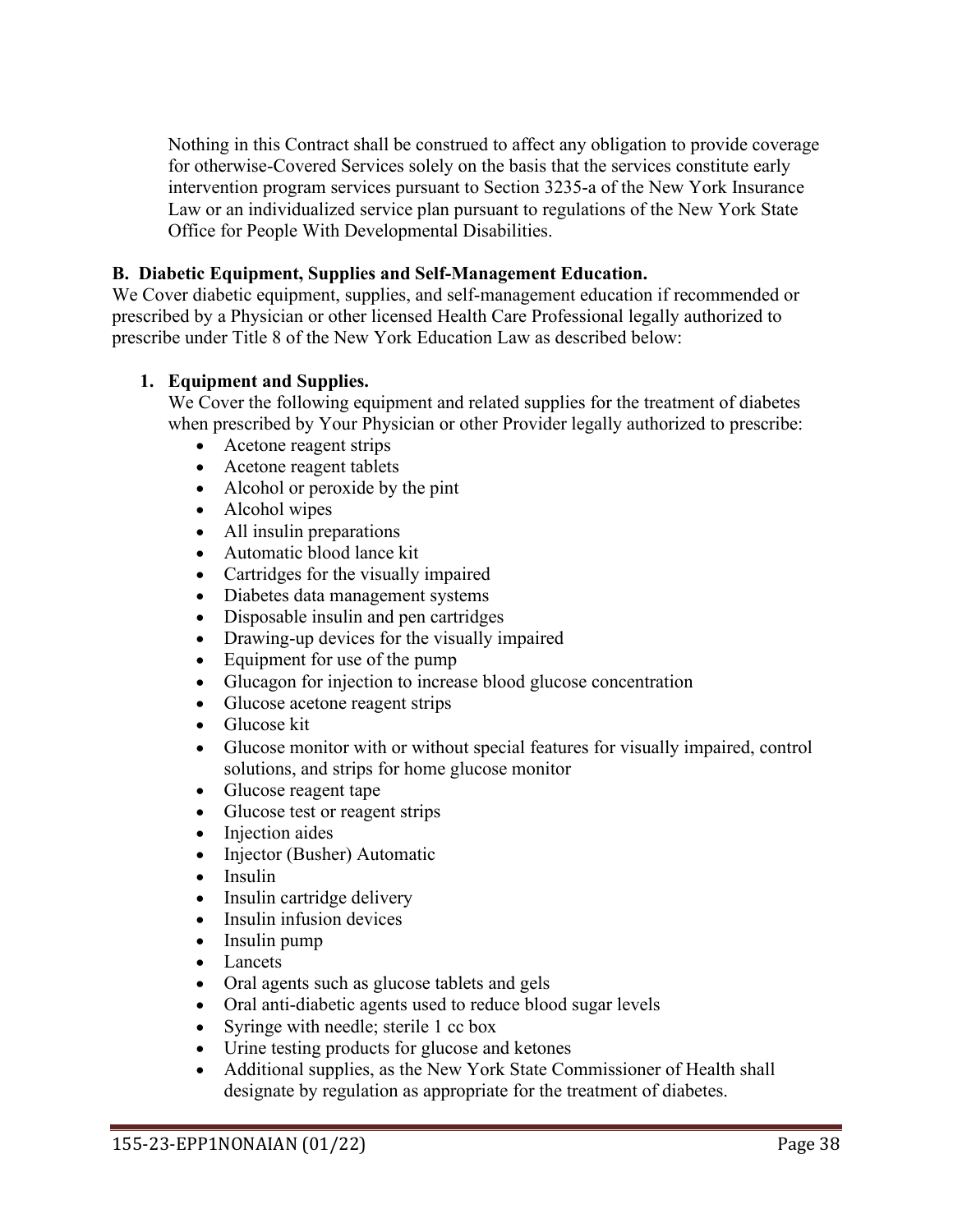Diabetic equipment and supplies are Covered only when obtained from a designated diabetic equipment or supply manufacturer which has an agreement with Us to provide all diabetic equipment or supplies required by law for Members through participating pharmacies. If You require a certain item not available from Our designated diabetic equipment or supply manufacturer, You or Your Provider must submit a request for a medical exception by calling the number on Your ID card. Our medical director will make all medical exception determinations. Diabetic equipment and supplies are limited to a thirty (30)-day supply up to a maximum of a ninety (90)-day supply when purchased at a pharmacy.

### **2. Self-Management Education.**

Diabetes self-management education is designed to educate persons with diabetes as to the proper self-management and treatment of their diabetic condition, including information on proper diets. We Cover education on self-management and nutrition when: diabetes is initially diagnosed; a Physician diagnoses a significant change in Your symptoms or condition which necessitates a change in Your self-management education; or when a refresher course is necessary. It must be provided in accordance with the following:

- By a Physician, other health care Provider authorized to prescribe under Title 8 of the New York Education Law, or their staff during an office visit;
- Upon the Referral of Your Physician or other health care Provider authorized to prescribe under Title 8 of the New York Education Law to the following non-Physician, medical educators: certified diabetes nurse educators; certified nutritionists; certified dietitians; and registered dietitians in a group setting when practicable; and
- Education will also be provided in Your home when Medically Necessary.

### **3. Limitations.**

The items will only be provided in amounts that are in accordance with the treatment plan developed by the Physician for You. We Cover only basic models of blood glucose monitors unless You have special needs relating to poor vision or blindness or otherwise Medically Necessary.

**Step Therapy for Diabetes Equipment and Supplies.** Step therapy is a program that requires You to try one type of diabetic Prescription Drug, supply or equipment unless another Prescription Drug, supply or equipment is Medically Necessary. The diabetic Prescription Drugs, supplies and equipment that are subject to step therapy include:

- Diabetic glucose meters and test strips;
- Diabetic supplies (including but not limited to syringes, lancets, needles, pens);
- Insulin:
- Injectable anti-diabetic agents; and
- Oral anti-diabetic agents.

These items also require Preauthorization and will be reviewed for Medical Necessity. For diabetic Prescription Drugs, refer to the step therapy provisions in the Prescription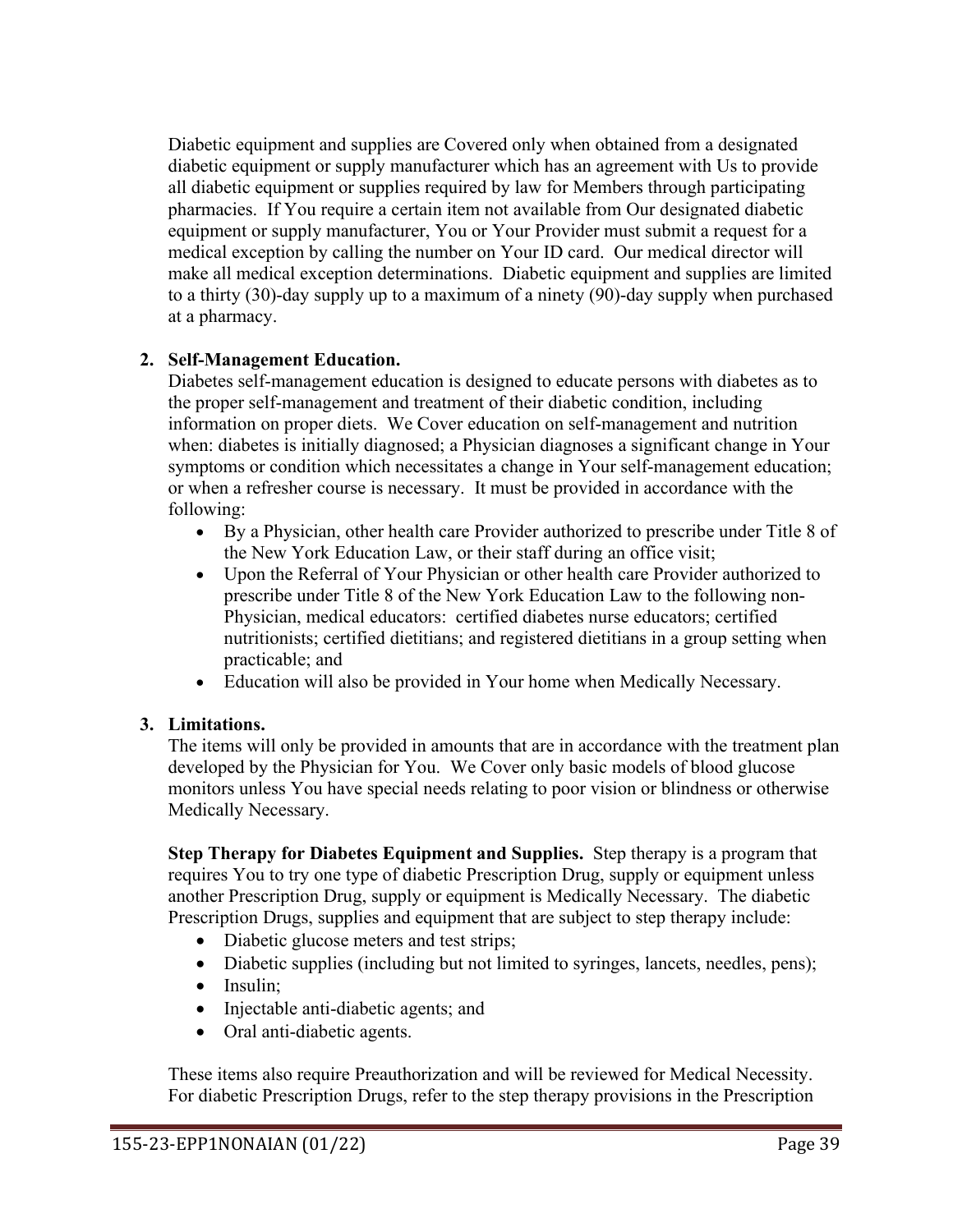Drug section and the Step Therapy Protocol Override Determination provisions in the Utilization Review section of this Contract.

### **C. Durable Medical Equipment and Braces.**

We Cover the rental or purchase of durable medical equipment and braces.

### **1. Durable Medical Equipment.**

Durable Medical Equipment is equipment which is:

- Designed and intended for repeated use;
- Primarily and customarily used to serve a medical purpose;
- Generally not useful to a person in the absence of disease or injury; and
- Appropriate for use in the home.

Coverage is for standard equipment only. We Cover the cost of repair or replacement when made necessary by normal wear and tear. We do not Cover the cost of repair or replacement that is the result of misuse or abuse by You. We will determine whether to rent or purchase such equipment. We do not Cover over-the-counter durable medical equipment.

We do not Cover equipment designed for Your comfort or convenience (e.g., pools, hot tubs, air conditioners, saunas, humidifiers, dehumidifiers, exercise equipment), as it does not meet the definition of durable medical equipment.

### **2. Braces.**

We Cover braces, including orthotic braces, that are worn externally and that temporarily or permanently assist all or part of an external body part function that has been lost or damaged because of an injury, disease or defect. Coverage is for standard equipment only. We Cover replacements when growth or a change in Your medical condition make replacement necessary. We do not Cover the cost of repair or replacement that is the result of misuse or abuse by You.

### **D. Hearing Aids.**

### **1. External Hearing Aids.**

We Cover hearing aids required for the correction of a hearing impairment (a reduction in the ability to perceive sound which may range from slight to complete deafness). Hearing aids are electronic amplifying devices designed to bring sound more effectively into the ear. A hearing aid consists of a microphone, amplifier and receiver.

Covered Services are available for a hearing aid that is purchased as a result of a written recommendation by a Physician and include the hearing aid and the charges for associated fitting and testing. We Cover a single purchase (including repair and/or replacement) of hearing aids for one (1) or both ears once every three (3) years.

### **2. Cochlear Implants.**

We cover bone anchored hearing aids (i.e., cochlear implants) when they are Medically Necessary to correct a hearing impairment. Examples of when bone anchored hearing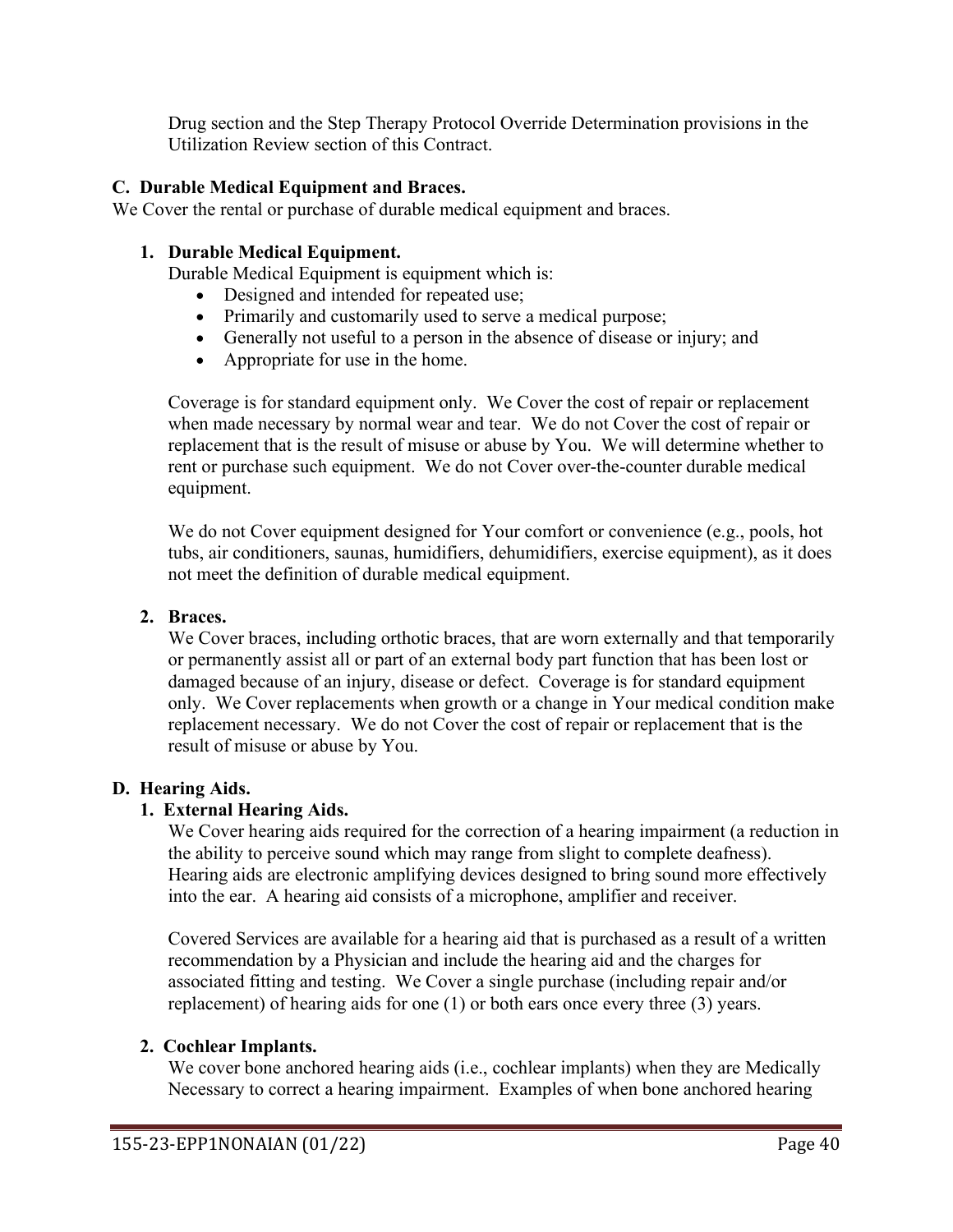aids are Medically Necessary include the following:

- Craniofacial anomalies whose abnormal or absent ear canals preclude the use of a wearable hearing aid; or
- Hearing loss of sufficient severity that it would not be adequately remedied by a wearable hearing aid.

Coverage is provided for one (1) hearing aid per ear during the entire period of time that You are enrolled under this Contract. We Cover repair and/or replacement of a bone anchored hearing aid only for malfunctions.

### **E. Hospice.**

Hospice Care is available if Your primary attending Physician has certified that You have six (6) months or less to live. We Cover inpatient Hospice Care in a Hospital or hospice and home care and outpatient services provided by the hospice, including drugs and medical supplies. Coverage is provided for two hundred-ten (210) days of Hospice Care. We also Cover five (5) visits for supportive care and guidance for the purpose of helping You and Your immediate family cope with the emotional and social issues related to Your death, either before or after Your death.

We Cover Hospice Care only when provided as part of a Hospice Care program certified pursuant to Article 40 of the New York Public Health Law. If care is provided outside New York State, the hospice must be certified under a similar certification process required by the state in which the hospice is located. We do not Cover: funeral arrangements; pastoral, financial, or legal counseling; homemaker, caretaker, or respite care.

# **F. Medical Supplies.**

We Cover medical supplies that are required for the treatment of a disease or injury which is Covered under this Contract. We also Cover maintenance supplies (e.g., ostomy supplies) for conditions Covered under this Contract. All such supplies must be in the appropriate amount for the treatment or maintenance program in progress. We do not Cover over-the-counter medical supplies. See the Diabetic Equipment, Supplies, and Self-Management Education section above for a description of diabetic supply Coverage.

# **G. Prosthetics.**

# **1. External Prosthetic Devices.**

We Cover prosthetic devices (including wigs) that are worn externally and that temporarily or permanently replace all or part of an external body part that has been lost or damaged because of an injury or disease. We Cover wigs only when You have severe hair loss due to injury or disease or as a side effect of the treatment of a disease (e.g., chemotherapy). We do not Cover wigs made from human hair unless You are allergic to all synthetic wig materials.

We do not Cover dentures or other devices used in connection with the teeth unless required due to an accidental injury to sound natural teeth or necessary due to congenital disease or anomaly.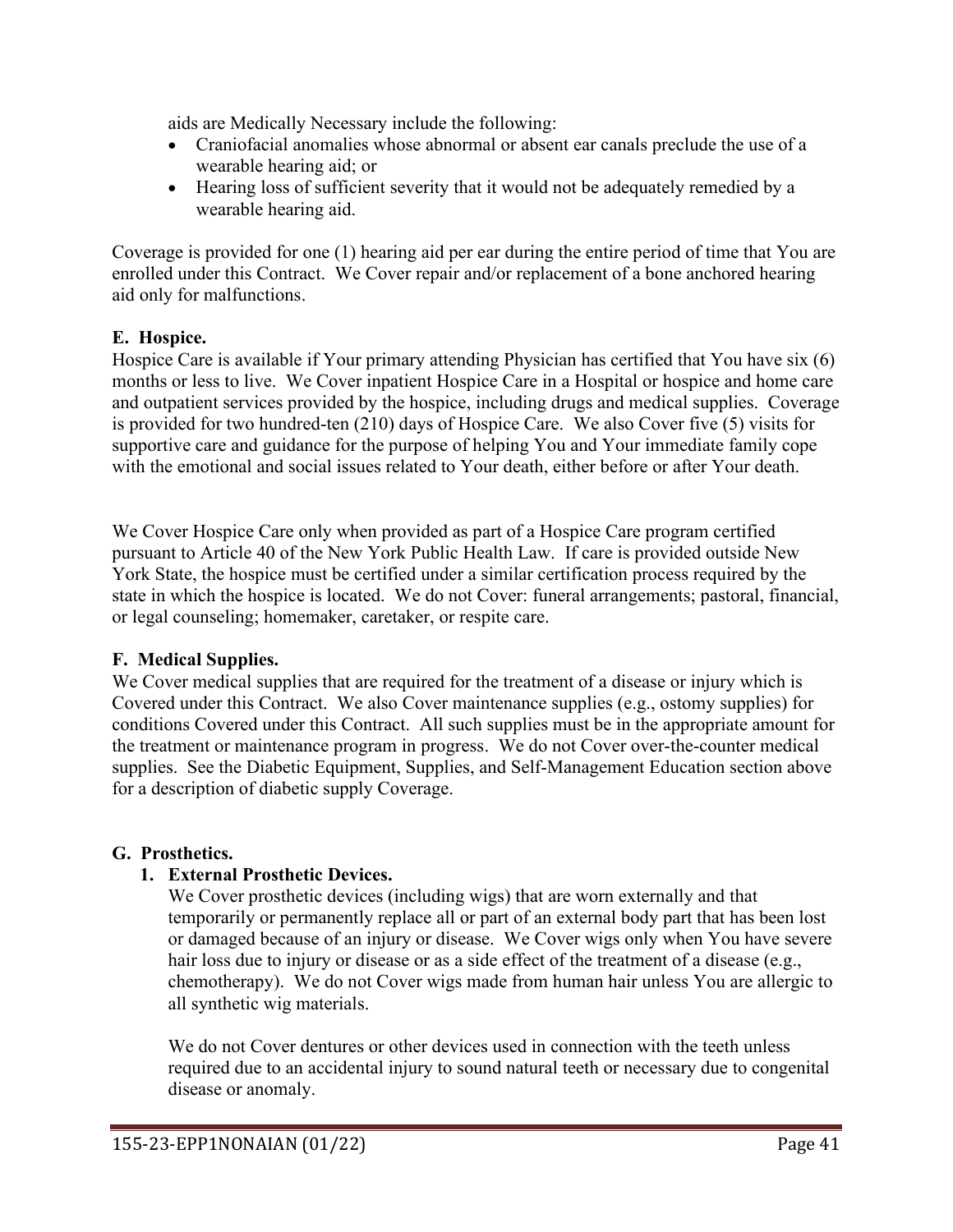Eyeglasses and contact lenses are not Covered under this section of the Contract and are only Covered under the Vision Care section of this Contract.

We do not Cover shoe inserts.

We Cover external breast prostheses following a mastectomy, which are not subject to any lifetime limit.

Coverage is for standard equipment only.

We Cover the cost of one (1) prosthetic device, per limb, per lifetime. We also Cover the cost of repair and replacement of the prosthetic device and its parts. We do not Cover the cost of repair or replacement covered under warranty or if the repair or replacement is the result of misuse or abuse by You.

# **2. Internal Prosthetic Devices.**

We Cover surgically implanted prosthetic devices and special appliances if they improve or restore the function of an internal body part which has been removed or damaged due to disease or injury. This includes implanted breast prostheses following a mastectomy or partial mastectomy in a manner determined by You and Your attending Physician to be appropriate.

Coverage also includes repair and replacement due to normal growth or normal wear and tear.

Coverage is for standard equipment only.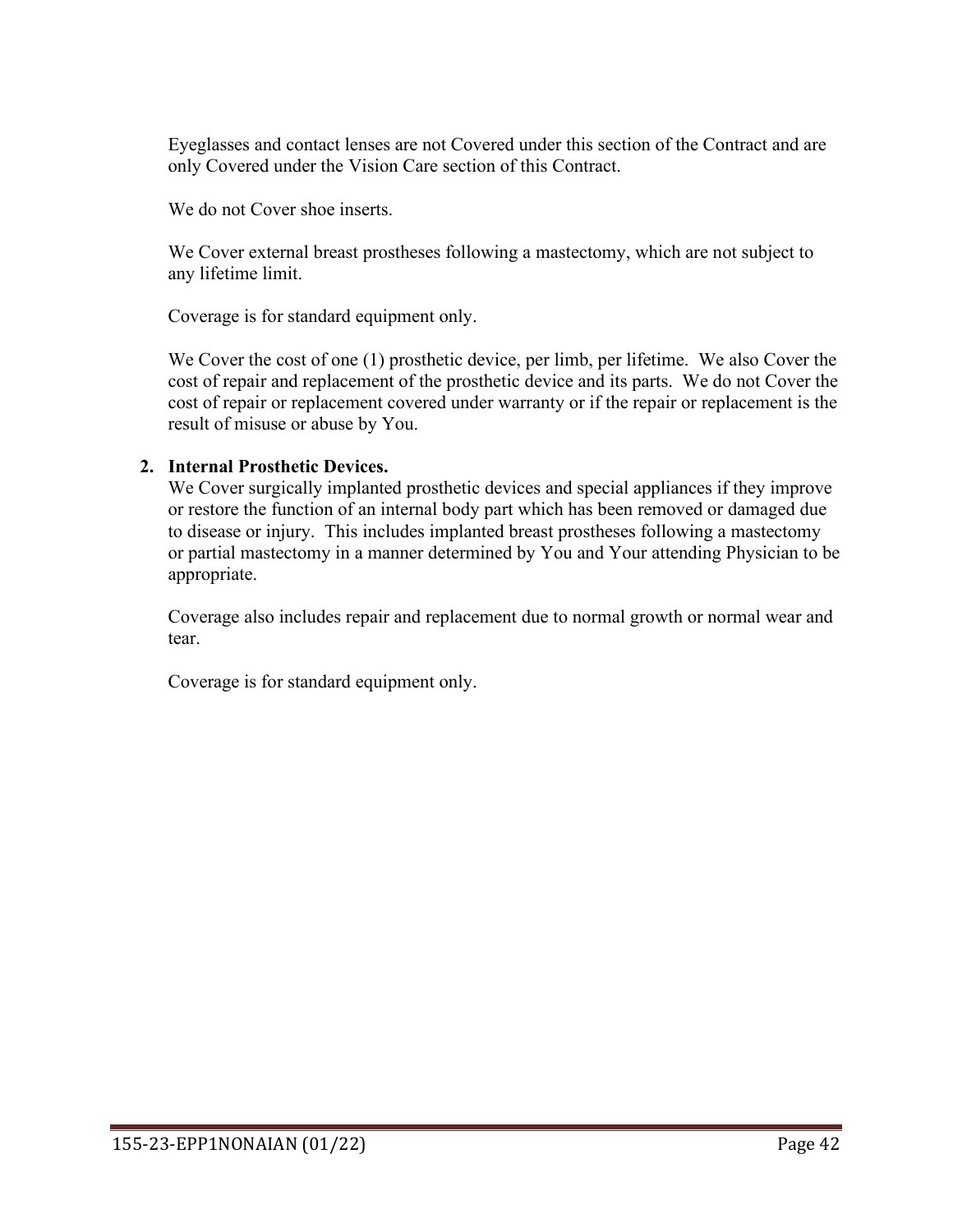# **SECTION XI**

# **Inpatient Services**

Please refer to the Schedule of Benefits section of this Contract for Cost-Sharing requirements, day or visit limits, and any Preauthorization or Referral requirements that apply to these benefits.

## **A. Hospital Services.**

We Cover inpatient Hospital services for Acute care or treatment given or ordered by a Health Care Professional for an illness, injury or disease of a severity that must be treated on an inpatient basis including:

- Semiprivate room and board;
- General, special and critical nursing care;
- Meals and special diets;
- The use of operating, recovery and cystoscopic rooms and equipment;
- The use of intensive care, special care or cardiac care units and equipment;
- Diagnostic and therapeutic items, such as drugs and medications, sera, biologicals and vaccines, intravenous preparations and visualizing dyes and administration, but not including those which are not commercially available for purchase and readily obtainable by the Hospital;
- Dressings and plaster casts;
- Supplies and the use of equipment in connection with oxygen, anesthesia, physiotherapy, chemotherapy, electrocardiographs, electroencephalographs, x-ray examinations and radiation therapy, laboratory and pathological examinations;
- Blood and blood products except when participation in a volunteer blood replacement program is available to You;
- Radiation therapy, inhalation therapy, chemotherapy, pulmonary rehabilitation, infusion therapy and cardiac rehabilitation;
- Short-term physical, speech and occupational therapy; and
- Any additional medical services and supplies which are provided while You are a registered bed patient and which are billed by the Hospital.

The Cost-Sharing requirements in the Schedule of Benefits section of this Contract apply to a continuous Hospital confinement, which is consecutive days of in-Hospital service received as an inpatient or successive confinements when discharge from and readmission to the Hospital occur within a period of not more than ninety (90) days for the same or related causes.

# **B. Observation Services.**

We Cover observation services in a Hospital. Observation services are Hospital outpatient services provided to help a Physician decide whether to admit or discharge You. These services include use of a bed and periodic monitoring by nursing or other licensed staff.

# **C. Inpatient Medical Services.**

We Cover medical visits by a Health Care Professional on any day of inpatient care Covered under this Contract.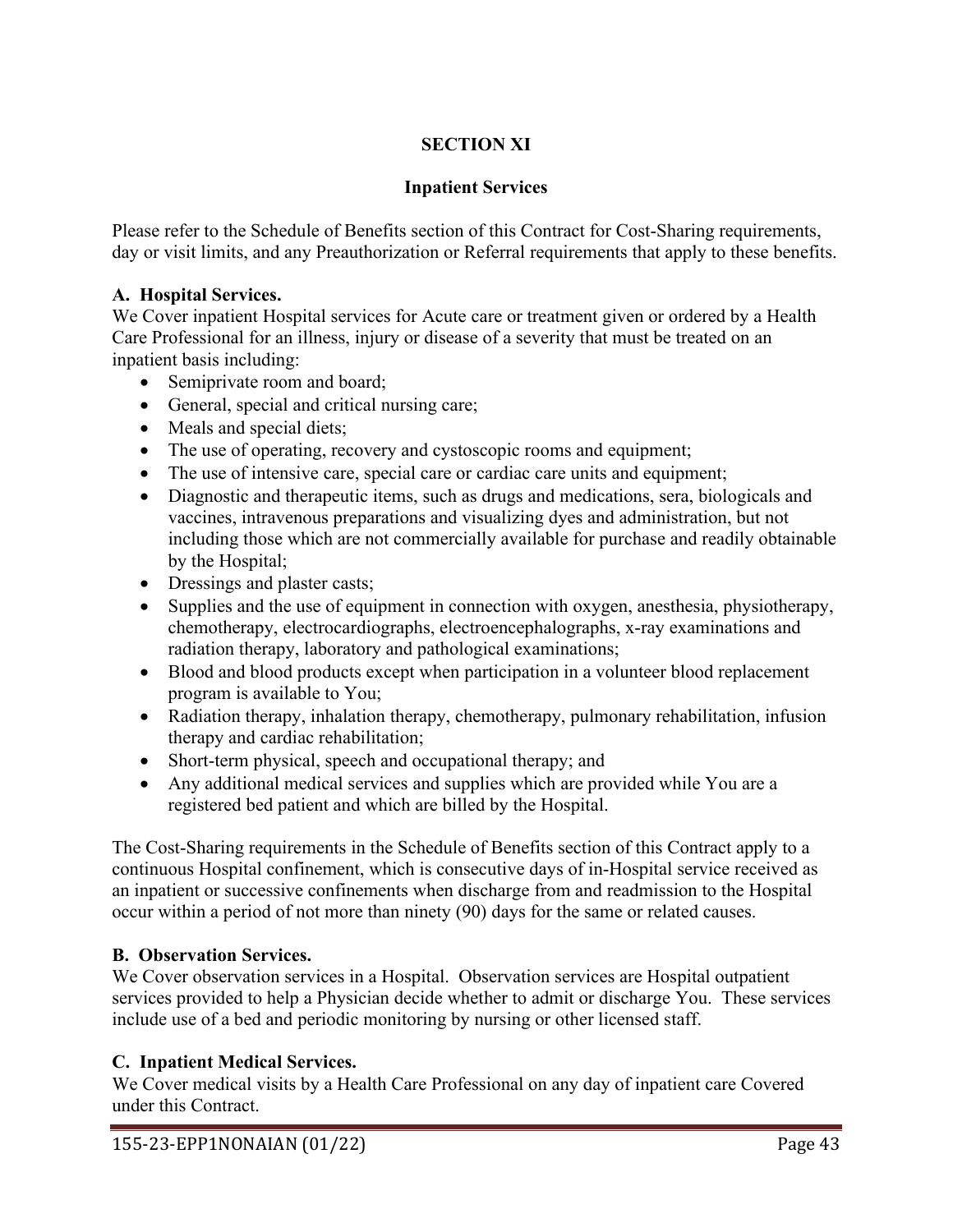## **D. Inpatient Stay for Maternity Care.**

We Cover inpatient maternity care in a Hospital for the mother, and inpatient newborn care in a Hospital for the infant, for at least forty-eight (48) hours following a normal delivery and at least ninety-six (96) hours following a caesarean section delivery, regardless of whether such care is Medically Necessary. The care provided shall include parent education, assistance, and training in breast or bottle-feeding, and the performance of any necessary maternal and newborn clinical assessments. We will also Cover any additional days of such care that We determine are Medically Necessary. In the event the mother elects to leave the Hospital and requests a home care visit before the end of the forty-eight (48)-hour or ninety-six (96)-hour minimum Coverage period, We will Cover a home care visit. The home care visit will be provided within twentyfour (24) hours after the mother's discharge, or at the time of the mother's request, whichever is later. Our Coverage of this home care visit shall be in addition to home health care visits under this Contract and shall not be subject to any Cost-Sharing amounts in the Schedule of Benefits section of this Contract that apply to home care benefits.

We also Cover the inpatient use of pasteurized donor human milk, which may include fortifiers as Medically Necessary, for which a Health Care Professional has issued an order for an infant who is medically or physically unable to receive maternal breast milk, participate in breast feeding, or whose mother is medically or physically unable to produce maternal breast milk at all or in sufficient quantities or participate in breast feeding despite optimal lactation support. Such infant must have a documented birth weight of less than one thousand five hundred grams, or a congenital or acquired condition that places the infant at a high risk for development of necrotizing enterocolitis.

# **E. Inpatient Stay for Mastectomy Care.**

We Cover inpatient services for Subscribers undergoing a lymph node dissection, lumpectomy, mastectomy or partial mastectomy for the treatment of breast cancer and any physical complications arising from the mastectomy, including lymphedema, for a period of time determined to be medically appropriate by You and Your attending Physician.

### **F. Autologous Blood Banking Services.**

We Cover autologous blood banking services only when they are being provided in connection with a scheduled, Covered inpatient procedure for the treatment of a disease or injury. In such instances, We Cover storage fees for a reasonable storage period that is appropriate for having the blood available when it is needed.

### **G. Habilitation Services.**

We Cover inpatient Habilitation Services consisting of physical therapy, speech therapy and occupational therapy for sixty (60) days per Plan Year. The visit limit applies to all therapies combined.

### **H. Rehabilitation Services.**

We Cover inpatient Rehabilitation Services consisting of physical therapy, speech therapy and occupational therapy for sixty (60) days per Plan Year. The visit limit applies to all therapies combined.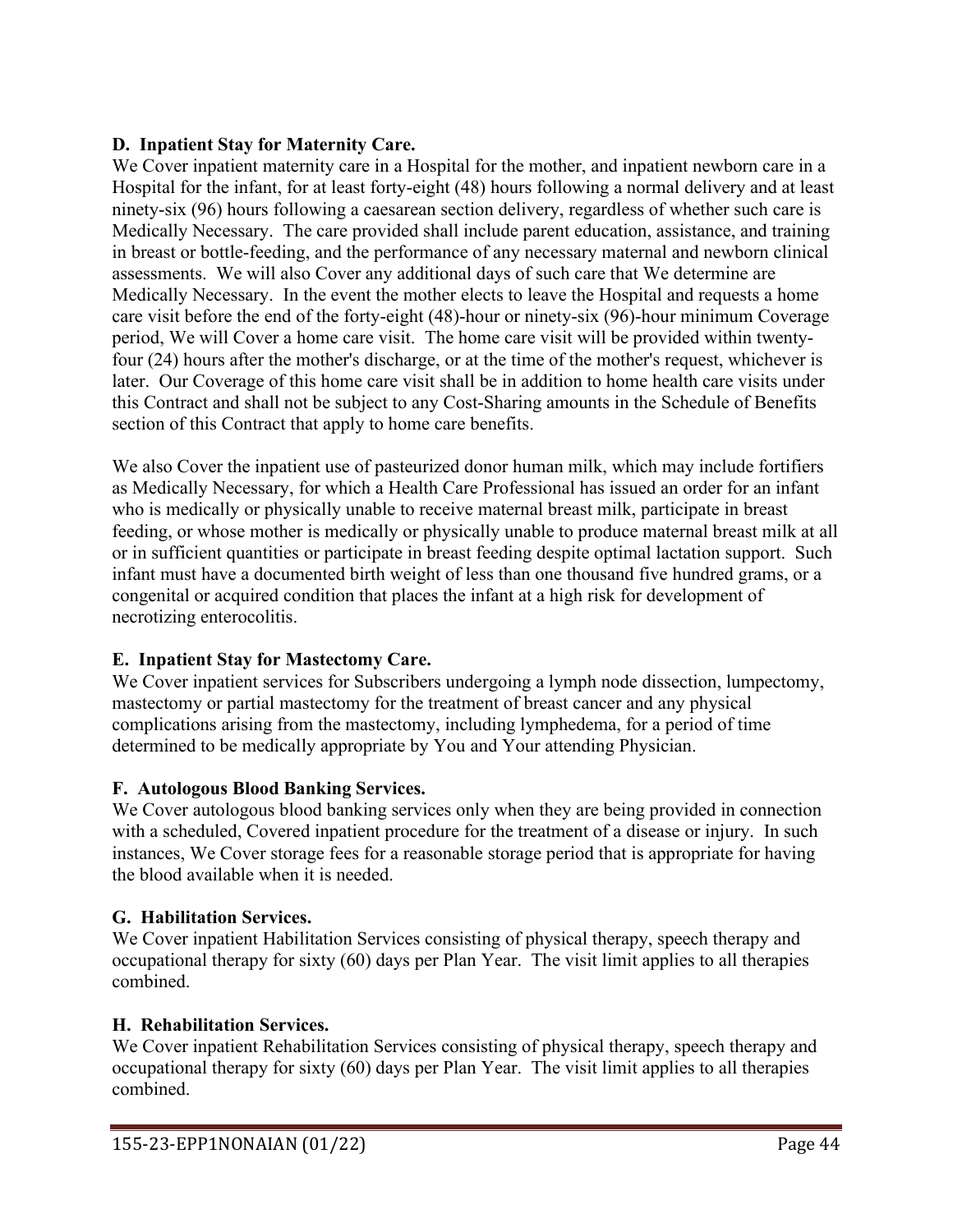We Cover speech and physical therapy only when:

- 1. Such therapy is related to the treatment or diagnosis of Your illness or injury; and
- 2. The therapy is ordered by a Physician.

Covered Rehabilitation Services must begin within six (6) months of the later to occur:

- 1. The date of the injury or illness that caused the need for the therapy;
- 2. The date You are discharged from a Hospital where surgical treatment was rendered; or
- 3. The date outpatient surgical care is rendered.

### **I. Skilled Nursing Facility.**

We Cover services provided in a Skilled Nursing Facility, including care and treatment in a semi-private room, as described in "Hospital Services" above. Custodial, convalescent or domiciliary care is not Covered (see the Exclusions and Limitations section of this Contract). An admission to a Skilled Nursing Facility must be supported by a treatment plan prepared by Your Provider and approved by Us. We Cover up to two hundred (200) days per Plan Year for noncustodial care.

### **J. End of Life Care.**

If You are diagnosed with advanced cancer and You have fewer than sixty (60) days to live, We will Cover Acute care provided in a licensed Article 28 Facility or Acute care Facility that specializes in the care of terminally ill patients. Your attending Physician and the Facility's medical director must agree that Your care will be appropriately provided at the Facility. If We disagree with Your admission to the Facility, We have the right to initiate an expedited external appeal to an External Appeal Agent. We will Cover and reimburse the Facility for Your care, subject to any applicable limitations in this Contract until the External Appeal Agent renders a decision in Our favor.

We will reimburse Non-Participating Providers for this end of life care as follows:

- 1. We will reimburse a rate that has been negotiated between Us and the Provider.
- 2. If there is no negotiated rate, We will reimburse Acute care at the Facility's current Medicare Acute care rate.
- 3. If it is an alternate level of care, We will reimburse at 75% of the appropriate Medicare Acute care rate.

### **K. Centers of Excellence.**

Centers of Excellence are Hospitals that We have approved and designated for certain services. We Cover the following Services when performed at Centers of Excellence:

- Bone marrow transplant
- Heart transplant
- Liver transplant
- Lung transplant
- Pancreas transplant
- Kidney transplant
- Bone marrow/stem cell transplant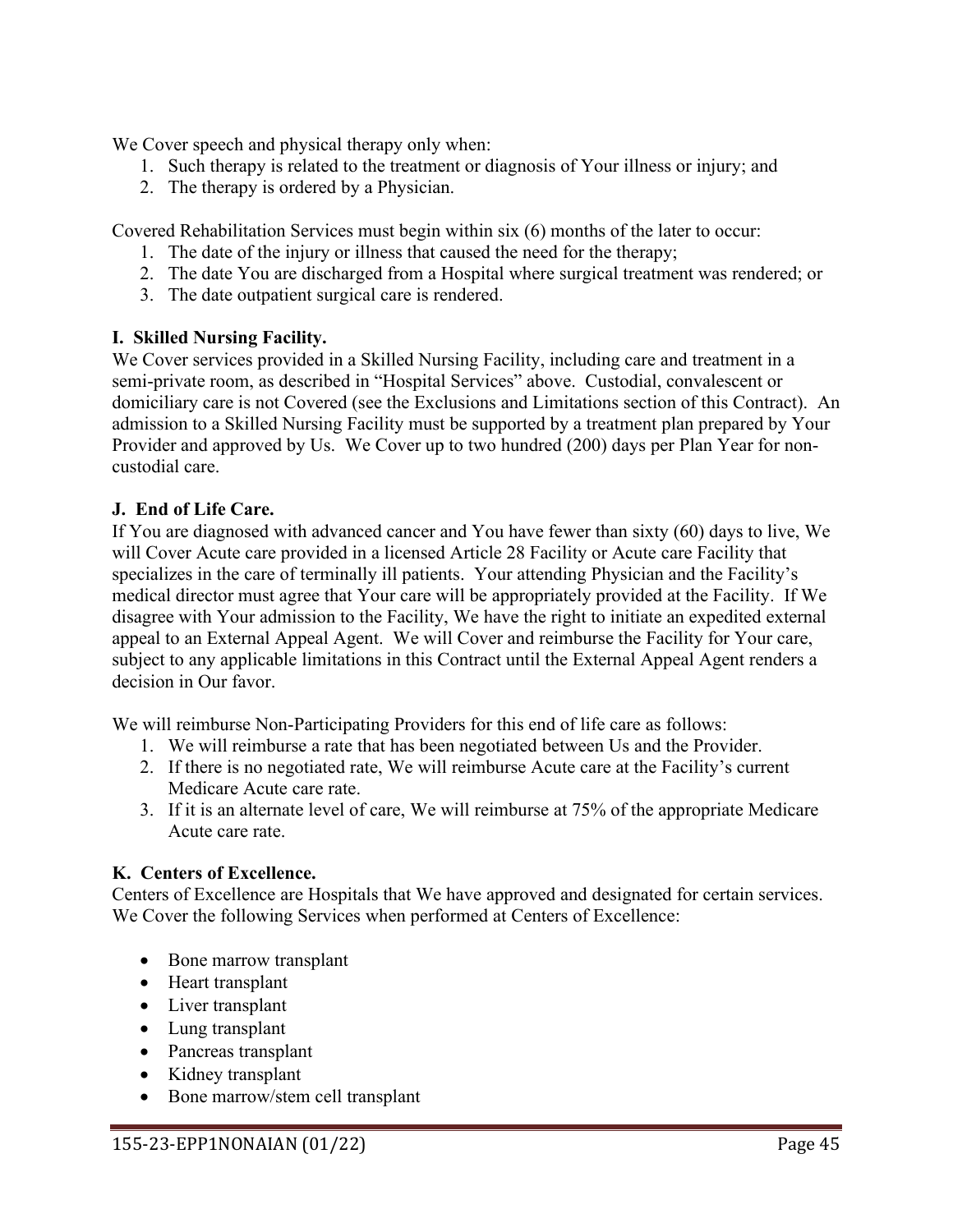Our network of Facilities includes designated centers of excellence. We closely monitor the quality of Our provider network, assuring a high level of board certification. In addition, EmblemHealth looks to contract with Providers who have achieved National Committee for Quality Assurance ("NCQA") medical home designation, offer electronic medical records, and Facilities that have been designated as a Center of Excellence by the Centers for Medicare and Medicaid Services ("CMS").

We provide case management for Members undergoing transplants and for those awaiting organ transplant. Through Our vendor relationships for in-network access to designated transplant centers, We provide Members access to a nationally recognized network of transplant Providers.

We also provide Members a link to the CMS designated Centers of Excellence for Obesity on Our website and encourage Members to access services through these centers for gastric bypass surgery and pre- and post-surgery support.

### **L. Limitations/Terms of Coverage.**

- 1. When You are receiving inpatient care in a Facility, We will not Cover additional charges for special duty nurses, charges for private rooms (unless a private room is Medically Necessary), or medications and supplies You take home from the Facility. If You occupy a private room, and the private room is not Medically Necessary, Our Coverage will be based on the Facility's maximum semi-private room charge. You will have to pay the difference between that charge and the private room charge.
- 2. We do not Cover radio, telephone or television expenses, or beauty or barber services.
- 3. We do not Cover any charges incurred after the day We advise You it is no longer Medically Necessary for You to receive inpatient care, unless Our denial is overturned by an External Appeal Agent.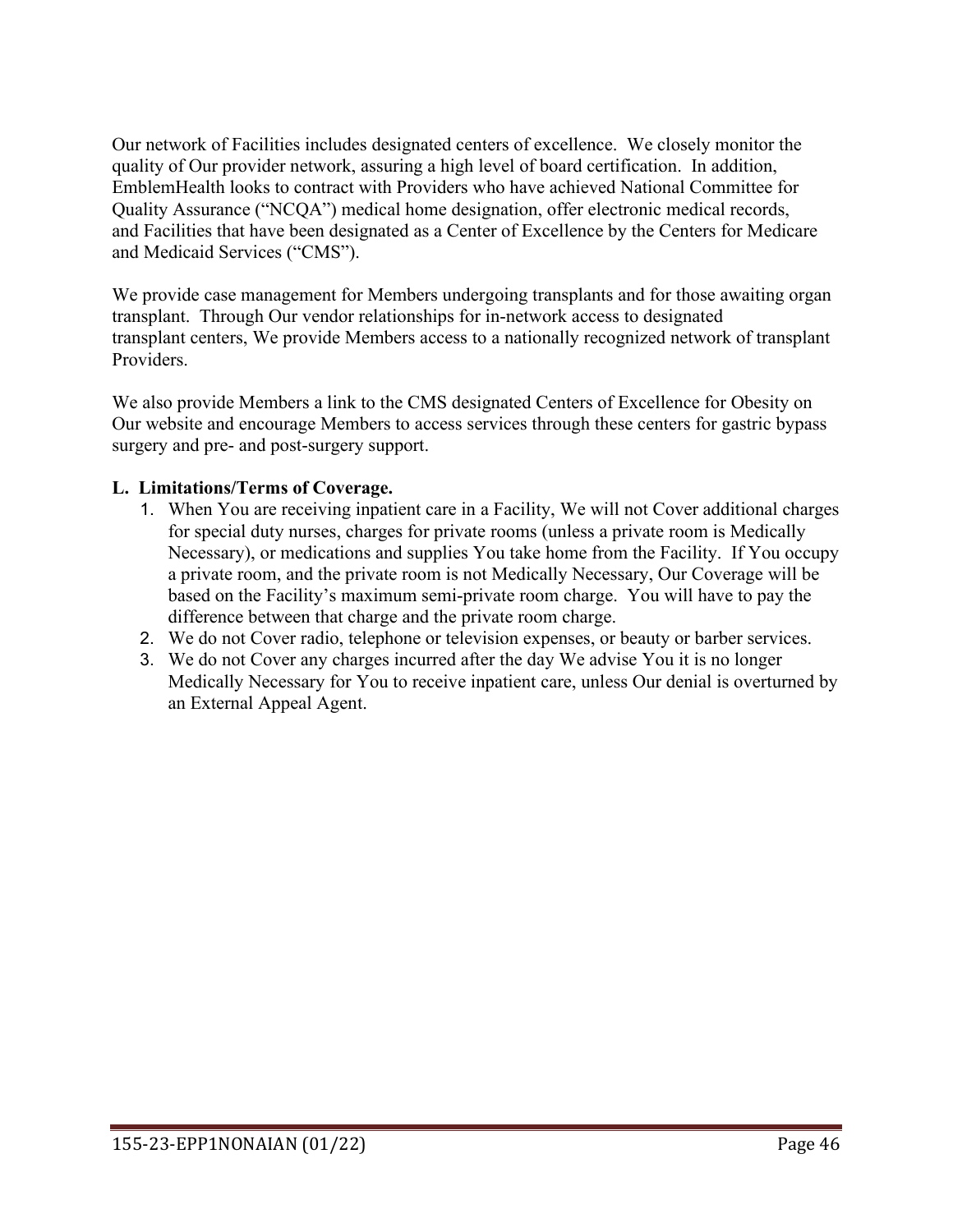# **SECTION XII**

#### **Mental Health Care and Substance Use Services**

Please refer to the Schedule of Benefits section of this Contract for Cost-Sharing requirements, day or visit limits, and any Preauthorization or Referral requirements that apply to these benefits which are no more restrictive than those that apply to medical and surgical benefits in accordance with the federal Mental Health Parity and Addiction Equity Act of 2008.

**A. Mental Health Care Services.** We Cover the following mental health care services to treat a mental health condition. For purposes of this benefit, "mental health condition" means any mental health disorder as defined in the most recent edition of the Diagnostic and Statistical Manual of Mental Disorders.

- **1. Inpatient Services.** We Cover inpatient mental health care services relating to the diagnosis and treatment of mental health conditions comparable to other similar Hospital, medical and surgical coverage provided under this Contract. Coverage for inpatient services for mental health care is limited to Facilities defined in New York Mental Hygiene Law Section 1.03(10), such as:
	- A psychiatric center or inpatient Facility under the jurisdiction of the New York State Office of Mental Health;
	- A state or local government run psychiatric inpatient Facility;
	- A part of a Hospital providing inpatient mental health care services under an operating certificate issued by the New York State Commissioner of Mental Health;
	- A comprehensive psychiatric emergency program or other Facility providing inpatient mental health care that has been issued an operating certificate by the New York State Commissioner of Mental Health;

and, in other states, to similarly licensed or certified Facilities. In the absence of a similarly licensed or certified Facility, the Facility must be accredited by the Joint Commission on Accreditation of Health Care Organizations or a national accreditation organization recognized by Us.

We also Cover inpatient mental health care services relating to the diagnosis and treatment of mental health conditions received at Facilities that provide residential treatment, including room and board charges. Coverage for residential treatment services is limited to Facilities defined in New York Mental Hygiene Law Section 1.03 and to residential treatment facilities that are part of a comprehensive care center for eating disorders identified pursuant to New York Mental Hygiene Law Article 30; and, in other states, to Facilities that are licensed or certified to provide the same level of treatment. In the absence of a licensed or certified Facility that provides the same level of treatment, the Facility must be accredited by the Joint Commission on Accreditation of Health Care Organizations or a national accreditation organization recognized by Us.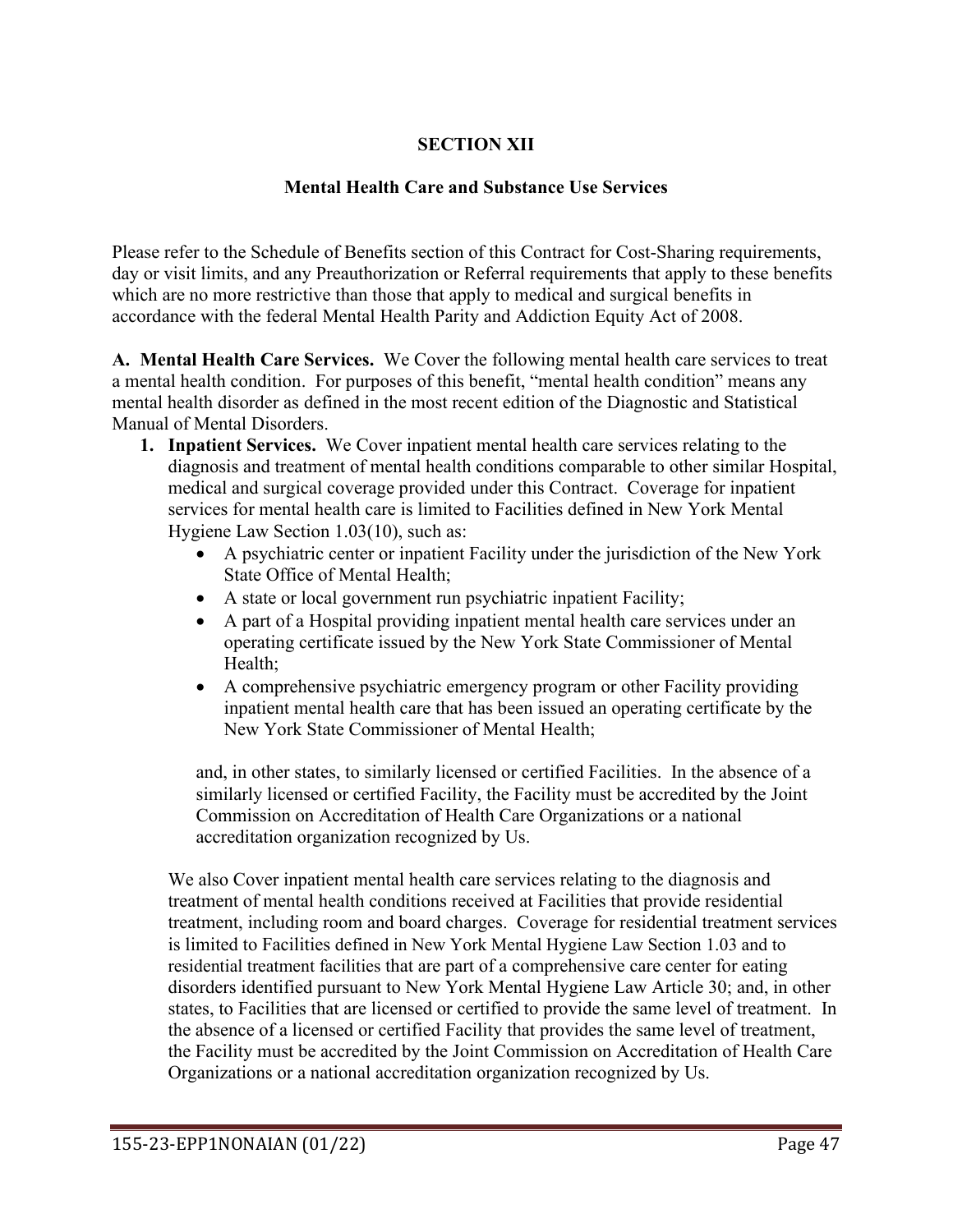**2. Outpatient Services.** We Cover outpatient mental health care services, including but not limited to partial hospitalization program services and intensive outpatient program services, relating to the diagnosis and treatment of mental health conditions. Coverage for outpatient services for mental health care includes Facilities that have been issued an operating certificate pursuant to New York Mental Hygiene Law Article 31 or are operated by the New York State Office of Mental Health, and crisis stabilization centers licensed pursuant to New York Mental Hygiene Law section 36.01 and, in other states, to similarly licensed or certified Facilities; and services provided by a licensed psychiatrist or psychologist; a licensed clinical social worker; a licensed nurse practitioner; a licensed mental health counselor; a licensed marriage and family therapist; a licensed psychoanalyst; or a professional corporation or a university faculty practice corporation thereof. In the absence of a similarly licensed or certified Facility, the Facility must be accredited by the Joint Commission on Accreditation of Health Care Organizations or a national accreditation organization recognized by Us.

**B. Substance Use Services.** We Cover the following substance use services to treat a substance use disorder. For purposes of this benefit, "substance use disorder" means any substance use disorder as defined in the most recent edition of the Diagnostic and Statistical Manual of Mental Disorders.

**1. Inpatient Services.** We Cover inpatient substance use services relating to the diagnosis and treatment of substance use disorders. This includes Coverage for detoxification and rehabilitation services for substance use disorders. Inpatient substance use services are limited to Facilities in New York State which are licensed, certified or otherwise authorized by the Office of Alcoholism and Substance Abuse Services ("OASAS"); and, in other states, to those Facilities that are licensed, certified or otherwise authorized by a similar state agency and accredited by the Joint Commission as alcoholism, substance abuse or chemical dependence treatment programs.

We also Cover inpatient substance use services relating to the diagnosis and treatment of substance use disorders received at Facilities that provide residential treatment, including room and board charges. Coverage for residential treatment services is limited to Facilities that are licensed, certified or otherwise authorized by a similar state agency and accredited by the Joint Commission or a national accreditation organization recognized by Us as alcoholism, substance abuse or chemical dependence treatment programs to provide the same level of treatment.

**2. Outpatient Services.** We Cover outpatient substance use services relating to the diagnosis and treatment of substance use disorders,, including but not limited to partial hospitalization program services, counseling, intensive outpatient program services, opioid treatment programs including peer supported services, counseling, and medication-assisted treatment Such Coverage is limited to Facilities in New York State that are licensed, certified or otherwise authorized by OASAS to provide outpatient substance use disorder services, and crisis stabilization centers licensed pursuant to New York Mental Hygiene Law section 36.01 and, in other states, to those that are licensed, certified or otherwise authorized by a similar state agency and accredited by the Joint Commission as alcoholism, substance abuse or chemical dependence treatment programs. Coverage in an OASAS-certified Facility includes services relating to the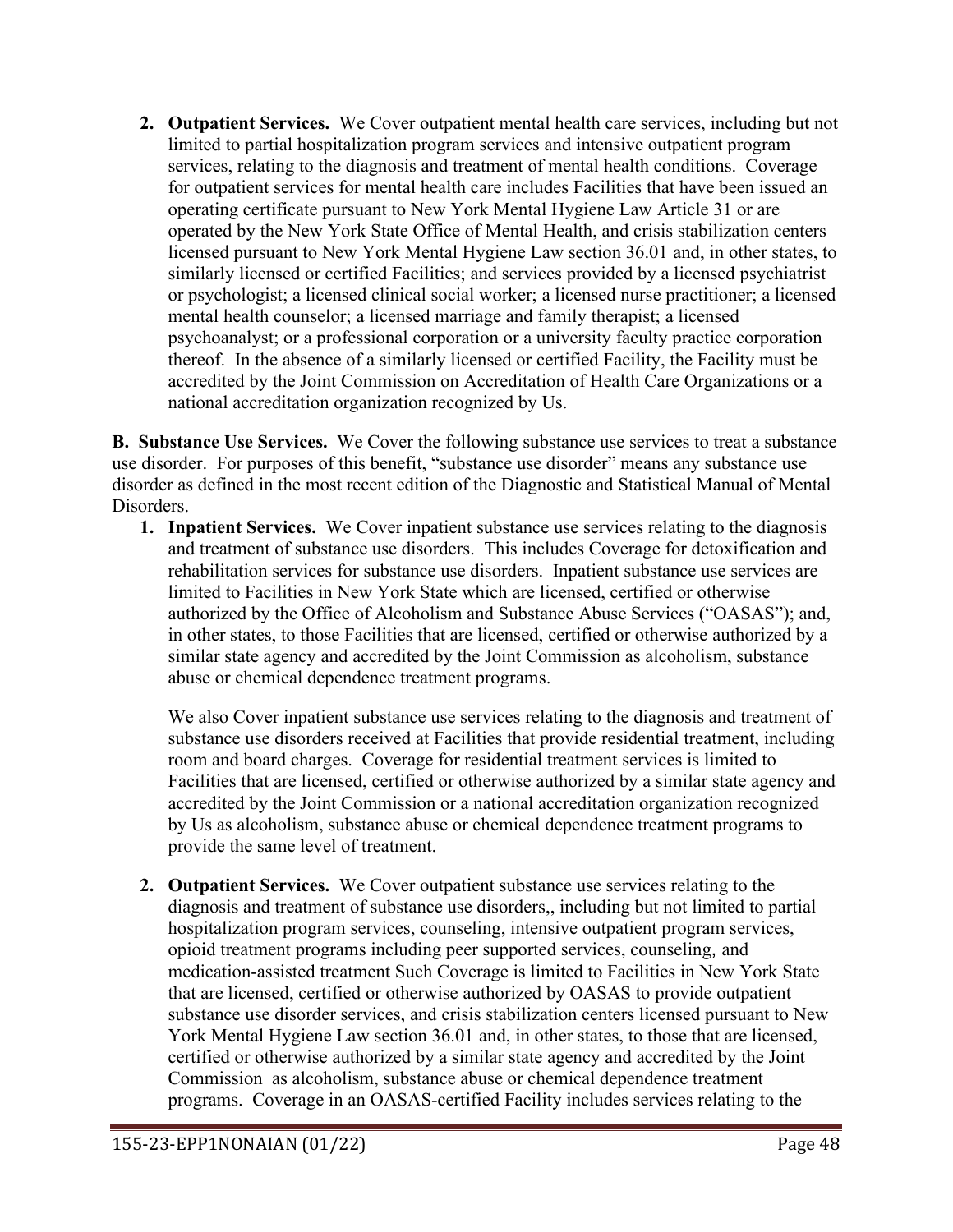diagnosis and treatment of a substance use disorder provided by an OASAS credentialed Provider. Coverage is also available in a professional office setting for outpatient substance use disorder services relating to the diagnosis and treatment of alcoholism, substance use and dependency or by Physicians who have been granted a waiver pursuant to the federal Drug Addiction Treatment Act of 2000 to prescribe Schedule III, IV and V narcotic medications for the treatment of opioid addiction during the Acute detoxification stage of treatment or during stages of rehabilitation.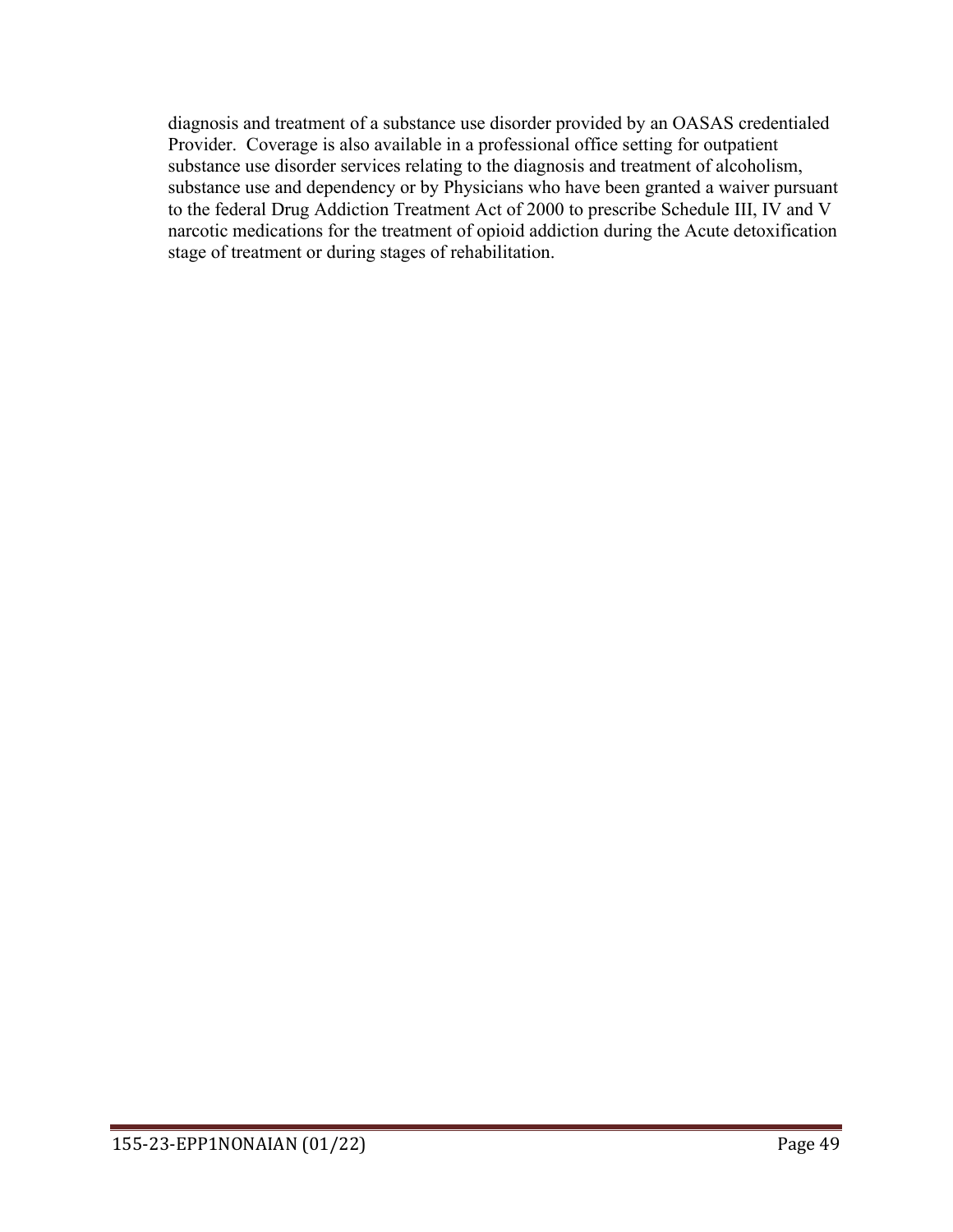# **SECTION XIII**

# **Prescription Drug Coverage**

Please refer to the Schedule of Benefits section of this Contract for Cost-Sharing requirements, day or visit limits, and any Preauthorization or Referral requirements that apply to these benefits.

# **A. Covered Prescription Drugs.**

We Cover Medically Necessary Prescription Drugs that, except as specifically provided otherwise, can be dispensed only pursuant to a prescription and are:

- Required by law to bear the legend "Caution Federal Law prohibits dispensing without a prescription";
- FDA approved;
- Ordered by a Provider authorized to prescribe and within the Provider's scope of practice;
- Prescribed within the approved FDA administration and dosing guidelines;
- On Our Formulary; and
- Dispensed by a licensed pharmacy.

Covered Prescription Drugs include, but are not limited to:

- Self-injectable/administered Prescription Drugs.
- Inhalers (with spacers).
- Topical dental preparations.
- Pre-natal vitamins, vitamins with fluoride, and single entity vitamins.
- Osteoporosis drugs approved by the FDA, or generic equivalents as approved substitutes, for the treatment of osteoporosis and consistent with the criteria of the federal Medicare program or the National Institutes of Health.
- Nutritional formulas for the treatment of phenylketonuria, branched-chain ketonuria, galactosemia and homocystinuria.
- Prescription or non-prescription enteral formulas for home use, whether administered orally or via tube feeding, for which a Physician or other licensed Provider has issued a written order. The written order must state that the enteral formula is Medically Necessary and has been proven effective as a disease-specific treatment regimen. Specific diseases and disorders include but are not limited to: inherited diseases of amino acid or organic acid metabolism; Crohn's disease; gastroesophageal reflux; gastroesophageal motility such as chronic intestinal pseudo-obstruction; and multiple severe food allergies. Multiple food allergies include, but are not limited to: immunoglobulin E and nonimmunoglobulin E-mediated allergies to multiple food proteins; severe food protein induced enterocolitis syndrome; eosinophilic disorders and impaired absorption of nutrients caused by disorders affecting the absorptive surface, function, length, and motility of the gastrointestinal tract.
- Modified solid food products that are low in protein, contain modified protein or are amino acid based to treat certain inherited diseases of amino acid and organic acid metabolism and severe protein allergic conditions.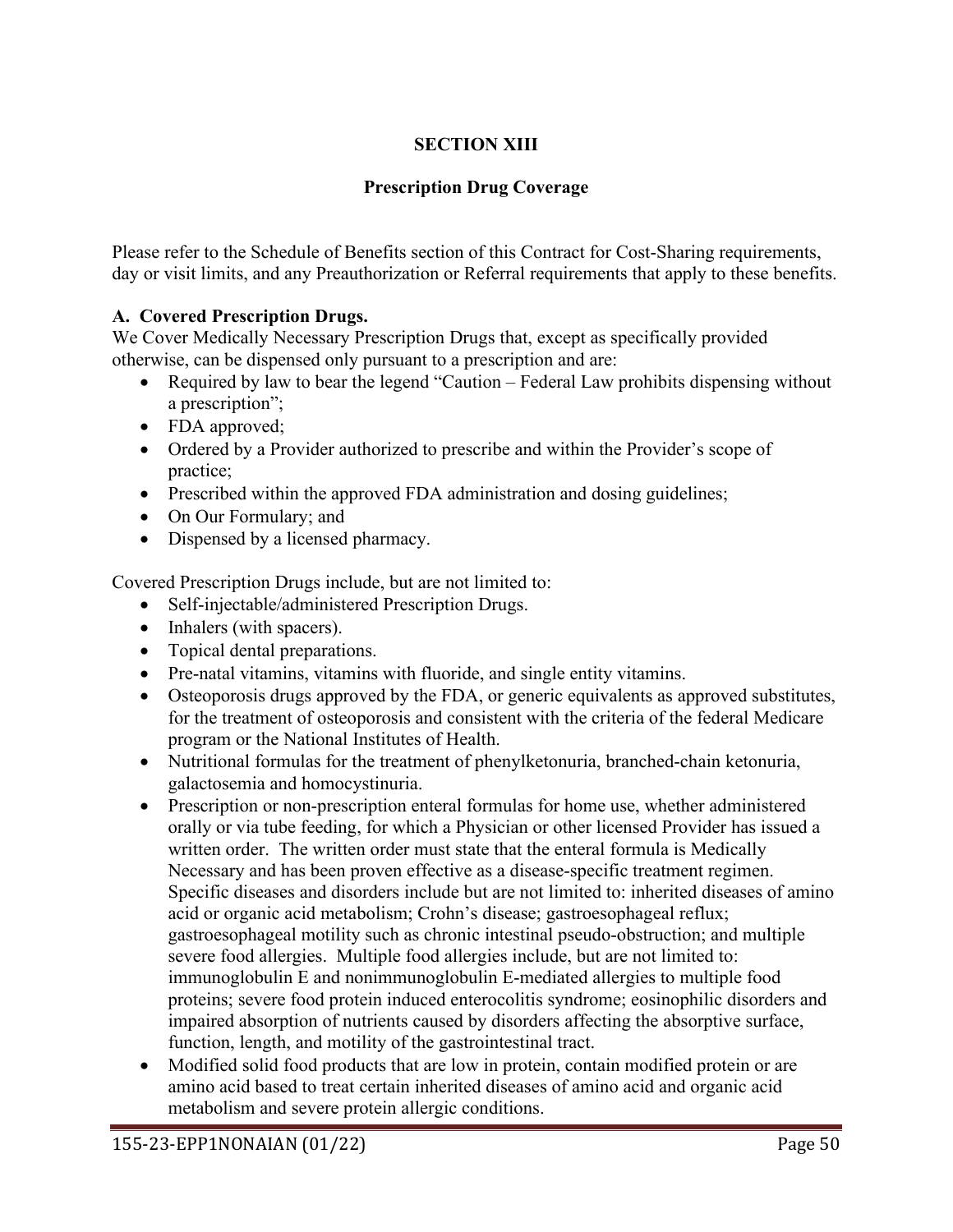- Prescription Drugs prescribed in conjunction with treatment or services Covered under the infertility treatment benefit in the Outpatient and Professional Services section of this Contract.
- Off-label cancer drugs, so long as the Prescription Drug is recognized for the treatment of the specific type of cancer for which it has been prescribed in one (1) of the following reference compendia: the American Hospital Formulary Service-Drug Information; National Comprehensive Cancer Networks Drugs and Biologics Compendium; Thomson Micromedex DrugDex; Elsevier Gold Standard's Clinical Pharmacology; or other authoritative compendia as identified by the Federal Secretary of Health and Human Services or the Centers for Medicare and Medicaid Services; or recommended by review article or editorial comment in a major peer reviewed professional journal.
- Orally administered anticancer medication used to kill or slow the growth of cancerous cells.
- Smoking cessation drugs, including over-the-counter drugs for which there is a written order and Prescription Drugs prescribed by a Provider.
- Preventive Prescription Drugs, including over-the-counter drugs for which there is a written order, provided in accordance with the comprehensive guidelines supported by the Health Resources and Services Administration ("HRSA") or that have an "A" or "B" rating from the United States Preventive Services Task Force ("USPSTF").
- Prescription Drugs for the treatment of mental health and substance use disorders, including drugs for detoxification, maintenance and overdose reversal.
- Contraceptive drugs, devices and other products, including over-the-counter contraceptive drugs, devices and other products, approved by the FDA and as prescribed or otherwise authorized under State or Federal law. "Over-the-counter contraceptive products" means those products provided for in comprehensive guidelines supported by HRSA. Coverage also includes emergency contraception when provided pursuant to a prescription or order or when lawfully provided over-the-counter. You may request coverage for an alternative version of a contraceptive drug, device and other product if the Covered contraceptive drug, device and other product is not available or is deemed medically inadvisable, as determined by Your attending Health Care Provider.

You may request a copy of Our Formulary. Our Formulary is also available on Our website at [www.emblemhealth.com.](http://www.emblemhealth.com/) You may inquire if a specific drug is Covered under this Contract by contacting Us at 1-855-283-2150.

# **B. Refills.**

We Cover Refills of Prescription Drugs only when dispensed at a retail or mail order or designated pharmacy as ordered by an authorized Provider. Benefits for Refills will not be provided beyond one (1) year from the original prescription date. For prescription eye drop medication, We allow for the limited refilling of the prescription prior to the last day of the approved dosage period without regard to any coverage restrictions on early Refill of renewals. To the extent practicable, the quantity of eye drops in the early Refill will be limited to the amount remaining on the dosage that was initially dispensed. Your Cost-Sharing for the limited Refill is the amount that applies to each prescription or Refill as set forth in the Schedule of Benefits section of this Contract.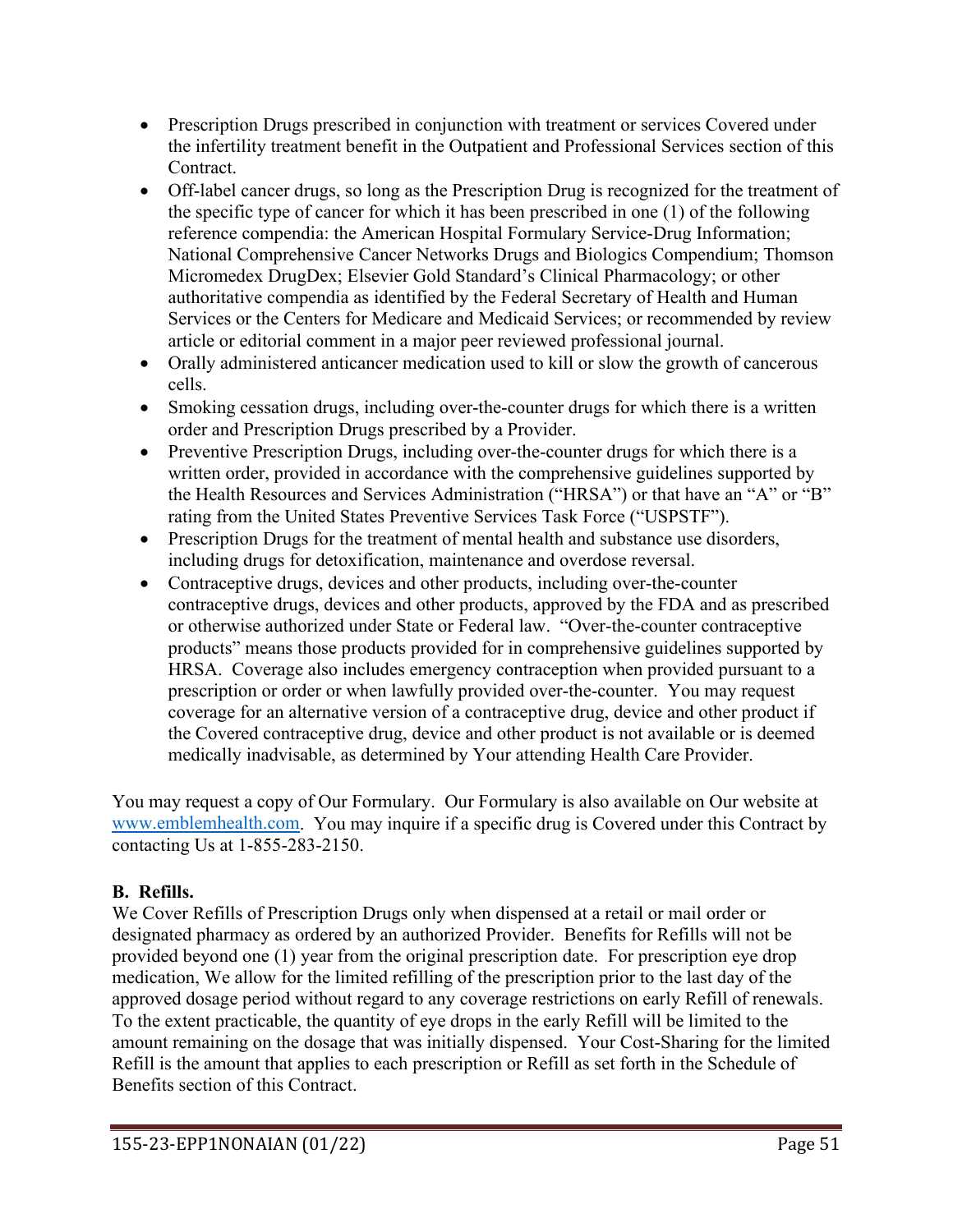### **C. Benefit and Payment Information.**

**1. Cost-Sharing Expenses.** You are responsible for paying the costs outlined in the Schedule of Benefits section of this Contract when Covered Prescription Drugs are obtained from a retail or mail order or Designated pharmacy.

You have a three (3) tier plan design, which means that Your out-of-pocket expenses will generally be lowest for Prescription Drugs on tier 1 and highest for Prescription Drugs on tier 3. Your out-of-pocket expense for Prescription Drugs on tier 2 will generally be more than for tier 1 but less than tier 3.

You are responsible for paying the full cost (the amount the pharmacy charges You) for any non-Covered Prescription Drug, and Our contracted rates (Our Prescription Drug Cost) will not be available to You.

- **2. Participating Pharmacies.** For Prescription Drugs purchased at a retail or mail order or designated Participating Pharmacy, You are responsible for paying the lower of:
	- The applicable Cost-Sharing; or
	- The Prescription Drug Cost for that Prescription Drug. (Your Cost-Sharing will never exceed the Usual and Customary Charge of the Prescription Drug.)

In the event that Our Participating Pharmacies are unable to provide the Covered Prescription Drug, and cannot order the Prescription Drug within a reasonable time, You may, with Our prior written approval, go to a Non-Participating Pharmacy that is able to provide the Prescription Drug. We will pay You the Prescription Drug Cost for such approved Prescription Drug less Your required Cost-Sharing upon receipt of a complete Prescription Drug claim form. Contact Us at 1-855-283-2150 or visit Our website at [www.emblemhealth.com](http://www.emblemhealth.com/) to request approval.

- **3. Non-Participating Pharmacies.** We will not pay for any Prescription Drugs that You purchase at a Non-Participating retail or mail order Pharmacy other than as described above.
- **4. Designated Pharmacies.** If You require certain Prescription Drugs including, but not limited to specialty Prescription Drugs, We may direct You to a Designated Pharmacy with whom We have an arrangement to provide those Prescription Drugs.

Generally, specialty Prescription Drugs are Prescription Drugs that are approved to treat limited patient populations or conditions; are normally injected, infused or require close monitoring by a Provider; or have limited availability, special dispensing and delivery requirements and/or require additional patient supports.

If You are directed to a Designated Pharmacy and You choose not to obtain Your Prescription Drug from a Designated Pharmacy, You will not have coverage for that Prescription Drug.

Following are the therapeutic classes of Prescription Drugs or conditions that are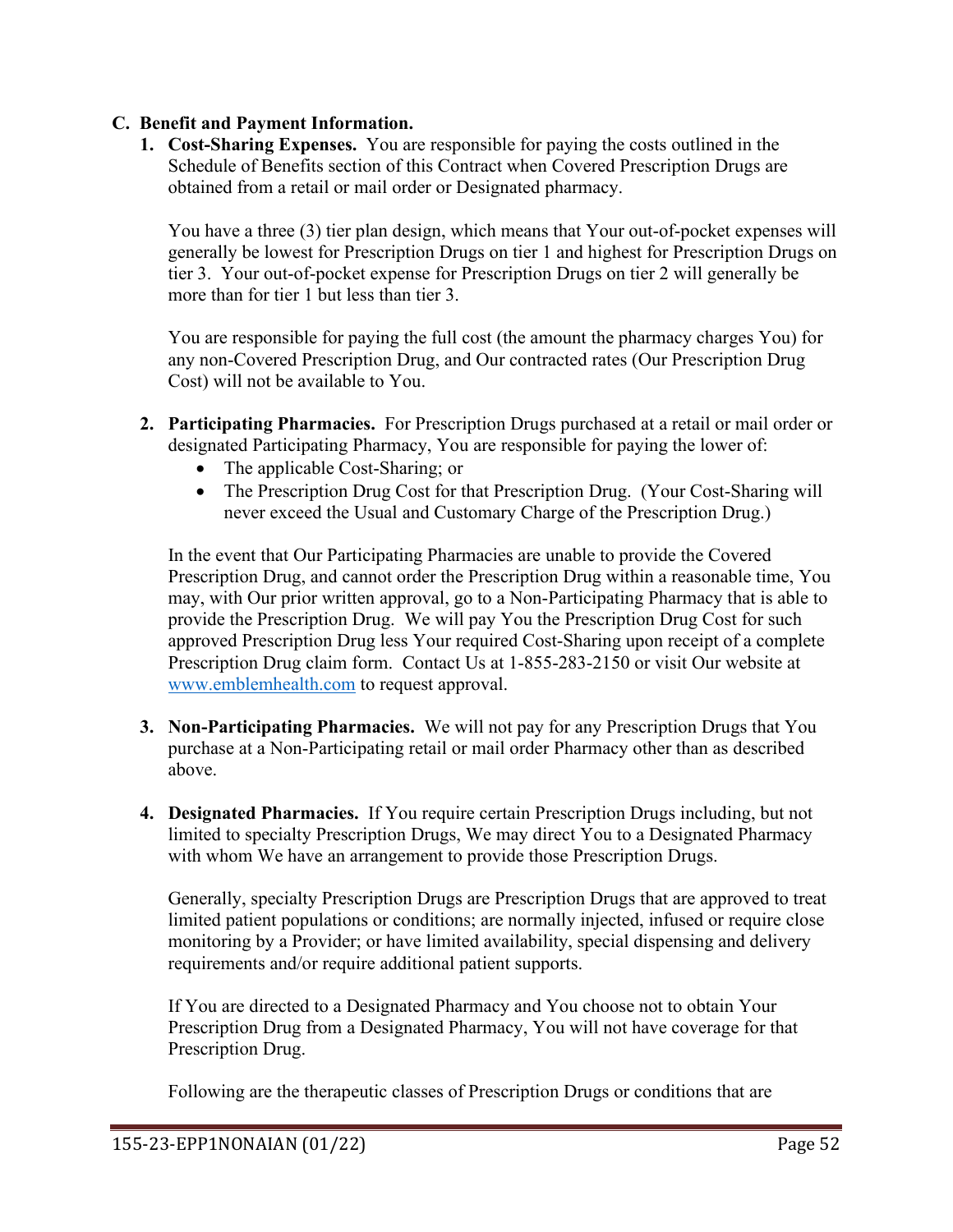included in this program:

- Anti-Emetics;
- Biologics;
- Biosimilars;
- Bisphosphonates;
- Cardiovascular:
- Contraceptives;
- CSF;
- Cystic fibrosis;
- ESA;
- Fertility;
- Gaucher's disease;
- Growth Hormone
- Hemophilia;
- Hepatitis Medications;
- Hereditary angioedema;
- HIV/AIDS:
- immunomodulators
- Intravitreal injections;
- Iron overload;
- Iron toxicity;
- IVIG;
- Multiple Sclerosis;
- Neuromuscular Blockers
- Oncology Medication;
- Orphan Drugs;
- Osteoarthritis;
- Pulmonary arterial hypertension;
- RSV prevention;
- Transplant;
- Vaccines
- **5. Designated Retail Pharmacy for Maintenance Drugs.** You may also fill Your Prescription Order for Maintenance Drugs for up to a 90-day supply at a Designated retail Pharmacy with the exception of contraceptive drugs, devices, or products which are available for a 12-month supply. You are responsible for paying the lower of:
	- The applicable Cost-Sharing; or
	- The Prescription Drug Cost for that Prescription Drug.

(Your Cost-Sharing will never exceed the Usual and Customary Charge of the Prescription Drug.)

To maximize Your benefit, ask Your Provider to write Your Prescription Order or Refill for a 90-day supply, with Refills when appropriate (not a 30-day supply with three (3)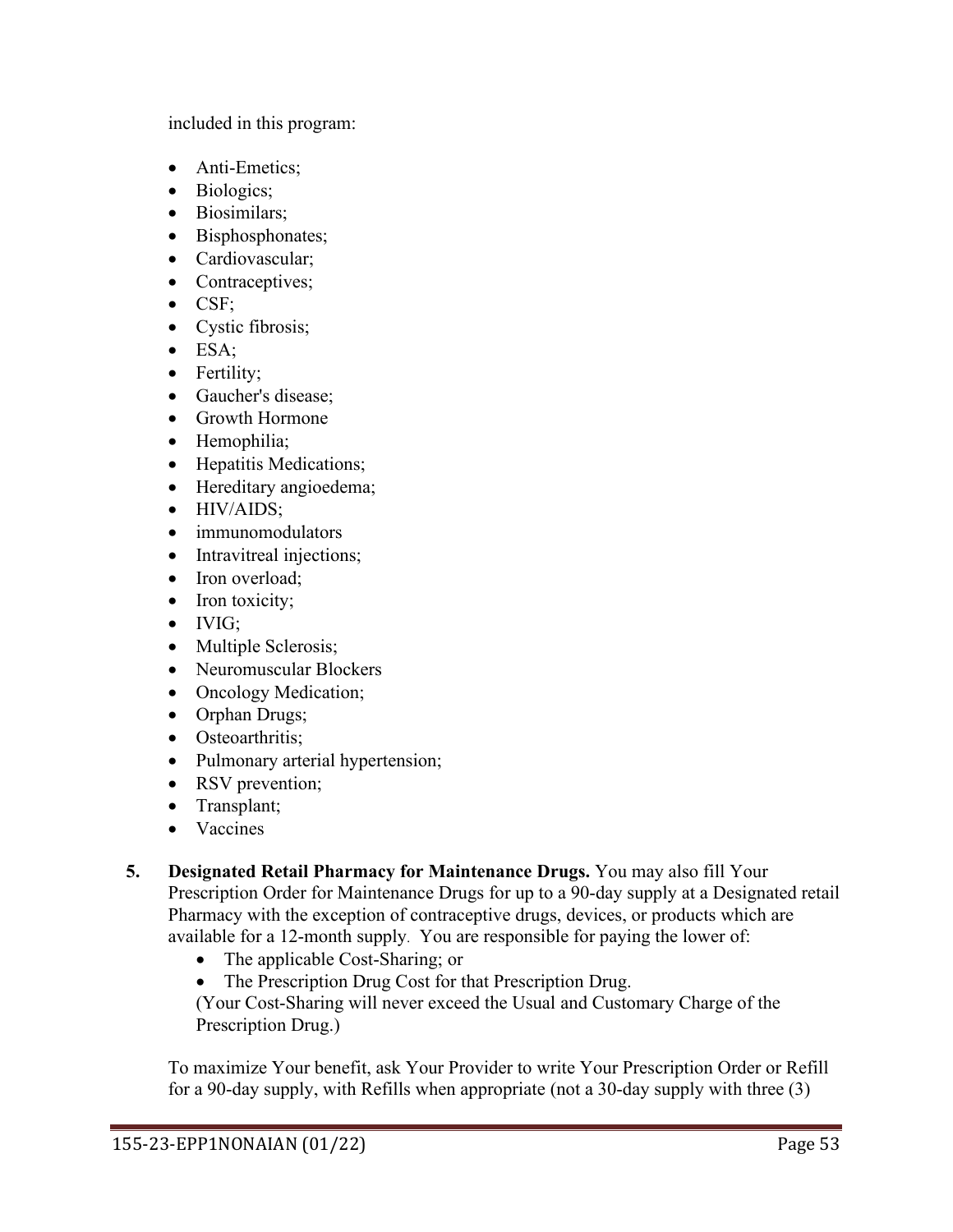### Refills).

Following are the therapeutic classes of Prescription Drugs or conditions that are included in this program:

- Asthma;
- Behavioral Health;
- Blood pressure;
- Contraceptives;
- Diabetes:
- High cholesterol;
- Other maintenance drugs

You or Your Provider may obtain a copy of the list of Prescription Drugs available through a Designated retail Pharmacy by visiting Our website at www.emblemhealth.com or by calling 1-855-283-2150. The Maintenance Drug list is updated periodically. Visit Our website at [www.emblemhealth.com](http://www.emblemhealth.com/) or call 1-855-283-2150 to find out if a particular Prescription Drug is on the maintenance list.

- **6. Mail Order.** Certain Prescription Drugs may be ordered through Our mail order pharmacy. You are responsible for paying the lower of:
	- The applicable Cost-Sharing; or
	- The Prescription Drug Cost for that Prescription Drug.

(Your Cost-Sharing will never exceed the Usual and Customary Charge of the Prescription Drug.)

To maximize Your benefit, ask Your Provider to write Your Prescription Order or Refill for a ninety (90)-day supply, with Refills when appropriate (not a thirty (30)-day supply with three Refills). You will be charged the mail order Cost-Sharing for any Prescription Orders or Refills sent to the mail order pharmacy regardless of the number of days supply written on the Prescription Order or Refill.

Prescription Drugs purchased through mail order will be delivered directly to Your home or office.

We will provide benefits that apply to drugs dispensed by a mail order pharmacy to drugs that are purchased from a retail pharmacy when that retail pharmacy has a participation agreement with Us in which it agrees to be bound by the same terms and conditions as a participating mail order pharmacy.

You or Your Provider may obtain a copy of the list of Prescription Drugs available through mail order by visiting Our website at [www.emblemhealth.com](http://www.emblemhealth.com/) or by calling 1- 855-283-2150.

**7. Tier Status.** The tier status of a Prescription Drug may change periodically, but no more than four (4) times per Plan Year, or when a Brand-Name Drug becomes available as a Generic Drug as described below, based on Our tiering decisions. These changes may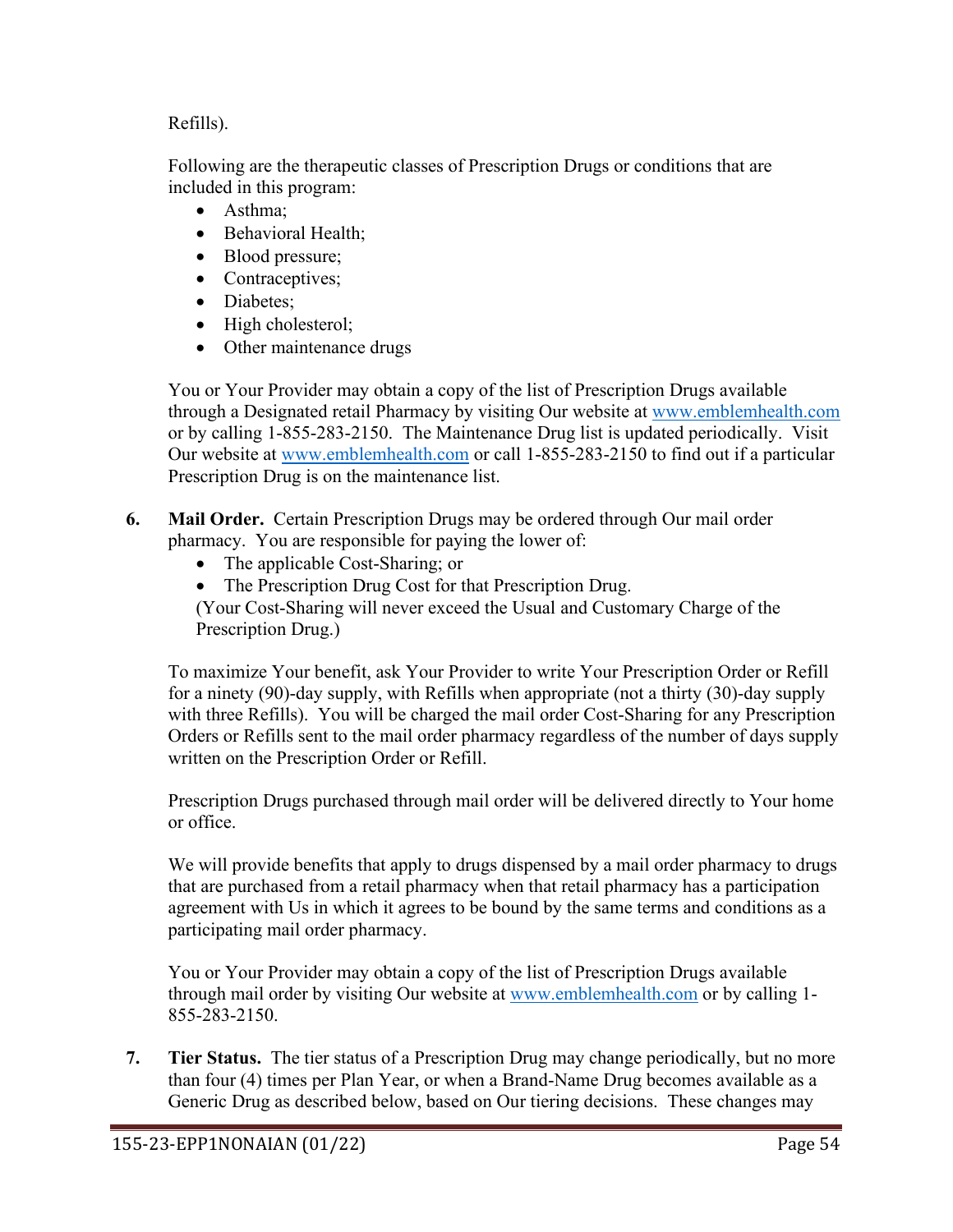occur without prior notice to You. However, if You have a prescription for a drug that is being moved to a higher tier or is being removed from Our Formulary, We will notify You at least thirty (30) days before the change is effective. When such changes occur, Your Cost-Sharing may change. You may also request a Formulary exception for a Prescription Drug that is no longer on the Formulary as outlined below and in the External Appeal section of this Contract. You may access the most up to date tier status on Our website at [www.emblemhealth.com](http://www.emblemhealth.com/) or by calling 1-855-283-2150.

- **8. When a Brand-Name Drug Becomes Available as a Generic Drug.** When a Brand-Name Drug becomes available as a Generic Drug, the tier placement of the Brand-Name Prescription Drug may change. If this happens, You will pay the Cost-Sharing applicable to the tier to which the Prescription Drug is assigned or the Brand-Name Drug will be removed from the Formulary and You no longer have benefits for that particular Brand-Name Drug. Please note, if You are taking a Brand-Name Drug that is being excluded or placed on a higher tier due to a Generic Drug becoming available, You will receive thirty (30) days' advance written notice of the change before it is effective. You may request a Formulary exception for a Prescription Drug that is no longer on the Formulary as outlined below and in the External Appeal section of this Contract.
- **9. Formulary Exception Process.** If a Prescription Drug is not on Our Formulary, You, Your designee or Your prescribing Health Care Professional may request a Formulary exception for a clinically-appropriate Prescription Drug in writing, electronically or telephonically. If coverage is denied under Our standard or expedited Formulary exception process, You are entitled to an external appeal as outlined in the External Appeal section of this Contract. Visit Our website at [www.emblemhealth.com](http://www.emblemhealth.com/) or call 1- 855-283-2150 to find out more about this process.

**Standard Review of a Formulary Exception.** We will make a decision and notify You or Your designee and the prescribing Health Care Professional by telephone no later than seventy-two (72) hours after Our receipt of Your request. We will notify You in writing within three (3) business days of receipt of Your request. If We approve the request, We will Cover the Prescription Drug while You are taking the Prescription Drug, including any refills.

**Expedited Review of a Formulary Exception.** If You are suffering from a health condition that may seriously jeopardize Your health, life or ability to regain maximum function or if You are undergoing a current course of treatment using a non-Formulary Prescription Drug, You may request an expedited review of a Formulary exception. The request should include a statement from Your prescribing Health Care Professional that harm could reasonably come to You if the requested drug is not provided within the timeframes for Our standard Formulary exception process. We will make a decision and notify You or Your designee and the prescribing Health Care Professional by telephone no later than twenty-four (24) hours after Our receipt of Your request. We will notify You in writing within three (3) business days of receipt of Your request. If We approve the request, We will Cover the Prescription Drug while You suffer from the health condition that may seriously jeopardize Your health, life or ability to regain maximum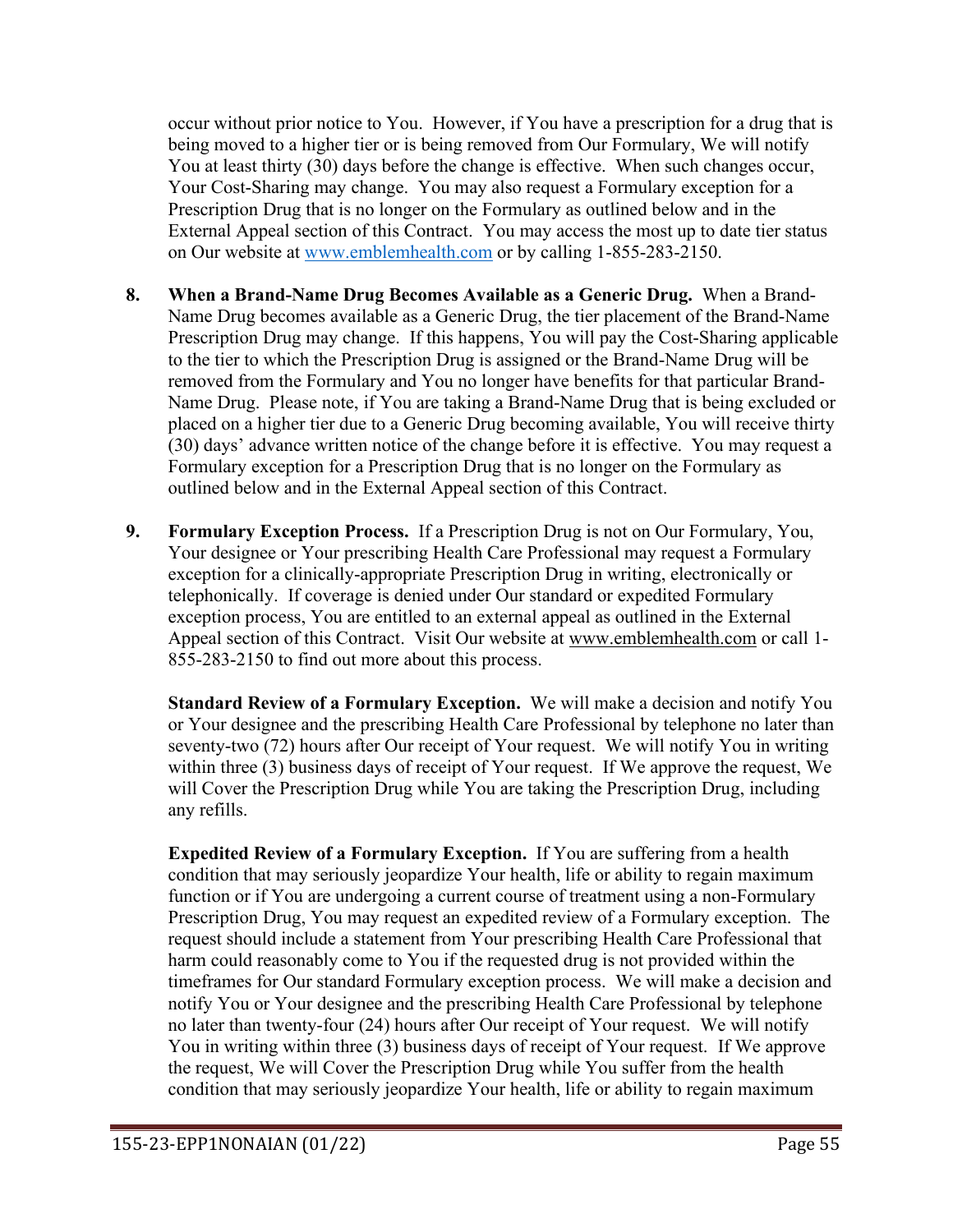function or for the duration of Your current course of treatment using the non-Formulary Prescription Drug.

**10. Supply Limits.** Except for contraceptive drugs or devices, We will pay for no more than a thirty (30)-day supply of a Prescription Drug purchased at a retail pharmacy or Designated Pharmacy. You are responsible for one (1) Cost-Sharing amount for up to a thirty (30)-day supply. However, for Maintenance Drugs We will pay for up to a ninety (90)-day supply of a drug purchased at a retail pharmacy. You are responsible for up to three (3) Cost-Sharing amounts for a ninety (90)-day supply at a retail pharmacy.

You may have the entire supply (of up to twelve (12) months) of a prescribed contraceptive drug, device, or product dispensed at the same time. Contraceptive drugs, devices, or products are not subject to Cost-Sharing when provided by a Participating Pharmacy.

Benefits will be provided for Prescription Drugs dispensed by a mail order pharmacy in a quantity of up to a ninety (90)-day supply. You are responsible for one (1) Cost-Sharing amount for a thirty (30)-day supply up to a maximum of two and a half (2.5) Cost-Sharing amounts for a ninety (90)-day supply.

Some Prescription Drugs may be subject to quantity limits based on criteria that We have developed, subject to Our periodic review and modification. The limit may restrict the amount dispensed per Prescription Order or Refill and/or the amount dispensed per month's supply. You can determine whether a Prescription Drug has been assigned a maximum quantity level for dispensing by accessing Our website at [www.emblemhealth.com](http://www.emblemhealth.com/) or by calling 1-855-283-2150. If We deny a request to Cover an amount that exceeds Our quantity level, You are entitled to an Appeal pursuant to the Utilization Review and External Appeal sections of this Contract.

- **11. Initial Limited Supply of Prescription Opioid Drugs.** If You receive an initial limited prescription for a seven (7) day supply or less of any schedule II, III, or IV opioid prescribed for Acute pain, and You have a Copayment, Your Copayment will be the same Copayment that would apply to a thirty (30)-day supply of the Prescription Drug. If You receive an additional supply of the Prescription Drug within the same thirty (30)-day period in which You received the seven (7) day supply, You will not be responsible for an additional Copayment for the remaining thirty (30)-day supply of that Prescription Drug.
- **12. Cost-Sharing for Orally-Administered Anti-Cancer Drugs.** Your Cost-Sharing for orally-administered anti-cancer drugs is at least as favorable to You as the Cost-Sharing amount, if any, that applies to intravenous or injected anticancer medications Covered under the Outpatient and Professional Services section of this Contract.
- **13. Split Fill Dispensing Program.** The split fill dispensing program is designed to prevent wasted Prescription Drugs if Your Prescription Drug or dose changes or if We contact You and You confirm that You have leftover Prescription Drugs from a previous fill.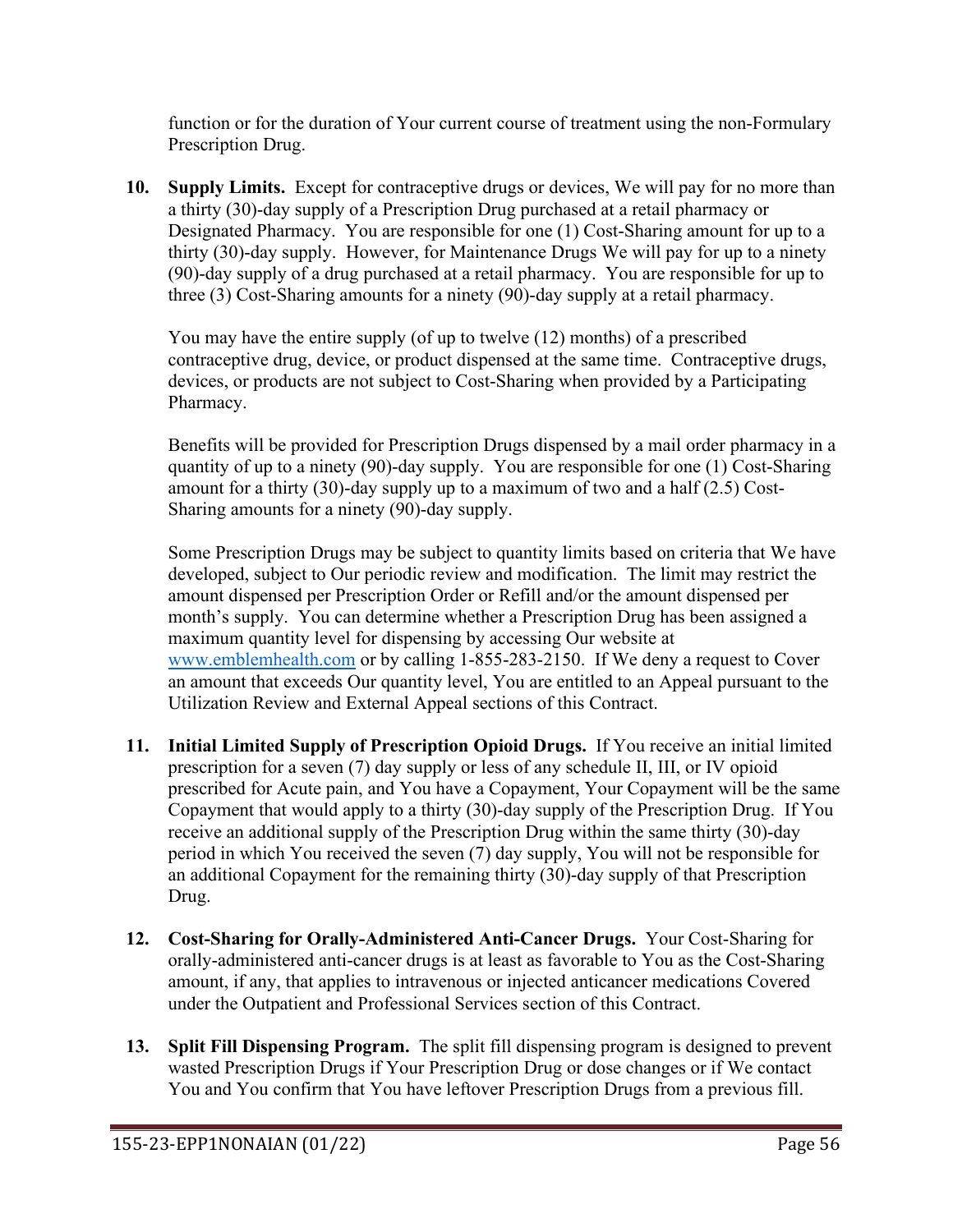The Prescription Drugs that are included under this program have been identified as requiring more frequent follow up to monitor response to treatment and reactions. You will initially get a fifteen (15)-day supply of Your Prescription Order for certain drugs filled at a pharmacy instead of the full Prescription Order. You initially pay half the thirty (30)-day Cost-Sharing. The therapeutic classes of Prescription Drugs that are included in this program are: Antivirals/Anti-infectives, Multiple Sclerosis, and Oncology. This program applies for the first sixty (60) days when You start a new Prescription Drug. This program will not apply upon You or Your Provider's request. You or Your Provider can opt out by visiting Our website at [www.emblemhealth.com](http://www.emblemhealth.com/) or by calling 1-855-283-2150.

# **D. Medical Management.**

This Contract includes certain features to determine when Prescription Drugs should be Covered, which are described below. As part of these features, Your prescribing Provider may be asked to give more details before We can decide if the Prescription Drug is Medically Necessary.

**1. Preauthorization.** Preauthorization may be needed for certain Prescription Drugs to make sure proper use and guidelines for Prescription Drug coverage are followed. When appropriate, Your Provider will be responsible for obtaining Preauthorization for the Prescription Drug. Preauthorization is not required for Covered medications to treat substance use disorder, including opioid overdose reversal medications prescribed or dispensed to You.

For a list of Prescription Drugs that need Preauthorization, please visit Our website at [www.emblemhealth.com](http://www.emblemhealth.com/) or call 1-855-283-2150. The list will be reviewed and updated from time to time. We also reserve the right to require Preauthorization for any new Prescription Drug on the market or for any currently available Prescription Drug which undergoes a change in prescribing protocols and/or indications regardless of the therapeutic classification, Including if a Prescription Drug or related item on the list is not Covered under Your Contract. Your Provider may check with Us to find out which Prescription Drugs are Covered.

**2. Step Therapy.** Step therapy is a process in which You may need to use one or more types of Prescription Drug before We will Cover another as Medically Necessary. A "step therapy protocol" means Our policy, protocol or program that establishes the sequence in which We approve Prescription Drugs for Your medical condition. When establishing a step therapy protocol, We will use recognized evidence-based and peer reviewed clinical review criteria that also takes into account the needs of atypical patient populations and diagnoses. We check certain Prescription Drugs to make sure that proper prescribing guidelines are followed. These guidelines help You get high quality and costeffective Prescription Drugs. The Prescription Drugs that require Preauthorization under the step therapy program are also included on the Preauthorization drug list. If a step therapy protocol is applicable to Your request for coverage of a Prescription Drug, You, Your designee, or Your Health Care Professional can request a step therapy override determination as outlined in the Utilization Review section of this Contract.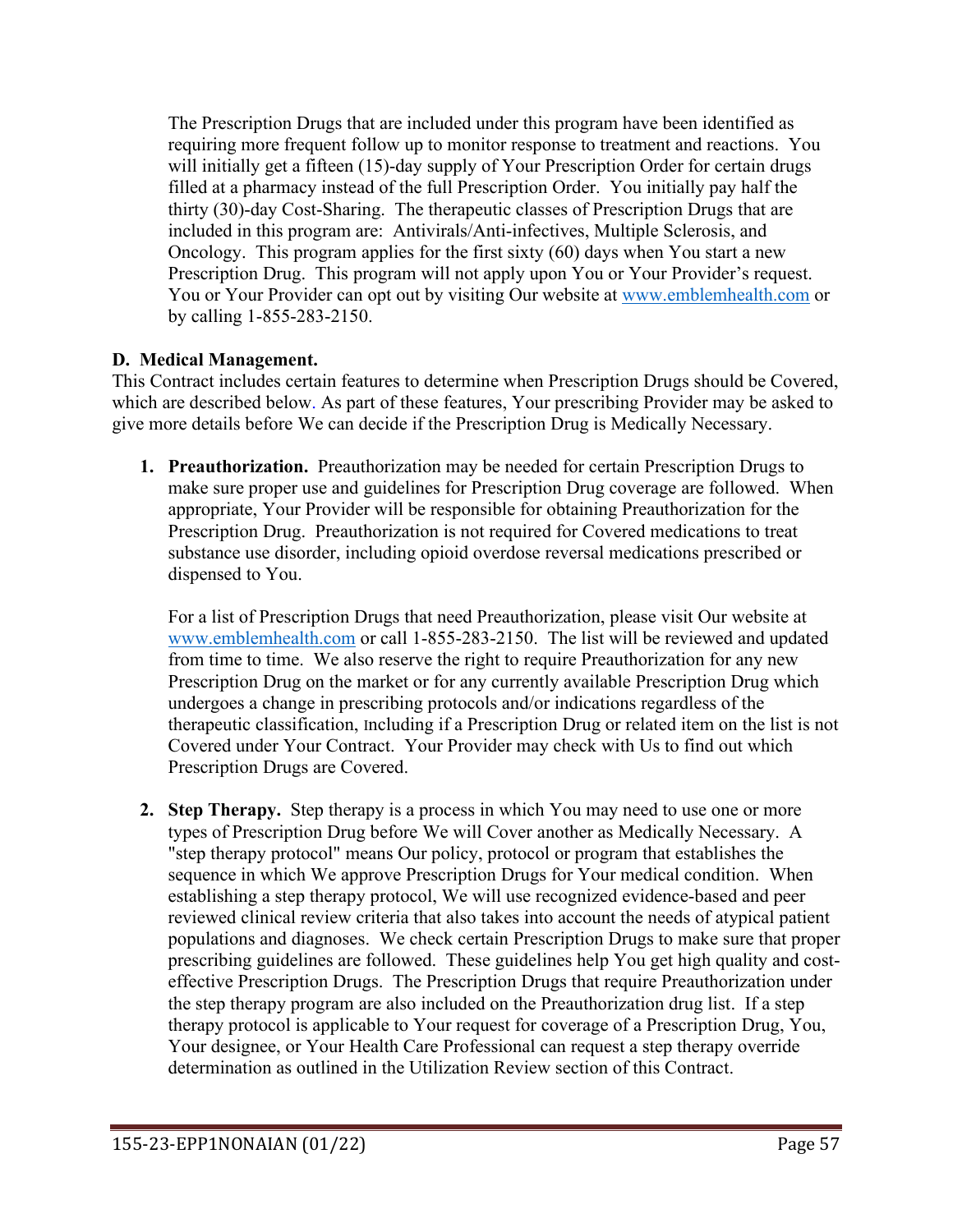## **E. Limitations/Terms of Coverage.**

- 1. We reserve the right to limit quantities, day supply, early Refill access and/or duration of therapy for certain medications based on Medical Necessity including acceptable medical standards and/or FDA recommended guidelines.
- 2. If We determine that You may be using a Prescription Drug in a harmful or abusive manner, or with harmful frequency, Your selection of Participating Pharmacies and prescribing Providers may be limited. If this happens, We may require You to select a single Participating Pharmacy that will provide and coordinate all future pharmacy services. Benefits will be paid only if Your Prescription Orders or Refills are written by the selected Provider or a Provider authorized by Your selected Provider. If You do not make a selection within 31 days of the date We notify You, We will select a single Participating Pharmacy and/or prescribing Provider for You.
- 3. Compounded Prescription Drugs will be Covered only when the primary ingredient is a Covered legend Prescription Drug, they are not essentially the same as a Prescription Drug from a manufacturer and are obtained from a pharmacy that is approved for compounding. All compounded Prescription Drugs require Your Provider to obtain Preauthorization.
- 4. Various specific and/or generalized "use management" protocols will be used from time to time in order to ensure appropriate utilization of medications. Such protocols will be consistent with standard medical/drug treatment guidelines. The primary goal of the protocols is to provide Our members with a quality-focused Prescription Drug benefit. In the event a use management protocol is implemented, and You are taking the drug(s) affected by the protocol, You will be notified in advance.
- 5. Injectable drugs (other than self-administered injectable drugs) and diabetic insulin, oral hypoglycemics, and diabetic supplies and equipment are not Covered under this section but are Covered under other sections of this Contract.
- 6. We do not Cover charges for the administration or injection of any Prescription Drug. Prescription Drugs given or administered in a Physician's office are Covered under the Outpatient and Professional Services section of this Contract.
- 7. We do not Cover drugs that do not by law require a prescription, except for smoking cessation drugs, over-the-counter preventive drugs or devices provided in accordance with the comprehensive guidelines supported by HRSA or with an "A" or "B" rating from USPSTF, or as otherwise stated in this Contract. We do not Cover Prescription Drugs that have over-the-counter non-prescription equivalents, except if specifically designated as Covered in the drug Formulary, or as otherwise stated in this Contract. Non-prescription equivalents are drugs available without a prescription that have the same name/chemical entity as their prescription counterparts. We do not Cover repackaged products such as therapeutic kits or convenience packs that contain a Covered Prescription Drug unless the Prescription Drug is only available as part of a therapeutic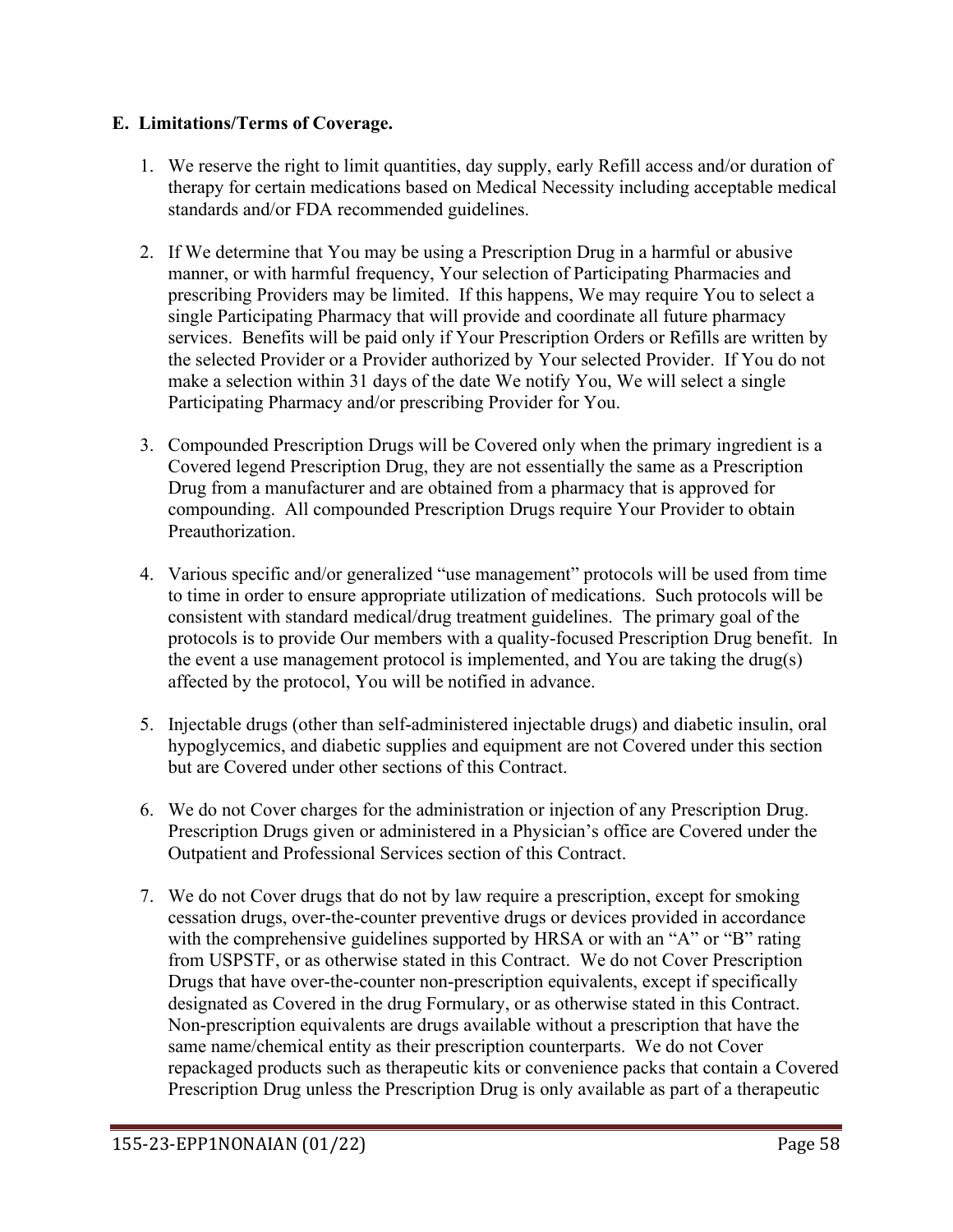kit or convenience pack. Therapeutic kits or convenience packs contain one or more Prescription Drug(s) and may be packaged with over-the-counter items, such as gloves, finger cots, hygienic wipes or topical emollients*.*

- 8. We do not Cover Prescription Drugs to replace those that may have been lost or stolen.
- 9. We do not Cover Prescription Drugs dispensed to You while in a Hospital, nursing home, other institution, Facility, or if You are a home care patient, except in those cases where the basis of payment by or on behalf of You to the Hospital, nursing home, Home Health Agency or home care services agency, or other institution, does not include services for drugs.
- 10. We reserve the right to deny benefits as not Medically Necessary or experimental or investigational for any drug prescribed or dispensed in a manner contrary to standard medical practice. If coverage is denied, You are entitled to an Appeal as described in the Utilization Review and External Appeal sections of this Contract.
- 11. A pharmacy need not dispense a Prescription Order that, in the pharmacist's professional judgment, should not be filled.

### **F. General Conditions.**

- **1.** You must show Your ID card to a retail pharmacy at the time You obtain Your Prescription Drug or You must provide the pharmacy with identifying information that can be verified by Us during regular business hours. You must include Your identification number on the forms provided by the mail order pharmacy from which You make a purchase.
- **2. Drug Utilization, Cost Management and Rebates.** We conduct various utilization management activities designed to ensure appropriate Prescription Drug usage, to avoid inappropriate usage, and to encourage the use of cost-effective drugs. Through these efforts, You benefit by obtaining appropriate Prescription Drugs in a cost-effective manner. The cost savings resulting from these activities are reflected in the Premiums for Your coverage. We may also, from time to time, enter into agreements that result in Us receiving rebates or other funds ("rebates") directly or indirectly from Prescription Drug manufacturers, Prescription Drug distributors or others. Any rebates are based upon utilization of Prescription Drugs across all of Our business and not solely on any one member's utilization of Prescription Drugs. Any rebates received by Us may or may not be applied, in whole or part, to reduce premiums either through an adjustment to claims costs or as an adjustment to the administrative expenses component of Our Prescription Drug premiums. Any such rebates may be retained by Us, in whole or part, in order to fund such activities as new utilization management activities, community benefit activities and increasing reserves for the protection of members. Rebates will not change or reduce the amount of any Copayment or Coinsurance applicable under Our Prescription Drug coverage.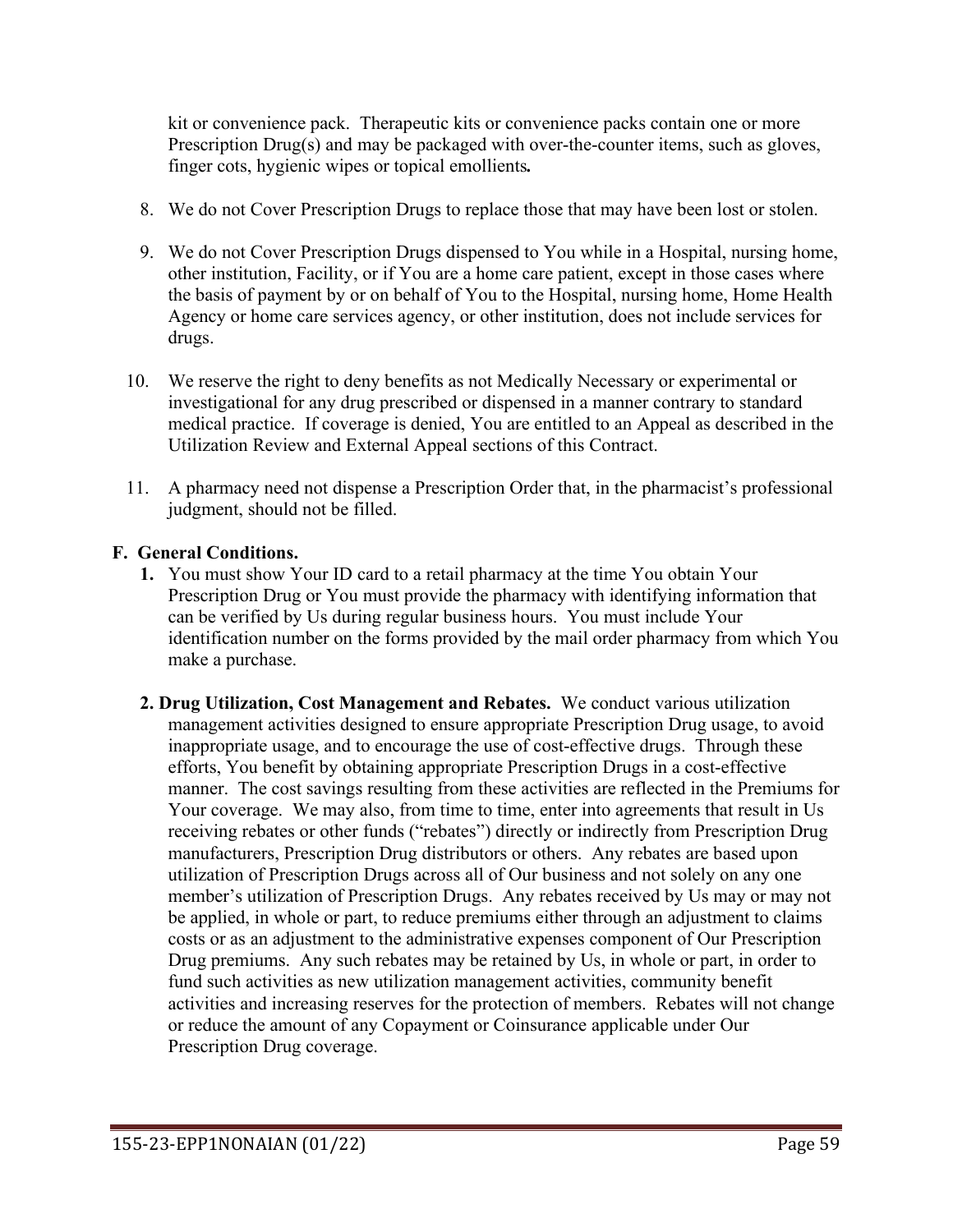### **G. Definitions.**

Terms used in this section are defined as follows. (Other defined terms can be found in the Definitions section of this Contract).

- **1. Brand-Name Drug:** A Prescription Drug that: 1) is manufactured and marketed under a trademark or name by a specific drug manufacturer; or 2) We identify as a Brand-Name Prescription Drug, based on available data resources. All Prescription Drugs identified as "brand name" by the manufacturer, pharmacy, or Your Physician may not be classified as a Brand-Name Drug by Us.
- **2. Designated Pharmacy:** A pharmacy that has entered into an agreement with Us or with an organization contracting on Our behalf, to provide specific Prescription Drugs, including but not limited to, specialty Prescription Drugs. The fact that a pharmacy is a Participating Pharmacy does not mean that it is a Designated Pharmacy.
- **3. Formulary:** The list that identifies those Prescription Drugs for which coverage may be available under this Contract. This list is subject to Our periodic review and modification (no more than four (4) times per Plan Year or when a Brand-Name Drug becomes available as a Generic Drug). To determine which tier a particular Prescription Drug has been assigned visit Our website at [www.emblemhealth.com](http://www.emblemhealth.com/) or by calling 1-855-283- 2150.
- **4. Generic Drug:** A Prescription Drug that: 1) is chemically equivalent to a Brand-Name Drug; or 2) We identify as a Generic Prescription Drug based on available data resources. All Prescription Drugs identified as "generic" by the manufacturer, pharmacy or Your Physician may not be classified as a Generic Drug by Us.
- **5. Maintenance Drug:** A Prescription Drug used to treat a condition that is considered chronic or long-term and which usually requires daily use of Prescription Drugs.
- **6. Non-Participating Pharmacy:** A pharmacy that has not entered into an agreement with Us to provide Prescription Drugs to Subscribers. We will not make any payment for prescriptions or Refills filled at a Non-Participating Pharmacy other than as described above.
- **7. Participating Pharmacy:** A pharmacy that has:
	- Entered into an agreement with Us or Our designee to provide Prescription Drugs to members;
	- Agreed to accept specified reimbursement rates for dispensing Prescription Drugs; and
	- Been designated by Us as a Participating Pharmacy.

A Participating Pharmacy can be either a retail or mail-order pharmacy.

**8. Prescription Drug:** A medication, product or device that has been approved by the FDA and that can, under federal or state law, be dispensed only pursuant to a Prescription Order or Refill and is on Our Formulary. A Prescription Drug includes a medication that,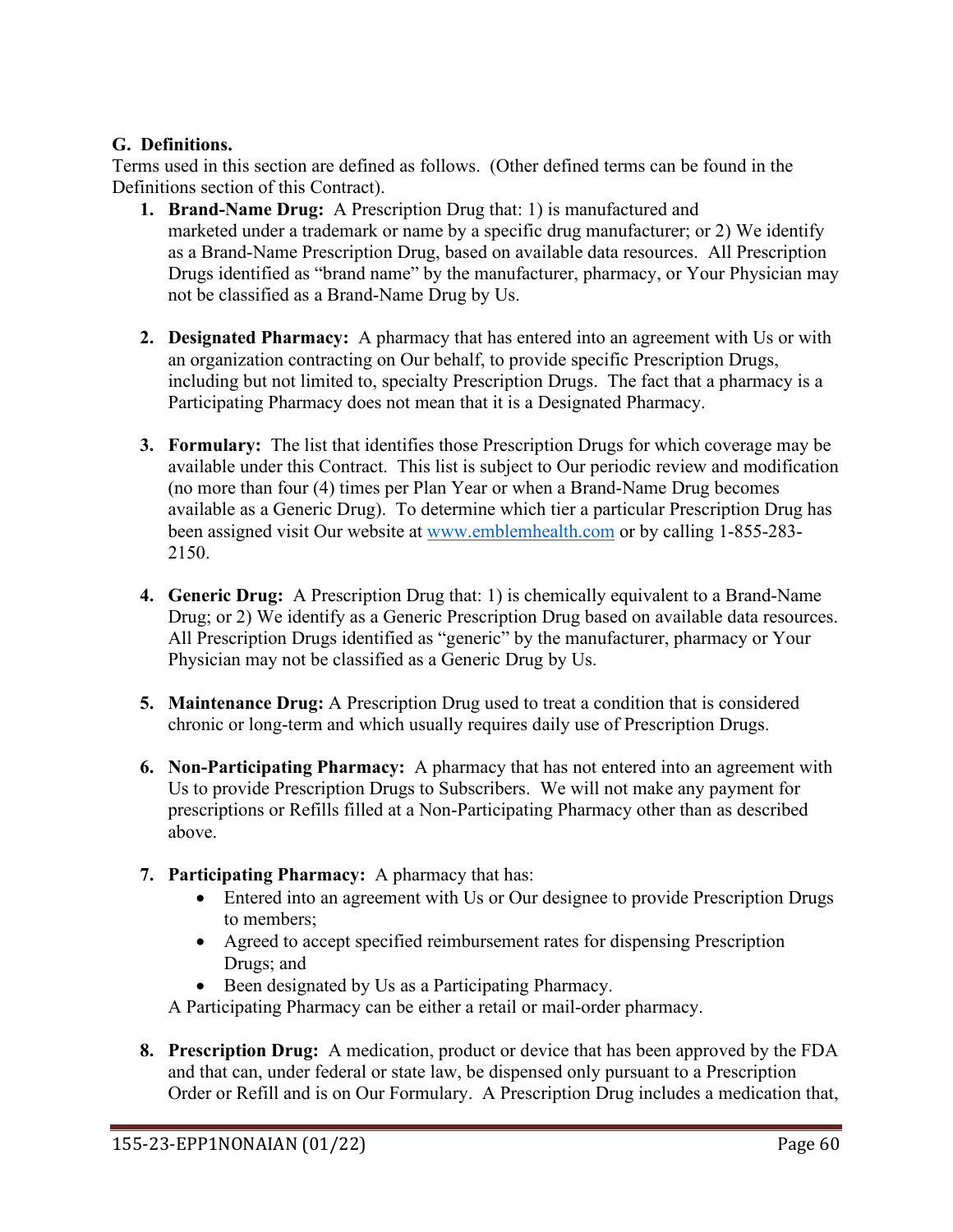due to its characteristics, is appropriate for self administration or administration by a nonskilled caregiver.

- **9. Prescription Drug Cost:** The amount, including a dispensing fee and any sales tax, We have agreed to pay Our Participating Pharmacies for a Covered Prescription Drug dispensed at a Participating Pharmacy. If Your Contract includes coverage at Non-Participating Pharmacies, the Prescription Drug Cost for a Prescription Drug dispensed at a Non-Participating Pharmacy is calculated using the Prescription Drug Cost that applies for that particular Prescription Drug at most Participating Pharmacies.
- **10. Prescription Order or Refill:** The directive to dispense a Prescription Drug issued by a duly licensed Health Care Professional who is acting within the scope of his or her practice.
- **11. Usual and Customary Charge:** The usual fee that a pharmacy charges individuals for a Prescription Drug without reference to reimbursement to the pharmacy by third parties as required by New York Education Law Section 6826-a.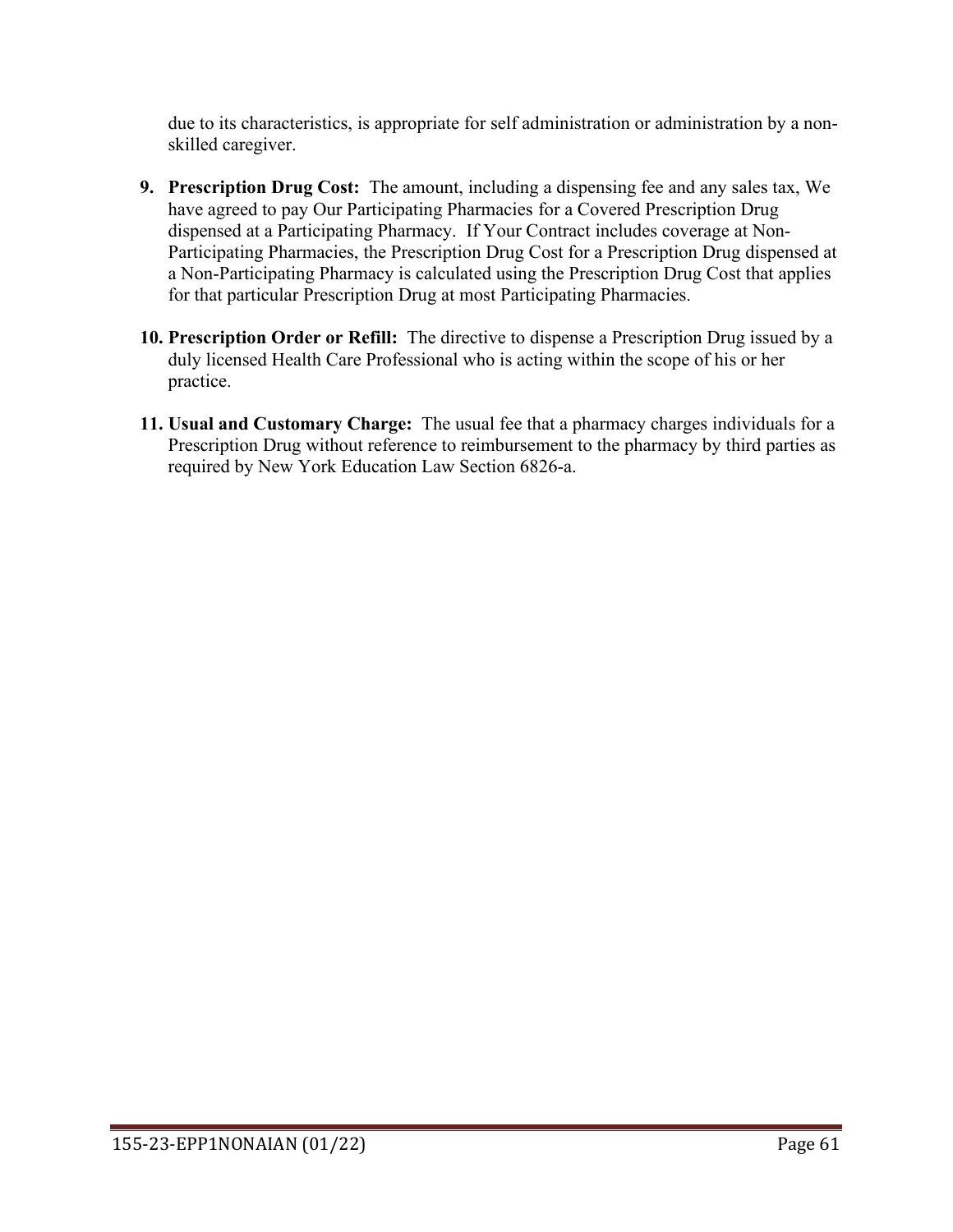# **SECTION XIV**

## **Wellness Benefits**

# **A. The Active&Fit ExerciseRewardsTM Program.**

The Active&Fit ExerciseRewards**TM** Program will reward the Subscriber and each covered Dependent for meeting the activity requirements at qualified fitness centers which maintain equipment and programs that promote cardiovascular wellness.

Reimbursement is limited to actual workout visits. We do not reimburse:

- Memberships in tennis clubs, country clubs, weight loss clinics, spas or any other similar facilities;
- Lifetime memberships;
- Equipment, clothing, vitamins or other services that may be offered by the facility (e.g., massages, etc.);
- Services that are amenities, such as a gym, that are included in Your rent or homeowners association fees.

In order to be eligible for Your reward, You must:

- Be an active member of the fitness center, and
- Work out at least fifty  $(50)$  times each six  $(6)$  month calendar year period.

You can track Your exercise in the following four (4) ways:

- The ASHConnect<sup>TM</sup> app an app to check in and out at thousands of fitness centers nationwide.
- The Active&Fit ExerciseRewards<sup>™</sup> Program an optional program that provides discounts at thousands of participating fitness centers to eligible Members and will submit visits on Your behalf.
- Auto-Reporting work out at participating fitness center that submit Your visits on Your behalf.
- Paper Log track Your fitness center visits manually to earn rewards.

Subscribers are eligible to receive a \$200 reward and covered Dependents are eligible to receive \$100 each six (6) month calendar year period. Only one (1) visit per day will count toward Your reward requirement.

Once the Active&Fit ExerciseRewards™ Program receives confirmation of activity that meets the requirement of fifty (50) visits, You will receive an email to redeem Your reward. Rewards will be issued within thirty (30) days after You have redeemed Your reward on their website at [https://www.activeandfit.com](https://www.exerciserewards.com/) or Your reward will be mailed thirty (30) days from the end of Your reward period if You do not redeem Your reward electronically online. To redeem Your reward without using their website, please call the Active&Fit ExerciseRewards™ Programs' customer service at 1-877-771-2746 (TTY/TDD 711) for an agent to redeem on Your behalf. The agent would verify Your mailing address for the check to be sent. We encourage You to use the reward for a product or service that promotes good health, such as healthy cookbooks, over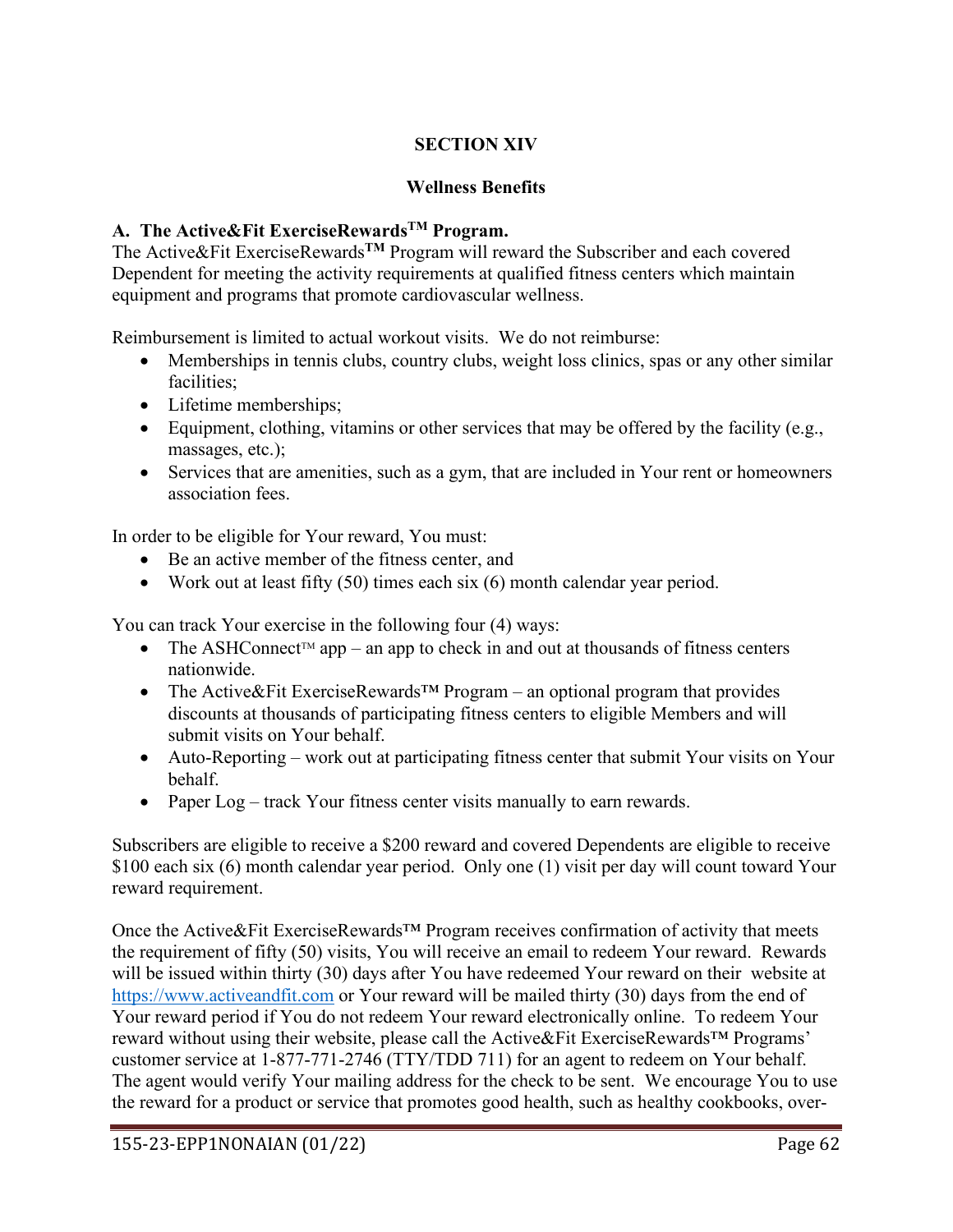the-counter vitamins or exercise equipment.

The Active&Fit ExerciseRewards**TM** and Active&Fit Direct programs are provided by American Specialty Health Fitness, Inc., a subsidiary of American Specialty Health Incorporated (ASH). Active&Fit ExerciseRewards**TM**, ASHConnect and Active&Fit Direct are trademarks of ASH and used with permission herein. ASH Fitness is a separate company that administers the Active&Fit ExerciseRewards**TM** program on behalf of the health plan. Other names or logos may be trademarks of their respective owners.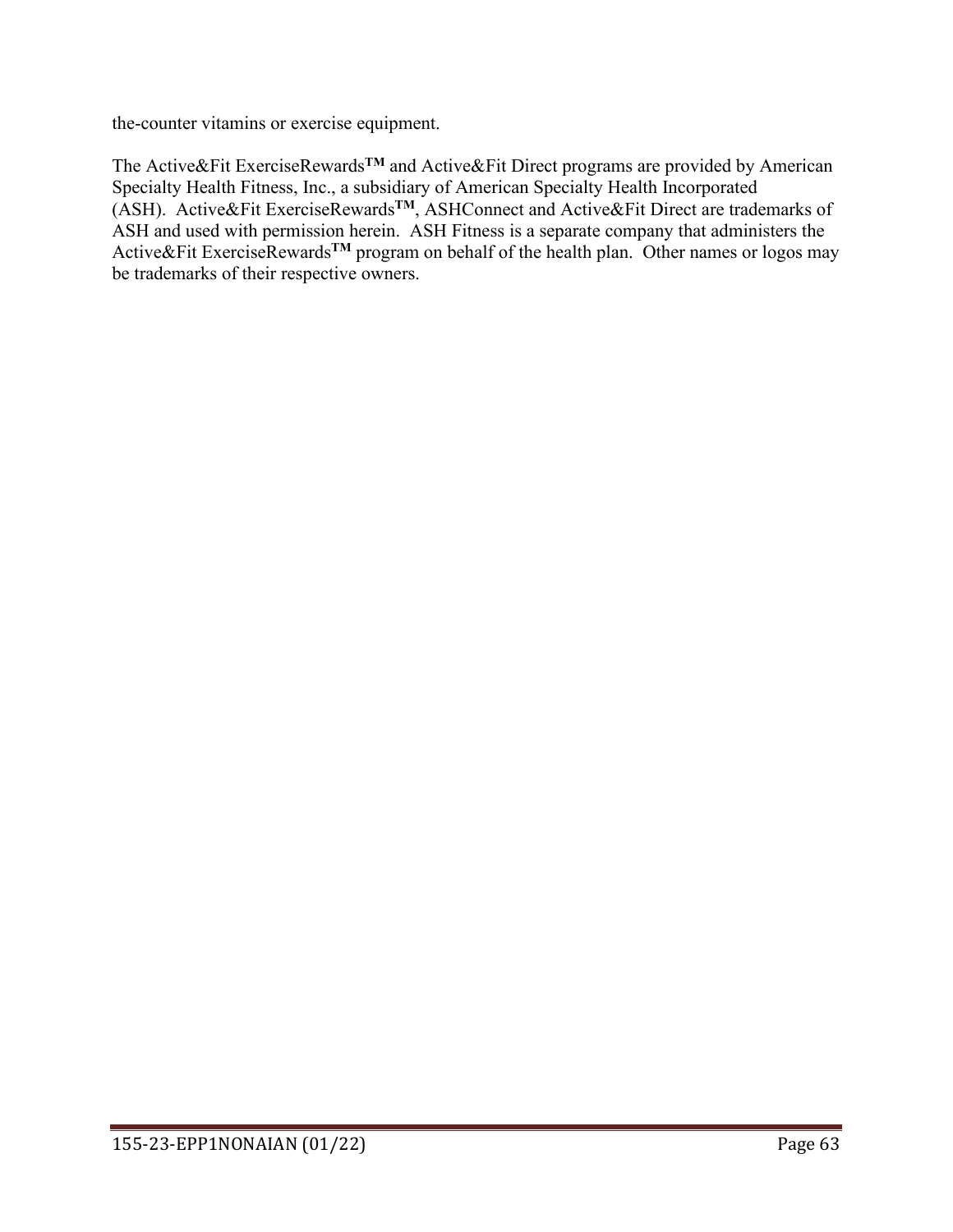## **SECTION XV**

#### **Vision Care**

Please refer to the Schedule of Benefits section of this Contract for Cost-Sharing requirements, day or visit limits and any Preauthorization or Referral requirements that apply to these benefits.

#### **A. Vision Care.**

We Cover emergency, preventive and routine vision care.

#### **B. Vision Examinations.**

We Cover vision examinations for the purpose of determining the need for corrective lenses, and if needed, to provide a prescription for corrective lenses. We Cover a vision examination one (1) time in any twelve (12)-month period, unless more frequent examinations are Medically Necessary as evidenced by appropriate documentation. The vision examination may include, but is not limited to:

- Case history;
- External examination of the eye or internal examination of the eye;
- Ophthalmoscopic exam;
- Determination of refractive status:
- Binocular distance;
- Tonometry tests for glaucoma;
- Gross visual fields and color vision testing; and
- Summary findings and recommendation for corrective lenses.

#### **C. Prescribed Lenses and Frames.**

We Cover standard prescription lenses or contact lenses one (1) time in any twelve (12)-month period, unless it is Medically Necessary for You to have new lenses or contact lenses more frequently, as evidenced by appropriate documentation. Prescription lenses may be constructed of either glass or plastic. We also Cover standard frames adequate to hold lenses one (1) time in any twelve (12)-month period, unless it is Medically Necessary for You to have new frames more frequently, as evidenced by appropriate documentation. If You choose a non-standard frame, We will pay the amount that We would have paid for a standard frame and You will be responsible for the difference in cost between the standard frame and the non-standard frame. The difference in cost does not apply toward Your Out-of-Pocket Limit.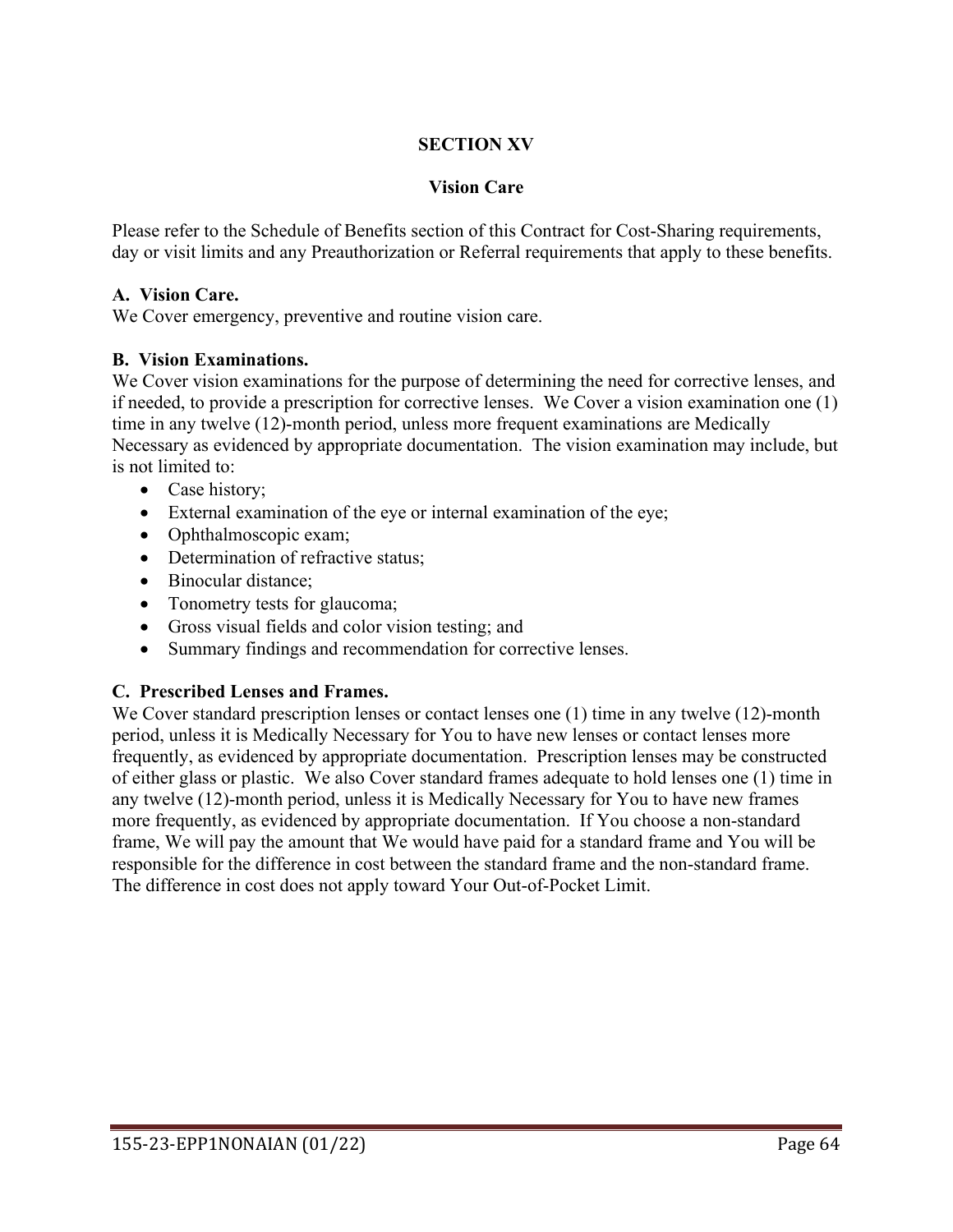# **SECTION XVI**

### **Dental Care**

Please refer to the Schedule of Benefits section of this Contract for Cost-Sharing requirements, day or visit limits, and any Preauthorization or Referral requirements that apply to these benefits.

We Cover the following dental care services:

- **A. Emergency Dental Care.** We Cover emergency dental care, which includes emergency treatment required to alleviate pain and suffering caused by dental disease or trauma. Emergency dental care is not subject to Our Preauthorization.
- **B. Preventive Dental Care.** We Cover preventive dental care that includes procedures which help to prevent oral disease from occurring, including:
	- prophylaxis (scaling and polishing the teeth) at six (6) month intervals.
- **C. Routine Dental Care.** We Cover routine dental care provided in the office of a dentist, including:
	- Dental examinations, visits and consultations once within a six (6) month consecutive period (when primary teeth erupt);
	- X-rays, full mouth x-rays or panoramic x-rays at 36-month intervals, bitewing x-rays at six (6) to 12-month intervals, and other x-rays if Medically Necessary (once primary teeth erupt);
	- Procedures for simple extractions and other routine dental surgery not requiring Hospitalization, including preoperative care and postoperative care;
	- In-office conscious sedation; and
	- Amalgam, composite restorations and stainless steel crowns.
- **D. Endodontics.** We Cover endodontic services, including procedures for treatment of diseased pulp chambers and pulp canals, where Hospitalization is not required.
- **E. Periodontics.** We Cover limited periodontic services. We Cover non-surgical periodontic services. We Cover periodontic surgical services necessary for treatment related to hormonal disturbances, drug therapy, or congenital defects. We also Cover periodontic services in anticipation of, or leading to orthodontics that are otherwise Covered under this Contract.
- **F. Prosthodontics.** We Cover prosthodontic services as follows:
	- Removable complete or partial dentures, including six (6) months follow-up care; and
	- Additional services including insertion of identification slips, repairs, relines and rebases and treatment of cleft palate.

We do not Cover implants or implant related services.

Fixed bridges are not Covered unless they are required: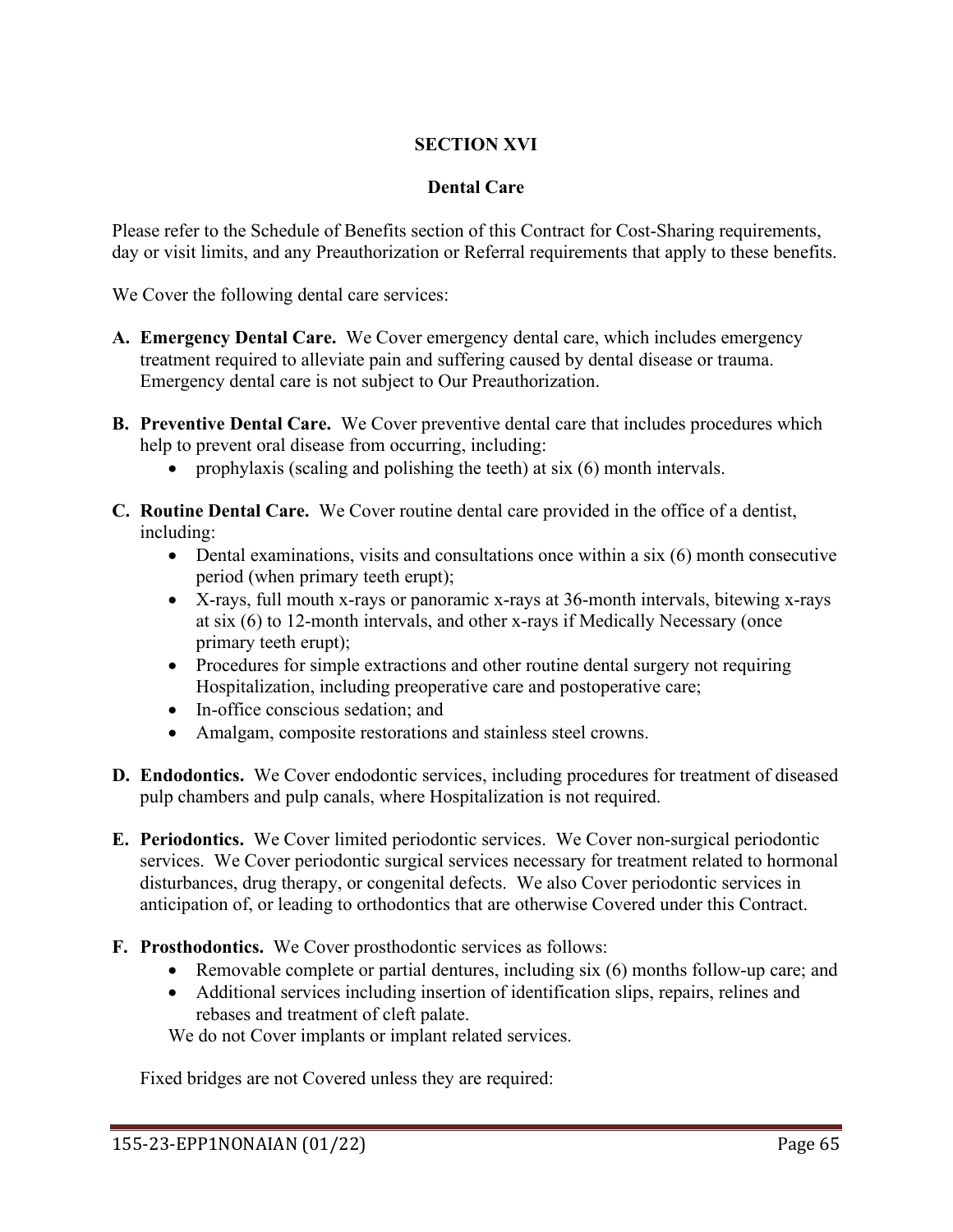- For replacement of a single upper anterior (central/lateral incisor or cuspid) in a patient with an otherwise full compliment of natural, functional and/or restored teeth;
- For cleft palate stabilization; or
- Due to the presence of any neurologic or physiologic condition that would preclude the placement of a removable prosthesis, as demonstrated by medical documentation.
- **G. Oral Surgery.** We Cover non-routine oral surgery, such as partial and complete bony extractions, tooth re-implantation, tooth transplantation, surgical access of an unerupted tooth, mobilization of erupted or malpositioned tooth to aid eruption, and placement of device to facilitate eruption of an impacted tooth. We also Cover oral surgery in anticipation of, or leading to orthodontics that are otherwise Covered under this Contract.
- **H. Orthodontics.** We Cover orthodontics used to help restore oral structures to health and function and to treat serious medical conditions such as: cleft palate and cleft lip; maxillary/mandibular micrognathia (underdeveloped upper or lower jaw); extreme mandibular prognathism; severe asymmetry (craniofacial anomalies); ankylosis of the temporomandibular joint; and other significant skeletal dysplasias.

Procedures include but are not limited to:

- Rapid Palatal Expansion (RPE);
- Placement of component parts (e.g. brackets, bands);
- Interceptive orthodontic treatment;
- Comprehensive orthodontic treatment (during which orthodontic appliances are placed for active treatment and periodically adjusted);
- Removable appliance therapy; and
- Orthodontic retention (removal of appliances, construction and placement of retainers).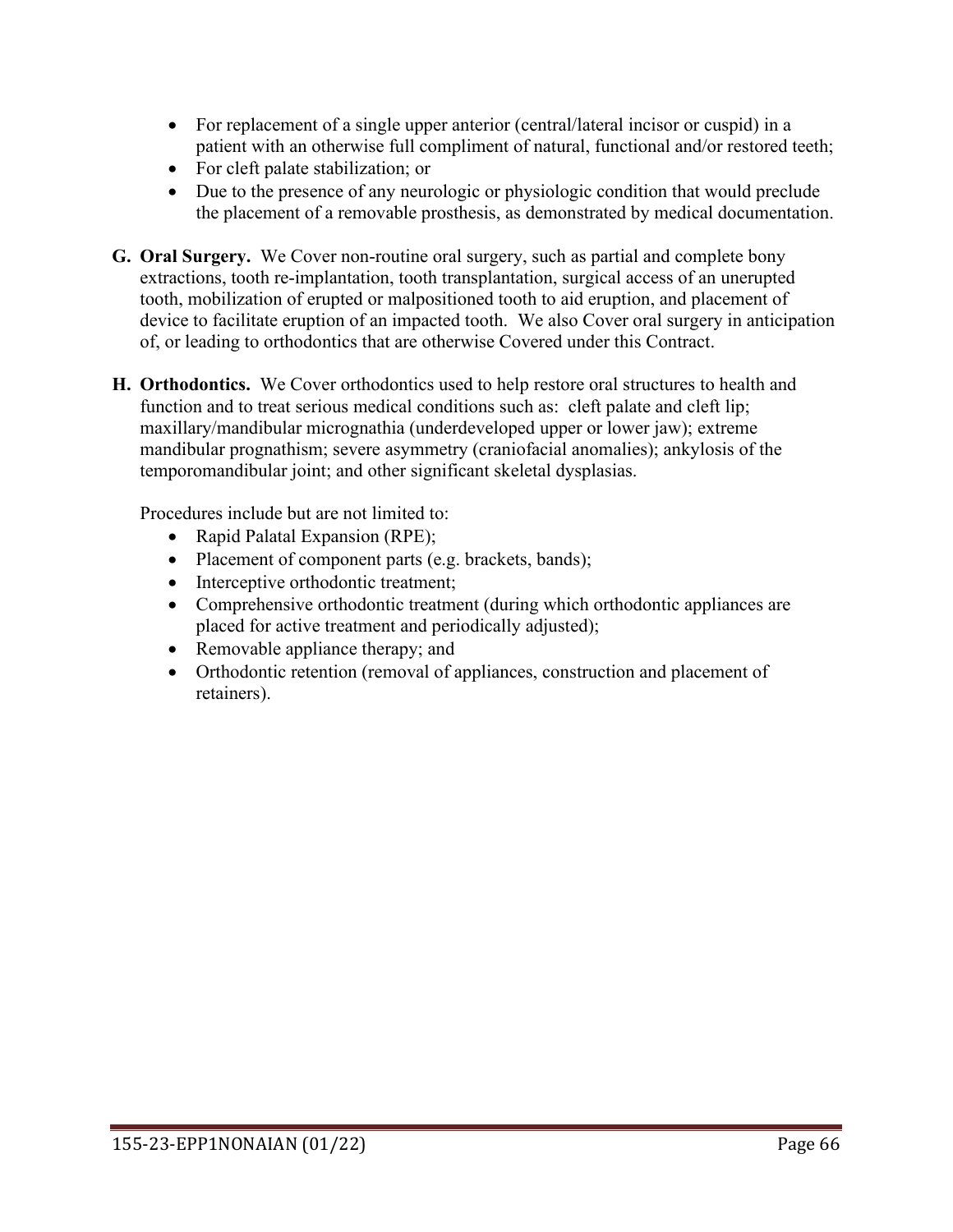# **SECTION XVII**

### **Exclusions and Limitations**

No coverage is available under this Contract for the following:

### **A. Aviation.**

We do not Cover services arising out of aviation, other than as a fare-paying passenger on a scheduled or charter flight operated by a scheduled airline.

### **B. Convalescent and Custodial Care.**

We do not Cover services related to rest cures, custodial care or transportation. "Custodial care" means help in transferring, eating, dressing, bathing, toileting and other such related activities. Custodial care does not include Covered Services determined to be Medically Necessary.

# **C. Conversion Therapy.**

We do not Cover conversion therapy. Conversion therapy is any practice by a mental health professional that seeks to change the sexual orientation or gender identity of a Member under eighteen (18) years of age, including efforts to change behaviors, gender expressions, or to eliminate or reduce sexual or romantic attractions or feelings toward individuals of the same sex. Conversion therapy does not include counseling or therapy for an individual who is seeking to undergo a gender transition or who is in the process of undergoing a gender transition, that provides acceptance, support, and understanding of an individual or the facilitation of an individual's coping, social support, and identity exploration and development, including sexual orientation-neutral interventions to prevent or address unlawful conduct or unsafe sexual practices, provided that the counseling or therapy does not seek to change sexual orientation or gender identity.

### **D. Cosmetic Services.**

We do not Cover cosmetic services, Prescription Drugs, or surgery, unless otherwise specified, except that cosmetic surgery shall not include reconstructive surgery when such service is incidental to or follows surgery resulting from trauma, infection or diseases of the involved part, and reconstructive surgery because of congenital disease or anomaly of a covered Child which has resulted in a functional defect. We also Cover services in connection with reconstructive surgery following a mastectomy, as provided elsewhere in this Contract. Cosmetic surgery does not include surgery determined to be Medically Necessary. If a claim for a procedure listed in 11 NYCRR 56 (e.g., certain plastic surgery and dermatology procedures) is submitted retrospectively and without medical information, any denial will not be subject to the Utilization Review process in the Utilization Review and External Appeal sections of this Contract unless medical information is submitted.

# **E. Coverage Outside of the United States, Canada or Mexico.**

We do not Cover care or treatment provided outside of the United States, its possessions, Canada or Mexico except for Emergency Services, Pre-Hospital Emergency Medical Services and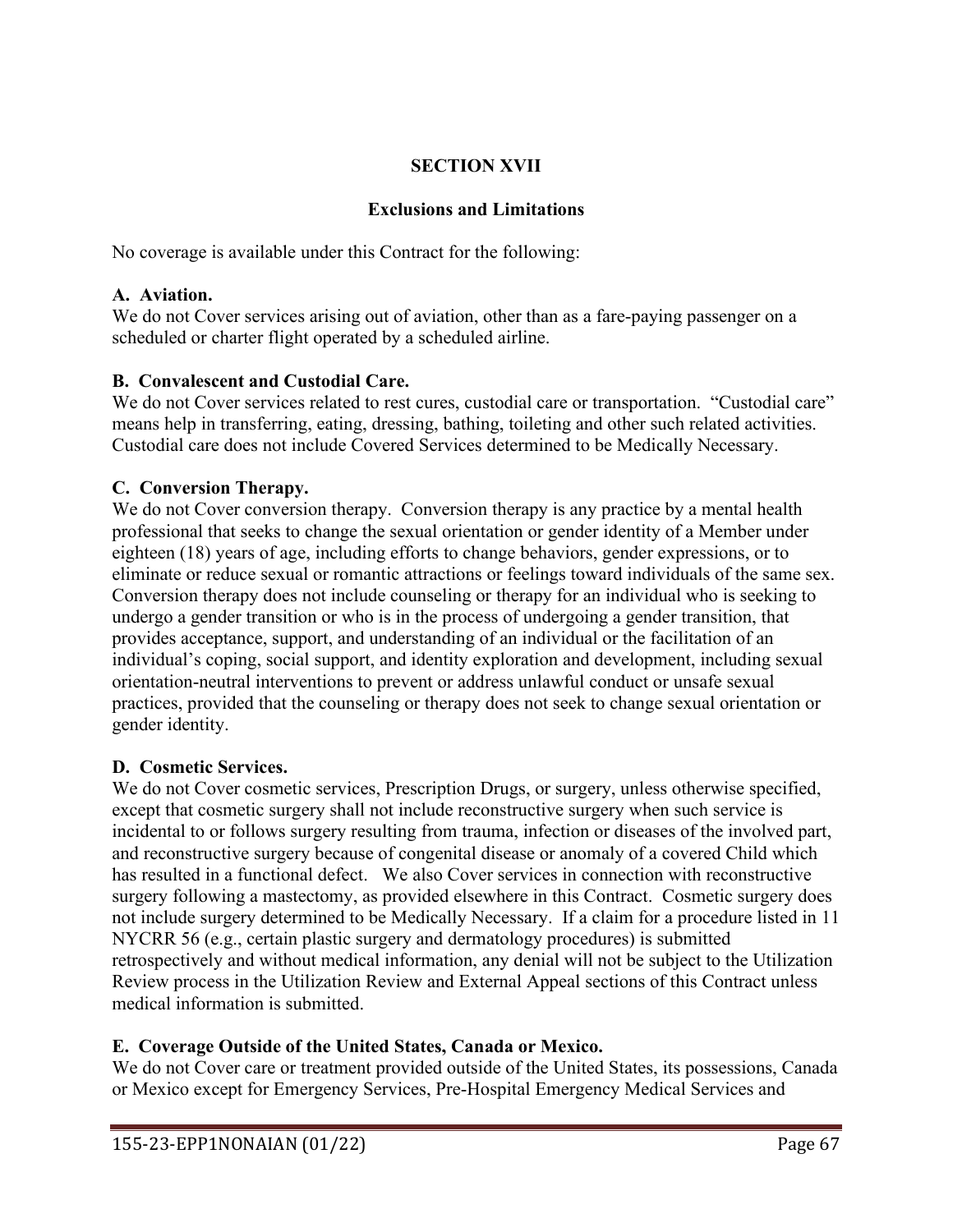ambulance services to treat Your Emergency Condition.

# **F. Dental Services.**

We do not Cover orthodontia services except as specifically stated in the Dental Care section of this Contract

### **G. Experimental or Investigational Treatment.**

We do not Cover any health care service, procedure, treatment, device or Prescription Drug that is experimental or investigational. However, We will Cover experimental or investigational treatments, including treatment for Your rare disease or patient costs for Your participation in a clinical trial as described in the Outpatient and Professional Services section of this Contract, when Our denial of services is overturned by an External Appeal Agent certified by the State. However, for clinical trials, We will not Cover the costs of any investigational drugs or devices, non-health services required for You to receive the treatment, the costs of managing the research, or costs that would not be Covered under this Contract for non-investigational treatments. See the Utilization Review and External Appeal sections of this Contract for a further explanation of Your Appeal rights.

### **H. Felony Participation.**

We do not Cover any illness, treatment or medical condition due to Your participation in a felony, riot or insurrection. This exclusion does not apply to coverage for services involving injuries suffered by a victim of an act of domestic violence or for services as a result of Your medical condition (including both physical and mental health conditions).

### **I. Foot Care.**

We do not Cover routine foot care in connection with corns, calluses, flat feet, fallen arches, weak feet, chronic foot strain or symptomatic complaints of the feet. However, we will Cover foot care when You have a specific medical condition or disease resulting in circulatory deficits or areas of decreased sensation in Your legs or feet.

### **J. Government Facility.**

We do not Cover care or treatment provided in a Hospital that is owned or operated by any federal, state or other governmental entity, except as otherwise required by law unless You are taken to the Hospital because it is close to the place where You were injured or became ill and Emergency Services are provided to treat Your Emergency Condition.

### **K. Medically Necessary.**

In general, We will not Cover any health care service, procedure, treatment, test, device or Prescription Drug that We determine is not Medically Necessary. If an External Appeal Agent certified by the State overturns Our denial, however, We will Cover the service, procedure, treatment, test, device or Prescription Drug for which coverage has been denied, to the extent that such service, procedure, treatment, test, device or Prescription Drug is otherwise Covered under the terms of this Contract.

### **L. Medicare or Other Governmental Program.**

We do not Cover services if benefits are provided for such services under the federal Medicare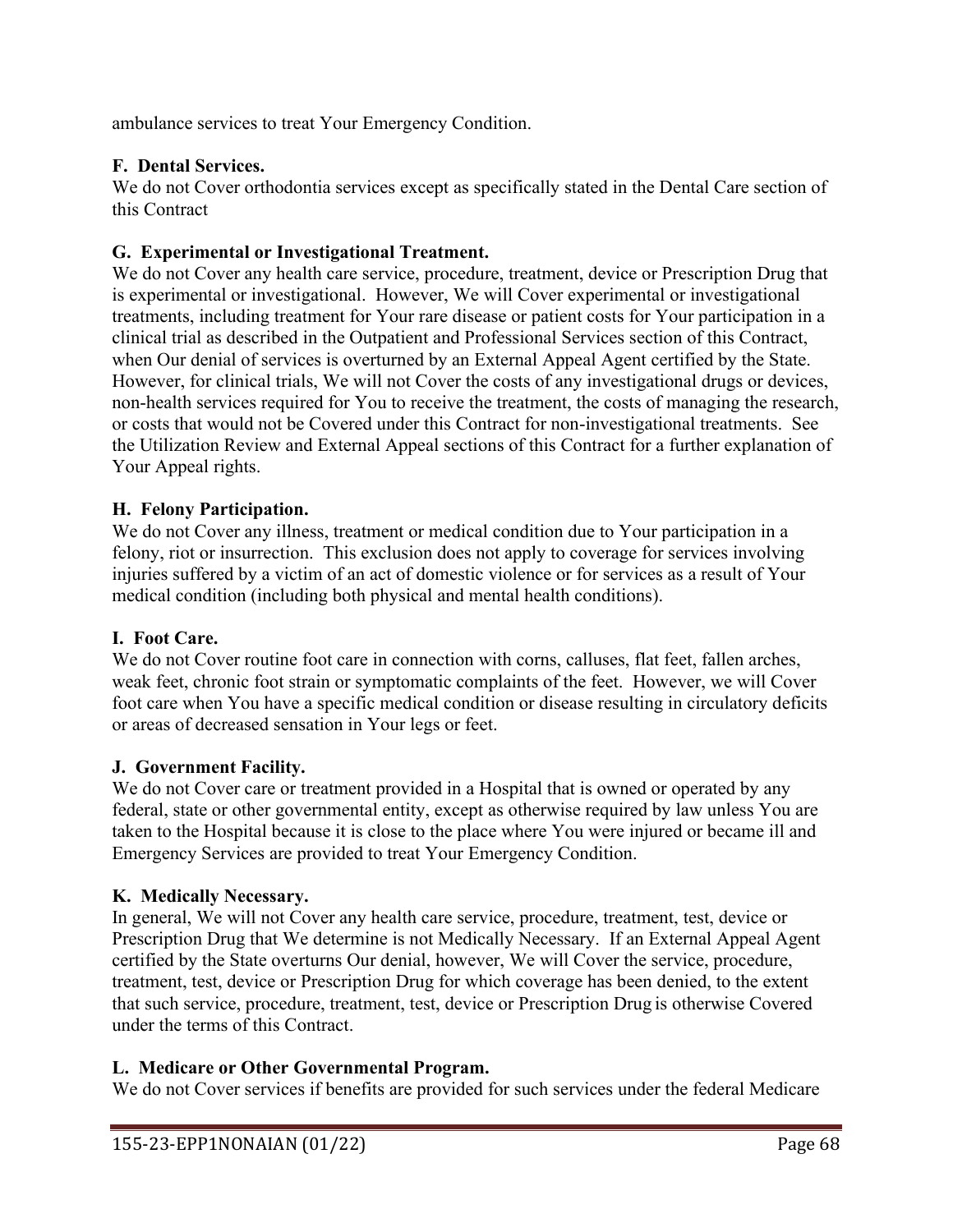program or other governmental program (except Medicaid).

## **M. Military Service.**

We do not Cover an illness, treatment or medical condition due to service in the Armed Forces or auxiliary units.

### **N. No-Fault Automobile Insurance.**

We do not Cover any benefits to the extent provided for any loss or portion thereof for which mandatory automobile no-fault benefits are recovered or recoverable. This exclusion applies even if You do not make a proper or timely claim for the benefits available to You under a mandatory no-fault policy.

## **O. Services Not Listed.**

We do not Cover services that are not listed in this Contract as being Covered.

## **P. Services Provided by a Family Member.**

We do not Cover services performed by a covered person's immediate family member. "Immediate family member" means a child, stepchild, spouse, parent, stepparent, sibling, stepsibling, parent-in-law, child-in-law, sibling-in-law, grandparent, grandparent's spouse, grandchild, or grandchild's spouse.

## **Q. Services Separately Billed by Hospital Employees.**

We do not Cover services rendered and separately billed by employees of Hospitals, laboratories or other institutions.

### **R. Services with No Charge.**

We do not Cover services for which no charge is normally made.

### **S. Vision Services.**

We do not Cover the examination or fitting of eyeglasses or contact lenses, except as specifically stated in the Routine Vision Care section of this Contract.

### **T. War.**

We do not Cover an illness, treatment or medical condition due to war, declared or undeclared.

### **U. Workers' Compensation.**

We do not Cover services if benefits for such services are provided under any state or federal Workers' Compensation, employers' liability or occupational disease law.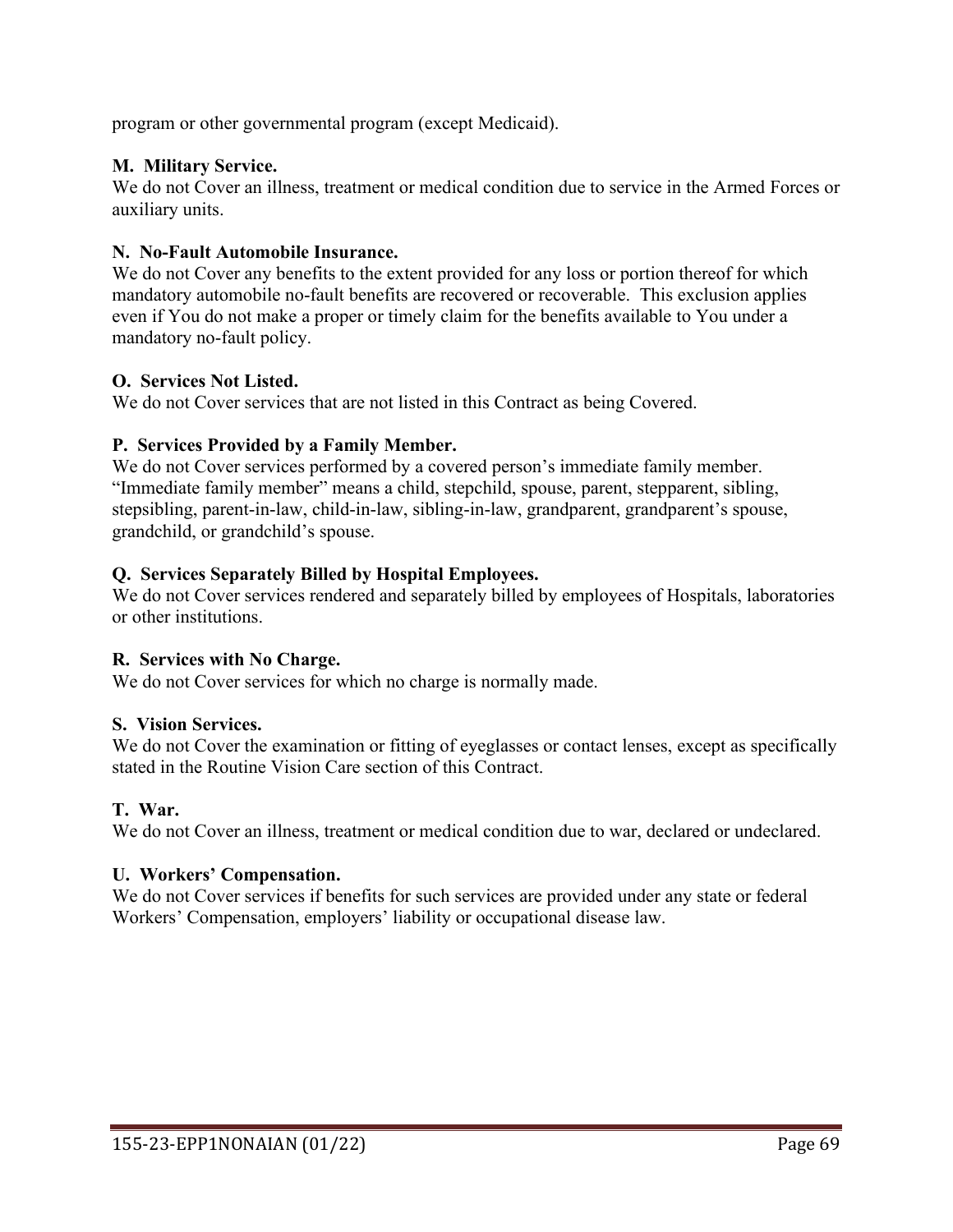# **SECTION XVIII**

### **Claim Determinations**

### **A. Claims.**

A claim is a request that benefits or services be provided or paid according to the terms of this Contract. Either You or the Provider must file a claim form with Us. If the Provider is not willing to file the claim form, You will need to file it with Us.

### **B. Notice of Claim.**

Claims for services must include all information designated by Us as necessary to process the claim, including, but not limited to: Member identification number; name; date of birth; date of service; type of service; the charge for each service; procedure code for the service as applicable; diagnosis code; name and address of the Provider making the charge; and supporting medical records, when necessary. A claim that fails to contain all necessary information will not be accepted and must be resubmitted with all necessary information. Claim forms are available from Us by calling the number on Your ID card. Completed claim forms should be sent to the address in the How Your Coverage Works section of this Contract. You may also submit a claim to Us electronically by sending it to the e-mail address in the How Your Coverage Works section of this Contract.

### **C. Timeframe for Filing Claims.**

Claims for services must be submitted to Us for payment within one hundred eighty (180) days after You receive the services for which payment is being requested. If it is not reasonably possible to submit a claim within the one hundred eighty (180)-day period, You must submit it as soon as reasonably possible.

# **D. Claims for Prohibited Referrals.**

We are not required to pay any claim, bill or other demand or request by a Provider for clinical laboratory services, pharmacy services, radiation therapy services, physical therapy services or xray or imaging services furnished pursuant to a referral prohibited by New York Public Health Law Section 238-a(1).

### **E. Claim Determinations.**

Our claim determination procedure applies to all claims that do not relate to a medical necessity or experimental or investigational determination. For example, Our claim determination procedure applies to contractual benefit denials and Referrals. If You disagree with Our claim determination, You may submit a Grievance pursuant to the Grievance Procedures section of this Contract.

For a description of the Utilization Review procedures and Appeal process for medical necessity or experimental or investigational determinations, see the Utilization Review and External Appeal sections of this Contract.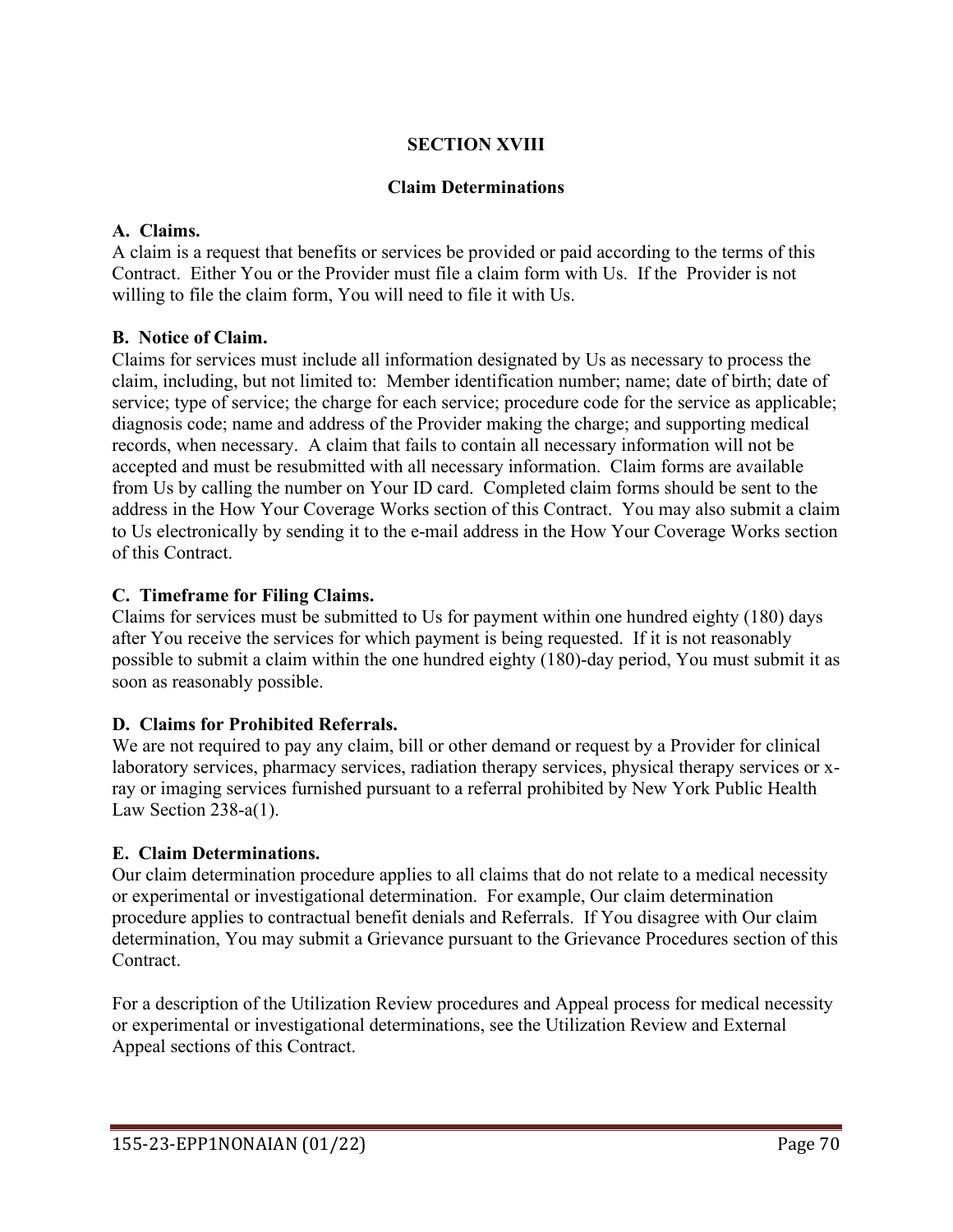## **F. Pre-Service Claim Determinations.**

**1.** A pre-service claim is a request that a service or treatment be approved before it has been received. If We have all the information necessary to make a determination regarding a pre-service claim (e.g., a covered benefit determination or Referral), We will make a determination and provide notice to You (or Your designee) within 15 days from receipt of the claim.

If We need additional information, We will request it within fifteen (15) days from receipt of the claim. You will have forty-five (45) calendar days to submit the information. If We receive the information within forty-five (45) days, We will make a determination and provide notice to You (or Your designee) in writing, within fifteen (15) days of Our receipt of the information. If all necessary information is not received within forty-five (45) days, We will make a determination within fifteen (15) calendar days of the end of the forty-five (45)-day period.

**2. Urgent Pre-Service Reviews.** With respect to urgent pre-service requests, if We have all information necessary to make a determination, We will make a determination and provide notice to You (or Your designee) by telephone, within seventy-two (72) hours of receipt of the request. Written notice will follow within three calendar days of the decision. If We need additional information, We will request it within twenty-four (24) hours. You will then have forty-eight (48) hours to submit the information. We will make a determination and provide notice to You (or Your designee) by telephone within forty-eight (48) hours of the earlier of Our receipt of the information or the end of the forty-eight (48)-hour period. Written notice will follow within three (3) calendar days of the decision.

# **G. Post-Service Claim Determinations.**

A post-service claim is a request for a service or treatment that You have already received. If We have all information necessary to make a determination regarding a post-service claim, We will make a determination and notify You (or Your designee) within thirty (30) calendar days of the receipt of the claim if We deny the claim in whole or in part. If We need additional information, We will request it within thirty (30) calendar days. You will then have forty-five (45) calendar days to provide the information. We will make a determination and provide notice to You (or Your designee) in writing within fifteen (15) calendar days of the earlier of Our receipt of the information or the end of the forty-five (45)-day period if We deny the claim in whole or in part.

# **H. Payment of Claims.**

Where Our obligation to pay a claim is reasonably clear, We will pay the claim within thirty (30) days of receipt of the claim (when submitted through the internet or e-mail) and forty-five (45) days of receipt of the claim (when submitted through other means, including paper or fax). If We request additional information, We will pay the claim within fifteen (15) days of Our determination that payment is due but no later than thirty (30) days (for claims submitted through the internet or e-mail) or forty-five (45) days (for claims submitted through other means, including paper or fax) of receipt of the information.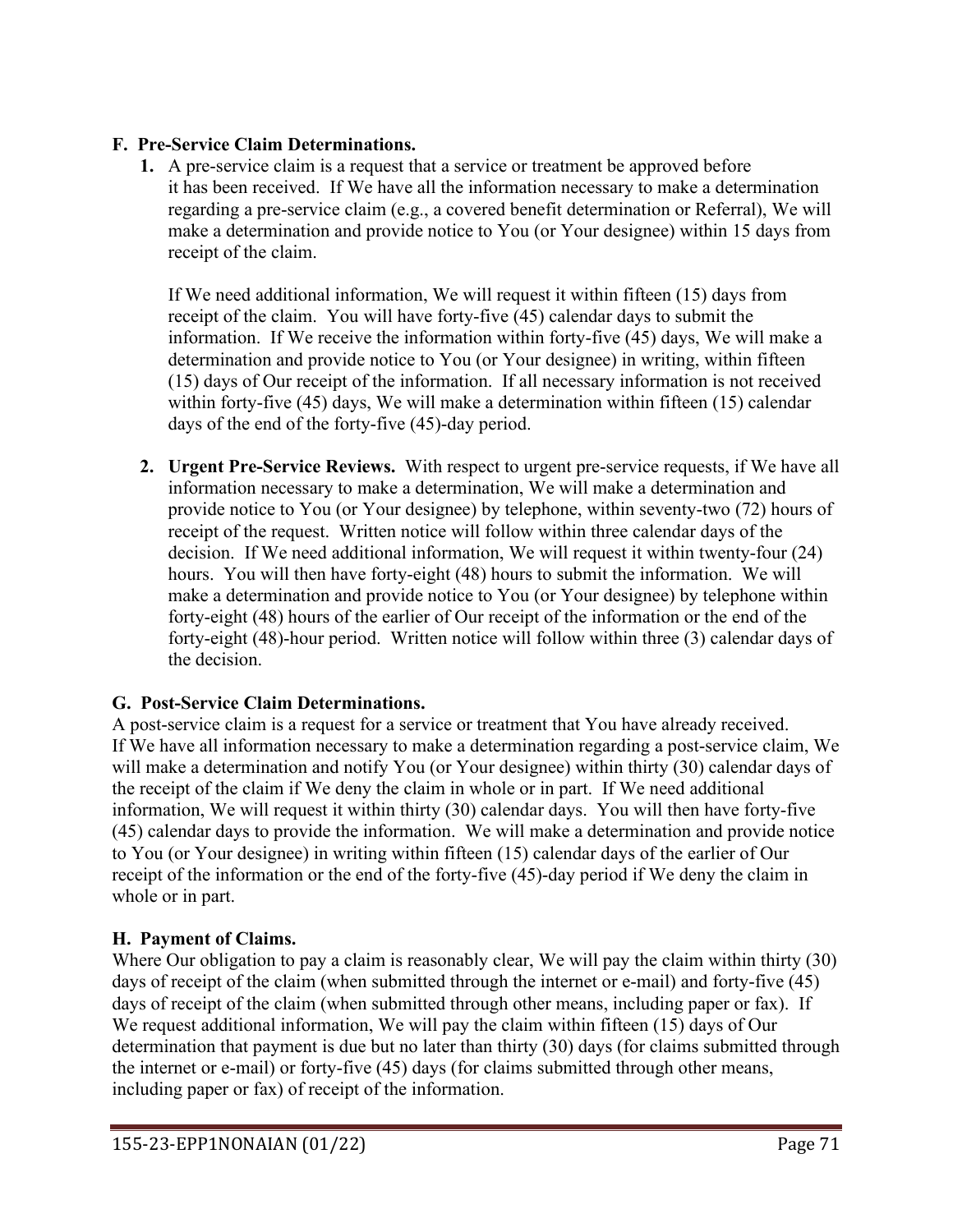### **SECTION XIX**

### **Grievance Procedures**

### **A. Grievances.**

Our Grievance procedure applies to any issue not relating to a medical necessity or experimental or investigational determination by Us. For example, it applies to contractual benefit denials or issues or concerns You have regarding Our administrative policies or access to Providers.

### **B. Filing a Grievance.**

You can contact Us by phone at the number on Your ID card, in person, or in writing to file a Grievance. You may submit an oral Grievance in connection with a denial of a Referral or a covered benefit determination. We may require that You sign a written acknowledgement of Your oral Grievance, prepared by Us. You or Your designee has up to one hundred eighty (180) calendar days from when You received the decision You are asking Us to review to file the Grievance.

When We receive Your Grievance, We will mail an acknowledgment letter within fifteen (15) business days. The acknowledgment letter will include the name, address and telephone number of the person handling Your Grievance, and indicate what additional information, if any, must be provided.

We keep all requests and discussions confidential and We will take no discriminatory action because of Your issue. We have a process for both standard and expedited Grievances, depending on the nature of Your inquiry.

You may ask that We send You electronic notification of a Grievance or Grievance Appeal determination instead of notice in writing or by telephone. You must tell Us in advance if You want to receive electronic notifications. To opt into electronic notifications, call the number on Your ID card or visit Our website at [www.emblemhealth.com.](http://www.emblemhealth.com/) You can opt out of electronic notifications at any time.

#### **C. Grievance Determination.**

Qualified personnel will review Your Grievance, or if it is a clinical matter, a licensed, certified or registered Health Care Professional will look into it. We will decide the Grievance and notify You within the following timeframes:

| <b>Expedited/Urgent Grievances:</b>        | By phone, within the earlier of forty-eight (48)<br>hours of receipt of all necessary information or<br>seventy-two (72) hours of receipt of Your<br>Grievance. Written notice will be provided<br>within seventy-two $(72)$ hours of receipt of<br>Your Grievance. |
|--------------------------------------------|---------------------------------------------------------------------------------------------------------------------------------------------------------------------------------------------------------------------------------------------------------------------|
| Pre-Service Grievances: (A request for a   | In writing, within fifteen (15) calendar days of                                                                                                                                                                                                                    |
| service or treatment that has not yet been | receipt of Your Grievance.                                                                                                                                                                                                                                          |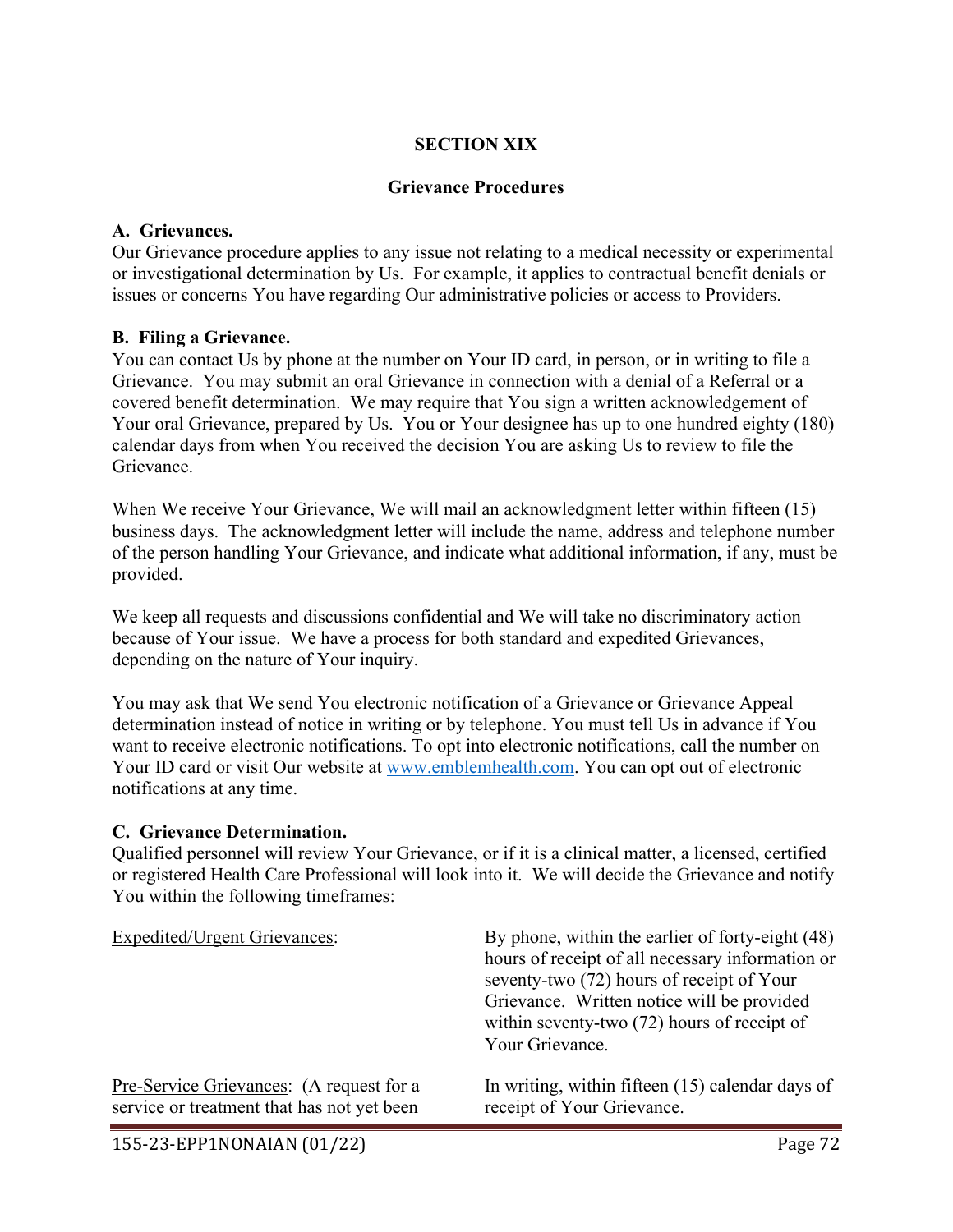provided.)

Post-Service Grievances: (A Claim for a service or treatment that has already been provided.)

All Other Grievances: (That are not in relation to a claim or request for a service or treatment.)

In writing, within thirty (30) calendar days of receipt of Your Grievance.

In writing, within forty-five (45) calendar days of receipt of all necessary information.

### **D. Assistance.**

If You remain dissatisfied with Our Grievance determination, or at any other time You are dissatisfied, You may:

### **Call the New York State Department of Health at 1-800-206-8125 or write them at:**

New York State Department of Health Office of Health Insurance Programs Bureau of Consumer Services – Complaint Unit Corning Tower – OCP Room 1609 Albany, NY 12237 E-mail: [managedcarecomplaint@health.ny.gov](mailto:managedcarecomplaint@health.ny.gov) Website: [www.health.ny.gov](http://www.health.ny.gov/) 

If You need assistance filing a Grievance, You may also contact the state independent Consumer Assistance Program at: Community Health Advocates 633 Third Avenue,  $10^{th}$  Floor New York, NY 10017 Or call toll free: 1-888-614-5400, or e-mail  $cha@cssny.org$ Website: [www.communityhealthadvocates.org](http://www.communityhealthadvocates.org/)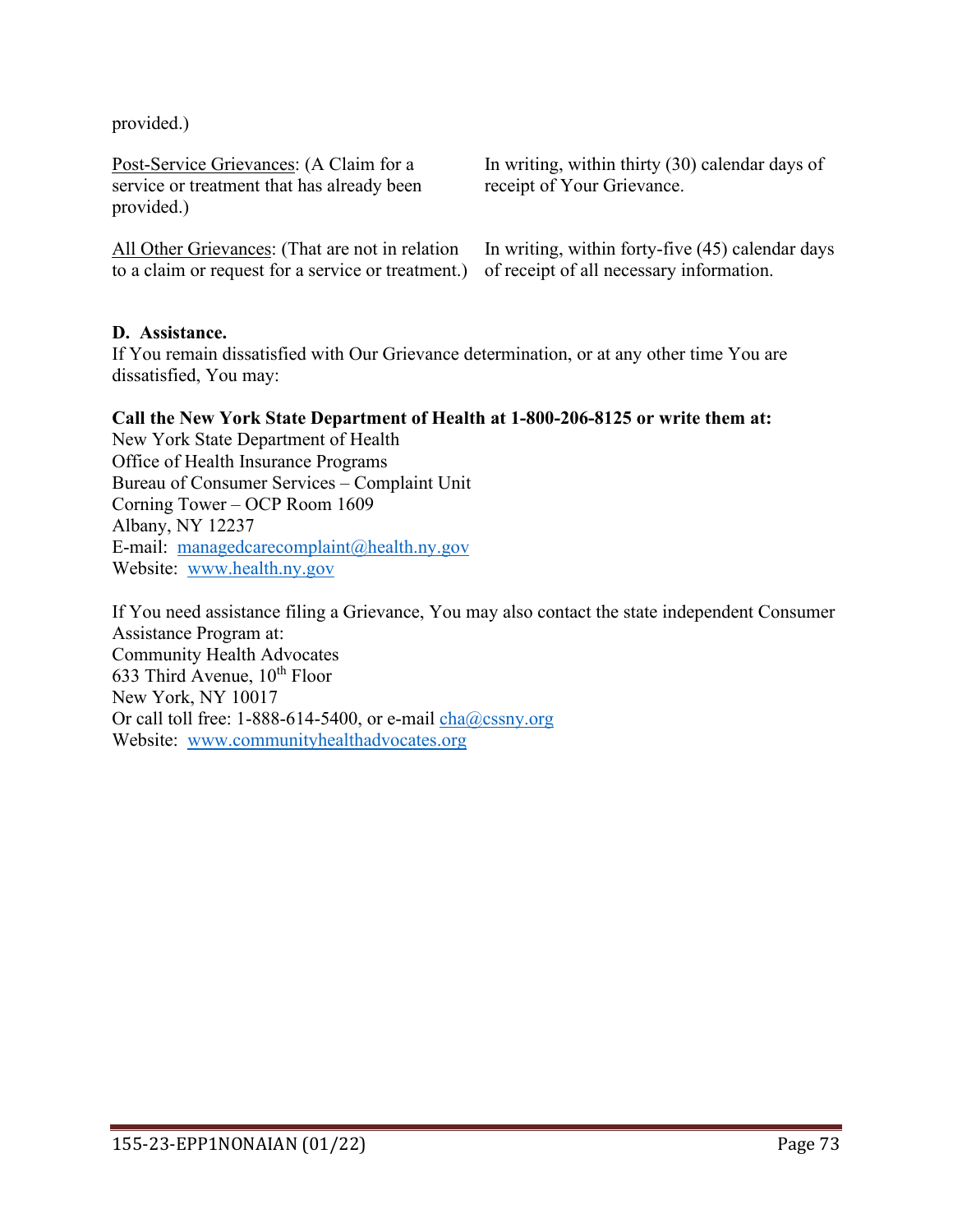## **SECTION XX**

### **Utilization Review**

### **A. Utilization Review.**

We review health services to determine whether the services are or were Medically Necessary or experimental or investigational ("Medically Necessary"). This process is called Utilization Review. Utilization Review includes all review activities, whether they take place prior to the service being performed (Preauthorization); when the service is being performed (concurrent); or after the service is performed (retrospective). If You have any questions about the Utilization Review process, please call the number on Your ID card or; for mental health and substance use disorder services, please call the number on Your ID card. The toll-free telephone number is available at least forty (40) hours a week with an after-hours answering machine.

All determinations that services are not Medically Necessary will be made by: 1) licensed Physicians; or 2) licensed, certified, registered or credentialed Health Care Professionals who are in the same profession and same or similar specialty as the Provider who typically manages Your medical condition or disease or provides the health care service under review; or 3) with respect to mental health or substance use disorder treatment, licensed Physicians or licensed, certified, registered or credentialed Health Care Professionals who specialize in behavioral health and have experience in the delivery of mental health or substance use disorder courses of treatment. We do not compensate or provide financial incentives to Our employees or reviewers for determining that services are not Medically Necessary.

We have developed guidelines and protocols to assist Us in this process. We will use evidencebased and peer reviewed clinical review criteria tools that are appropriate to the age of the patient and designated by OASAS for substance use disorder treatment or approved for use by OMH for mental health treatment. Specific guidelines and protocols are available for Your review upon request. For more information, call the number on Your ID card or visit Our website at [www.emblemhealth.com.](http://www.emblemhealth.com/)

You may ask that We send You electronic notification of a Utilization Review determination instead of notice in writing or by telephone. You must tell Us in advance if You want to receive electronic notifications. To opt into electronic notifications, call the number on Your ID card or visit Our website at [www.emblemhealth.com.](http://www.emblemhealth.com/) You can opt out of electronic notifications at any time.

### **B. Preauthorization Reviews.**

1. **Non-Urgent Preauthorization Reviews.** If We have all the information necessary to make a determination regarding a Preauthorization review, We will make a determination and provide notice to You (or Your designee) and Your Provider, by telephone and in writing, within three (3) business days of receipt of the request.

If We need additional information, We will request it within three (3) business days. You or Your Provider will then have forty-five (45) calendar days to submit the information.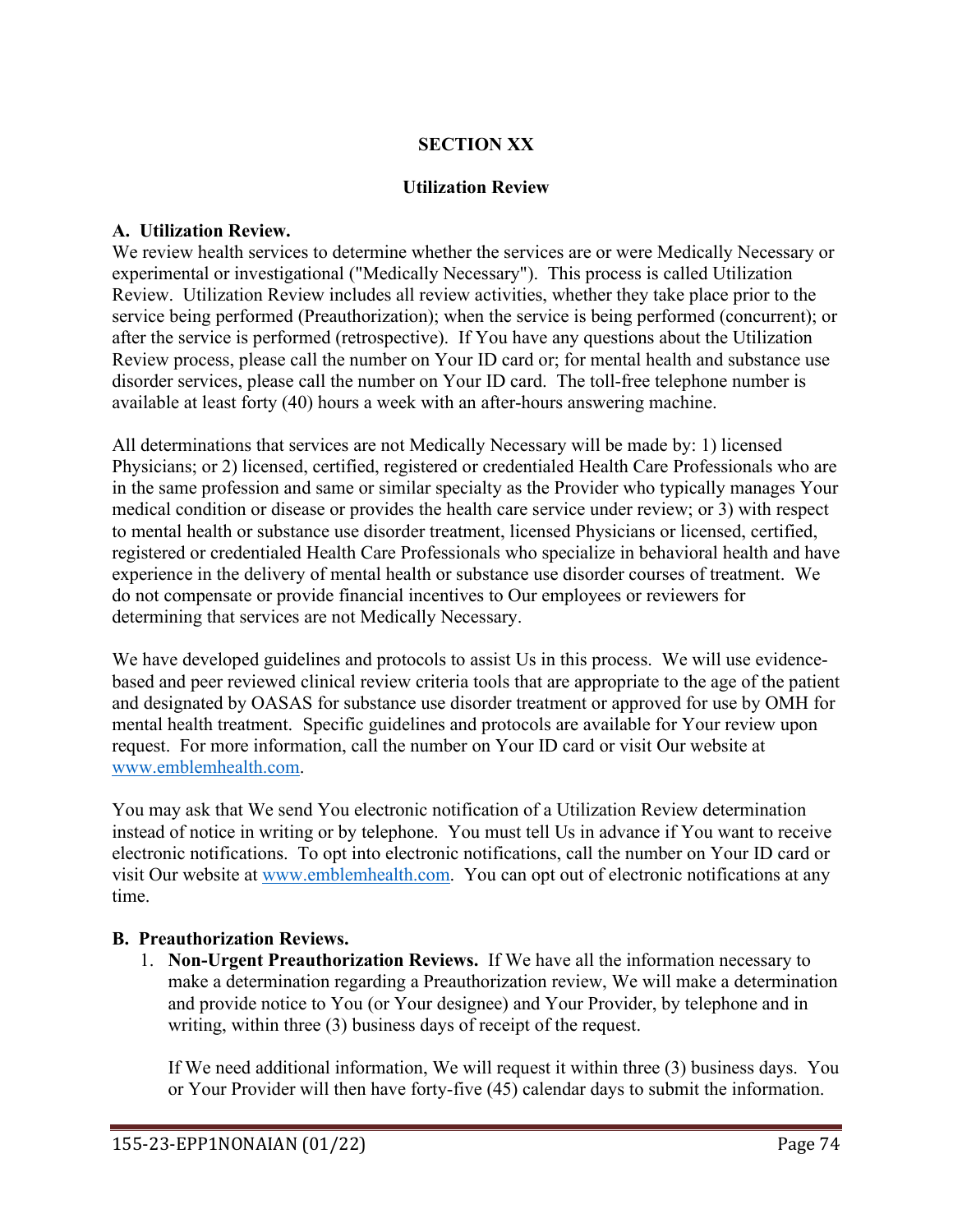If We receive the requested information within forty-five (45) days, We will make a determination and provide notice to You (or Your designee) and Your Provider, by telephone and in writing, within three (3) business days of Our receipt of the information. If all necessary information is not received within forty-five (45) days, We will make a determination within fifteen (15) calendar days of the earlier of the receipt of part of the requested information or the end of the forty-five (45)-day period.

- 2. **Urgent Preauthorization Reviews.** With respect to urgent Preauthorization requests, if We have all information necessary to make a determination, We will make a determination and provide notice to You (or Your designee) and Your Provider, by telephone, within seventy-two (72) hours of receipt of the request. Written notice will be provided within three (3) business days of receipt of the request. If We need additional information, We will request it within twenty-four (24) hours. You or Your Provider will then have forty-eight (48) hours to submit the information. We will make a determination and provide notice to You (or Your designee) and Your Provider by telephone within forty-eight (48) hours of the earlier of Our receipt of the information or the end of the forty-eight (48) hour period. Written notification will be provided within the earlier of three (3) business days of Our receipt of the information or three (3) calendar days after the verbal notification.
- 3. **Court Ordered Treatment.** With respect to requests for mental health and/or substance use disorder services that have not yet been provided, if You (or Your designee) certify, in a format prescribed by the Superintendent of Financial Services, that You will be appearing, or have appeared, before a court of competent jurisdiction and may be subject to a court order requiring such services, We will make a determination and provide notice to You (or Your designee) and Your Provider by telephone within seventy-two (72) hours of receipt of the request. Written notification will be provided within three (3) business days of Our receipt of the request. Where feasible, the telephonic and written notification will also be provided to the court.
- 4. **Inpatient Rehabilitation Services Reviews.** After receiving a Preauthorization request for coverage of inpatient rehabilitation services following an inpatient Hospital admission provided by a Hospital or skilled nursing facility, We will make a determination and provide notice to You (or Your designee) and Your Provider, by telephone and in writing, within one (1) business day of receipt of the necessary information.
- 5. **Crisis Stabilization Centers.** Coverage for services provided at participating crisis stabilization centers licensed under New York Mental Hygiene Law section 36.01 is not subject to Preauthorization. We may review the treatment provided at crisis stabilization centers retrospectively to determine whether it is Medically Necessary and We will use clinical review tools designated by OASAS or approved by OMH. If any treatment at a participating crisis stabilization center is denied as not Medically Necessary, You are only responsible for any Cost-Sharing otherwise required under this Contract.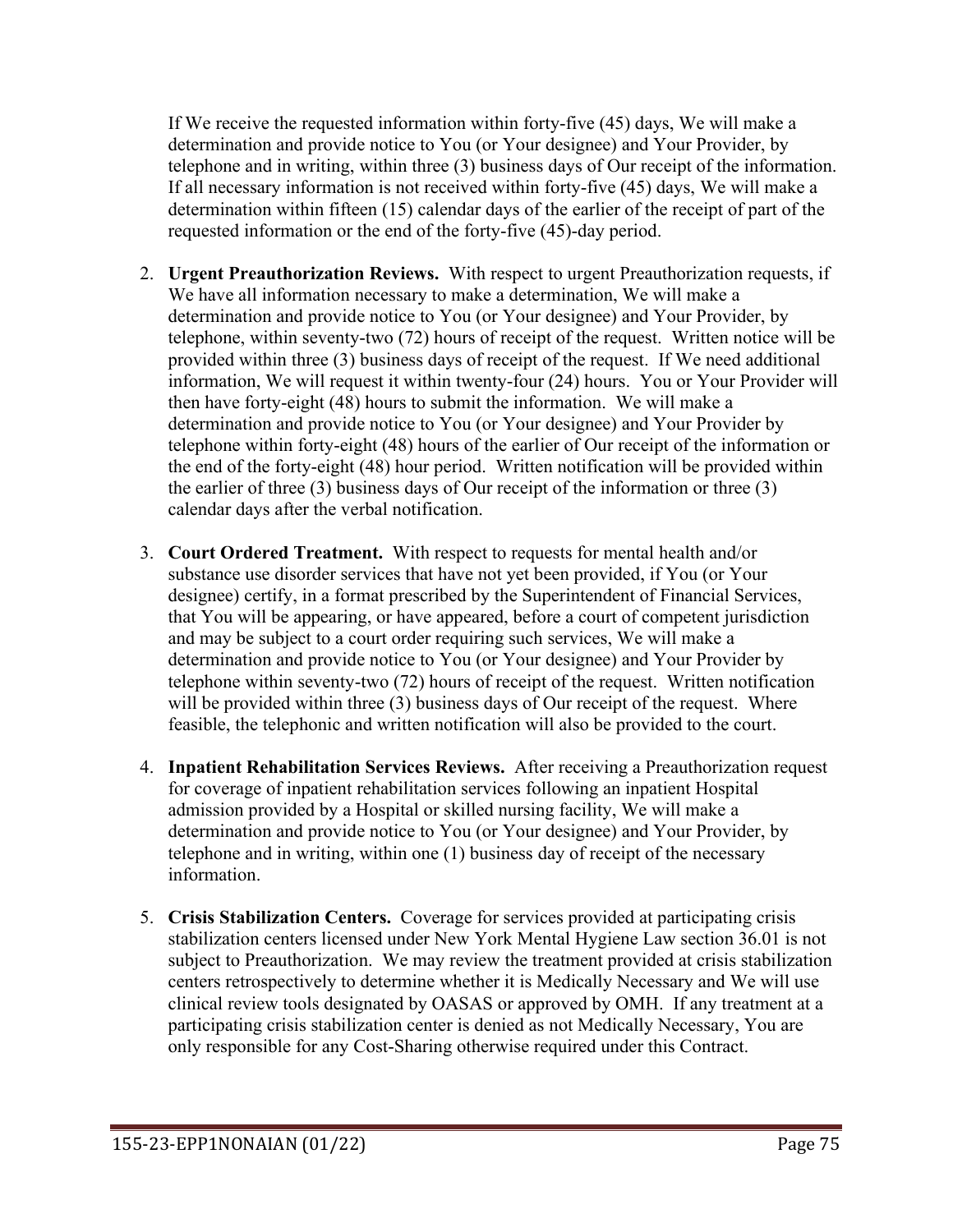# **C. Concurrent Reviews.**

- 1. **Non-Urgent Concurrent Reviews.** Utilization Review decisions for services during the course of care (concurrent reviews) will be made, and notice provided to You (or Your designee) and Your Provider, by telephone and in writing, within one (1) business day of receipt of all necessary information. If We need additional information, We will request it within one (1) business day. You or Your Provider will then have forty-five (45) calendar days to submit the information. We will make a determination and provide notice to You (or Your designee) and Your Provider, by telephone and in writing, within one (1) business day of Our receipt of the information or, if We do not receive the information, within the earlier of fifteen (15) calendar days of the receipt of part of the requested information or fifteen (15) calendar days of the end of the forty-five (45)-day period.
- 2. **Urgent Concurrent Reviews.** For concurrent reviews that involve an extension of urgent care, if the request for coverage is made at least twenty-four (24) hours prior to the expiration of a previously approved treatment, We will make a determination and provide notice to You (or Your designee) and Your Provider by telephone within twenty-four (24) hours of receipt of the request. Written notice will be provided within one (1) business day of receipt of the request.

If the request for coverage is not made at least twenty-four (24) hours prior to the expiration of a previously approved treatment and We have all the information necessary to make a determination, We will make a determination and provide written notice to You (or Your designee) and Your Provider within the earlier of seventy-two (72) hours or one (1) business day of receipt of the request. If We need additional information, We will request it within twenty-four (24) hours. You or Your Provider will then have fortyeight (48) hours to submit the information. We will make a determination and provide written notice to You (or Your designee) and Your Provider within the earlier of one (1) business day or forty-eight (48) hours of Our receipt of the information or, if we do not receive the information, within 48 hours of the end of the forty-eight (48)-hour period.

- 3. **Home Health Care Reviews.** After receiving a request for coverage of home care services following an inpatient Hospital admission, We will make a determination and provide notice to You (or Your designee) and Your Provider, by telephone and in writing, within one (1) business day of receipt of the necessary information. If the day following the request falls on a weekend or holiday, We will make a determination and provide notice to You (or Your designee) and Your Provider within seventy-two (72) hours of receipt of the necessary information. When We receive a request for home care services and all necessary information prior to Your discharge from an inpatient hospital admission, We will not deny coverage for home care services while Our decision on the request is pending.
- 4. **Inpatient Substance Use Disorder Treatment Reviews.** If a request for inpatient substance use disorder treatment is submitted to Us at least twenty-four (24) hours prior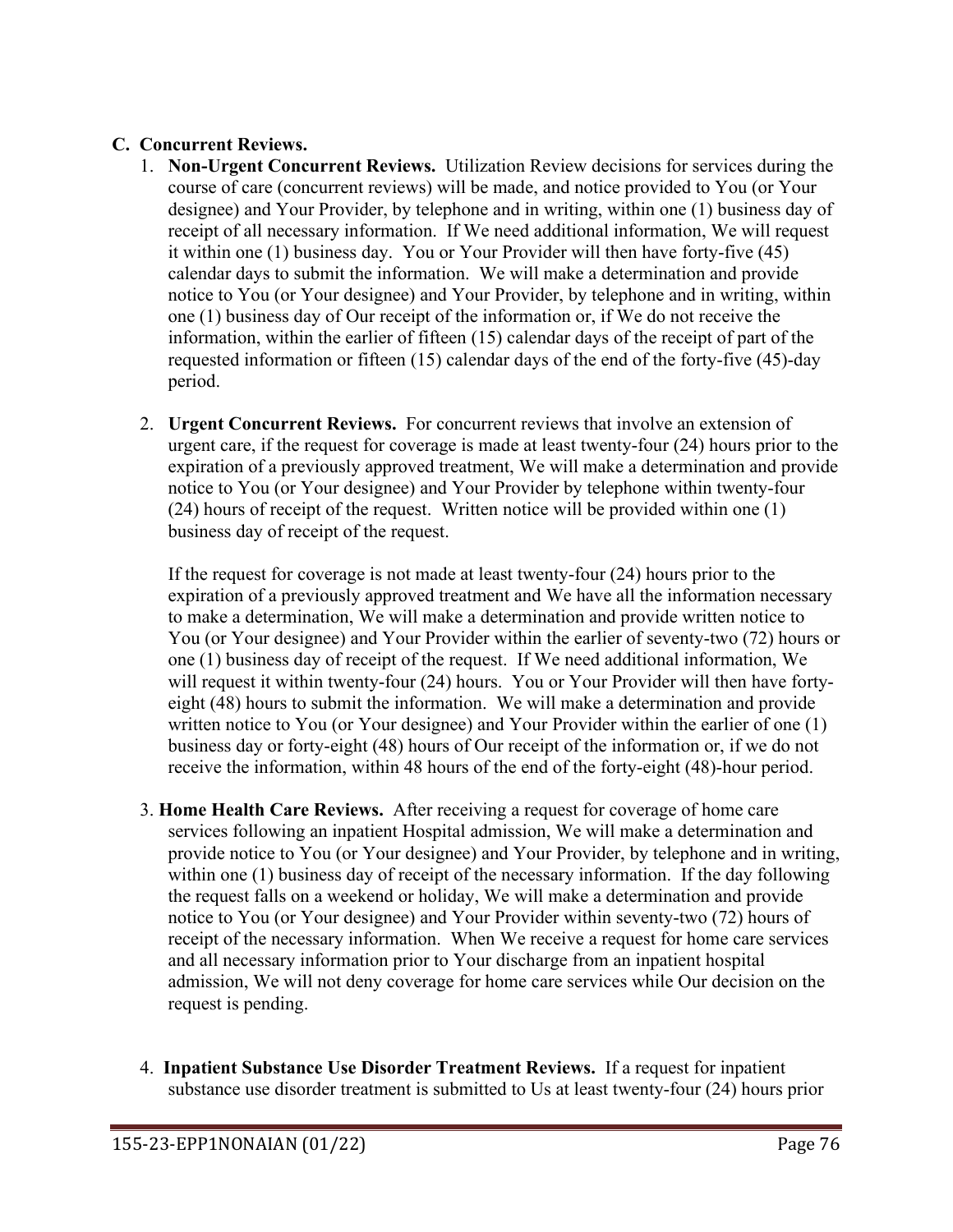to discharge from an inpatient substance use disorder treatment admission, We will make a determination within twenty-four (24) hours of receipt of the request and We will provide coverage for the inpatient substance use disorder treatment while Our determination is pending.

- 5. **Inpatient Substance Use Disorder Treatment at Participating OASAS-Certified Facilities.** Coverage for inpatient substance use disorder treatment at a participating OASAS-certified Facility is not subject to Preauthorization. Coverage will not be subject to concurrent review for the first twenty-eight (28) days of the inpatient admission if the OASAS-certified Facility notifies Us of both the admission and the initial treatment plan within two (2) business days of the admission. After the first twenty-eight (28) days of the inpatient admission, We may review the entire stay to determine whether it is Medically Necessary and We will use clinical review tools designated by OASAS. If any portion of the stay is denied as not Medically Necessary, You are only responsible for the in-network Cost-Sharing that would otherwise apply to Your inpatient admission.
- 6. **Outpatient Substance Use Disorder Treatment at Participating OASAS-Certified Facilities.** Coverage for outpatient, intensive outpatient, outpatient rehabilitation and opioid treatment at a participating OASAS-certified Facility is not subject to Preauthorization. Coverage will not be subject to concurrent review for the first four (4) weeks of continuous treatment, not to exceed twenty-eight (28) visits, if the OASAScertified Facility notifies Us of both the start of treatment and the initial treatment plan within two (2) business days. After the first four (4) weeks of continuous treatment, not to exceed twenty-eight (28) visits, We may review the entire outpatient treatment to determine whether it is Medically Necessary and We will use clinical review tools designated by OASAS. If any portion of the outpatient treatment is denied as not Medically Necessary, You are only responsible for the in-network Cost-Sharing that would otherwise apply to Your outpatient treatment.

# **D. Retrospective Reviews.**

If We have all information necessary to make a determination regarding a retrospective claim, We will make a determination and notify You and Your Provider within thirty (30) calendar days of the receipt of the request. If We need additional information, We will request it within thirty (30) calendar days. You or Your Provider will then have forty-five (45) calendar days to provide the information. We will make a determination and provide notice to You and Your Provider in writing within fifteen (15) calendar days of the earlier of Our receipt of all or part of the requested information or the end of the forty-five (45)-day period.

Once We have all the information to make a decision, Our failure to make a Utilization Review determination within the applicable time frames set forth above will be deemed an adverse determination subject to an internal Appeal.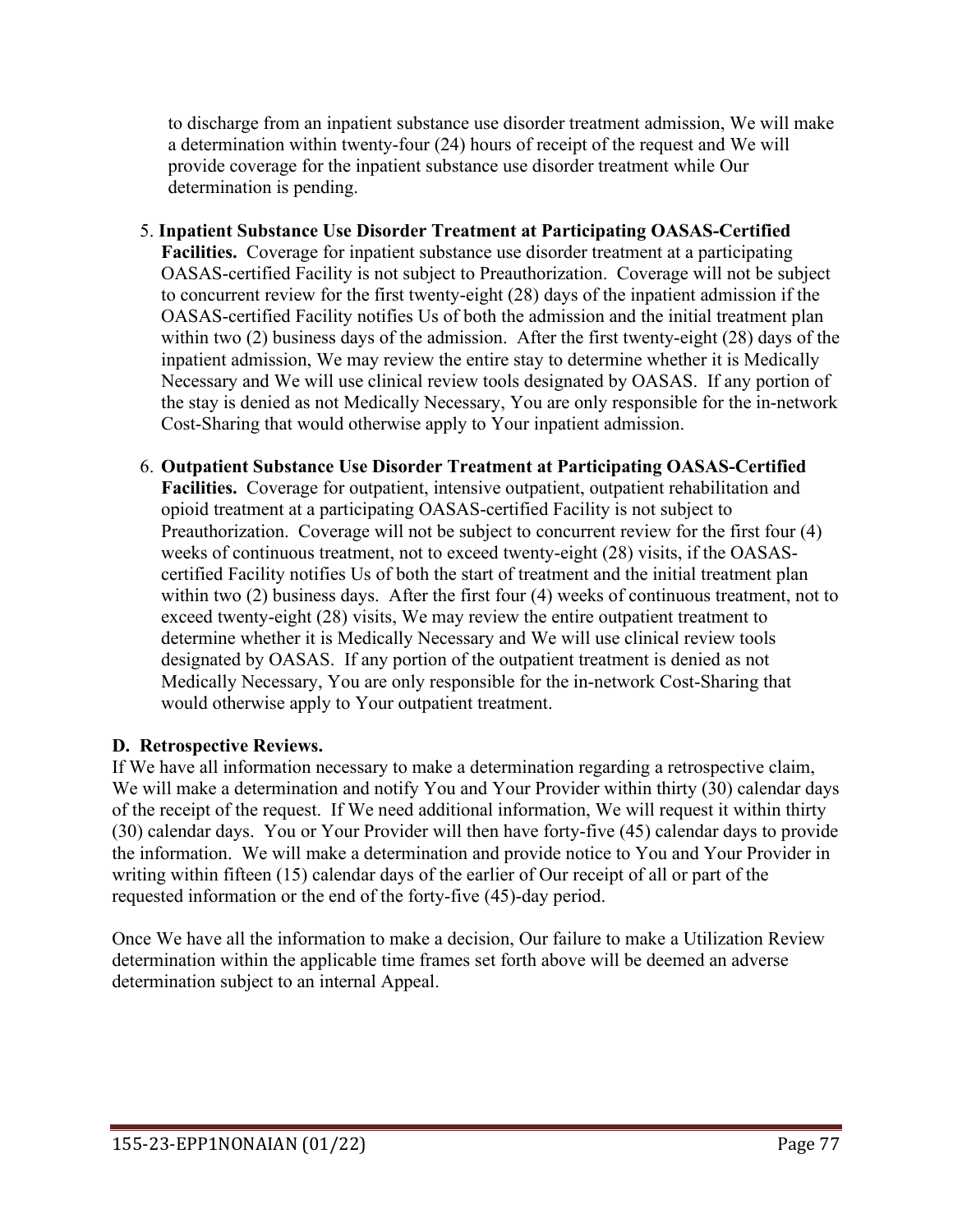# **E. Retrospective Review of Preauthorized Services.**

We may only reverse a preauthorized treatment, service or procedure on retrospective review when:

- The relevant medical information presented to Us upon retrospective review is materially different from the information presented during the Preauthorization review;
- The relevant medical information presented to Us upon retrospective review existed at the time of the Preauthorization but was withheld or not made available to Us;
- We were not aware of the existence of such information at the time of the Preauthorization review; and
- Had We been aware of such information, the treatment, service or procedure being requested would not have been authorized. The determination is made using the same specific standards, criteria or procedures as used during the Preauthorization review.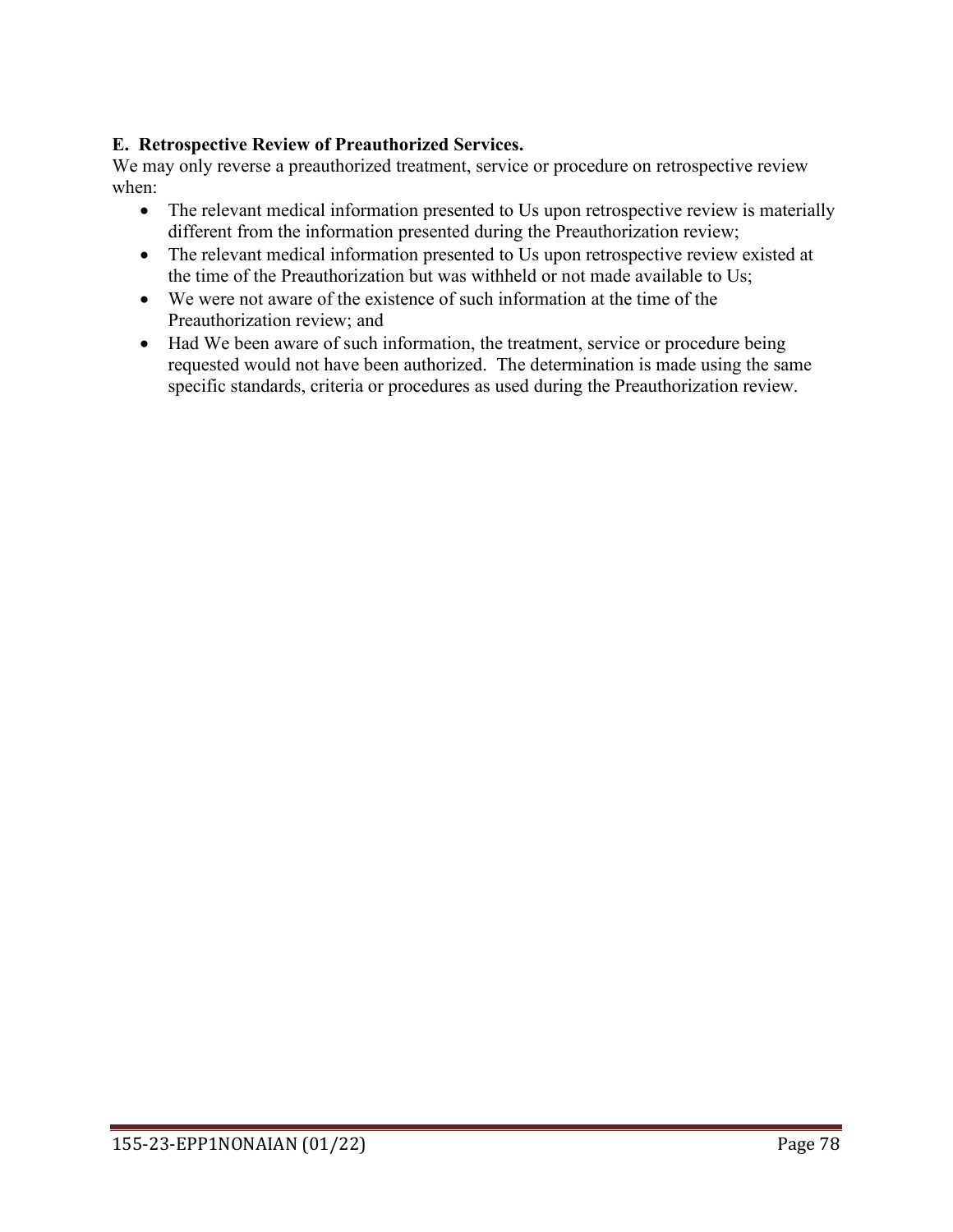# **F. Step Therapy Override Determinations.**

You, Your designee, or Your Health Care Professional may request a step therapy protocol override determination for Coverage of a Prescription Drug selected by Your Health Care Professional. When conducting Utilization Review for a step therapy protocol override determination, We will use recognized evidence-based and peer reviewed clinical review criteria that is appropriate for You and Your medical condition.

- **1. Supporting Rationale and Documentation.** A step therapy protocol override determination request must include supporting rationale and documentation from a Health Care Professional, demonstrating that:
	- The required Prescription Drug(s) is contraindicated or will likely cause an adverse reaction or physical or mental harm to You;
	- The required Prescription Drug(s) is expected to be ineffective based on Your known clinical history, condition, and Prescription Drug regimen;
	- You have tried the required Prescription Drug(s) while covered by Us or under Your previous health insurance coverage, or another Prescription Drug in the same pharmacologic class or with the same mechanism of action, and that Prescription Drug(s) was discontinued due to lack of efficacy or effectiveness, diminished effect, or an adverse event;
	- You are stable on a Prescription Drug(s) selected by Your Health Care Professional for Your medical condition, provided this does not prevent Us from requiring You to try an AB-rated generic equivalent; or
	- The required Prescription Drug(s) is not in Your best interest because it will likely cause a significant barrier to Your adherence to or compliance with Your plan of care, will likely worsen a comorbid condition, or will likely decrease Your ability to achieve or maintain reasonable functional ability in performing daily activities.
- **2. Standard Review.** We will make a step therapy protocol override determination and provide notification to You (or Your designee) and where appropriate, Your Health Care Professional, within seventy-two (72) hours of receipt of the supporting rationale and documentation.
- **3. Expedited Review.** If You have a medical condition that places Your health in serious jeopardy without the Prescription Drug prescribed by Your Health Care Professional, We will make a step therapy protocol override determination and provide notification to You (or Your designee) and Your Health Care Professional within twenty-four (24) hours of receipt of the supporting rationale and documentation.

If the required supporting rationale and documentation are not submitted with a step therapy protocol override determination request, We will request the information within seventy-two (72) hours for Preauthorization and retrospective reviews, the lesser of seventy-two (72) hours or one (1) business day for concurrent reviews, and twenty-four (24) hours for expedited reviews. You or Your Health Care Professional will have forty-five (45) calendar days to submit the information for Preauthorization, concurrent and retrospective reviews, and forty-eight (48) hours for expedited reviews. For Preauthorization reviews, We will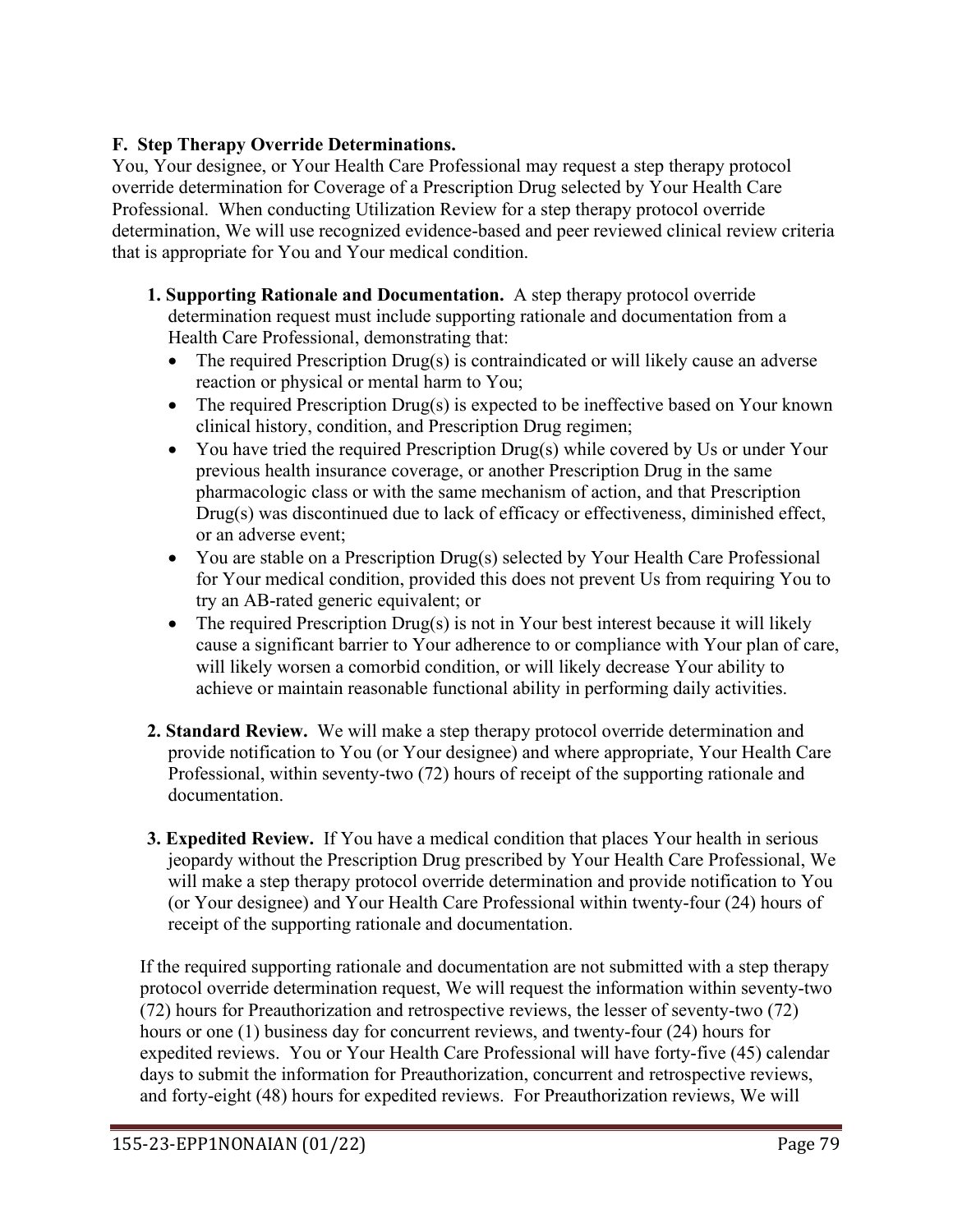make a determination and provide notification to You (or Your designee) and Your Health Care Professional within the earlier of seventy-two (72) hours of Our receipt of the information or fifteen (15) calendar days of the end of the forty-five (45)-day period if the information is not received. For concurrent reviews, We will make a determination and provide notification to You (or Your designee) and Your Health Care Professional within the earlier of seventy-two (72) hours or one (1) business day of Our receipt of the information or fifteen (15) calendar days of the end of the forty-five (45)-day period if the information is not received. For retrospective reviews, We will make a determination and provide notification to You (or Your designee) and Your Health Care Professional within the earlier of seventytwo (72) hours of Our receipt of the information or fifteen (15) calendar days of the end of the forty-five (45)-day period if the information is not received. For expedited reviews, We will make a determination and provide notification to You (or Your designee) and Your Health Care Professional within the earlier of twenty-four (24) hours of Our receipt of the information or forty-eight (48) hours of the end of the forty-eight (48)-hour period if the information is not received.

If We do not make a determination within seventy-two (72) hours (or twenty-four (24) hours for expedited reviews) of receipt of the supporting rationale and documentation, the step therapy protocol override request will be approved.

If We determine that the step therapy protocol should be overridden, We will authorize immediate coverage for the Prescription Drug prescribed by Your treating Health Care Professional. An adverse step therapy override determination is eligible for an Appeal.

# **G. Reconsideration.**

If We did not attempt to consult with Your Provider who recommended the Covered Service before making an adverse determination, the Provider may request reconsideration by the same clinical peer reviewer who made the adverse determination or a designated clinical peer reviewer if the original clinical peer reviewer is unavailable. For Preauthorization and concurrent reviews, the reconsideration will take place within one (1) business day of the request for reconsideration. If the adverse determination is upheld, a notice of adverse determination will be given to You and Your Provider, by telephone and in writing.

# **H. Utilization Review Internal Appeals.**

You, Your designee, and, in retrospective review cases, Your Provider, may request an internal Appeal of an adverse determination, either by phone, in person, or in writing.

You have up to one hundred-eighty (180) calendar days after You receive notice of the adverse determination to file an Appeal. We will acknowledge Your request for an internal Appeal within fifteen (15) calendar days of receipt. This acknowledgment will include the name, address, and phone number of the person handling Your Appeal and, if necessary, inform You of any additional information needed before a decision can be made. The Appeal will be decided by a clinical peer reviewer who is not subordinate to the clinical peer reviewer who made the initial adverse determination and who is 1) a Physician or 2) a Health Care Professional in the same or similar specialty as the Provider who typically manages the disease or condition at issue.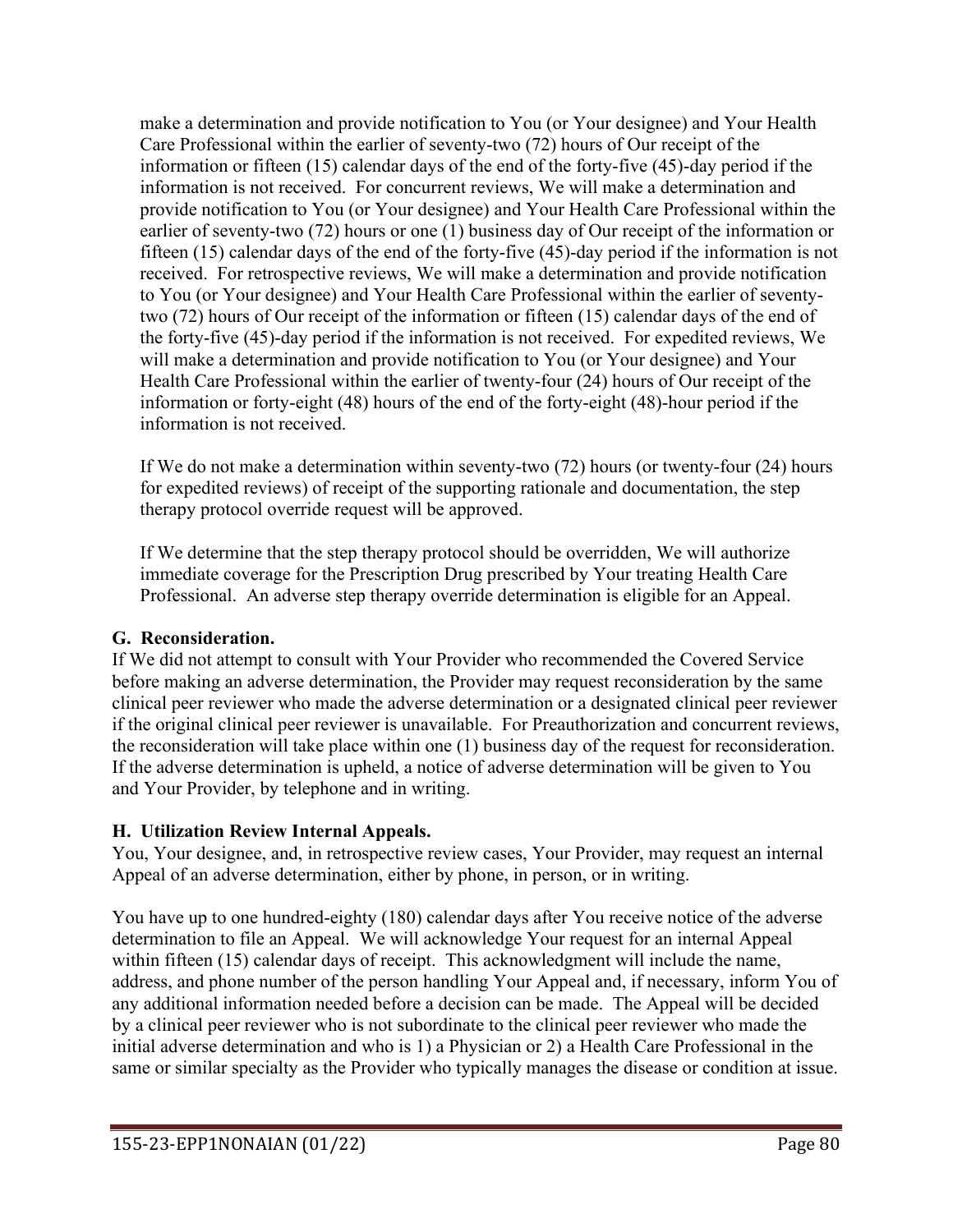- 1. **Out-of-Network Service Denial.** You also have the right to Appeal the denial of a Preauthorization request for an out-of-network health service when We determine that the out-of-network health service is not materially different from an available in-network health service. A denial of an out-of-network health service is a service provided by a Non-Participating Provider, but only when the service is not available from a Participating Provider. For a Utilization Review Appeal of denial of an out-of-network health service, You or Your designee must submit:
	- A written statement from Your attending Physician, who must be a licensed, board-certified or board-eligible Physician qualified to practice in the specialty area of practice appropriate to treat Your condition, that the requested out-ofnetwork health service is materially different from the alternate health service available from a Participating Provider that We approved to treat Your condition; and
	- Two (2) documents from the available medical and scientific evidence that the out-of-network service: 1) is likely to be more clinically beneficial to You than the alternate in-network service; and 2) that the adverse risk of the out-of-network service would likely not be substantially increased over the in-network health service.
- 2. **Out-of-Network Referral Denial.** You also have the right to Appeal the denial of a request for a Referral to a Non-Participating Provider when We determine that We have a Participating Provider with the appropriate training and experience to meet Your particular health care needs who is able to provide the requested health care service. For a Utilization Review Appeal of an out-of-network Referral denial, You or Your designee must submit a written statement from Your attending Physician, who must be a licensed, board-certified or board-eligible Physician qualified to practice in the specialty area of practice appropriate to treat Your condition:
	- That the Participating Provider recommended by Us does not have the appropriate training and experience to meet Your particular health care needs for the health care service; and
	- Recommending a Non-Participating Provider with the appropriate training and experience to meet Your particular health care needs who is able to provide the requested health care service.

# **I. Standard Appeal.**

- 1. **Preauthorization Appeal.** If Your Appeal relates to a Preauthorization request, We will decide the Appeal within thirty (30) calendar days of receipt of the Appeal request. Written notice of the determination will be provided to You (or Your designee), and where appropriate, Your Provider, within two (2) business days after the determination is made, but no later than thirty (30) calendar days after receipt of the Appeal request.
- 2. **Retrospective Appeal.** If Your Appeal relates to a retrospective claim, We will decide the Appeal within the earlier of thirty (30) calendar days of receipt of the information necessary to conduct the Appeal or sixty (60) days of receipt of the Appeal. Written notice of the determination will be provided to You (or Your designee), and where appropriate, Your Provider, within two (2) business days after the determination is made,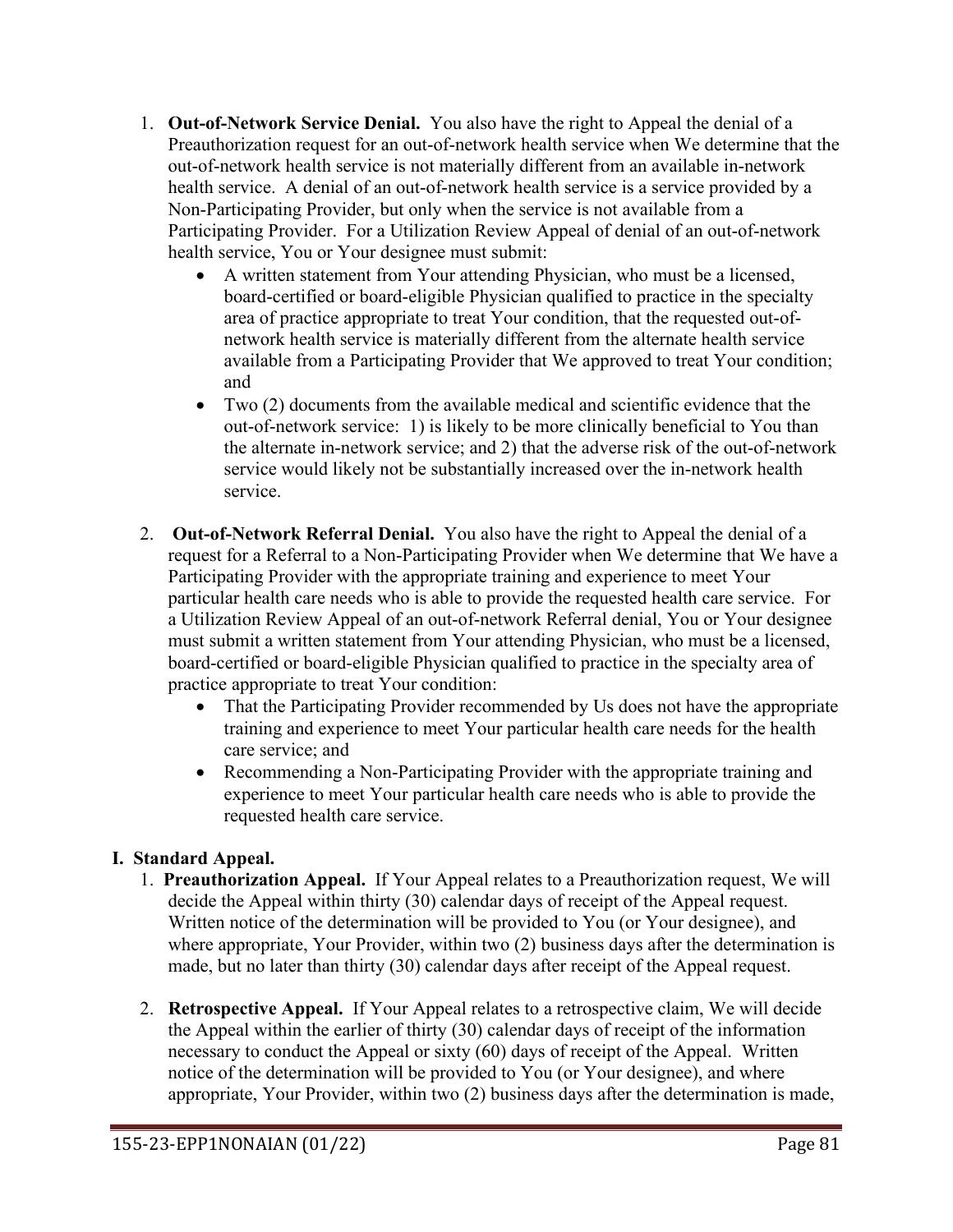but no later than sixty (60) calendar days after receipt of the Appeal request.

3. **Expedited Appeal.** An Appeal of a review of continued or extended health care services, additional services rendered in the course of continued treatment, home health care services following discharge from an inpatient Hospital admission, services in which a Provider requests an immediate review, mental health and/or substance use disorder services that may be subject to a court order, or any other urgent matter will be handled on an expedited basis. An expedited Appeal is not available for retrospective reviews. For an expedited Appeal, Your Provider will have reasonable access to the clinical peer reviewer assigned to the Appeal within one (1) business day of receipt of the request for an Appeal. Your Provider and a clinical peer reviewer may exchange information by telephone or fax. An expedited Appeal will be determined within the earlier of seventytwo (72) hours of receipt of the Appeal or two (2) business days of receipt of the information necessary to conduct the Appeal. Written notice of the determination will be provided to You (or Your designee) within twenty-four (24) hours after the determination is made, but no later than seventy-two (72) hours after receipt of the Appeal request.

Our failure to render a determination of Your Appeal within sixty (60) calendar days of receipt of the necessary information for a standard Appeal or within two (2) business days of receipt of the necessary information for an expedited Appeal will be deemed a reversal of the initial adverse determination.

4. **Substance Use Appeal.** If We deny a request for inpatient substance use disorder treatment that was submitted at least twenty-four (24) hours prior to discharge from an inpatient admission, and You or your Provider file an expedited internal Appeal of Our adverse determination, We will decide the Appeal within twenty-four (24) hours of receipt of the Appeal request. If You or Your Provider file the expedited internal Appeal and an expedited external appeal within twenty-four (24) hours of receipt of Our adverse determination, We will also provide coverage for the inpatient substance use disorder treatment while a determination on the internal Appeal and external appeal is pending.

# **J. Full and Fair Review of an Appeal.**

We will provide You, free of charge, with any new or additional evidence considered, relied upon, or generated by Us or any new or additional rationale in connection with Your Appeal. The evidence or rationale will be provided as soon as possible and sufficiently in advance of the date on which the notice of final adverse determination is required to be provided to give You a reasonable opportunity to respond prior to that date.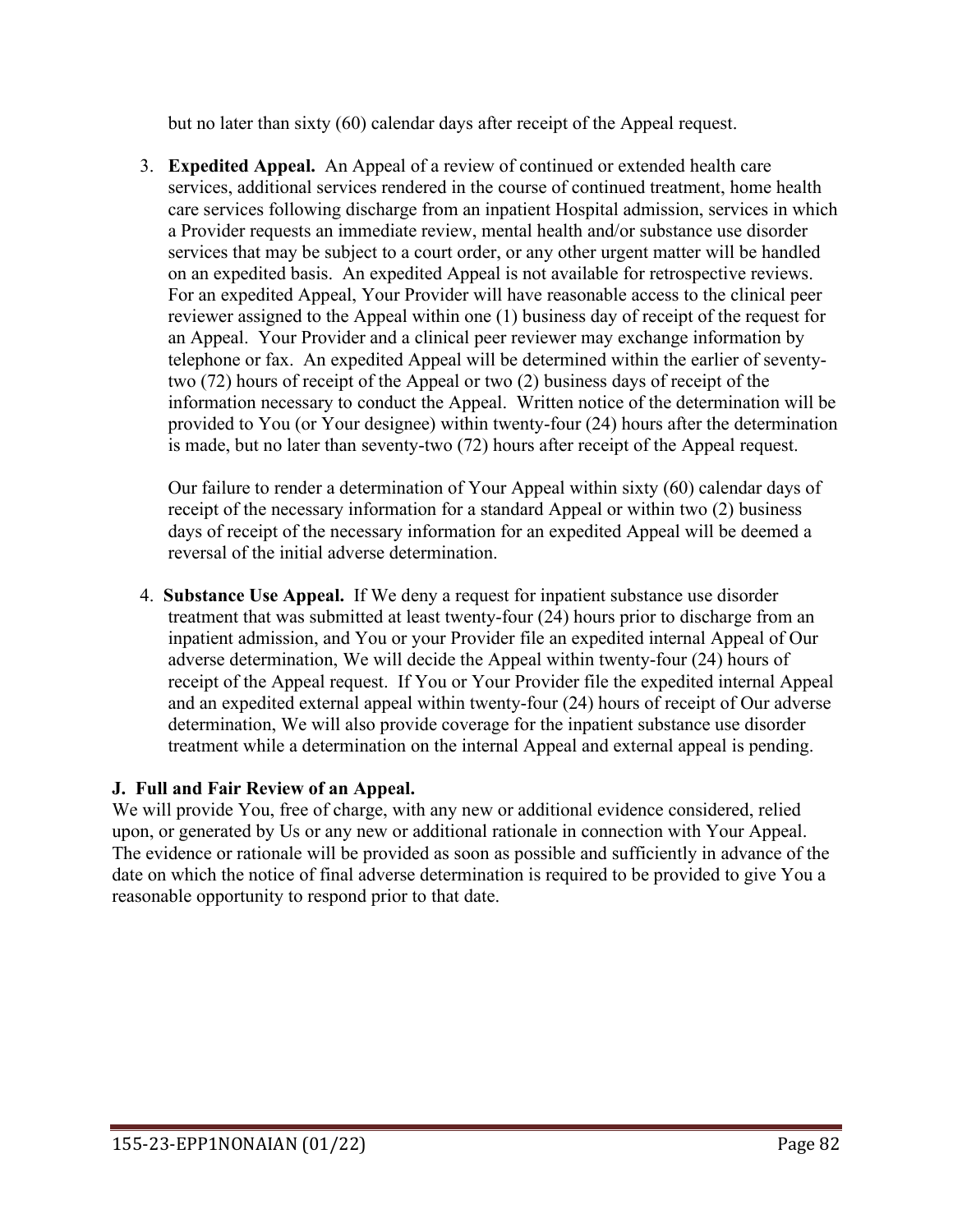### **K. Appeal Assistance.**

If You need Assistance filing an Appeal, You may contact the state independent Consumer Assistance Program at: Community Health Advocates 633 Third Avenue,  $10^{th}$  Floor New York, NY 10017 Or call toll free: 1-888-614-5400, or e-mail [cha@cssny.org](mailto:cha@cssny.org) Website: [www.communityhealthadvocates.org](http://www.communityhealthadvocates.org/)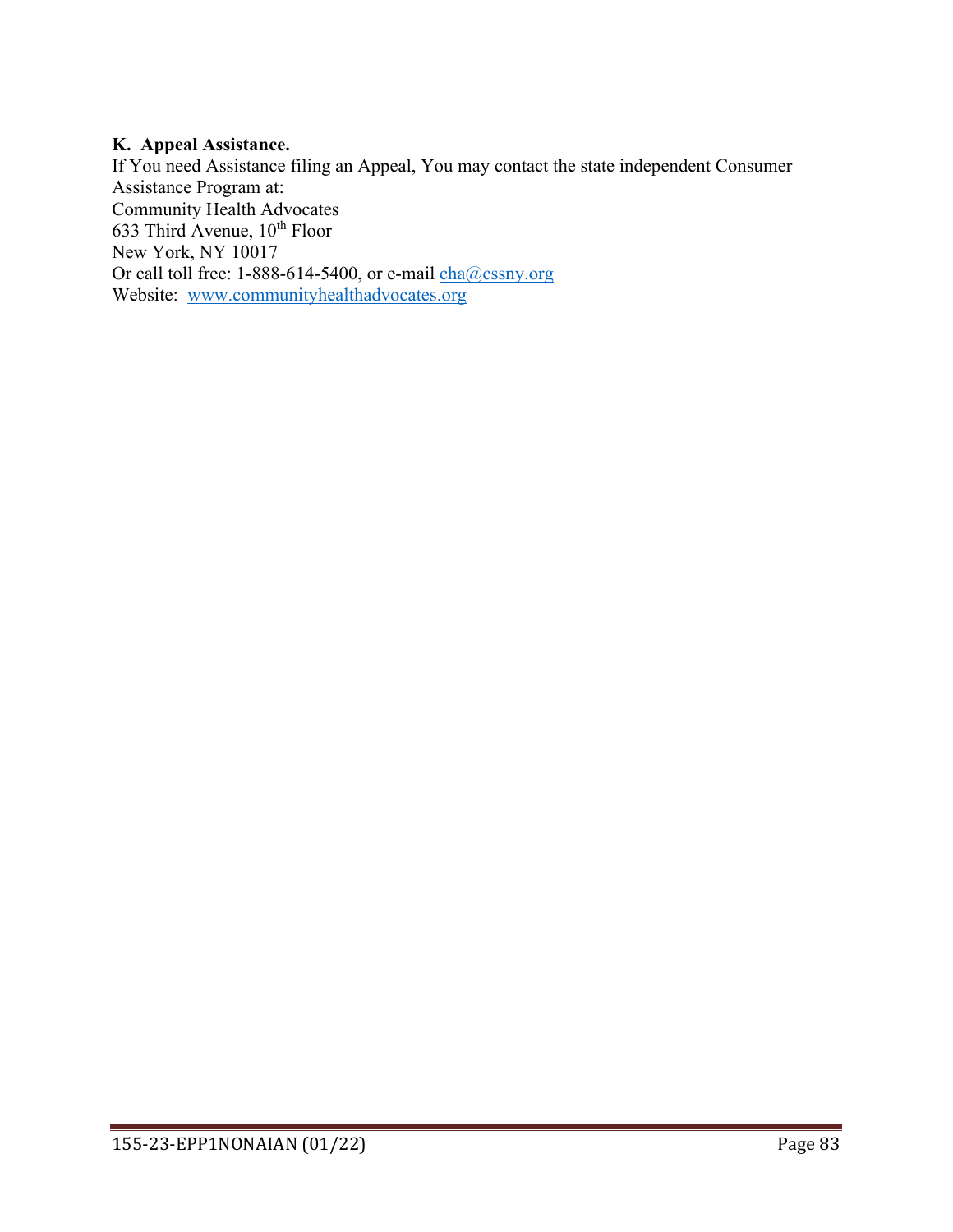# **SECTION XXI**

# **External Appeal**

## **A. Your Right to an External Appeal.**

In some cases, You have a right to an external appeal of a denial of coverage. If We have denied coverage on the basis that a service is not Medically Necessary (including appropriateness, health care setting, level of care or effectiveness of a Covered benefit); or is an experimental or investigational treatment (including clinical trials and treatments for rare diseases); or is an outof-network treatment, You or Your representative may appeal that decision to an External Appeal Agent, an independent third party certified by the State to conduct these appeals.

In order for You to be eligible for an external appeal You must meet the following two (2) requirements:

- The service, procedure, or treatment must otherwise be a Covered Service under this Contract; and
- In general, You must have received a final adverse determination through Our internal Appeal process. But, You can file an external appeal even though You have not received a final adverse determination through Our internal Appeal process if:
	- o We agree in writing to waive the internal Appeal. We are not required to agree to Your request to waive the internal Appeal; or
	- o You file an external appeal at the same time as You apply for an expedited internal Appeal; or
	- o We fail to adhere to Utilization Review claim processing requirements (other than a minor violation that is not likely to cause prejudice or harm to You, and We demonstrate that the violation was for good cause or due to matters beyond Our control and the violation occurred during an ongoing, good faith exchange of information between You and Us).

**B. Your Right to Appeal a Determination that a Service is Not Medically Necessary.** If We have denied coverage on the basis that the service is not Medically Necessary, You may appeal to an External Appeal Agent if You meet the requirements for an external appeal in paragraph "A" above.

## **C. Your Right to Appeal a Determination that a Service is Experimental or Investigational.**

If We have denied coverage on the basis that the service is an experimental or investigational treatment (including clinical trials and treatments for rare diseases), You must satisfy the two (2) requirements for an external appeal in paragraph "A" above and Your attending Physician must certify that Your condition or disease is one for which:

- 1. Standard health services are ineffective or medically inappropriate; or
- 2. There does not exist a more beneficial standard service or procedure Covered by Us; or
- 3. There exists a clinical trial or rare disease treatment (as defined by law).

In addition, Your attending Physician must have recommended one (1) of the following: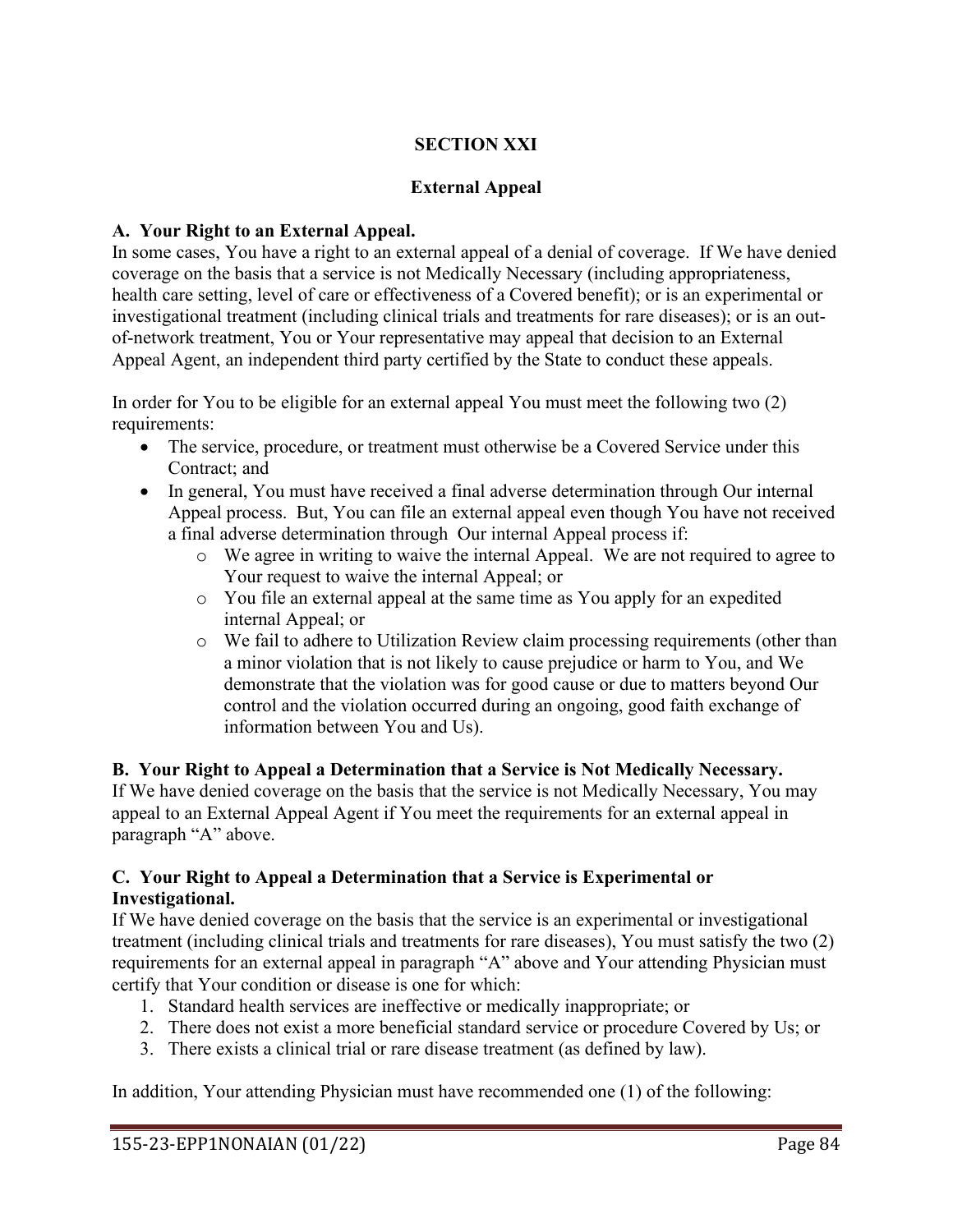- 1. A service, procedure or treatment that two (2) documents from available medical and scientific evidence indicate is likely to be more beneficial to You than any standard Covered Service (only certain documents will be considered in support of this recommendation – Your attending Physician should contact the State for current information as to what documents will be considered or acceptable); or
- 2. A clinical trial for which You are eligible (only certain clinical trials can be considered); or
- 3. A rare disease treatment for which Your attending Physician certifies that there is no standard treatment that is likely to be more clinically beneficial to You than the requested service, the requested service is likely to benefit You in the treatment of Your rare disease, and such benefit outweighs the risk of the service. In addition, Your attending Physician must certify that Your condition is a rare disease that is currently or was previously subject to a research study by the National Institutes of Health Rare Disease Clinical Research Network or that it affects fewer than 200,000 U.S. residents per year.

For purposes of this section, Your attending Physician must be a licensed, board-certified or board eligible Physician qualified to practice in the area appropriate to treat Your condition or disease. In addition, for a rare disease treatment, the attending Physician may not be Your treating Physician.

# **D. Your Right to Appeal a Determination that a Service is Out-of-Network.**

If We have denied coverage of an out-of-network treatment because it is not materially different than the health service available in-network, You may appeal to an External Appeal Agent if You meet the two (2) requirements for an external appeal in paragraph "A" above, and You have requested Preauthorization for the out-of-network treatment.

In addition, Your attending Physician must certify that the out-of-network service is materially different from the alternate recommended in-network health service, and based on two (2) documents from available medical and scientific evidence, is likely to be more clinically beneficial than the alternate in-network treatment and that the adverse risk of the requested health service would likely not be substantially increased over the alternate in-network health service.

For purposes of this section, Your attending Physician must be a licensed, board certified or board eligible Physician qualified to practice in the specialty area appropriate to treat You for the health service.

## **E. Your Right to Appeal an Out-of-Network Referral Denial to a Non-Participating Provider.**

If We have denied coverage of a request for a Referral to a Non-Participating Provider because We determine We have a Participating Provider with the appropriate training and experience to meet Your particular health care needs who is able to provide the requested health care service, You may appeal to an External Appeal Agent if You meet the two (2) requirements for an external appeal in paragraph "A" above.

In addition, Your attending Physician must: 1) certify that the Participating Provider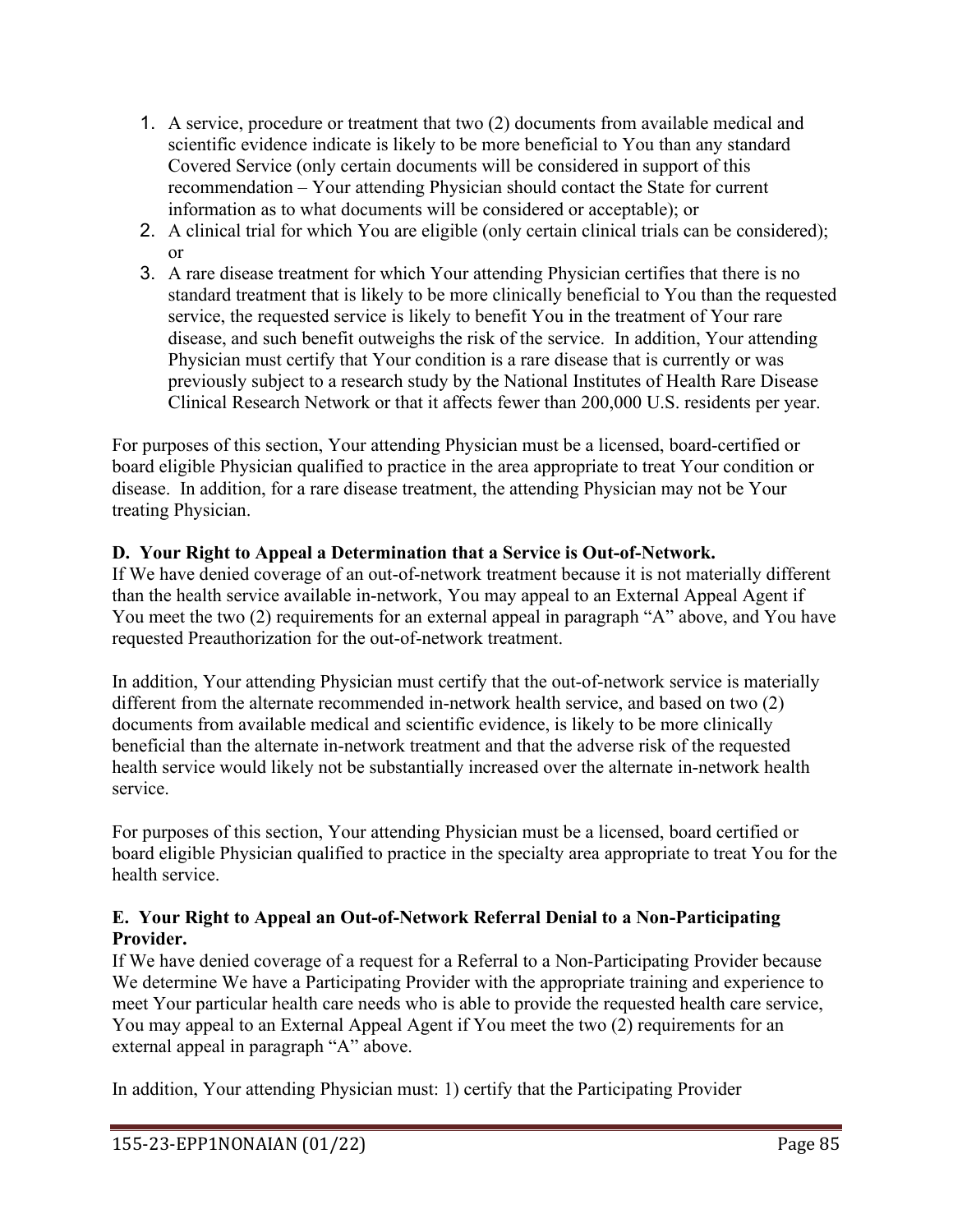recommended by Us does not have the appropriate training and experience to meet Your particular health care needs; and 2) recommend a Non-Participating Provider with the appropriate training and experience to meet Your particular health care needs who is able to provide the requested health care service.

For purposes of this section, Your attending Physician must be a licensed, board certified or board eligible Physician qualified to practice in the specialty area appropriate to treat You for the health service.

# **F. Your Right to Appeal a Formulary Exception Denial.**

If We have denied Your request for coverage of a non-formulary Prescription Drug through Our formulary exception process, You, Your designee or the prescribing Health Care Professional may appeal the formulary exception denial to an External Appeal Agent. See the Prescription Drug Coverage section of this Contract for more information on the formulary exception process.

# **G. The External Appeal Process.**

You have four (4) months from receipt of a final adverse determination or from receipt of a waiver of the internal Appeal process to file a written request for an external appeal. If You are filing an external appeal based on Our failure to adhere to claim processing requirements, You have four (4) months from such failure to file a written request for an external appeal.

We will provide an external appeal application with the final adverse determination issued through Our internal Appeal process or Our written waiver of an internal Appeal. You may also request an external appeal application from the New York State Department of Financial Services at 1-800-400-8882. Submit the completed application to the Department of Financial Services at the address indicated on the application. If You meet the criteria for an external appeal, the State will forward the request to a certified External Appeal Agent.

You can submit additional documentation with Your external appeal request. If the External Appeal Agent determines that the information You submit represents a material change from the information on which We based Our denial, the External Appeal Agent will share this information with Us in order for Us to exercise Our right to reconsider Our decision. If We choose to exercise this right, We will have three (3) business days to amend or confirm Our decision. Please note that in the case of an expedited external appeal (described below), We do not have a right to reconsider Our decision.

In general, the External Appeal Agent must make a decision within thirty (30) days of receipt of Your completed application. The External Appeal Agent may request additional information from You, Your Physician, or Us. If the External Appeal Agent requests additional information, it will have five (5) additional business days to make its decision. The External Appeal Agent must notify You in writing of its decision within two (2) business days.

If Your attending Physician certifies that a delay in providing the service that has been denied poses an imminent or serious threat to Your health; or if Your attending Physician certifies that the standard external appeal time frame would seriously jeopardize Your life, health or ability to regain maximum function; or if You received Emergency Services and have not been discharged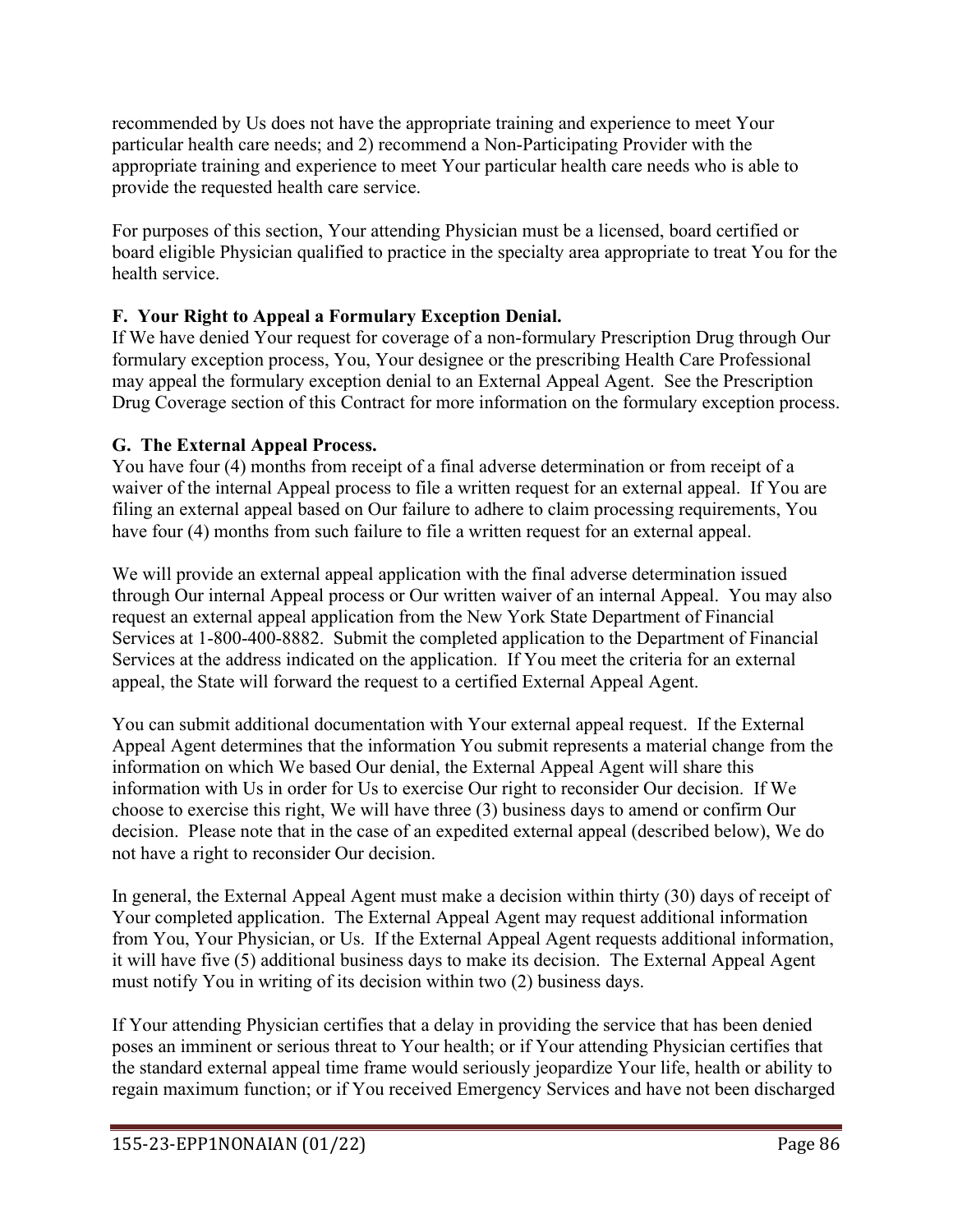from a Facility and the denial concerns an admission, availability of care, or continued stay, You may request an expedited external appeal. In that case, the External Appeal Agent must make a decision within seventy-two (72) hours of receipt of Your completed application. Immediately after reaching a decision, the External Appeal Agent must notify You and Us by telephone or facsimile of that decision. The External Appeal Agent must also notify You in writing of its decision.

If Your internal formulary exception request received a standard review through Our formulary exception process, the External Appeal Agent must make a decision on Your external appeal and notify You or Your designee and the prescribing Health Care Professional within seventy-two (72) hours of receipt of Your completed application. The External Appeal Agent will notify You or Your designee and the prescribing Health Care Professional in writing within two (2) business days of making a determination. If the External Appeal Agent overturns Our denial, We will Cover the Prescription Drug while You are taking the Prescription Drug, including any refills.

If Your internal formulary exception request received an expedited review through Our formulary exception process, the External Appeal Agent must make a decision on Your external appeal and notify You or Your designee and the prescribing Health Care Professional by telephone within twenty-four (24) hours of receipt of Your completed application. The External Appeal Agent will notify You or Your designee and the prescribing Health Care Professional in writing within two (2) business days of making a determination. If the External Appeal Agent overturns Our denial, We will Cover the Prescription Drug while You suffer from the health condition that may seriously jeopardize Your health, life or ability to regain maximum function or for the duration of Your current course of treatment using the non-formulary Prescription Drug.

If the External Appeal Agent overturns Our decision that a service is not Medically Necessary or approves coverage of an experimental or investigational treatment or an out-of-network treatment, We will provide coverage subject to the other terms and conditions of this Contract. Please note that if the External Appeal Agent approves coverage of an experimental or investigational treatment that is part of a clinical trial, We will only Cover the cost of services required to provide treatment to You according to the design of the trial. We will not be responsible for the costs of investigational drugs or devices, the costs of non-health care services, the costs of managing the research, or costs that would not be Covered under this Contract for non-investigational treatments provided in the clinical trial.

The External Appeal Agent's decision is binding on both You and Us. The External Appeal Agent's decision is admissible in any court proceeding.

We will charge You a fee of twenty-five (\$25) dollars for each external appeal, not to exceed seventy-five (\$75) in a single Plan Year. The external appeal application will explain how to submit the fee. We will waive the fee if We determine that paying the fee would be a hardship to You. If the External Appeal Agent overturns the denial of coverage, the fee will be refunded to You.

# **H. Your Responsibilities.**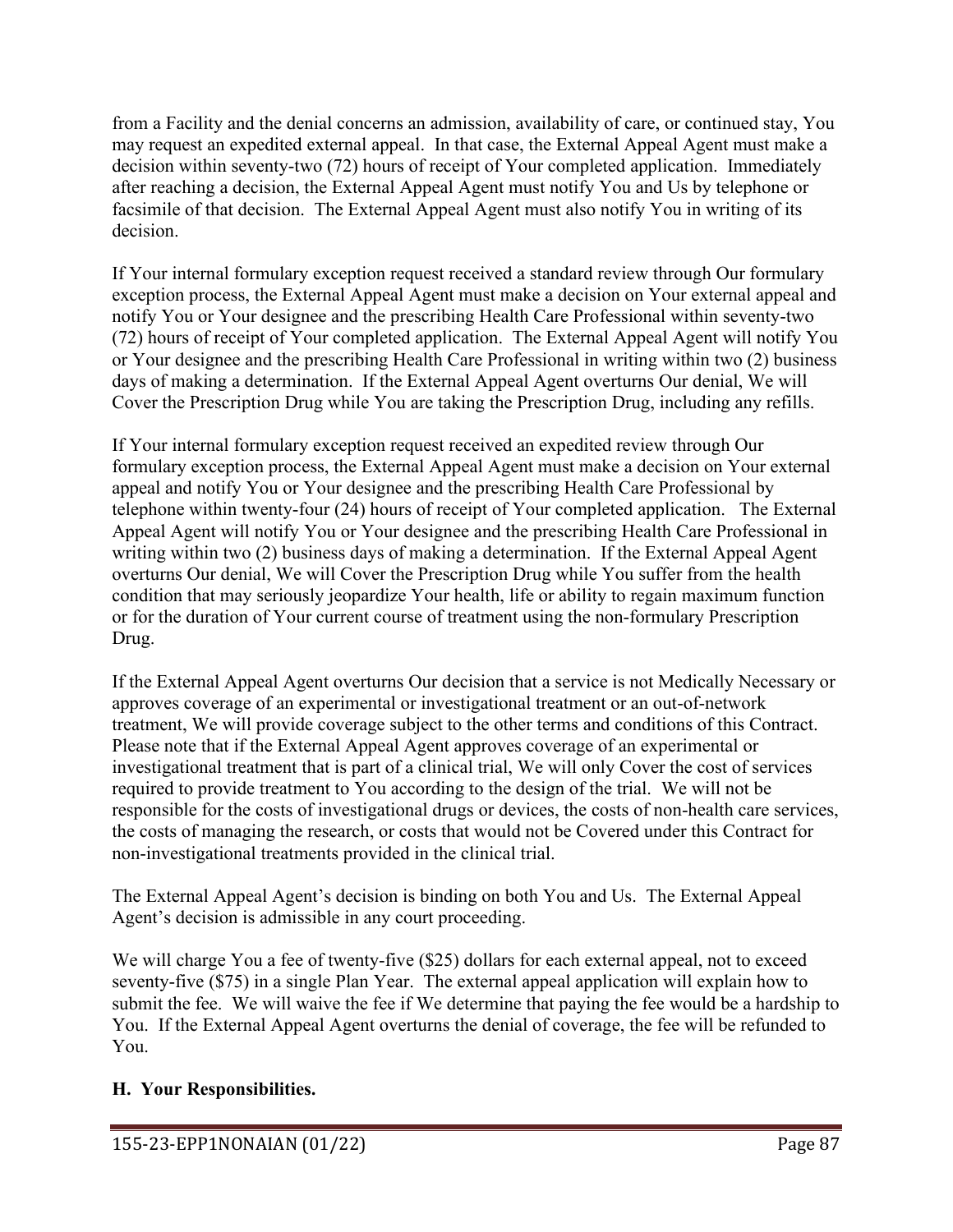**It is Your responsibility to start the external appeal process.** You may start the external appeal process by filing a completed application with the New York State Department of Financial Services. You may appoint a representative to assist You with Your application; however, the Department of Financial Services may contact You and request that You confirm in writing that You have appointed the representative.

**Under New York State law, Your completed request for external appeal must be filed within four (4) months of either the date upon which You receive a final adverse determination, or the date upon which You receive a written waiver of any internal Appeal, or Our failure to adhere to claim processing requirements. We have no authority to extend this deadline.**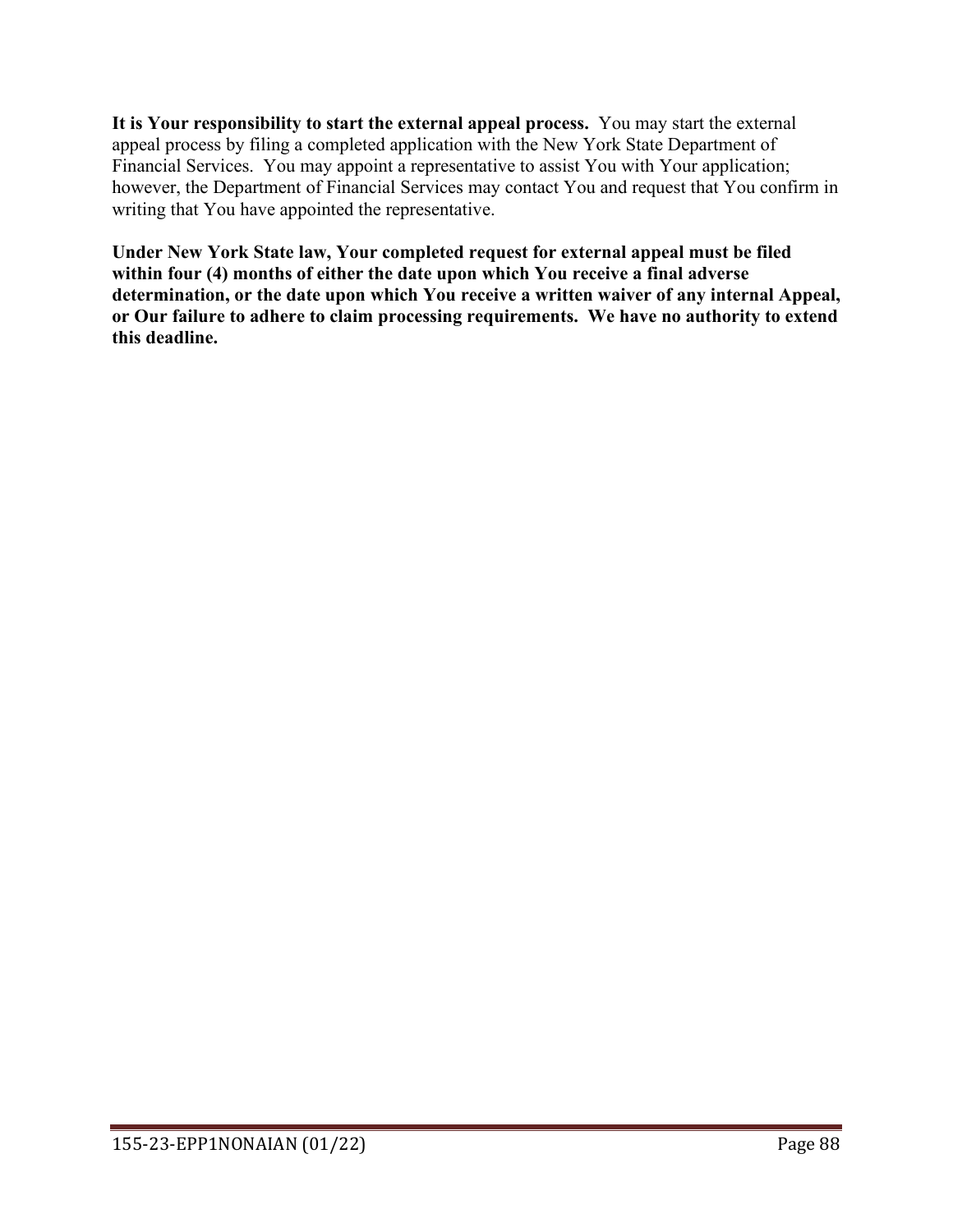## **SECTION XXII**

### **Termination of Coverage**

This Contract may be terminated as follows:

#### **A. Automatic Termination of this Contract.**

This Contract shall automatically terminate

1. Upon Your death.

2. When You turn 65, Your coverage will end at the end of the month in which you turn sixty-five (65) or become Medicare eligible whichever is earlier.

3. When You become Medicaid eligible or enroll in the Medicaid Program, Your coverage will end at the end of the month in which you are determined to be Medicaid eligible.

4. When Your income exceeds 200% of the Federal Poverty Level, Your coverage will end at the end of the month in which your income has changed.

5. When You have had a change in immigration status that makes you eligible for other coverage, including Medicaid, and Your coverage will end at the end of the month before you are determined to be Medicaid eligible.

6. When You have enrolled in a different program through the NY State of Health Marketplace.

7. When you have enrolled in affordable Employer Sponsored Health Insurance.

#### **B. Termination by You.**

You may terminate this Contract at any time by giving the NYSOH at least 14 days' prior written notice.

#### **C. Termination by Us.**

We may terminate this Contract with 30 days' written notice as follows:

1. Non-Payment of Premiums.

Premiums are to be paid by You to Us by each Premium due date. While each Premium is due by the due date, there is a grace period for each Premium payment. If the Premium payment is not received by the end of the grace period, coverage will terminate as follows:

• If You fail to pay the required Premium within a 30-day grace period, this Contract will terminate on the last day of the 30-day grace period. You will not be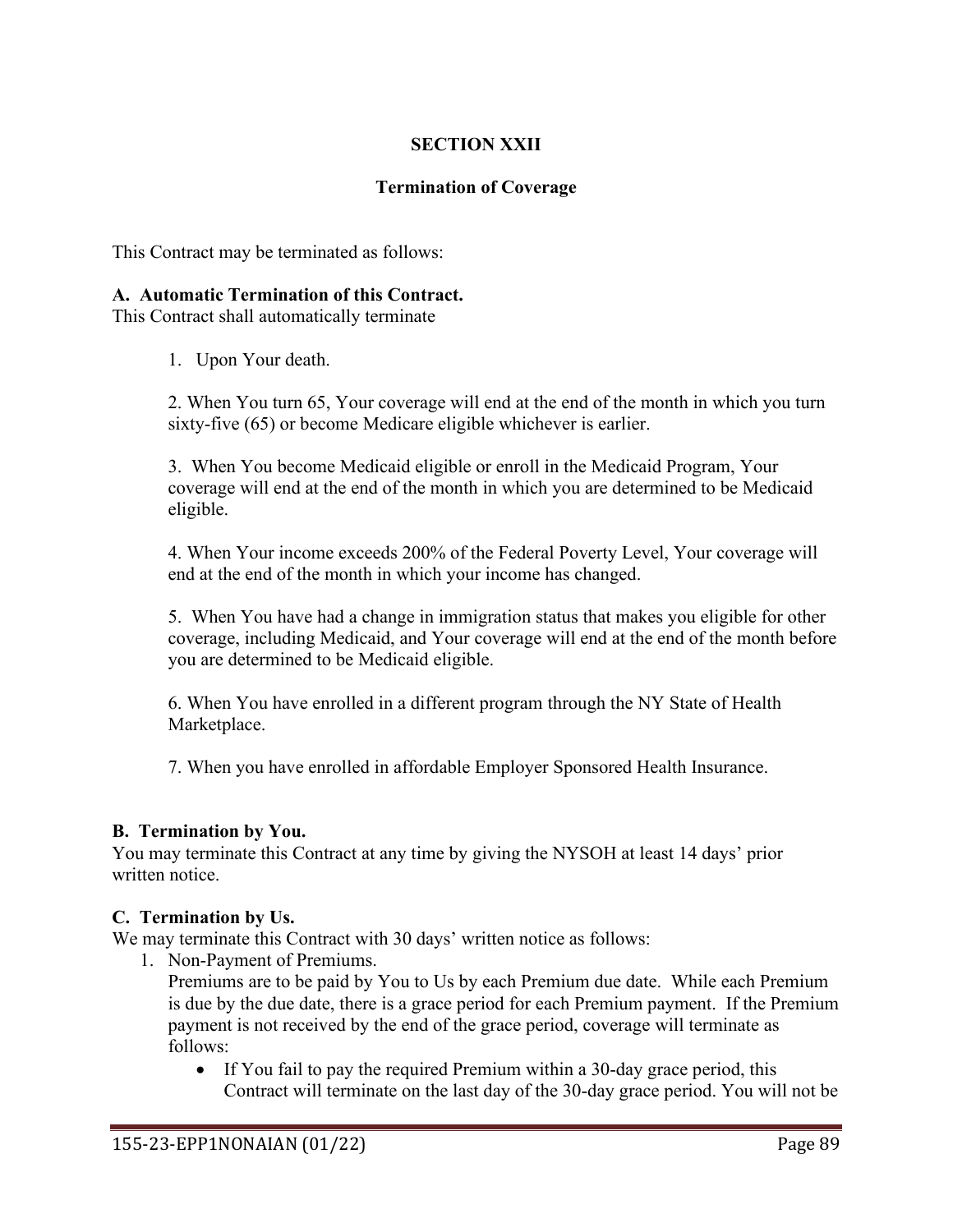responsible for paying any claims submitted during the grace period if this Contract terminates.

2. Fraud or Intentional Misrepresentation of Material Fact.

If You have performed an act that constitutes fraud or made an intentional misrepresentation of material fact in writing on Your enrollment application, or in order to obtain coverage for a service, this Contract will terminate immediately upon written notice to You from the NYSOH. However, if You make an intentional misrepresentation of material fact in writing on Your enrollment application, We will rescind this Contract if the facts misrepresented would have led Us to refuse to issue this Contract and the application is attached to this Contract. Rescission means that the termination of Your coverage will have a retroactive effect of up to the issuance of this Contract.

- 3. If You no longer live or reside in Our Service Area.
- 4. The date the Contract is terminated because We stop offering the class of contracts to which this Contract belongs, without regard to claims experience or health related status of this Contract. We will provide You with at least five (5) months' prior written notice.
- 5. The date the Contract is terminated because We terminate or cease offering all hospital, surgical and medical expense coverage in the individual market, in this State. We will provide You with at least one hundred eighty (180) days' prior written notice.

No termination shall prejudice the right to a claim for benefits which arose prior to such termination.

See the Conversion Right to a New Contract after Termination section of this Contract for Your right to conversion to another individual Contract.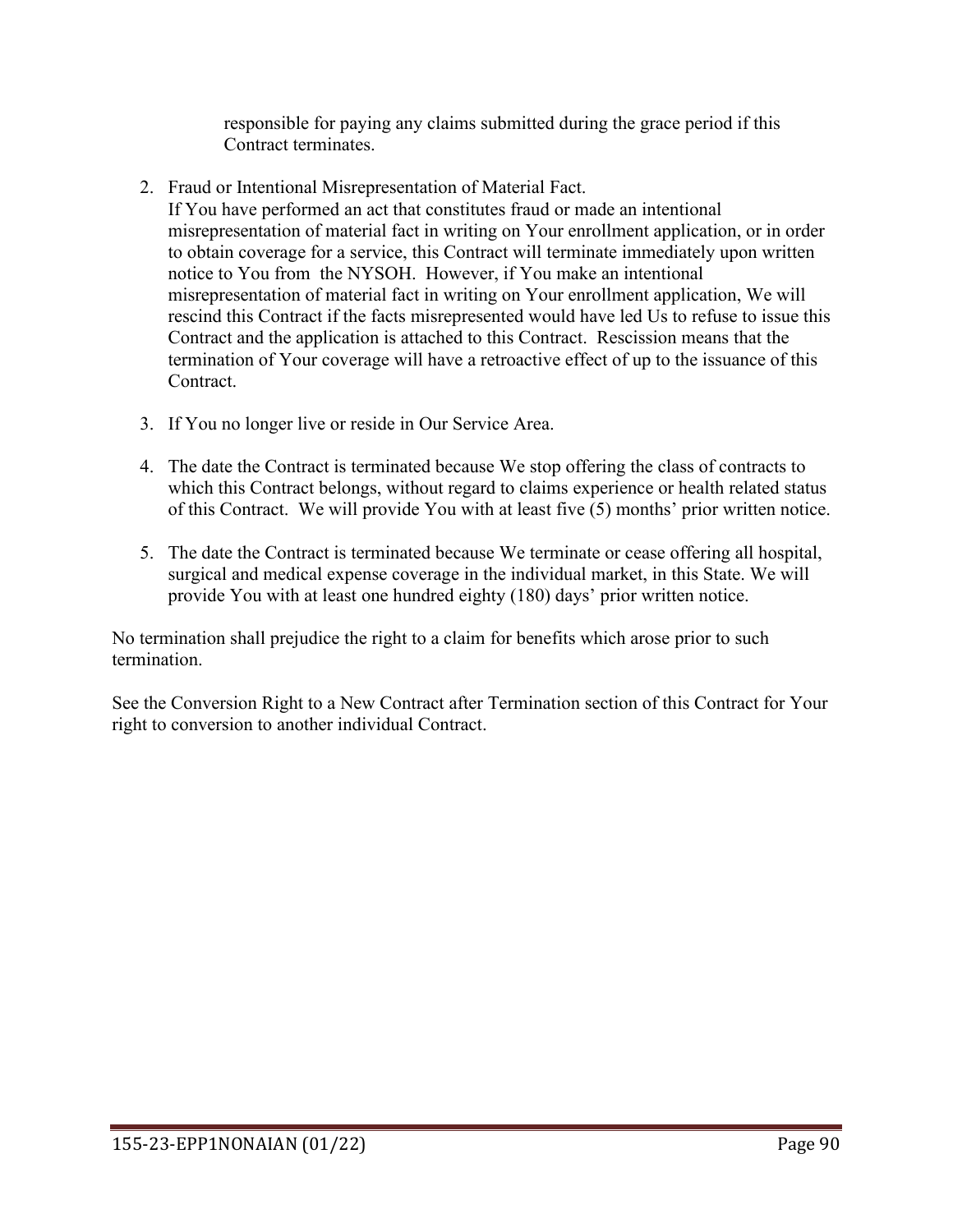# **SECTION XXIII**

### **Temporary Suspension Rights for Armed Forces' Members**

If You, the Subscriber, are a member of a reserve component of the armed forces of the United States, including the National Guard, You have the right to temporary suspension of coverage during active duty and reinstatement of coverage at the end of active duty if:

- 1. Your active duty is extended during a period when the president is authorized to order units of the reserve to active duty, provided that such additional active duty is at the request and for the convenience of the federal government; and
- 2. You serve no more than five (5) years of active duty.

You must make written request to Us to have Your coverage suspended during a period of active duty.

Upon completion of active duty, Your coverage may be resumed as long as You make written application to Us.

For coverage that was suspended while on active duty, coverage will be retroactive to the date on which active duty terminated.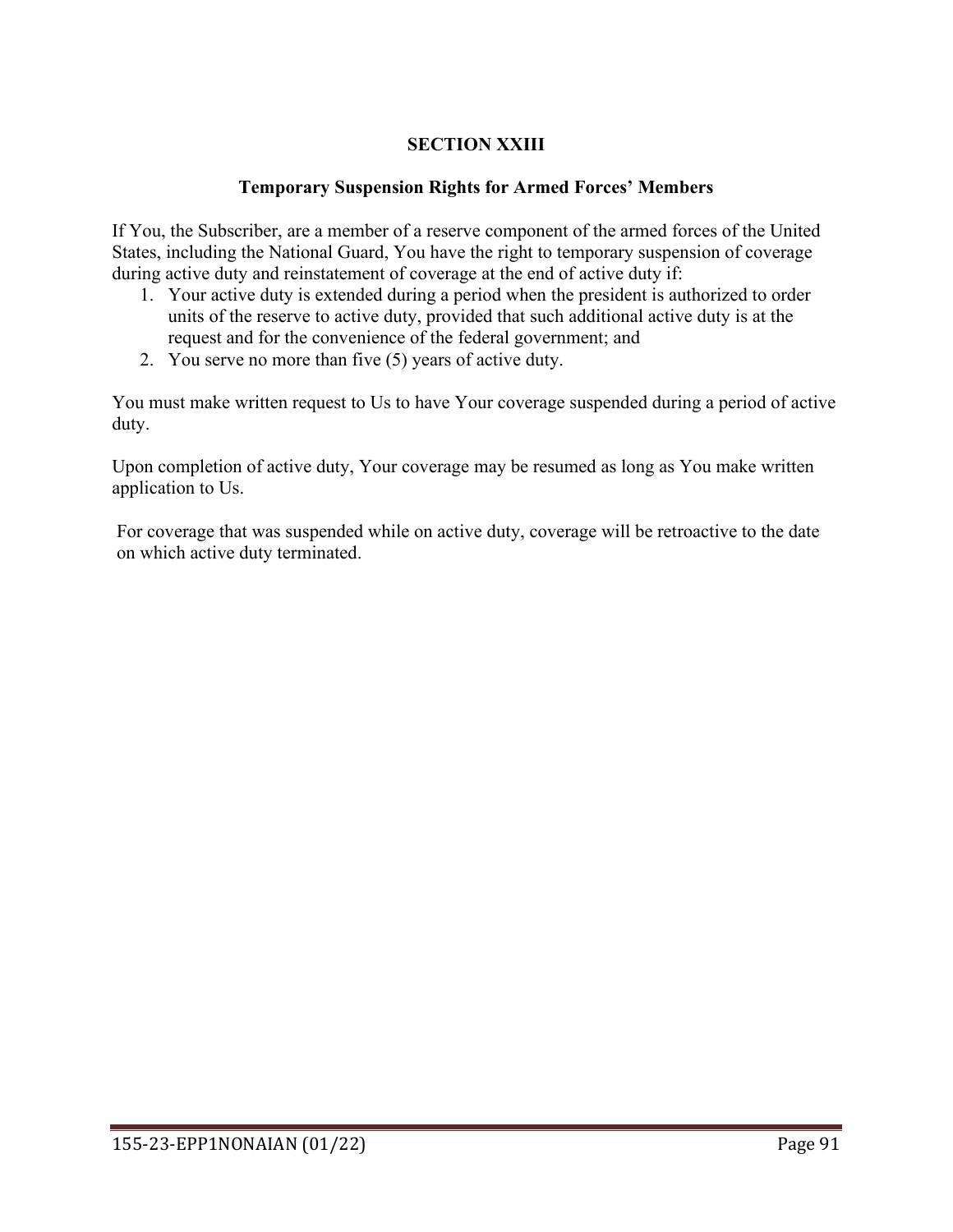## **SECTION XXIV**

### **General Provisions**

### **1. Agreements Between Us and Participating Providers.**

Any agreement between Us and Participating Providers may only be terminated by Us or the Providers. This Contract does not require any Provider to accept a Subscriber as a patient. We do not guarantee a Subscriber's admission to any Participating Provider or any health benefits program.

### **2. Assignment.**

You cannot assign any benefits under this Contract or legal claims based on a denial of benefits to any person, corporation or other organization. You cannot assign any monies due under this Contract to any person, corporation or other organization unless it is an assignment to Your Provider for a surprise bill. See the How Your Coverage Works section of this Contract for more information about surprise bills. Any assignment of benefits or legal claims based on a denial of benefits by You other than for monies due for a surprise bill will be void and unenforceable.

You may request Us to make payment for services directly to Your Provider instead of You, including a payment for a surprise bill or to a Hospital for Emergency Services and inpatient services following Emergency Department Care. See the How Your Coverage Works section of this Contract for more information about surprise bills.

Assignment means the transfer to another person, corporation or other organization of Your right to the services provided under this Contract or Your right to collect money from Us for those services. Nothing in this paragraph shall affect Your right to appoint a designee or representative as otherwise permitted by applicable law.

#### **3. Changes in this Contract.**

We may unilaterally change this Contract upon renewal, if We give You forty-five (45) days' prior written notice.

#### **4. Choice of Law.**

This Contract shall be governed by the laws of the State of New York.

#### **5. Clerical Error.**

Clerical error, whether by You or Us, with respect to this Contract, or any other documentation issued by Us in connection with this Contract, or in keeping any record pertaining to the coverage hereunder, will not modify or invalidate coverage otherwise validly in force or continue coverage otherwise validly terminated.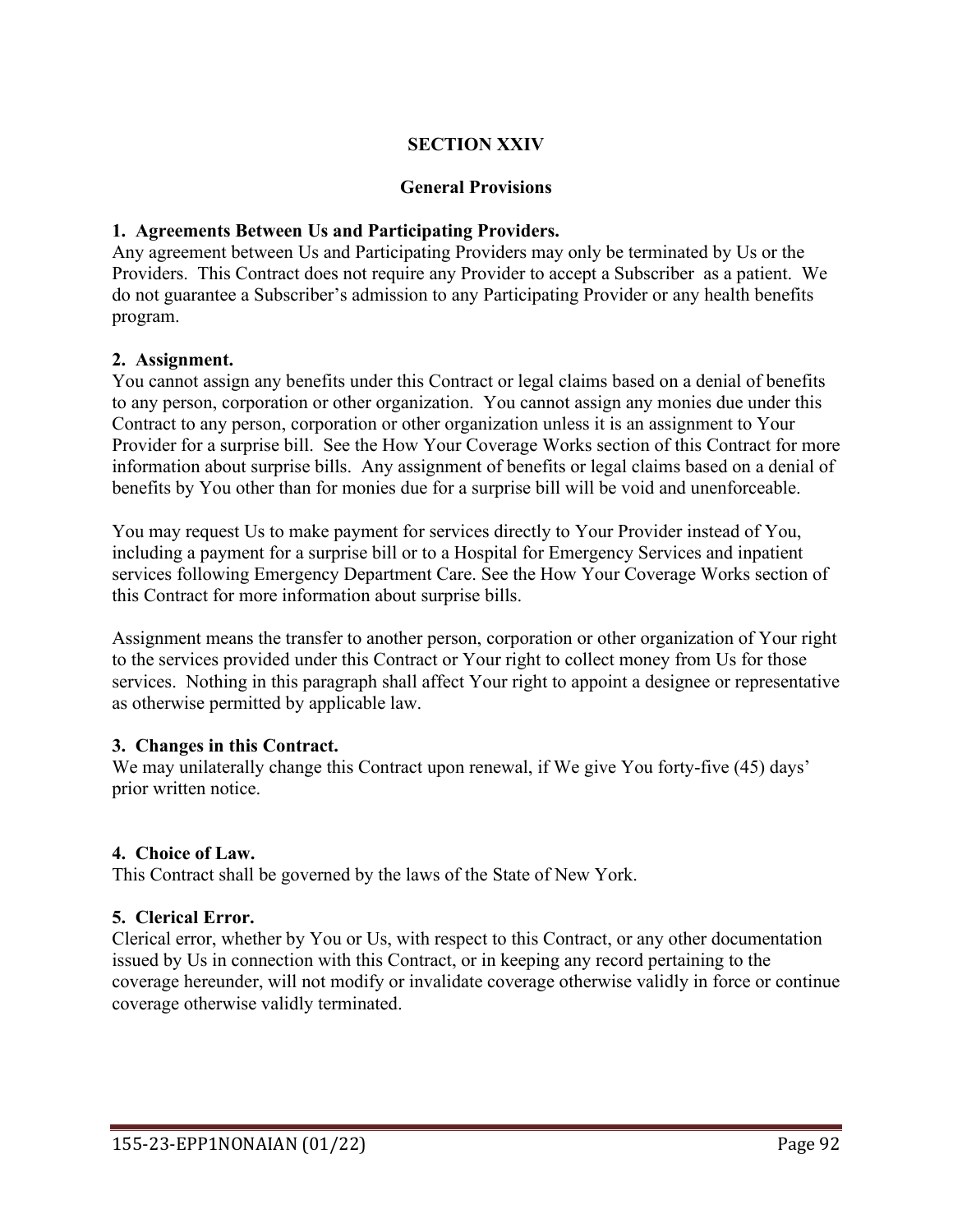## **6. Conformity with Law.**

Any term of this Contract which is in conflict with New York State law or with any applicable federal law that imposes additional requirements from what is required under New York State law will be amended to conform with the minimum requirements of such law.

## **7. Continuation of Benefit Limitations.**

Some of the benefits in this Contract may be limited to a specific number of visits. You will not be entitled to any additional benefits if Your coverage status should change during the year. For example, Your coverage terminates and you enroll in the product later in the year.

## **8. Entire Agreement.**

This Contract, including any endorsements, riders and the attached applications, if any, constitutes the entire Contract.

## **9. Fraud and Abusive Billing.**

We have processes to review claims before and after payment to detect fraud and abusive billing. Members seeking services from Non-Participating Providers could be balance billed by the Non-Participating Provider for those services that are determined to be not payable as a result of a reasonable belief of fraud or other intentional misconduct or abusive billing.

## **10. Furnishing Information and Audit.**

You will promptly furnish Us with all information and records that We may require from time to time to perform Our obligations under this Contract. You must provide Us with information over the telephone for reasons such as the following: to allow Us to determine the level of care You need; so that We may certify care authorized by Your Physician; or to make decisions regarding the Medical Necessity of Your care.

### **11. Identification Cards.**

Identification ("ID") cards are issued by Us for identification purposes only. Possession of any ID card confers no right to services or benefits under this Contract. To be entitled to such services or benefits, Your Premiums must be paid in full at the time the services are sought to be received.

### **12. Incontestability.**

No statement made by You in an application for coverage under this Contract shall avoid the Contract or be used in any legal proceeding unless the application or an exact copy is attached to this Contract.

# **13. Input in Developing Our Policies.**

You may participate in the development of Our policies by writing to Our Customer Service address, **EmblemHealth, Customer Service Department, 55 Water Street, New York, NY 10041-8190**; e-mail Us by visiting [www.emblemhealth.com,](http://www.emblemhealth.com/) or calling Us at the number on Your ID card.

### **14. Material Accessibility.**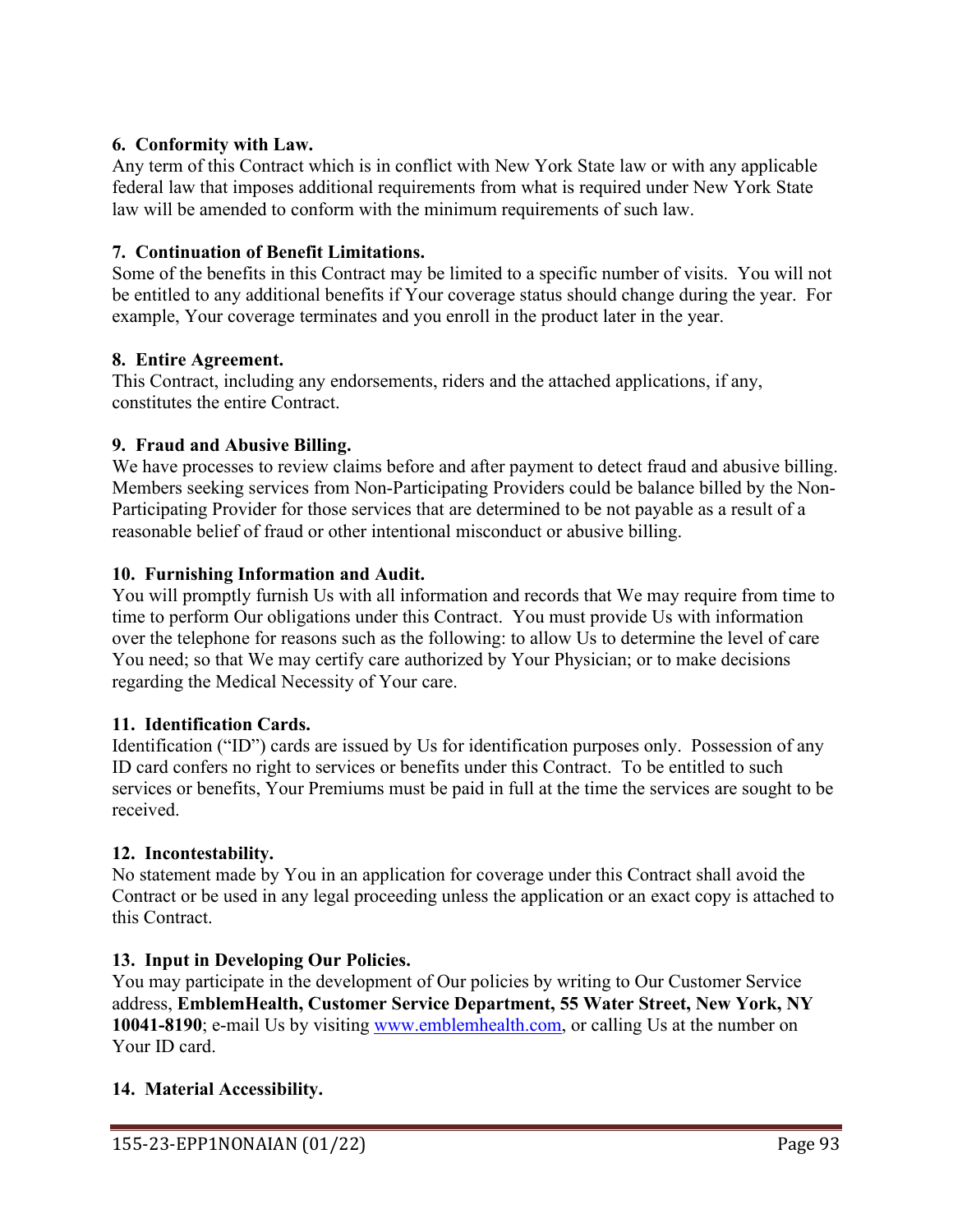We will give You ID cards Contracts, riders and other necessary materials.

## **15. More Information about Your Health Plan.**

You can request additional information about Your coverage under this Contract. Upon Your request, We will provide the following information:

- A list of the names, business addresses and official positions of Our board of directors, officers and members; and Our most recent annual certified financial statement which includes a balance sheet and a summary of the receipts and disbursements.
- The information that We provide the State regarding Our consumer complaints.
- A copy of Our procedures for maintaining confidentiality of Subscriber information.
- A copy of Our drug formulary. You may also inquire if a specific drug is Covered under this Contract.
- A written description of Our quality assurance program.
- A copy of Our medical policy regarding an experimental or investigational drug, medical device or treatment in clinical trials.
- Provider affiliations with participating Hospitals.
- A copy of Our clinical review criteria (e.g., Medical Necessity criteria), and where appropriate, other clinical information We may consider regarding a specific disease, course of treatment or Utilization Review guidelines including clinical review criteria relating to a step therapy protocol override determination.
- Written application procedures and minimum qualification requirements for Providers.
- Documents that contain the processes, strategies, evidentiary standards, and other factors used to apply a treatment limitation with respect to medical/surgical benefits and mental health or substance use disorder benefits under the Contract.

### **16. Notice.**

Any notice that We give You under this Contract will be mailed to Your address as it appears in Our records or delivered electronically if You consent to electronic delivery. If notice is delivered to You electronically, You may also request a copy of the notice from Us. You agree to provide Us with notice of any change of Your address. If You have to give Us any notice, it should be sent by U.S. mail, first class, postage prepaid to: EmblemHealth, 55 Water St – New York, NY 10041.

# **17. Premium Payment.**

The first month's Premium is due and payable when You apply for coverage. Coverage will begin on the effective date of the Contract as defined herein. Subsequent Premiums are due and payable on the first of each month thereafter.

# **18. Premium Refund.**

We will give any refund of Premiums, if due, to You.

### **19. Recovery of Overpayments.**

On occasion, a payment may be made to You when You are not covered, for a service that is not Covered, or which is more than is proper. When this happens, We will explain the problem to You and You must return the amount of the overpayment to Us within sixty (60) days after receiving notification from Us. However, We shall not initiate overpayment recovery efforts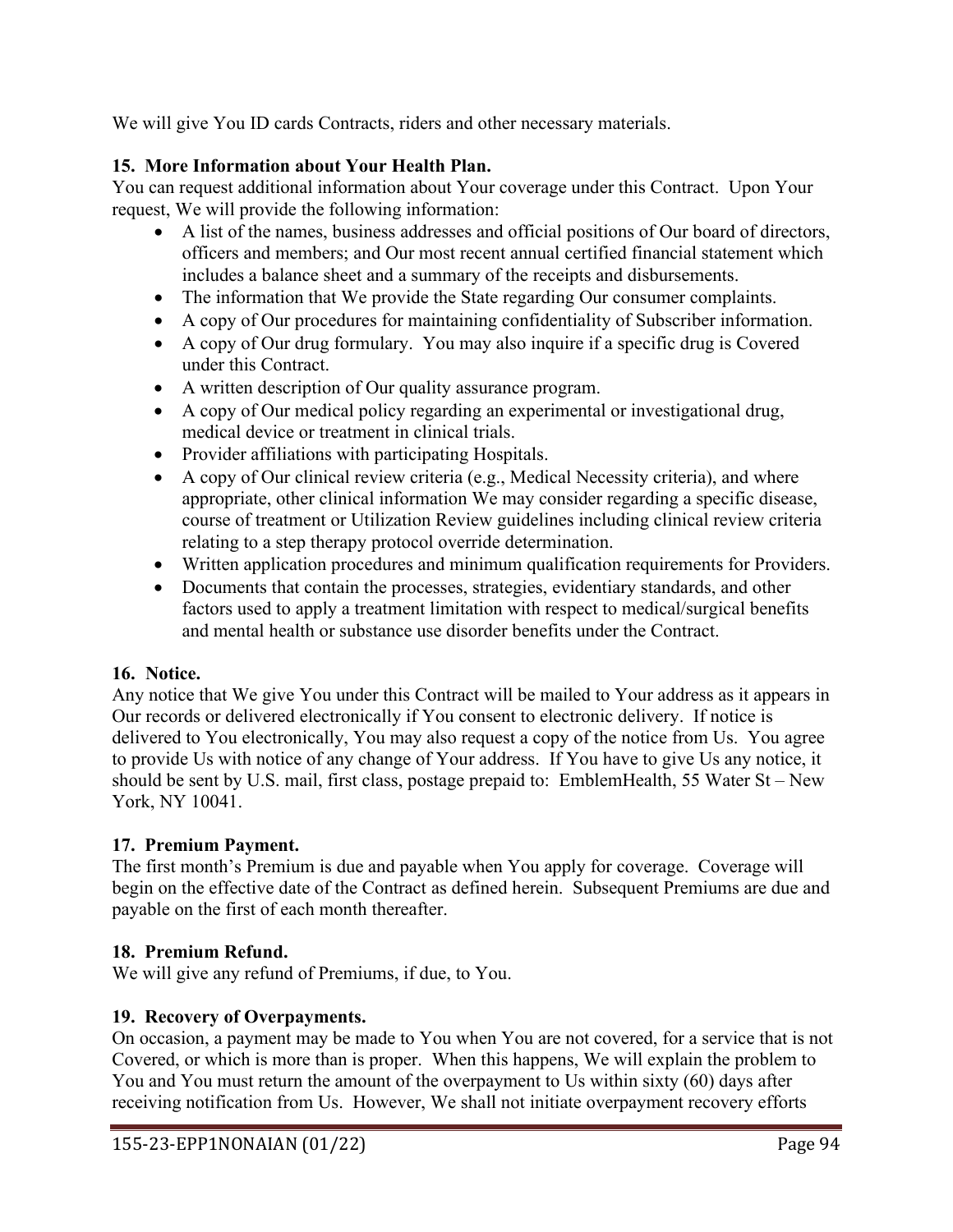more than twenty-four (24) months after the original payment was made unless We have a reasonable belief of fraud or other intentional misconduct.

# **20. Renewal Date.**

The renewal date for this Contract is twelve (12) months after the effective date of this Contract.

# **21. Reinstatement after Default.**

If You default in making any payment under this Contract, the subsequent acceptance of payment by Us or by one of Our authorized agents or brokers shall reinstate the Contract.

# **22. Right to Develop Guidelines and Administrative Rules.**

We may develop or adopt standards that describe in more detail when We will or will not make payments under this Contract. Examples of the use of the standards are to determine whether: Hospital inpatient care was Medically Necessary; surgery was Medically Necessary to treat Your illness or injury; or certain services are skilled care. Those standards will not be contrary to the descriptions in this Contract. If You have a question about the standards that apply to a particular benefit, You may contact Us and We will explain the standards or send You a copy of the standards. We may also develop administrative rules pertaining to enrollment and other administrative matters. We shall have all the powers necessary or appropriate to enable Us to carry out Our duties in connection with the administration of this Contract.

# **23. Right to Offset.**

If We make a claim payment to You or on Your behalf in error or You owe Us any money, You must repay the amount You owe Us. Except as otherwise required by law, if We owe You a payment for other claims received, We have the right to subtract any amount You owe Us from any payment We owe You.

# **24. Severability.**

The unenforceability or invalidity of any provision of this Contract shall not affect the validity and enforceability of the remainder of this Contract.

# **25. Significant Change in Circumstances.**

If We are unable to arrange for Covered Services as provided under this Contract as the result of events outside of Our control, We will make a good faith effort to make alternative arrangements. These events would include a major disaster, epidemic, the complete or partial destruction of facilities, riot, civil insurrection, disability of a significant part of Participating Providers' personnel, or similar causes. We will make reasonable attempts to arrange for Covered Services. We and Our Participating Providers will not be liable for delay, or failure to provide or arrange for Covered Services if such failure or delay is caused by such an event.

# **26. Subrogation and Reimbursement.**

These paragraphs apply when another party (including any insurer) is, or may be found to be, responsible for Your injury, illness or other condition and We have provided benefits related to that injury, illness or condition. As permitted by applicable state law, unless preempted by federal law, We may be subrogated to all rights of recovery against any such party (including Your own insurance carrier) for the benefits We have provided to You under this Contract.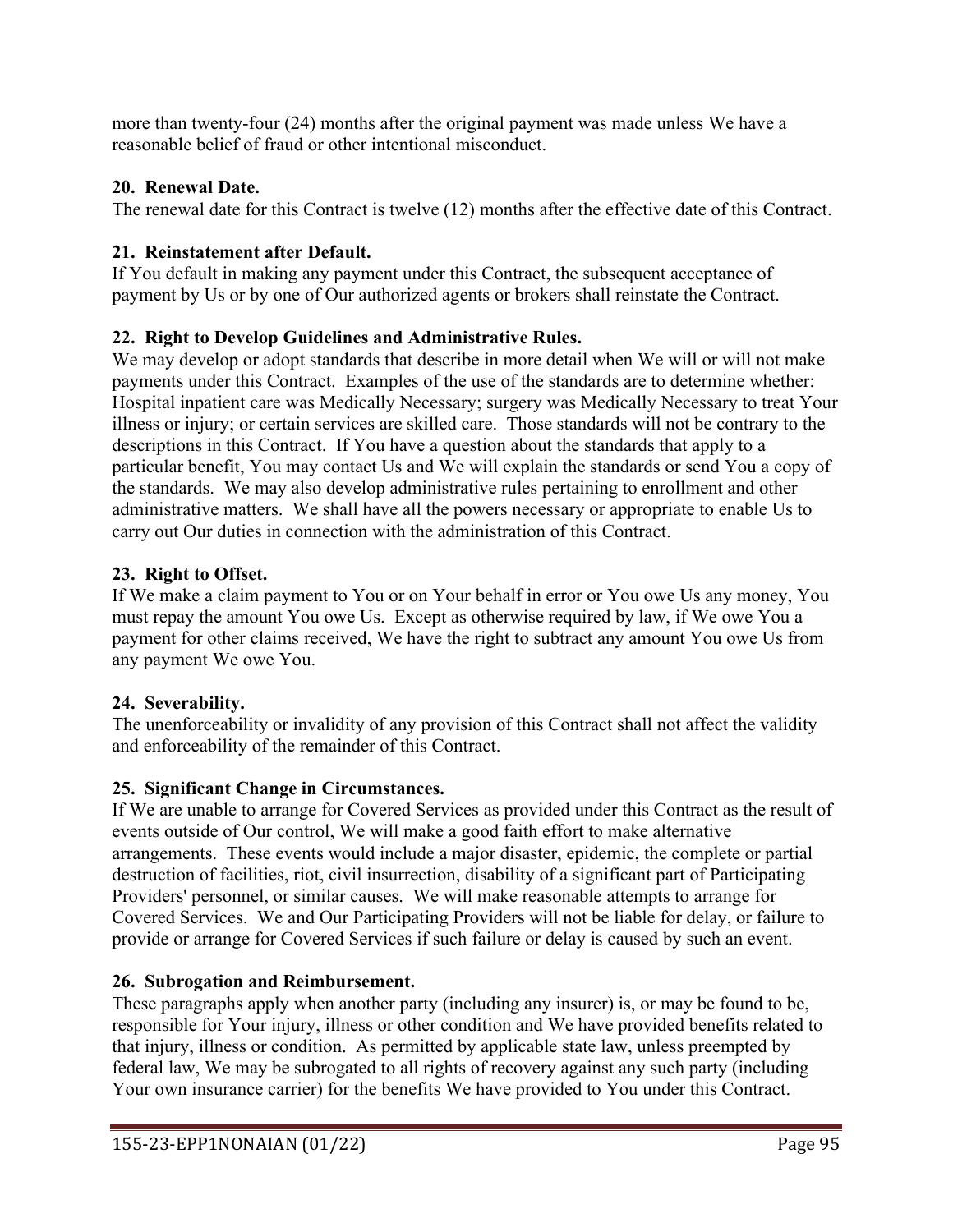Subrogation means that We have the right, independently of You, to proceed directly against the other party to recover the benefits that We have provided.

Subject to applicable state law, unless preempted by federal law, We may have a right of reimbursement if You or anyone on Your behalf receives payment from any responsible party (including Your own insurance carrier) from any settlement, verdict or insurance proceeds, in connection with an injury, illness, or condition for which We provided benefits. Under New York General Obligations Law Section 5-335, Our right of recovery does not apply when a settlement is reached between a plaintiff and defendant, unless a statutory right of reimbursement exists. The law also provides that, when entering into a settlement, it is presumed that You did not take any action against Our rights or violate any contract between You and Us. The law presumes that the settlement between You and the responsible party does not include compensation for the cost of health care services for which We provided benefits.

We request that You notify Us within thirty (30) days of the date when any notice is given to any party, including an insurance company or attorney, of Your intention to pursue or investigate a claim to recover damages or obtain compensation due to injury, illness or condition sustained by You for which We have provided benefits. You must provide all information requested by Us or Our representatives including, but not limited to, completing and submitting any applications or other forms or statements as We may reasonably request.

# **27. Third Party Beneficiaries.**

No third party beneficiaries are intended to be created by this Contract and nothing in this Contract shall confer upon any person or entity other than You or Us any right, benefit, or remedy of any nature whatsoever under or by reason of this Contract. No other party can enforce this Contract's provisions or seek any remedy arising out of either Our or Your performance or failure to perform any portion of this Contract, or to bring an action or pursuit for the breach of any terms of this Contract.

# **28. Time to Sue.**

No action at law or in equity may be maintained against Us prior to the expiration of sixty (60) days after written submission of a claim has been furnished to Us as required in this Contract. You must start any lawsuit against Us under this Contract within two (2) years from the date the claim was required to be filed.

# **29. Translation Services.**

Translation services are available free of charge under this Contract for non-English speaking Subscribers. Please contact Us at the number on Your ID card to access these services.

# **30. Venue for Legal Action.**

If a dispute arises under this Contract, it must be resolved in a court located in the State of New York. You agree not to start a lawsuit against Us in a court anywhere else. You also consent to New York State courts having personal jurisdiction over You. That means that, when the proper procedures for starting a lawsuit in these courts have been followed, the courts can order You to defend any action We bring against You.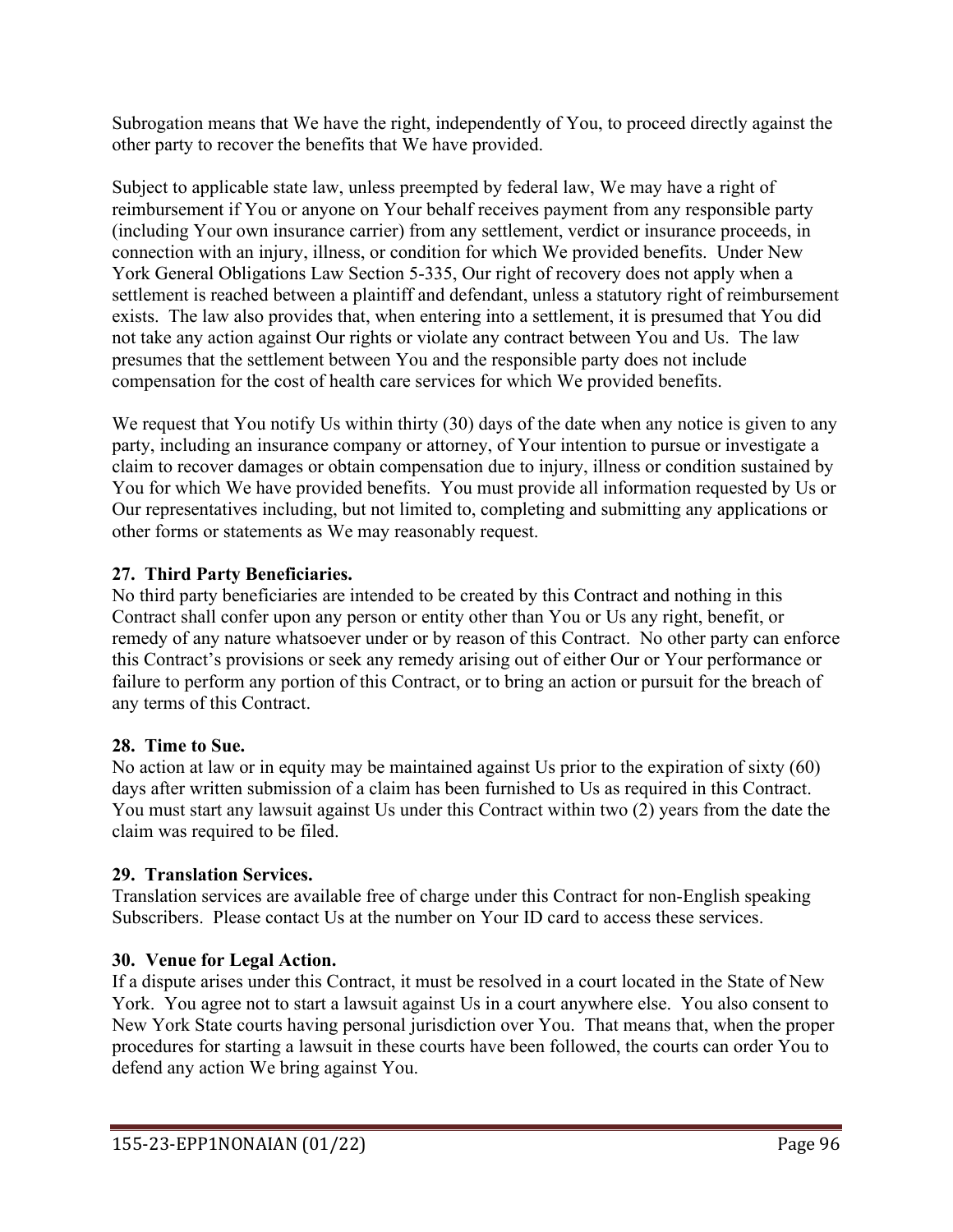### **31. Waiver.**

The waiver by any party of any breach of any provision of this Contract will not be construed as a waiver of any subsequent breach of the same or any other provision. The failure to exercise any right hereunder will not operate as a waiver of such right.

## **32. Who May Change this Contract.**

This Contract may not be modified, amended, or changed, except in writing and signed by Our Chief Executive Officer ("CEO") or a person designated by the CEO. No employee, agent, or other person is authorized to interpret, amend, modify, or otherwise change this Contract in a manner that expands or limits the scope of coverage, or the conditions of eligibility, enrollment, or participation, unless in writing and signed by the CEO President or person designated by the CEO.

## **33. Who Receives Payment under this Contract.**

Payments under this Contract for services provided by a Participating Provider will be made directly by Us to the Provider. If You receive services from a Non-Participating Provider, We reserve the right to pay either You or the Provider. If You assign benefits for a surprise bill to Your Non-Participating Provider, We will pay the Non-Participating Provider directly. See the How Your Coverage Works section of this Contract for more information about surprise bills.

## **34. Workers' Compensation Not Affected.**

The coverage provided under this Contract is not in lieu of and does not affect any requirements for coverage by workers' compensation insurance or law.

# **35. Your Medical Records and Reports.**

In order to provide Your coverage under this Contract, it may be necessary for Us to obtain Your medical records and information from Providers who treated You. Our actions to provide that coverage include processing Your claims, reviewing Grievances, Appeals, or complaints involving Your care, and quality assurance reviews of Your care, whether based on a specific complaint or a routine audit of randomly selected cases. By accepting coverage under this Contract, except as prohibited by state or federal law, You automatically give Us or Our designee permission to obtain and use Your medical records for those purposes and You authorize each and every Provider who renders services to You to:

- Disclose all facts pertaining to Your care, treatment, and physical condition to Us or to a medical, dental, or mental health professional that We may engage to assist Us in reviewing a treatment or claim, or in connection with a complaint or quality of care review;
- Render reports pertaining to Your care, treatment, and physical condition to Us, or to a medical, dental, or mental health professional that We may engage to assist Us in reviewing a treatment or claim; and
- Permit copying of Your medical records by Us.

We agree to maintain Your medical information in accordance with state and federal confidentiality requirements. However, to the extent permitted under state or federal law, You automatically give Us permission to share Your information with the New York State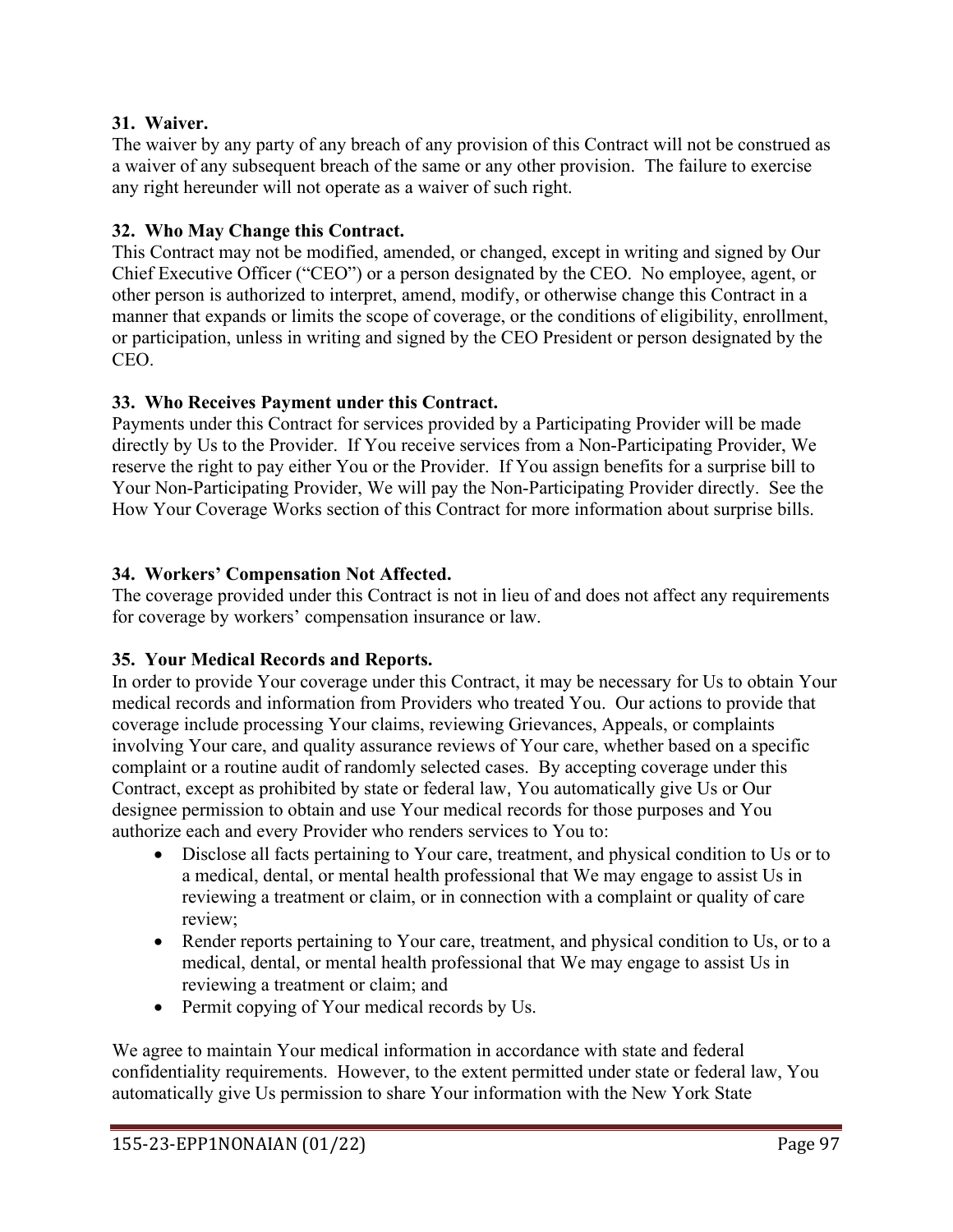Department of Health, and other authorized federal, state and local agencies with authority over the Essential Plan, quality oversight organizations, and third parties with which We contract to assist Us in administering this Contract, so long as they also agree to maintain the information in accordance with state and federal confidentiality requirements. If You want to take away any permissions you gave to release this information, you may call us at the number on your ID card.

## **36. Your Rights and Responsibilities.**

As a Member, You have rights and responsibilities when receiving health care. As Your health care partner, We want to make sure Your rights are respected while providing Your health benefits. You have the right to obtain complete and current information concerning a diagnosis, treatment and prognosis from a Physician or other Provider in terms You can reasonably understand. When it is not advisable to give such information to You, the information shall be made available to an appropriate person acting on Your behalf.

You have the right to receive information from Your Physician or other Provider that You need in order to give Your informed consent prior to the start of any procedure or treatment.

You have the right to refuse treatment to the extent permitted by law and to be informed of the medical consequences of that action.

You have the right to formulate advance directives regarding Your care.

You have the right to access Our Participating Providers.

As a Member, You should also take an active role in Your care. We encourage You to:

- Understand Your health problems as well as You can and work with Your Providers to make a treatment plan that You all agree on;
- Follow the treatment plan that You have agreed on with Your doctors or Providers;
- Give Us, Your doctors and other Providers the information needed to help You get the care You need and all the benefits You are eligible for under Your Contract. This may include information about other health insurance benefits You have along with Your coverage with Us; and
- Inform Us if You have any changes to Your name, address or Dependents covered under Your Contract.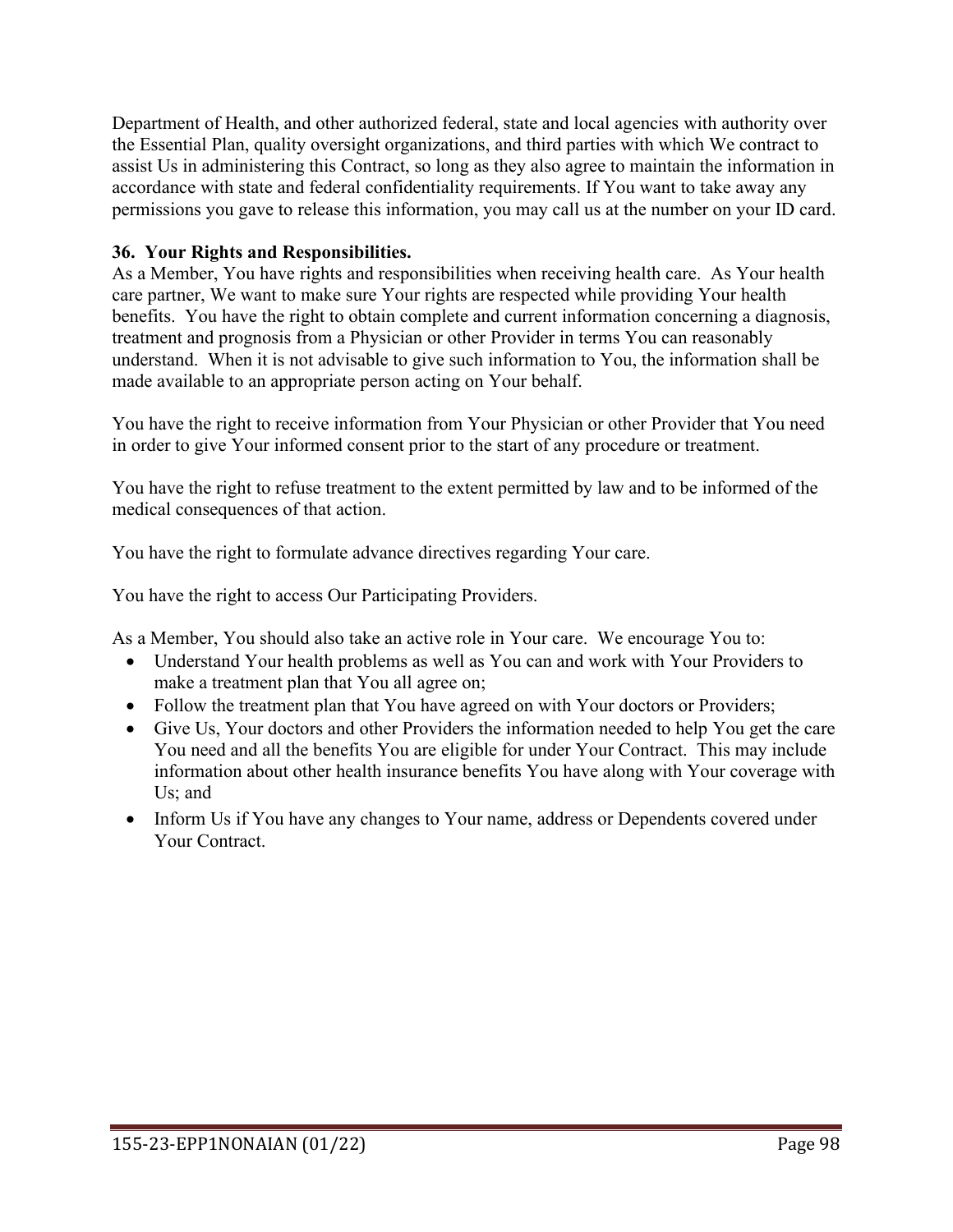# **Section XXV**

# **Essential Plan Program 1 Schedule of Benefits** *\*See Benefit Description in Contract for More Details*

| <b>COST-SHARING</b>                                                                                                                                                                 | Participating<br><b>Provider Member</b><br><b>Responsibility for</b><br><b>Cost-Sharing</b> | <b>Non-Participating</b><br><b>Provider Member</b><br><b>Responsibility for Cost-</b><br><b>Sharing</b> |                                   |
|-------------------------------------------------------------------------------------------------------------------------------------------------------------------------------------|---------------------------------------------------------------------------------------------|---------------------------------------------------------------------------------------------------------|-----------------------------------|
| <b>Deductible</b><br>Individual                                                                                                                                                     | \$0                                                                                         | None                                                                                                    |                                   |
| <b>Out-of-Pocket Limit</b><br>Individual<br>$\bullet$<br>Deductibles, Coinsurance<br>and Copayments that make<br>up Your Out-of-Pocket<br>Limit accumulate on a Plan<br>Year basis. | \$2,000                                                                                     | Non-Participating Provider<br>services are not Covered<br>except as required for<br>emergency care      |                                   |
| <b>OFFICE VISITS</b>                                                                                                                                                                | Participating<br><b>Provider Member</b><br><b>Responsibility for</b><br><b>Cost-Sharing</b> | <b>Non-Participating</b><br><b>Provider Member</b><br><b>Responsibility for Cost-</b><br><b>Sharing</b> | Limits                            |
| Primary Care Office Visits<br>(or Home Visits)                                                                                                                                      | \$15 Copayment                                                                              | Non-Participating Provider<br>services are not Covered<br>and You pay the full cost                     | See benefit<br>for<br>description |
| <b>Specialist Office Visits</b><br>(or Home Visits)<br><b>Referral Required</b>                                                                                                     | \$25 Copayment                                                                              | Non-Participating Provider<br>services are not Covered<br>and You pay the full cost                     | See benefit<br>for<br>description |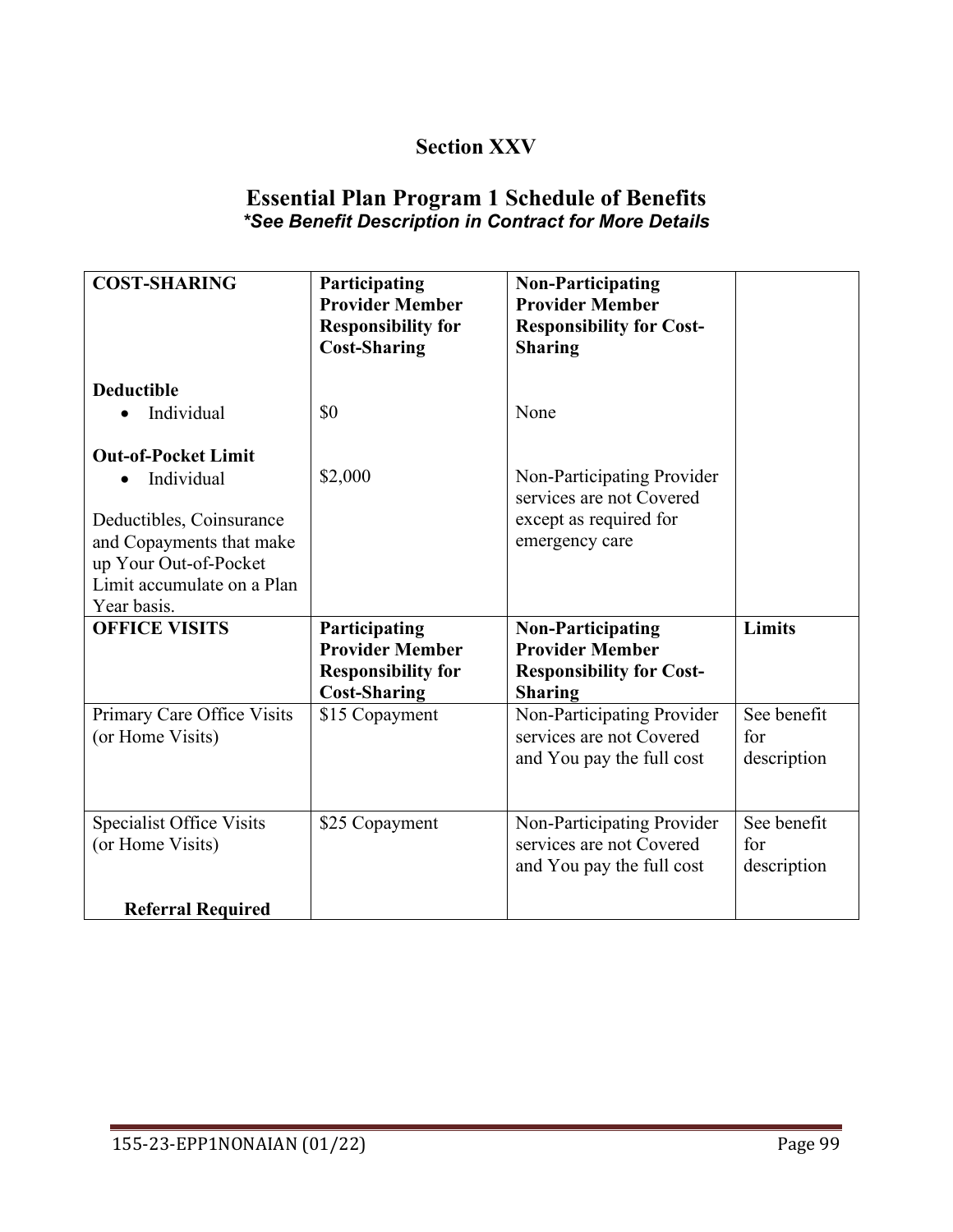| <b>PREVENTIVE CARE</b>                                                                              | Participating<br><b>Provider Member</b><br><b>Responsibility for</b><br><b>Cost-Sharing</b> | <b>Non-Participating</b><br><b>Provider Member</b><br><b>Responsibility for Cost-</b><br><b>Sharing</b> | Limits                            |
|-----------------------------------------------------------------------------------------------------|---------------------------------------------------------------------------------------------|---------------------------------------------------------------------------------------------------------|-----------------------------------|
| <b>Adult Annual</b><br>Physical<br>Examinations*                                                    | Covered in full                                                                             | Non-Participating Provider<br>services are not Covered<br>and You pay the full cost                     | See benefit<br>for<br>description |
| Adult<br>Immunizations*                                                                             | Covered in full                                                                             | Non-Participating Provider<br>services are not Covered<br>and You pay the full cost                     |                                   |
| Routine<br>Gynecological<br>Services/Well<br>Woman Exams*                                           | Covered in full                                                                             | Non-Participating Provider<br>services are not Covered<br>and You pay the full cost                     |                                   |
| Mammograms,<br>Screenings and<br>Diagnostic Imaging<br>for the Detection of<br><b>Breast Cancer</b> | Covered in full                                                                             | Non-Participating Provider<br>services are not Covered<br>and You pay the full cost                     |                                   |
| Sterilization<br>Procedures for<br>Women*                                                           | Covered in full                                                                             | Non-Participating Provider<br>services are not Covered<br>and You pay the full cost                     |                                   |
| Vasectomy                                                                                           | See Surgical Services<br>Cost-Sharing                                                       | Non-Participating Provider<br>services are not Covered<br>and You pay the full cost                     |                                   |
| <b>Bone Density</b><br>Testing*                                                                     | Covered in full                                                                             | Non-Participating Provider<br>services are not Covered<br>and You pay the full cost                     |                                   |
| Screening for<br><b>Prostate Cancer</b>                                                             | Covered in full                                                                             | Non-Participating Provider<br>services are not Covered<br>and You pay the full cost                     |                                   |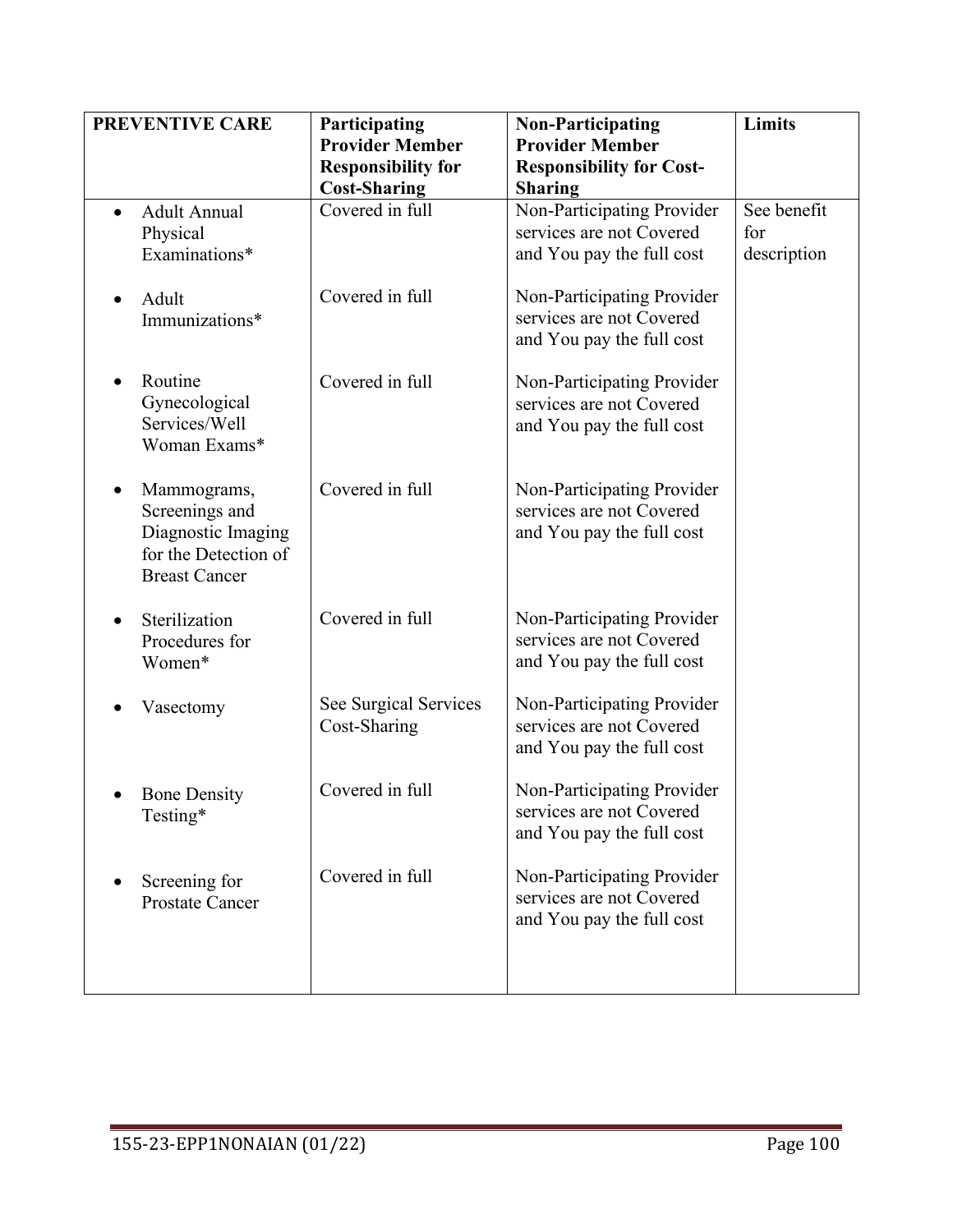| <b>PREVENTIVE CARE -</b><br><b>Continued</b>                                                                                                        | Participating<br><b>Provider Member</b><br><b>Responsibility for</b><br><b>Cost-Sharing</b>                                                                                                               | <b>Non-Participating</b><br><b>Provider Member</b><br><b>Responsibility for Cost-</b><br><b>Sharing</b> | Limits                            |
|-----------------------------------------------------------------------------------------------------------------------------------------------------|-----------------------------------------------------------------------------------------------------------------------------------------------------------------------------------------------------------|---------------------------------------------------------------------------------------------------------|-----------------------------------|
| All other preventive<br>$\bullet$<br>services required by<br><b>USPSTF</b> and HRSA                                                                 | Covered in full                                                                                                                                                                                           | Non-Participating Provider<br>services are not Covered<br>and You pay the full cost                     | See benefit<br>for<br>description |
| *When preventive<br>services are not<br>provided in<br>accordance with the<br>comprehensive<br>guidelines supported<br>by USPSTF and<br><b>HRSA</b> | Use Cost-Sharing for<br>appropriate service<br>(Primary Care Office<br>Visit; Specialist Office<br>Visit; Diagnostic<br>Radiology Services;<br><b>Laboratory Procedures</b><br>and Diagnostic<br>Testing) | Non-Participating Provider<br>services are not Covered<br>and You pay the full cost                     |                                   |
| <b>EMERGENCY CARE</b>                                                                                                                               | Participating<br><b>Provider Member</b><br><b>Responsibility for</b><br><b>Cost-Sharing</b>                                                                                                               | <b>Non-Participating</b><br><b>Provider Member</b><br><b>Responsibility for Cost-</b><br><b>Sharing</b> | Limits                            |
| Pre-Hospital Emergency<br><b>Medical Services</b><br>(Ambulance Services)                                                                           | \$75 Copayment                                                                                                                                                                                            | \$75 Copayment                                                                                          | See benefit<br>for<br>description |
| Non-Emergency<br><b>Ambulance Services</b><br>Preauthorization<br>Required                                                                          | \$75 Copayment                                                                                                                                                                                            | Non-Participating Provider<br>services are not Covered<br>and You pay the full cost                     | See benefit<br>for<br>description |
| <b>Emergency Department</b><br>Copayment waived if<br>admitted to Hospital                                                                          | \$75 Copayment<br>Health care forensic<br>examinations<br>performed under Public<br>Health Law § 2805-i<br>are not subject to<br>Copayment                                                                | \$75 Copayment                                                                                          | See benefit<br>for<br>description |
| <b>Urgent Care Center</b>                                                                                                                           | \$25 Copayment                                                                                                                                                                                            | Non-Participating Provider<br>services are not Covered<br>and You pay the full cost                     | See benefit<br>for<br>description |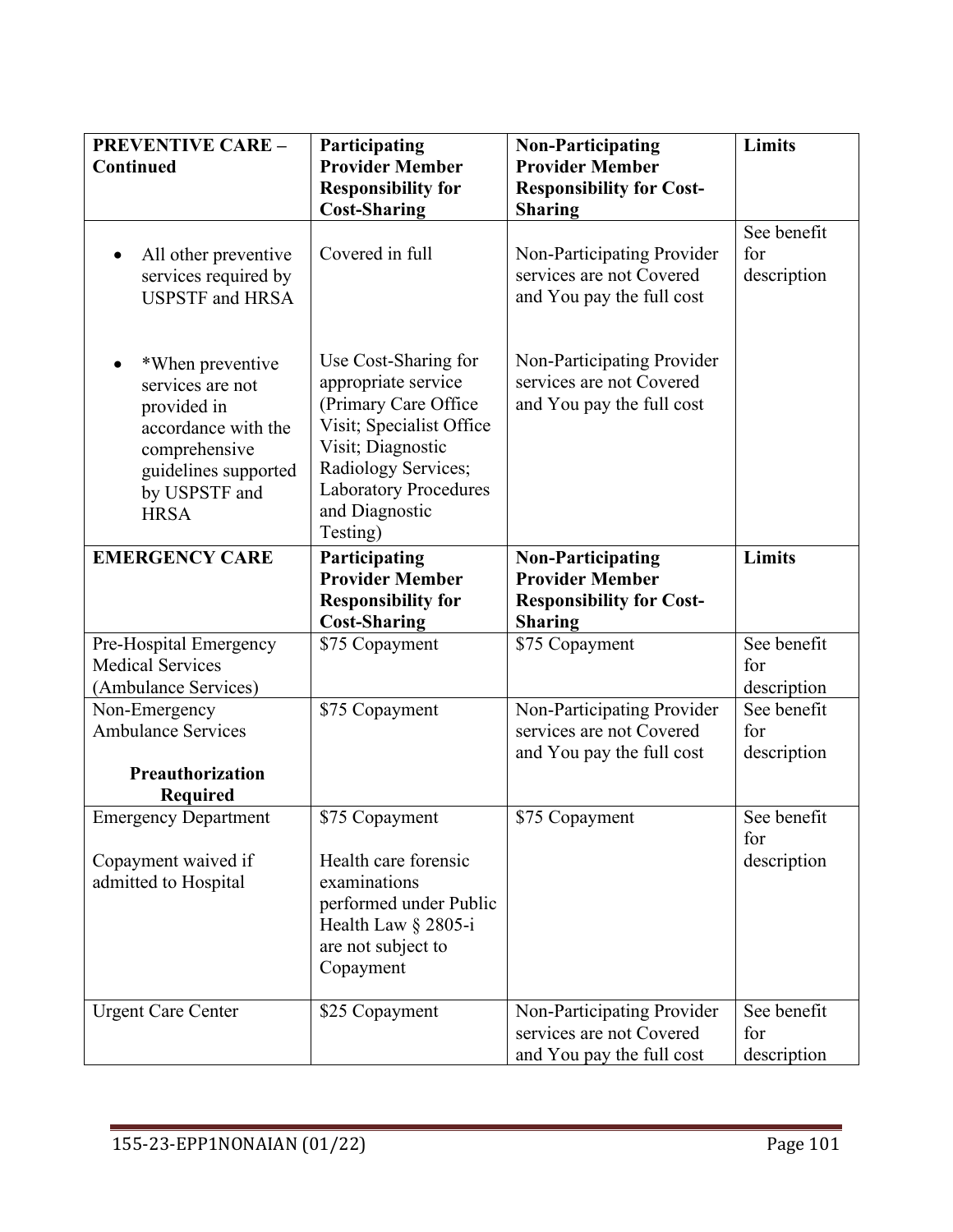| <b>PROFESSIONAL</b>              | Participating             | <b>Non-Participating</b>                               | <b>Limits</b> |
|----------------------------------|---------------------------|--------------------------------------------------------|---------------|
| <b>SERVICES</b> and              | <b>Provider Member</b>    | <b>Provider Member</b>                                 |               |
| <b>OUTPATIENT CARE</b>           | <b>Responsibility for</b> | <b>Responsibility for Cost-</b>                        |               |
|                                  | <b>Cost-Sharing</b>       | <b>Sharing</b>                                         |               |
| Advanced Imaging                 |                           |                                                        | See benefit   |
| Services                         |                           |                                                        | for           |
| Performed in a                   | \$25 Copayment            | Non-Participating Provider                             | description   |
| Freestanding                     |                           | services are not Covered                               |               |
| Radiology Facility               |                           | and You pay the full cost                              |               |
| or Office Setting                |                           |                                                        |               |
|                                  |                           |                                                        |               |
| Performed in a                   | \$25 Copayment            | Non-Participating Provider                             |               |
| Specialist Office                |                           | services are not Covered                               |               |
|                                  |                           | and You pay the full cost                              |               |
| Performed as                     | \$25 Copayment            | Non-Participating Provider                             |               |
| <b>Outpatient Hospital</b>       |                           | services are not Covered                               |               |
| Services                         |                           | and You pay the full cost                              |               |
|                                  |                           |                                                        |               |
| <b>Preauthorization required</b> |                           |                                                        |               |
| Allergy Testing and              |                           |                                                        | See benefit   |
| Treatment                        |                           |                                                        | for           |
|                                  |                           |                                                        | description   |
| Performed in a PCP               | \$15 Copayment            | Non-Participating Provider<br>services are not Covered |               |
| Office                           |                           | and You pay the full cost                              |               |
|                                  |                           |                                                        |               |
| Performed in a                   | \$25 Copayment            | Non-Participating Provider                             |               |
| Specialist Office                |                           | services are not Covered                               |               |
|                                  |                           | and You pay the full cost                              |               |
| <b>Referral Required</b>         |                           |                                                        |               |
| <b>Ambulatory Surgical</b>       | \$50 Copayment            | Non-Participating Provider                             | See benefit   |
| <b>Center Facility Fee</b>       |                           | services are not Covered                               | for           |
| <b>Preauthorization required</b> |                           | and You pay the full cost                              | description   |
| Anesthesia Services              | Covered in full           | Non-Participating Provider                             | See benefit   |
| (all settings)                   |                           | services are not Covered                               | for           |
|                                  |                           | and You pay the full cost                              | description   |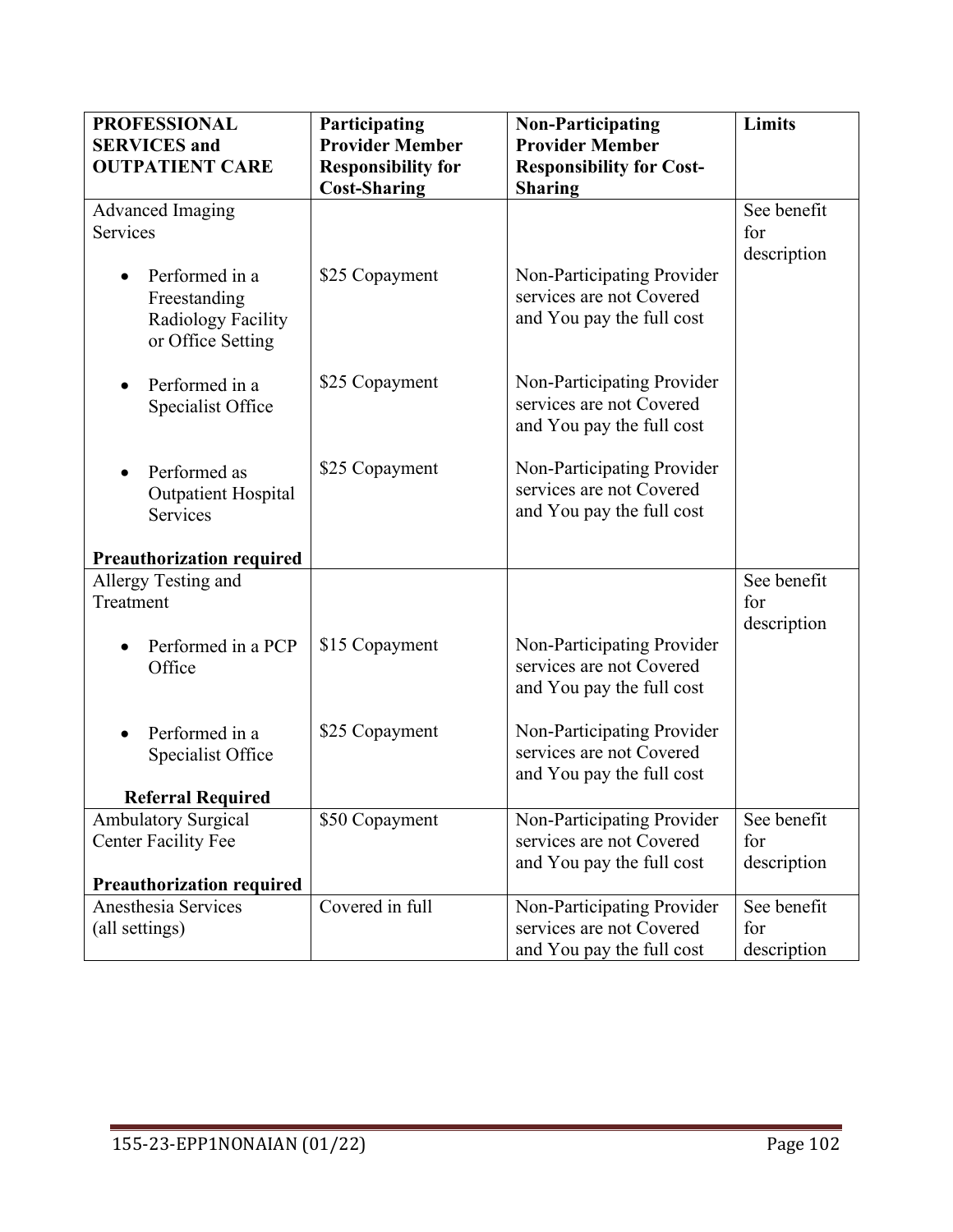| <b>PROFESSIONAL</b>                   | Participating             | <b>Non-Participating</b>                               | Limits      |
|---------------------------------------|---------------------------|--------------------------------------------------------|-------------|
| <b>SERVICES</b> and                   | <b>Provider Member</b>    | <b>Provider Member</b>                                 |             |
| <b>OUTPATIENT CARE -</b>              | <b>Responsibility for</b> | <b>Responsibility for Cost-</b>                        |             |
| <b>Continued</b>                      | <b>Cost-Sharing</b>       | <b>Sharing</b>                                         |             |
| Cardiac and Pulmonary                 |                           |                                                        | See benefit |
| Rehabilitation                        |                           |                                                        | for         |
|                                       |                           |                                                        | description |
| Performed in a                        | \$25 Copayment            | Non-Participating Provider                             |             |
| Specialist Office                     |                           | services are not Covered                               |             |
|                                       |                           | and You pay the full cost                              |             |
|                                       |                           |                                                        |             |
| Performed as                          | \$25 Copayment            | Non-Participating Provider                             |             |
| <b>Outpatient Hospital</b>            |                           | services are not Covered                               |             |
| Services                              |                           | and You pay the full cost                              |             |
|                                       | Included as part of       | Included as part of                                    |             |
| Performed as<br>$\bullet$             | inpatient Hospital        | inpatient Hospital service                             |             |
| <b>Inpatient Hospital</b><br>Services | service Cost-Sharing      | Cost-Sharing                                           |             |
|                                       |                           |                                                        |             |
|                                       |                           |                                                        |             |
| <b>Preauthorization required</b>      |                           |                                                        |             |
| Chemotherapy and                      |                           |                                                        | See benefit |
| Immunotherapy                         |                           |                                                        | for         |
|                                       |                           |                                                        | description |
| Performed in a PCP                    | \$15 Copayment            | Non-Participating Provider                             |             |
| Office                                |                           | services are not Covered                               |             |
|                                       |                           | and You pay the full cost                              |             |
|                                       |                           |                                                        |             |
| Performed in a                        | \$15 Copayment            | Non-Participating Provider<br>services are not Covered |             |
| Specialist Office                     |                           | and You pay the full cost                              |             |
|                                       |                           |                                                        |             |
| Performed as                          | \$15 Copayment            | Non-Participating Provider                             |             |
| <b>Outpatient Hospital</b>            |                           | services are not Covered                               |             |
| Services                              |                           | and You pay the full cost                              |             |
|                                       |                           |                                                        |             |
| <b>Preauthorization required</b>      |                           |                                                        |             |
| Chiropractic Services                 | \$25 Copayment            | Non-Participating Provider                             | See benefit |
|                                       |                           | services are not Covered                               | for         |
|                                       |                           | and You pay the full cost                              | description |
| <b>Clinical Trials</b>                | Use Cost-Sharing for      | Use Cost-Sharing for                                   | See benefit |
|                                       | appropriate service       | appropriate service                                    | for         |
| <b>Preauthorization required</b>      |                           |                                                        | description |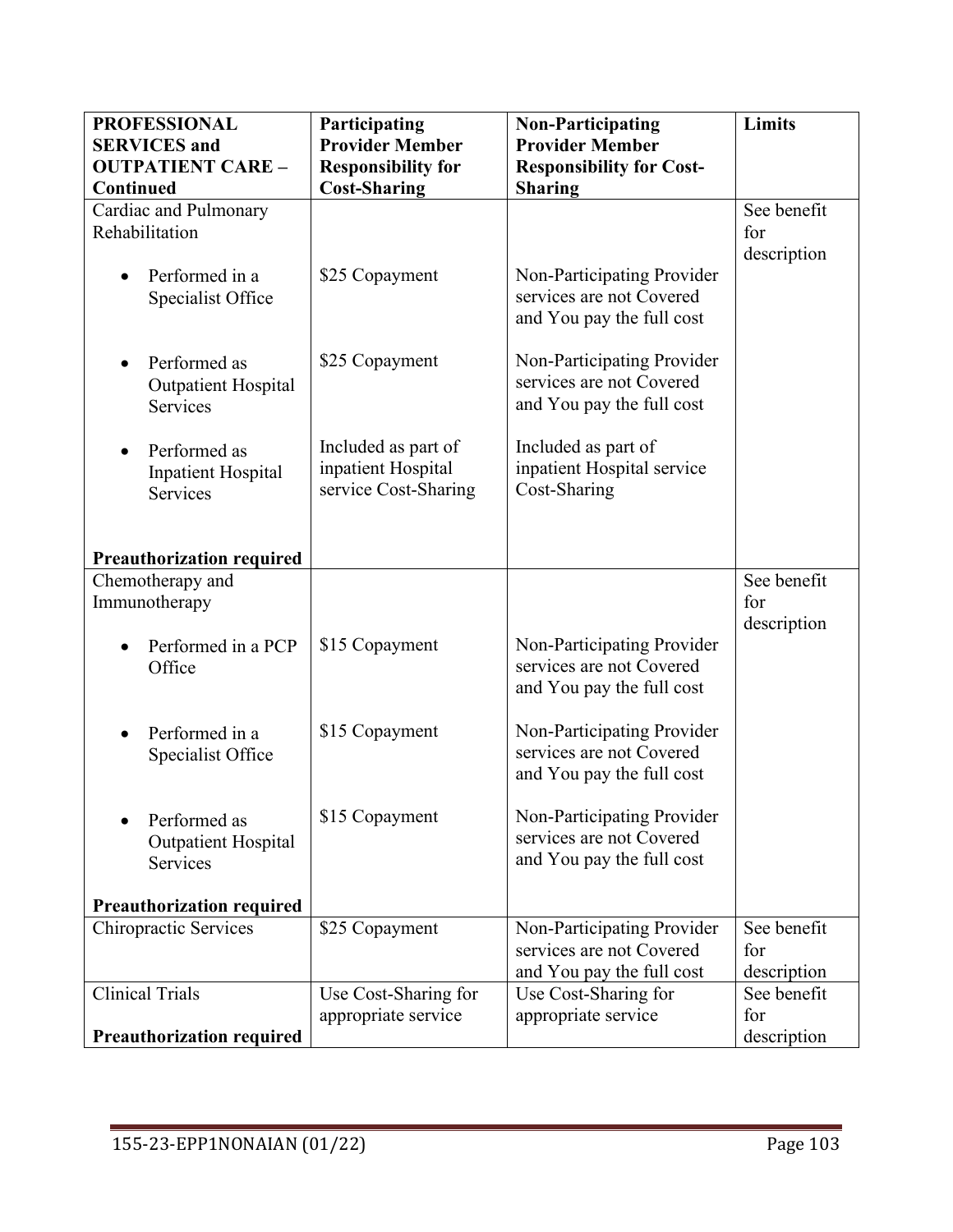| <b>PROFESSIONAL</b><br><b>SERVICES</b> and                                                       | Participating<br><b>Provider Member</b>          | <b>Non-Participating</b><br><b>Provider Member</b>                                  | Limits                                                                            |
|--------------------------------------------------------------------------------------------------|--------------------------------------------------|-------------------------------------------------------------------------------------|-----------------------------------------------------------------------------------|
| <b>OUTPATIENT CARE -</b><br>Continued                                                            | <b>Responsibility for</b><br><b>Cost-Sharing</b> | <b>Responsibility for Cost-</b><br><b>Sharing</b>                                   |                                                                                   |
| Diagnostic Testing<br>Performed in a PCP                                                         | \$15 Copayment                                   | Non-Participating Provider                                                          | See benefit for<br>description                                                    |
| Office                                                                                           |                                                  | services are not Covered<br>and You pay the full cost                               |                                                                                   |
| Performed in a<br>Specialist Office<br><b>Referral required</b>                                  | \$25 Copayment                                   | Non-Participating Provider<br>services are not Covered<br>and You pay the full cost |                                                                                   |
| Performed as<br><b>Outpatient Hospital</b><br><b>Services</b>                                    | \$25 Copayment                                   | Non-Participating Provider<br>services are not Covered<br>and You pay the full cost |                                                                                   |
| <b>Preauthorization</b><br>required                                                              |                                                  |                                                                                     |                                                                                   |
| Dialysis                                                                                         |                                                  |                                                                                     | See benefit for<br>description                                                    |
| Performed in a PCP<br>Office                                                                     | \$15 Copayment                                   | Non-Participating Provider<br>services are not Covered<br>and You pay the full cost | Dialysis<br>performed by<br>Non-                                                  |
| Performed in a<br><b>Freestanding Center</b><br>or Specialist Office<br><b>Referral required</b> | \$15 Copayment                                   | Non-Participating Provider<br>services are not Covered<br>and You pay the full cost | Participating<br>Providers is<br>limited to ten<br>$(10)$ visits per              |
| Performed as<br><b>Outpatient Hospital</b><br><b>Services</b><br><b>Referral required</b>        | \$15 Copayment                                   | Non-Participating Provider<br>services are not Covered<br>and You pay the full cost | calendar year<br>Preauthorizatio<br>n Required                                    |
| <b>Habilitation Services</b><br>(Physical Therapy,<br>Occupational Therapy or<br>Speech Therapy) | \$15 Copayment                                   | Non-Participating Provider<br>services are not Covered<br>and You pay the full cost | Sixty $(60)$ visits<br>per condition,<br>per Plan Year.<br>Combined<br>therapies. |
| <b>Preauthorization required</b>                                                                 |                                                  |                                                                                     |                                                                                   |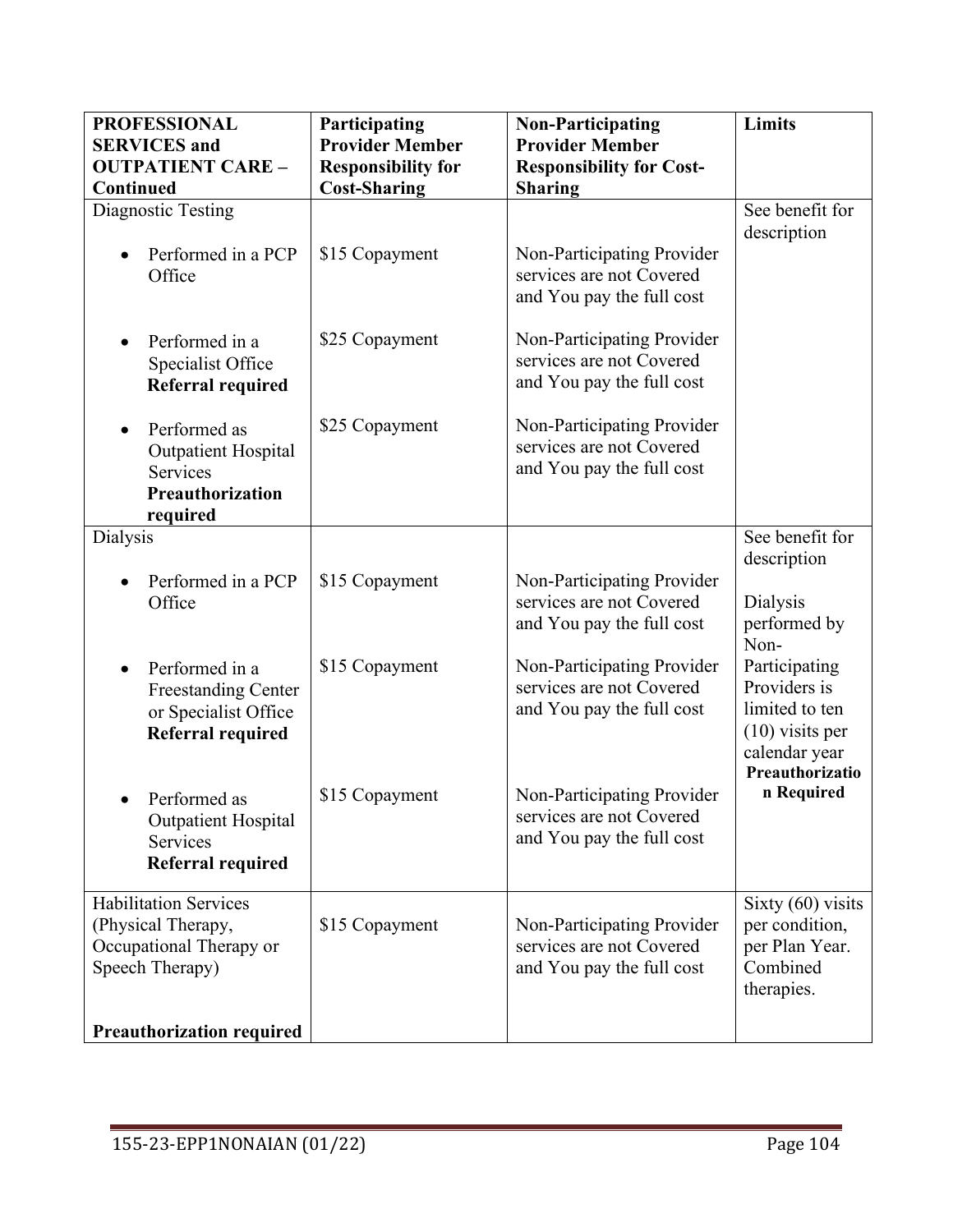| <b>PROFESSIONAL</b><br><b>SERVICES</b> and                                        | Participating<br><b>Provider Member</b>                                                                                                                 | <b>Non-Participating</b><br><b>Provider Member</b>                                  | Limits                                                             |
|-----------------------------------------------------------------------------------|---------------------------------------------------------------------------------------------------------------------------------------------------------|-------------------------------------------------------------------------------------|--------------------------------------------------------------------|
| <b>OUTPATIENT CARE -</b><br><b>Continued</b>                                      | <b>Responsibility for</b><br><b>Cost-Sharing</b>                                                                                                        | <b>Responsibility for Cost-</b><br><b>Sharing</b>                                   |                                                                    |
| Home Health Care<br><b>Preauthorization required</b>                              | \$15 Copayment                                                                                                                                          | Non-Participating Provider<br>services are not Covered<br>and You pay the full cost | Forty $(40)$<br>visits per Plan<br>Year                            |
| <b>Infertility Services</b><br><b>Preauthorization required</b>                   | Use Cost-Sharing for<br>appropriate service<br>(Office Visit;<br>Diagnostic Radiology<br>Services; Surgery;<br>Laboratory and<br>Diagnostic Procedures) | Non-Participating Provider<br>services are not Covered<br>and You pay the full cost | See benefit for<br>description                                     |
| <b>Infusion Therapy</b>                                                           |                                                                                                                                                         |                                                                                     | See benefit for                                                    |
| Performed in a PCP<br>Office                                                      | \$15 Copayment                                                                                                                                          | Non-Participating Provider<br>services are not Covered<br>and You pay the full cost | description                                                        |
| Performed in a<br>Specialist Office<br><b>Referral required</b>                   | \$15 Copayment                                                                                                                                          | Non-Participating Provider<br>services are not Covered<br>and You pay the full cost |                                                                    |
| Performed as<br><b>Outpatient Hospital</b><br><b>Services</b><br>Preauthorization | \$15 Copayment                                                                                                                                          | Non-Participating Provider<br>services are not Covered<br>and You pay the full cost |                                                                    |
| required<br>Home Infusion<br>Therapy<br>Preauthorization<br>required              | \$15 Copayment                                                                                                                                          | Non-Participating Provider<br>services are not Covered<br>and You pay the full cost | Home infusion<br>counts toward<br>home health<br>care visit limits |
| <b>Inpatient Medical Visits</b>                                                   | \$0 per admission                                                                                                                                       | Non-Participating Provider<br>services are not Covered<br>and You pay the full cost | See benefit for<br>description                                     |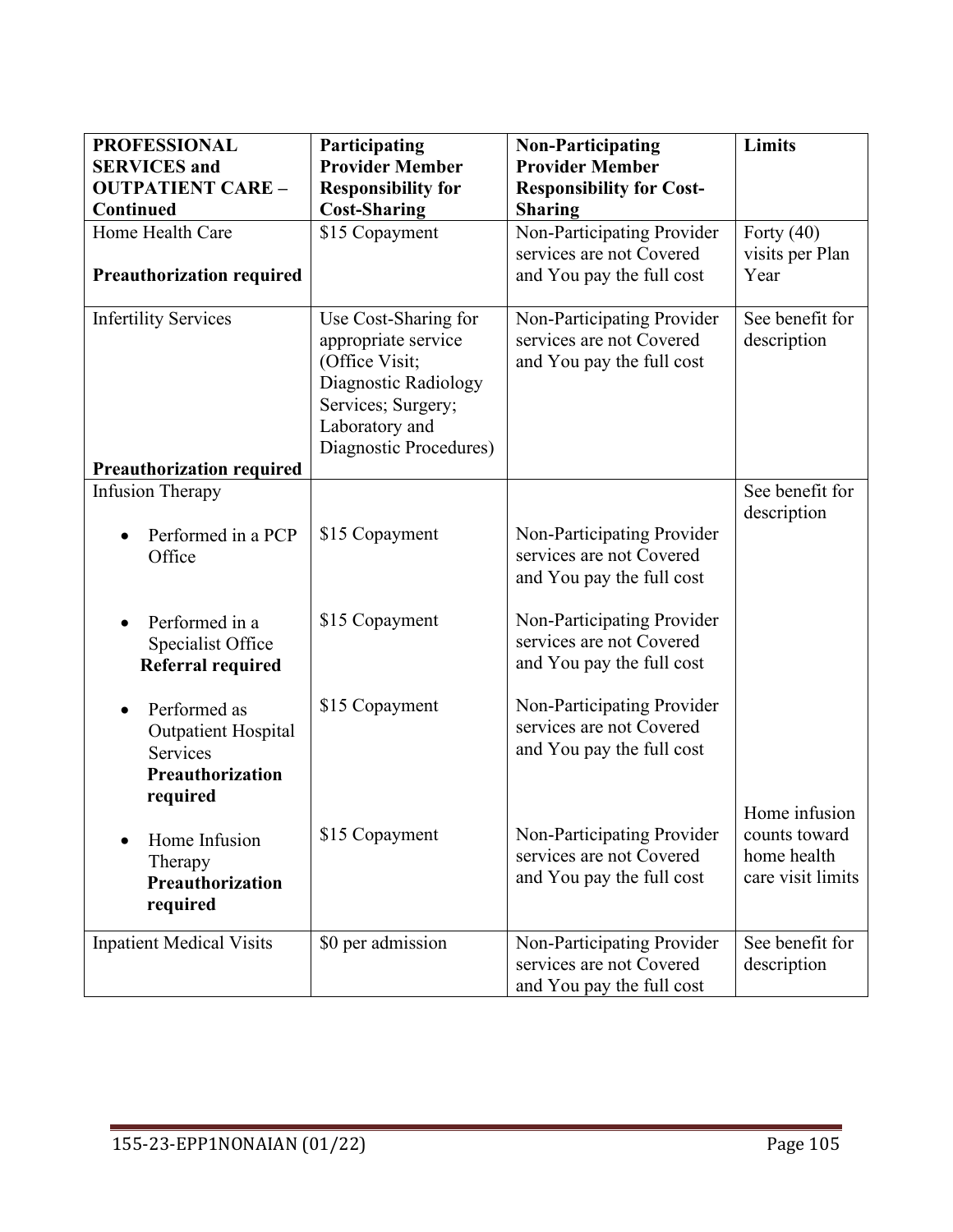| <b>PROFESSIONAL</b>                                                                    | Participating                         | <b>Non-Participating</b>                                                            | Limits                               |
|----------------------------------------------------------------------------------------|---------------------------------------|-------------------------------------------------------------------------------------|--------------------------------------|
| <b>SERVICES</b> and                                                                    | <b>Provider Member</b>                | <b>Provider Member</b>                                                              |                                      |
| <b>OUTPATIENT CARE -</b>                                                               | <b>Responsibility for</b>             | <b>Responsibility for Cost-</b>                                                     |                                      |
| Continued                                                                              | <b>Cost-Sharing</b>                   | <b>Sharing</b>                                                                      |                                      |
| Interruption of Pregnancy                                                              |                                       |                                                                                     |                                      |
| Medically<br>Necessary<br>Abortions                                                    | Covered in Full                       | Non-Participating Provider<br>services are not Covered<br>and You pay the full cost | Unlimited                            |
| <b>Elective Abortions</b>                                                              | See Surgical Services<br>Cost-Sharing | Non-Participating Provider<br>services are not Covered                              | One(1)<br>procedure per<br>Plan Year |
| <b>Preauthorization required</b>                                                       |                                       | and You pay the full cost                                                           |                                      |
| <b>Laboratory Procedures</b>                                                           |                                       |                                                                                     | See benefit                          |
| Performed in a PCP<br>Office                                                           | \$15 Copayment                        | Non-Participating Provider<br>services are not Covered<br>and You pay the full cost | for<br>description                   |
| Performed in a<br>Freestanding<br>Laboratory Facility<br>or Specialist Office          | \$25 Copayment                        | Non-Participating Provider<br>services are not Covered<br>and You pay the full cost |                                      |
| Performed as<br><b>Outpatient Hospital</b><br>Services<br>Preauthorization<br>required | \$25 Copayment                        | Non-Participating Provider<br>services are not Covered<br>and You pay the full cost |                                      |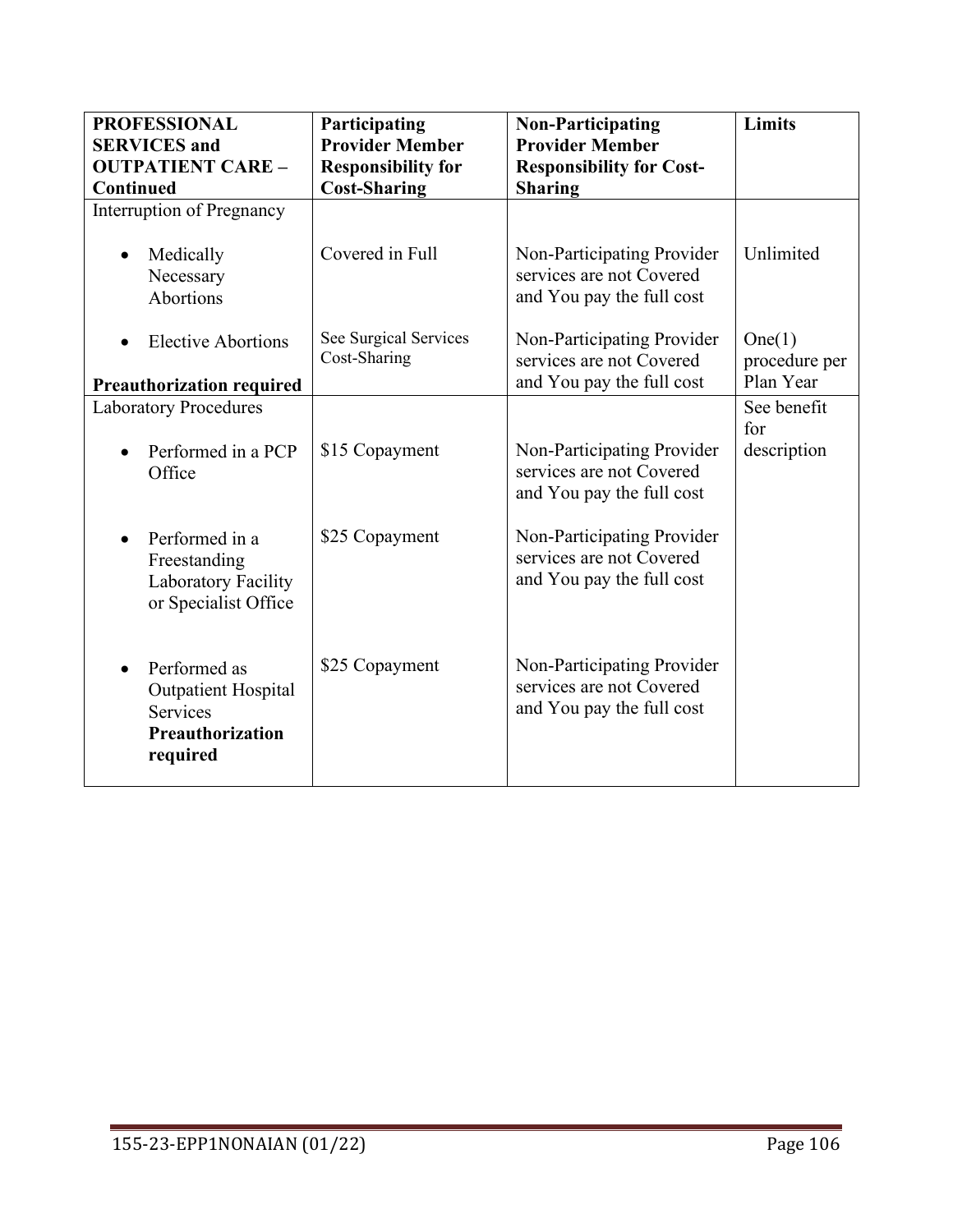| <b>PROFESSIONAL</b><br><b>SERVICES</b> and<br><b>OUTPATIENT CARE -</b><br><b>Continued</b> | Participating<br><b>Provider Member</b><br><b>Responsibility for</b><br><b>Cost-Sharing</b> | <b>Non-Participating</b><br><b>Provider Member</b><br><b>Responsibility for Cost-</b><br><b>Sharing</b> | Limits                                                                                                                   |
|--------------------------------------------------------------------------------------------|---------------------------------------------------------------------------------------------|---------------------------------------------------------------------------------------------------------|--------------------------------------------------------------------------------------------------------------------------|
| Maternity and Newborn<br>Care                                                              |                                                                                             |                                                                                                         |                                                                                                                          |
| <b>Prenatal Care</b>                                                                       | \$0 Copayment                                                                               | Non-Participating Provider<br>services are not Covered<br>and You pay the full cost                     | See benefit<br>for<br>description                                                                                        |
| <b>Inpatient Hospital</b><br>Services and<br><b>Birthing Center</b>                        | \$150 Copayment per<br>admission                                                            | Non-Participating Provider<br>services are not Covered<br>and You pay the full cost                     | One $(1)$ home<br>care visit is<br>Covered at no<br>Cost-Sharing<br>if mother is<br>discharged<br>from Hospital<br>early |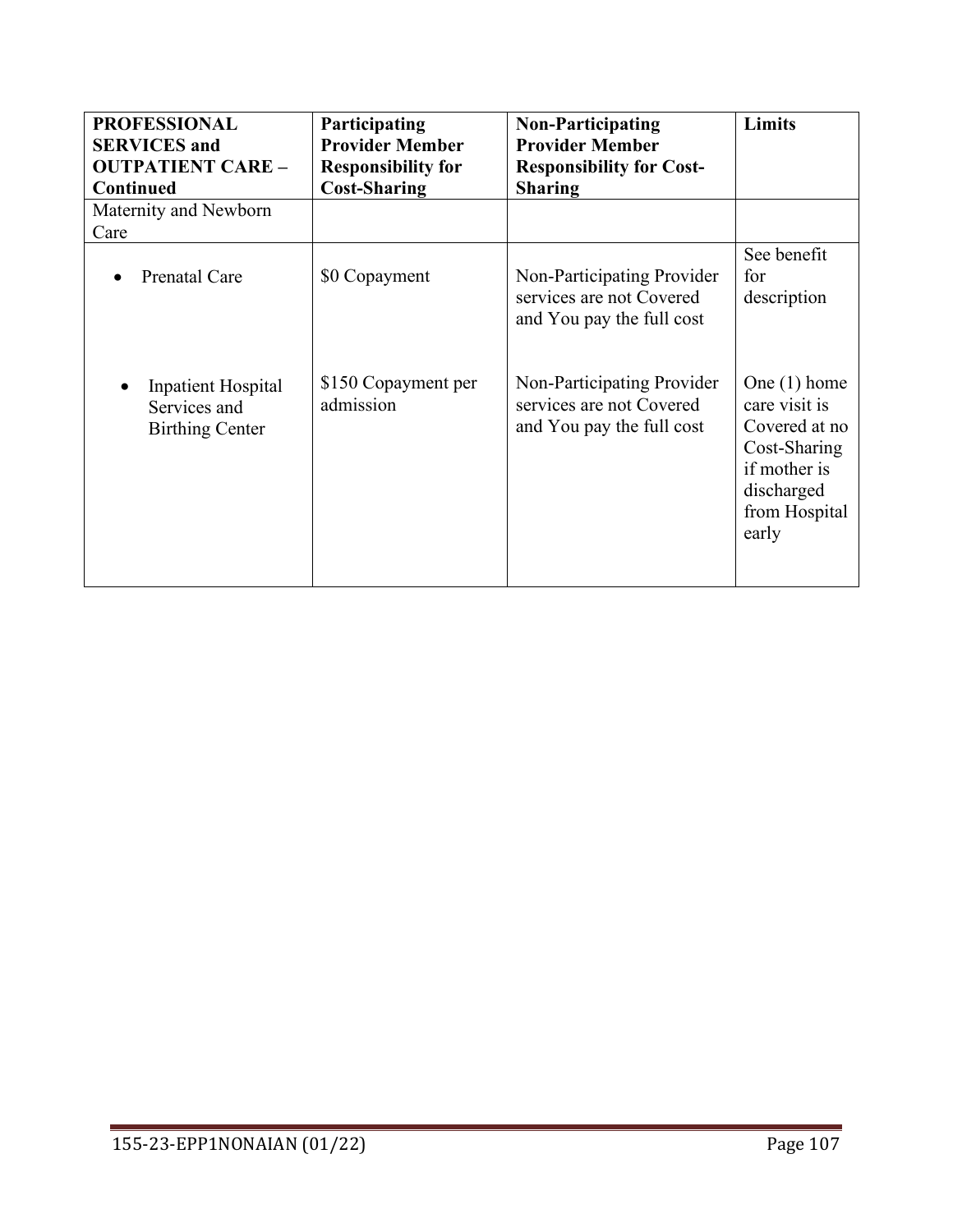| <b>PROFESSIONAL</b><br><b>SERVICES</b> and                                                | Participating<br><b>Provider Member</b>                                        | <b>Non-Participating</b><br><b>Provider Member</b>                                  | Limits                            |
|-------------------------------------------------------------------------------------------|--------------------------------------------------------------------------------|-------------------------------------------------------------------------------------|-----------------------------------|
| <b>OUTPATIENT CARE -</b>                                                                  | <b>Responsibility for</b>                                                      | <b>Responsibility for Cost-</b>                                                     |                                   |
| <b>Continued</b>                                                                          | <b>Cost-Sharing</b>                                                            | <b>Sharing</b>                                                                      |                                   |
| Maternity and Newborn<br>Care (continued)                                                 |                                                                                |                                                                                     |                                   |
| Physician and<br>Midwife Services<br>for Delivery                                         | \$50 Copayment                                                                 | Non-Participating Provider<br>services are not Covered<br>and You pay the full cost |                                   |
| Breastfeeding<br>Support, Counseling<br>and Supplies,<br><b>Including Breast</b><br>Pumps | \$0 Copayment                                                                  | Non-Participating Provider<br>services are not Covered<br>and You pay the full cost |                                   |
| Covered for duration<br>of breast feeding                                                 |                                                                                |                                                                                     |                                   |
| <b>Postnatal Care</b>                                                                     | Included in Physician<br>and Midwife Services<br>for Delivery Cost-<br>Sharing | Non-Participating Provider<br>services are not Covered<br>and You pay the full cost |                                   |
| <b>Preauthorization required</b>                                                          |                                                                                |                                                                                     |                                   |
| for inpatient services                                                                    |                                                                                |                                                                                     |                                   |
| <b>Outpatient Hospital Surgery</b><br><b>Facility Charge</b>                              | \$50 Copayment                                                                 | Non-Participating Provider<br>services are not Covered<br>and You pay the full cost | See benefit<br>for<br>description |
| <b>Preauthorization required</b>                                                          |                                                                                |                                                                                     |                                   |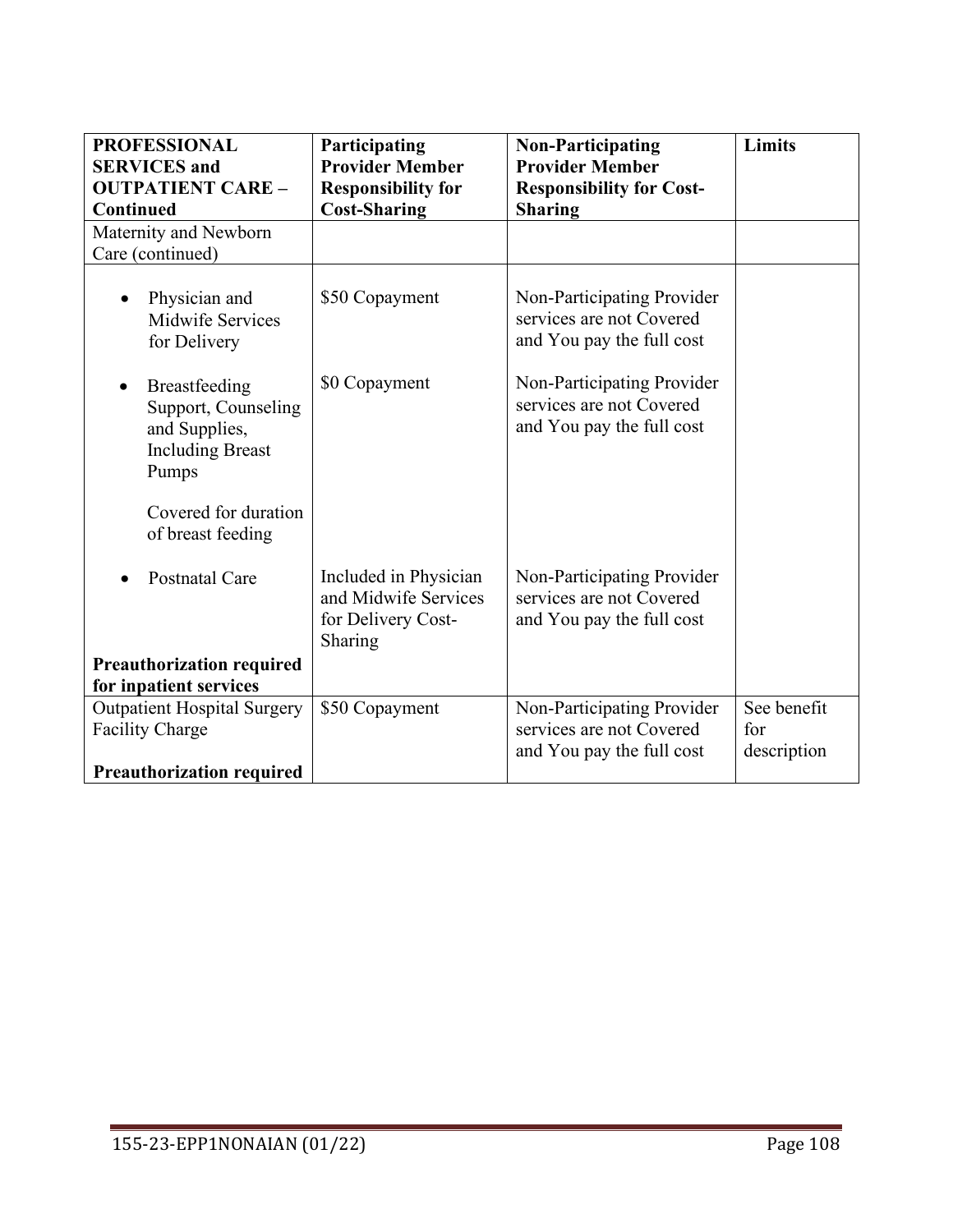| <b>PROFESSIONAL</b>              | Participating             | <b>Non-Participating</b>        | Limits      |
|----------------------------------|---------------------------|---------------------------------|-------------|
| <b>SERVICES</b> and              | <b>Provider Member</b>    | <b>Provider Member</b>          |             |
| <b>OUTPATIENT CARE -</b>         | <b>Responsibility for</b> | <b>Responsibility for Cost-</b> |             |
| Continued                        | <b>Cost-Sharing</b>       | <b>Sharing</b>                  |             |
| <b>Preadmission Testing</b>      | \$0 Copayment             | Non-Participating Provider      | See benefit |
|                                  |                           | services are not Covered        | for         |
| <b>Preauthorization required</b> |                           | and You pay the full cost       | description |
| <b>Prescription Drugs</b>        |                           |                                 | See benefit |
| Administered in Office           |                           |                                 | for         |
|                                  |                           |                                 | description |
|                                  |                           |                                 |             |
| Performed in a PCP               | \$15 Copayment            | Non-Participating Provider      |             |
| Office                           |                           | services are not Covered        |             |
|                                  |                           | and You pay the full cost       |             |
|                                  |                           |                                 |             |
| Performed in Specialist          | \$25 Copayment            | Non-Participating Provider      |             |
| Office                           |                           | services are not Covered        |             |
|                                  |                           | and You pay the full cost       |             |
|                                  |                           |                                 |             |
| Diagnostic Radiology             |                           |                                 | See benefit |
| Services                         |                           |                                 | for         |
| Performed in a PCP               | \$15 Copayment            | Non-Participating Provider      | description |
| Office                           |                           | services are not Covered        |             |
|                                  |                           | and You pay the full cost       |             |
|                                  |                           |                                 |             |
| Performed in a                   | \$25 Copayment            | Non-Participating Provider      |             |
| Specialist Office                |                           | services are not Covered        |             |
| Preauthorization                 |                           | and You pay the full cost       |             |
| required                         |                           |                                 |             |
|                                  |                           |                                 |             |
| Performed in a                   | \$25 Copayment            | Non-Participating Provider      |             |
| Freestanding                     |                           | services are not Covered        |             |
| Radiology Facility               |                           | and You pay the full cost       |             |
| Preauthorization                 |                           |                                 |             |
| required                         |                           |                                 |             |
|                                  |                           |                                 |             |
| Performed as                     | \$25 Copayment            | Non-Participating Provider      |             |
| Outpatient Hospital              |                           | services are not Covered        |             |
| Services                         |                           | and You pay the full cost       |             |
| Preauthorization                 |                           |                                 |             |
| required                         |                           |                                 |             |
|                                  |                           |                                 |             |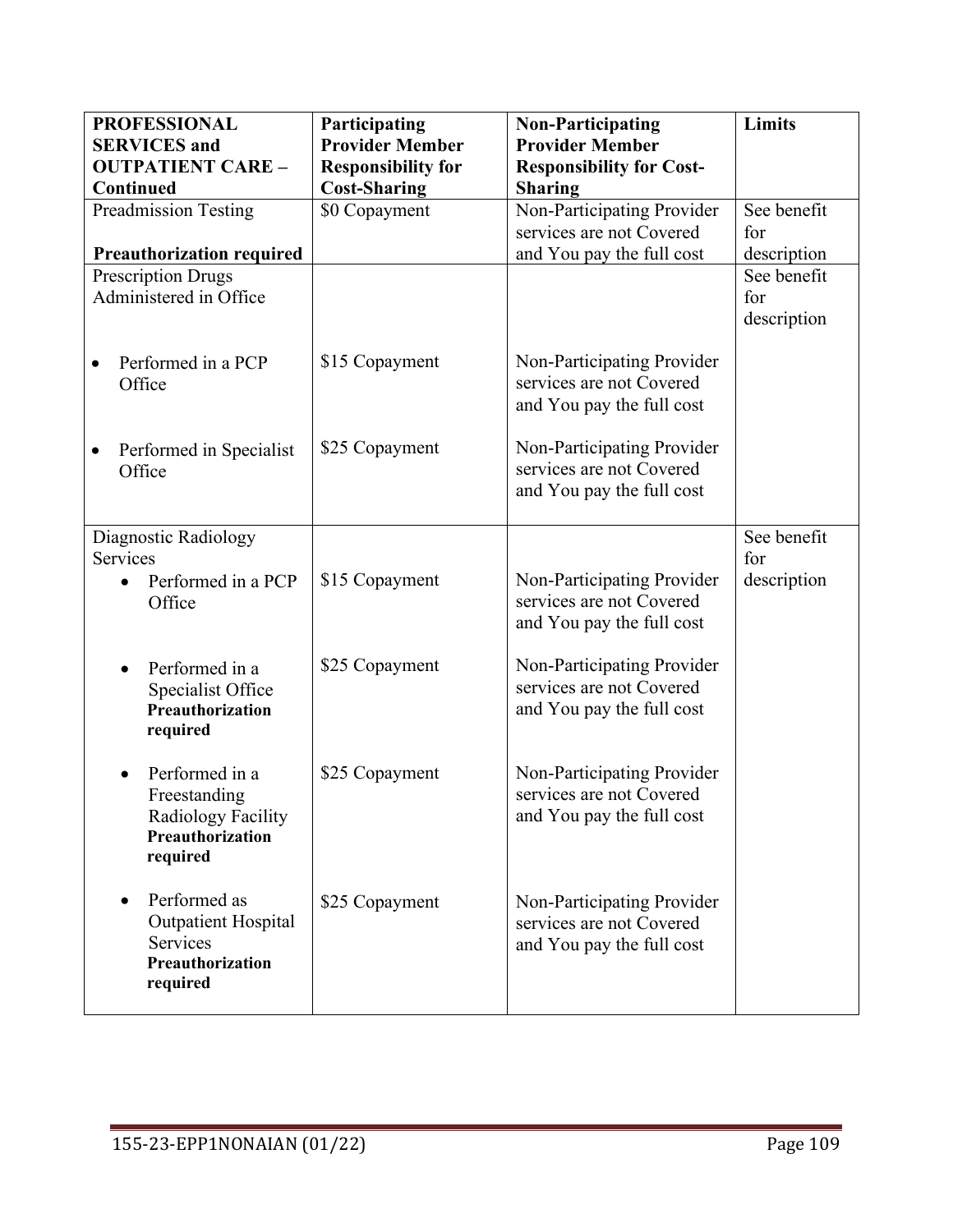| <b>PROFESSIONAL</b><br><b>SERVICES</b> and                                                         | Participating<br><b>Provider Member</b> | <b>Non-Participating</b><br><b>Provider Member</b>                                                 | <b>Limits</b><br><b>CARE</b>                                                      |
|----------------------------------------------------------------------------------------------------|-----------------------------------------|----------------------------------------------------------------------------------------------------|-----------------------------------------------------------------------------------|
| <b>OUTPATIENT CARE -</b>                                                                           | <b>Responsibility for</b>               | <b>Responsibility for Cost-</b>                                                                    |                                                                                   |
| Continued                                                                                          | <b>Cost-Sharing</b>                     | <b>Sharing</b>                                                                                     |                                                                                   |
| Therapeutic Radiology<br><b>Services</b>                                                           |                                         |                                                                                                    | See benefit<br>for<br>description                                                 |
| Performed in a<br>Specialist Office                                                                | \$15 Copayment                          | Non-Participating Provider<br>services are not Covered<br>and You pay the full cost                |                                                                                   |
| Performed in a<br>Freestanding<br>Radiology Facility                                               | \$15 Copayment                          | Non-Participating Provider<br>services are not Covered<br>and You pay the full cost                |                                                                                   |
| Performed as<br>$\bullet$<br><b>Outpatient Hospital</b><br><b>Services</b>                         | \$15 Copayment                          | Non-Participating Provider<br>services are not Covered<br>and You pay the full cost                |                                                                                   |
| <b>Preauthorization required</b>                                                                   |                                         |                                                                                                    |                                                                                   |
| <b>Rehabilitation Services</b><br>(Physical Therapy,<br>Occupational Therapy or<br>Speech Therapy) | \$15 Copayment                          | Non-Participating Provider<br>services are not Covered<br>and You pay the full cost                | Sixty $(60)$ visits<br>per condition,<br>per Plan Year.<br>Combined<br>therapies. |
| <b>Preauthorization required</b>                                                                   |                                         |                                                                                                    |                                                                                   |
| Second Opinions on the<br>Diagnosis of Cancer,<br>Surgery and Other                                | \$25 Copayment                          | Non-Participating Provider<br>services are not covered<br>and You pay the full cost                | See benefit<br>for<br>description                                                 |
|                                                                                                    |                                         | Second opinions on<br>diagnosis of cancer are<br>Covered at participating<br>Cost-Sharing for non- |                                                                                   |
| Referral required                                                                                  |                                         | participating Specialist<br>when a Referral is obtained.                                           |                                                                                   |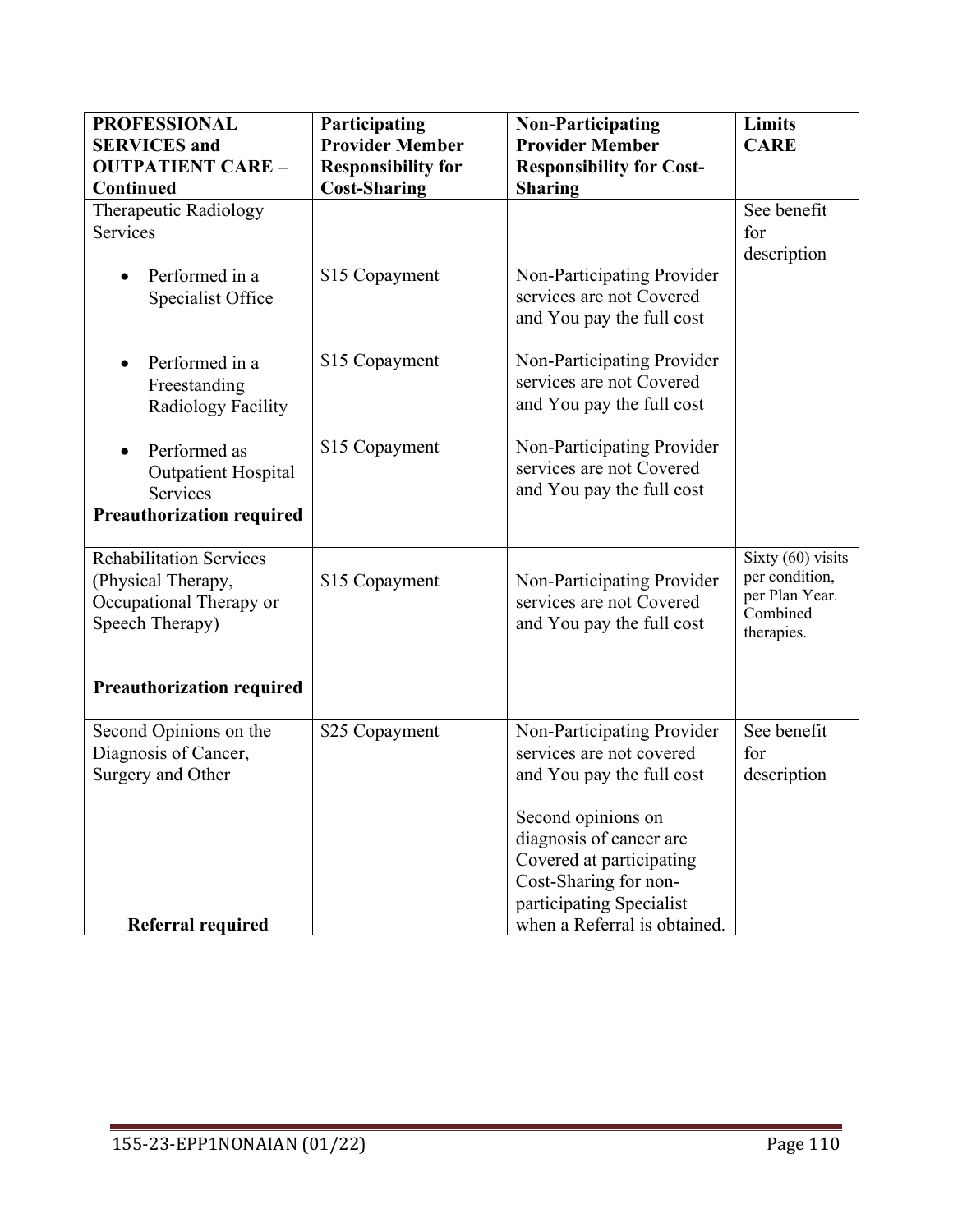| <b>PROFESSIONAL</b>              | Participating             | <b>Non-Participating</b>                               | <b>Limits</b>     |
|----------------------------------|---------------------------|--------------------------------------------------------|-------------------|
| <b>SERVICES</b> and              | <b>Provider Member</b>    | <b>Provider Member</b>                                 |                   |
| <b>OUTPATIENT CARE -</b>         | <b>Responsibility for</b> | <b>Responsibility for Cost-</b>                        |                   |
| Continued                        | <b>Cost-Sharing</b>       | <b>Sharing</b>                                         |                   |
| <b>Surgical Services</b>         |                           |                                                        | See benefit       |
| (including Oral Surgery;         |                           |                                                        | for               |
| <b>Reconstructive Breast</b>     |                           |                                                        | description       |
| Surgery; Other                   |                           |                                                        |                   |
| Reconstructive and               |                           |                                                        |                   |
| Corrective Surgery; and          |                           |                                                        |                   |
| Transplants)                     |                           |                                                        |                   |
| All transplants must be          |                           |                                                        |                   |
| performed at designated          |                           |                                                        | All               |
| <b>Centers of Excellence</b>     |                           |                                                        | transplants       |
| <b>Facilities</b>                |                           |                                                        | must be           |
|                                  |                           |                                                        | performed at      |
| <b>Inpatient Hospital</b>        | \$50 Copayment            | Non-Participating Provider                             | designated        |
| Surgery                          |                           | services are not Covered                               | <b>Facilities</b> |
|                                  |                           | and You pay the full cost                              |                   |
|                                  |                           |                                                        |                   |
| <b>Outpatient Hospital</b>       | \$50 Copayment            | Non-Participating Provider                             |                   |
| Surgery                          |                           | services are not Covered                               |                   |
|                                  |                           | and You pay the full cost                              |                   |
|                                  |                           |                                                        |                   |
| <b>Surgery Performed</b>         | \$50 Copayment            | Non-Participating Provider                             |                   |
| at an Ambulatory                 |                           | services are not Covered                               |                   |
| <b>Surgical Center</b>           |                           | and You pay the full cost                              |                   |
|                                  |                           |                                                        |                   |
| Office Surgery                   |                           |                                                        |                   |
| Performed in a                   | \$15 Copayment            | Non-Participating Provider                             |                   |
| PCP Office                       |                           | services are not Covered                               |                   |
|                                  |                           | and You pay the full cost                              |                   |
| Performed in a                   |                           |                                                        |                   |
| Specialist Office                | \$25 Copayment            | Non-Participating Provider<br>services are not Covered |                   |
|                                  |                           | and You pay the full cost                              |                   |
| <b>Preauthorization required</b> |                           |                                                        |                   |
|                                  |                           |                                                        |                   |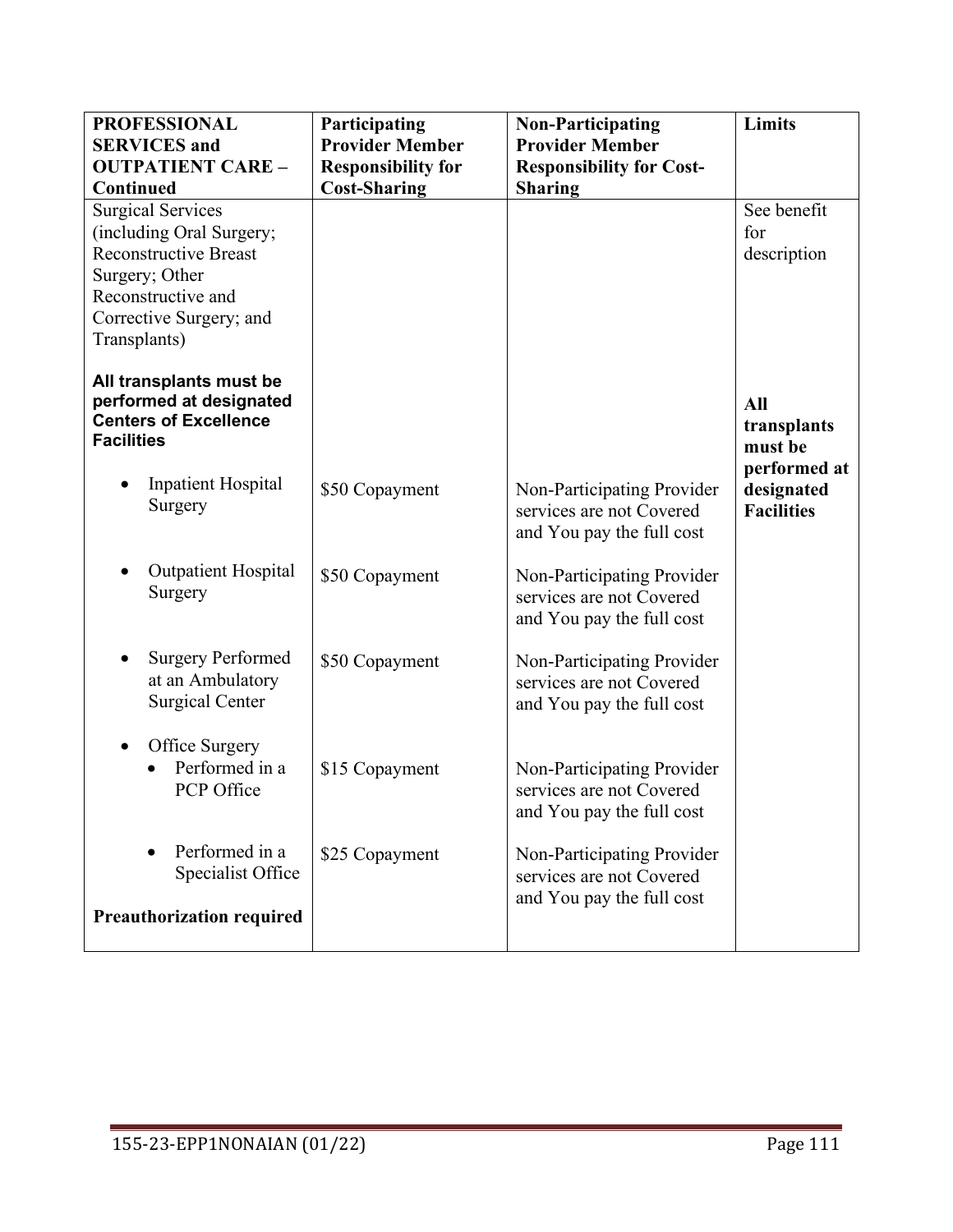| <b>PROFESSIONAL</b><br><b>SERVICES</b> and<br><b>OUTPATIENT CARE -</b>                                                              | Participating<br><b>Provider Member</b><br><b>Responsibility for</b>                        | <b>Non-Participating</b><br><b>Provider Member</b><br><b>Responsibility for Cost-</b>            | Limits                            |
|-------------------------------------------------------------------------------------------------------------------------------------|---------------------------------------------------------------------------------------------|--------------------------------------------------------------------------------------------------|-----------------------------------|
| Continued                                                                                                                           | <b>Cost-Sharing</b>                                                                         | <b>Sharing</b>                                                                                   |                                   |
| Telemedicine Program<br>Provided by a PCP<br>Provided by a<br>$\bullet$<br>Specialist                                               | \$15 Copayment<br>\$25 Copayment                                                            | Non-Participating Provider<br>services are not Covered<br>and You pay the full cost              | See benefit<br>for<br>description |
| <b>ADDITIONAL</b><br><b>SERVICES,</b><br><b>EQUIPMENT</b> and<br><b>DEVICES</b>                                                     | Participating<br><b>Provider Member</b><br><b>Responsibility for</b><br><b>Cost-Sharing</b> | <b>Non-Participating</b><br><b>Provider Member</b><br><b>Responsibility for Cost-</b><br>Sharing | Limits                            |
| <b>ABA Treatment for Autism</b><br>Spectrum Disorder                                                                                | \$15 Copayment                                                                              | Non-Participating Provider<br>services are not Covered<br>and You pay the full cost              | See benefit<br>for<br>description |
| <b>Preauthorization required</b>                                                                                                    |                                                                                             |                                                                                                  |                                   |
| <b>Assistive Communication</b><br>Devices for Autism<br>Spectrum Disorder                                                           | \$15 Copayment                                                                              | Non-Participating Provider<br>services are not Covered<br>and You pay the full cost              | See benefit<br>for<br>description |
| <b>Preauthorization required</b>                                                                                                    |                                                                                             |                                                                                                  |                                   |
| Diabetic Equipment,<br>Supplies and Self-<br>Management Education<br>Diabetic Equipment,<br>Supplies and Insulin<br>(30-day supply) | \$15 Copayment                                                                              | Non-Participating Provider<br>services are not Covered<br>and You pay the full cost              | See benefit<br>for<br>description |
| Diabetic Education                                                                                                                  | \$15 Copayment                                                                              | Non-Participating Provider<br>services are not Covered<br>and You pay the full cost              |                                   |
| <b>Preauthorization required</b>                                                                                                    |                                                                                             |                                                                                                  |                                   |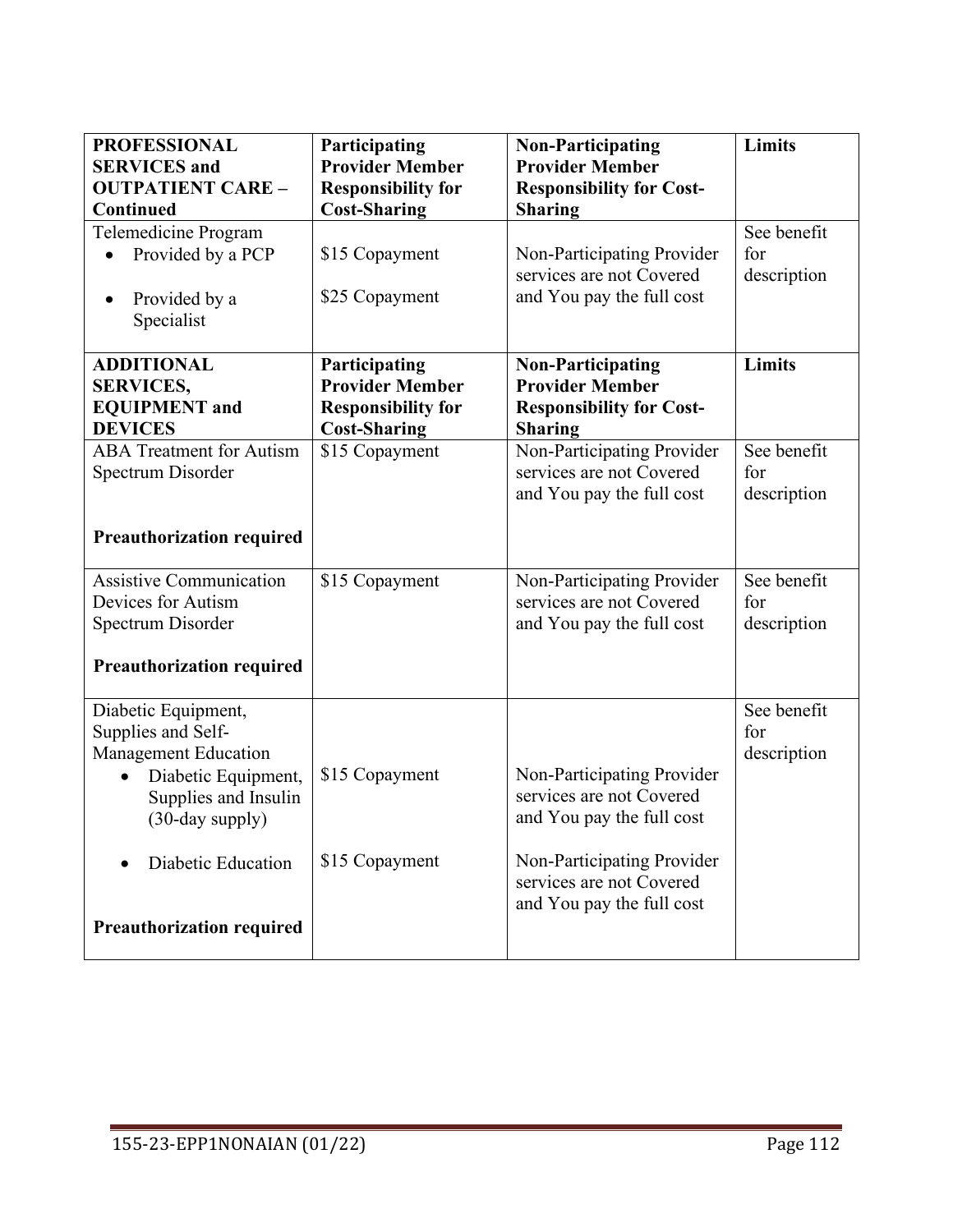| <b>ADDITIONAL</b><br><b>SERVICES,</b>      | Participating<br><b>Provider Member</b> | <b>Non-Participating</b><br><b>Provider Member</b>     | Limits                     |
|--------------------------------------------|-----------------------------------------|--------------------------------------------------------|----------------------------|
| <b>EQUIPMENT</b> and                       | <b>Responsibility for</b>               | <b>Responsibility for Cost-</b>                        |                            |
| <b>DEVICES</b> (continued)                 | <b>Cost-Sharing</b>                     | <b>Sharing</b>                                         |                            |
| Durable Medical                            | 5% Coinsurance                          | Non-Participating Provider                             | See benefit                |
| <b>Equipment and Braces</b>                |                                         | services are not Covered                               | for                        |
|                                            |                                         | and You pay the full cost                              | description                |
| Preauthorization<br><b>Required</b>        |                                         |                                                        |                            |
| <b>External Hearing Aids</b>               | 5% Coinsurance                          | Non-Participating Provider                             | Single                     |
|                                            |                                         | services are not Covered                               | purchase once              |
|                                            |                                         | and You pay the full cost                              | every three<br>$(3)$ years |
| <b>Preauthorization required</b>           |                                         |                                                        |                            |
|                                            |                                         |                                                        |                            |
| Cochlear Implants                          | $\overline{5\%}$ Coinsurance            | Non-Participating Provider                             | One $(1)$ per              |
|                                            |                                         | services are not Covered                               | ear per time               |
|                                            |                                         | and You pay the full cost                              | Covered                    |
| <b>Preauthorization</b><br><b>Required</b> |                                         |                                                        |                            |
| Hospice Care                               |                                         |                                                        | Two hundred                |
|                                            |                                         |                                                        | ten $(210)$                |
| Inpatient                                  | \$150 Copayment per<br>admission        | Non-Participating Provider<br>services are not Covered | days per Plan<br>Year      |
|                                            |                                         | and You pay the full cost                              |                            |
|                                            |                                         |                                                        | Five $(5)$ visits          |
| Outpatient                                 | \$15 Copayment                          | Non-Participating Provider                             | for family                 |
|                                            |                                         | services are not Covered                               | bereavement                |
|                                            |                                         | and You pay the full cost                              | counseling                 |
|                                            |                                         |                                                        |                            |
| <b>Preauthorization required</b>           |                                         |                                                        |                            |
| <b>Medical Supplies</b>                    | 5% Coinsurance                          | Non-Participating Provider                             | See benefit                |
|                                            |                                         | services are not Covered                               | for                        |
| <b>Preauthorization required</b>           |                                         | and You pay the full cost                              | description                |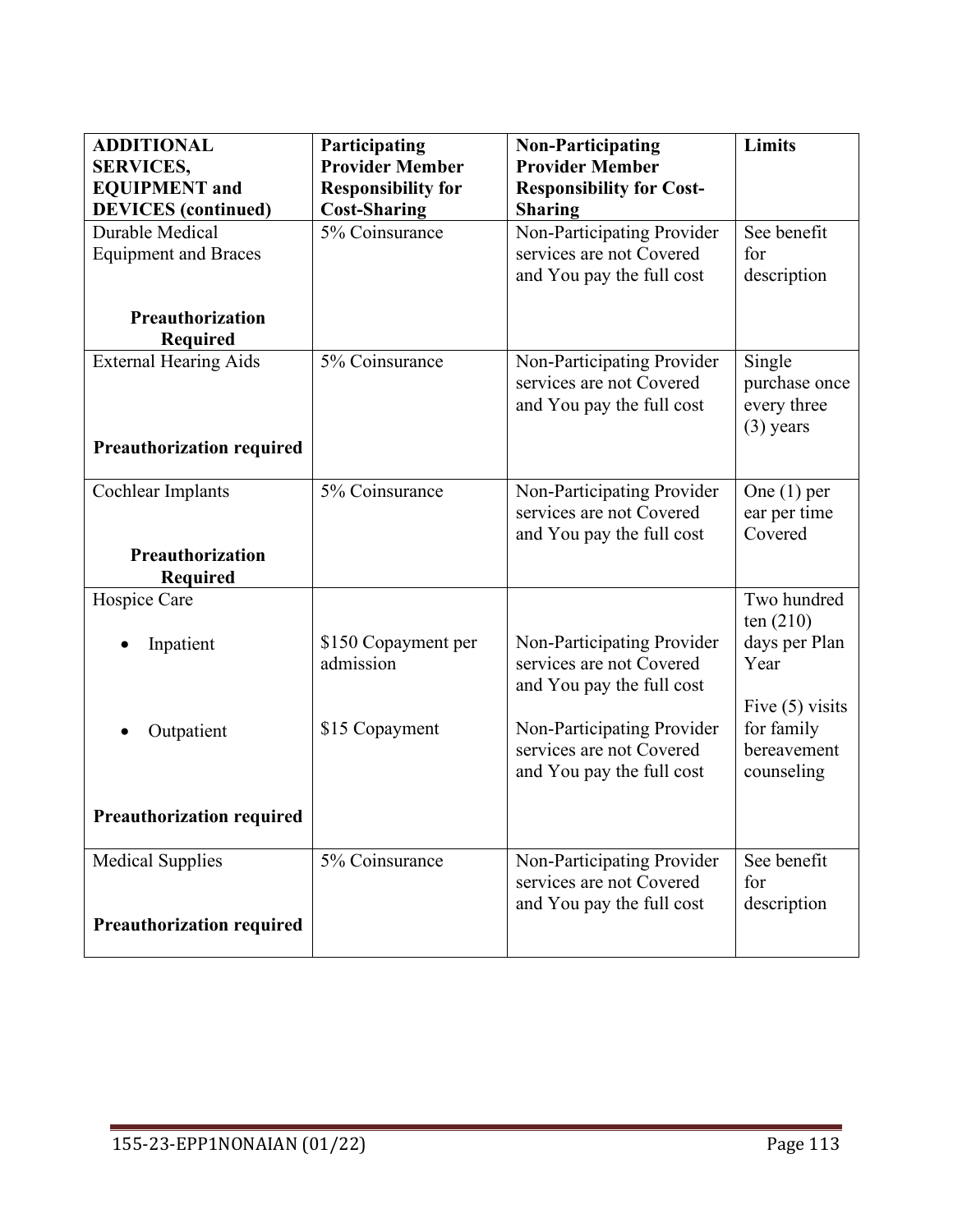| <b>ADDITIONAL</b><br><b>SERVICES,</b>                                                                                                                                                  | Participating<br><b>Provider Member</b>                                                     | <b>Non-Participating</b><br><b>Provider Member</b>                                                      | Limits                                                                                                               |
|----------------------------------------------------------------------------------------------------------------------------------------------------------------------------------------|---------------------------------------------------------------------------------------------|---------------------------------------------------------------------------------------------------------|----------------------------------------------------------------------------------------------------------------------|
| <b>EQUIPMENT</b> and                                                                                                                                                                   | <b>Responsibility for</b>                                                                   | <b>Responsibility for Cost-</b>                                                                         |                                                                                                                      |
| <b>DEVICES - Continued</b>                                                                                                                                                             | <b>Cost-Sharing</b>                                                                         | <b>Sharing</b>                                                                                          |                                                                                                                      |
| <b>Prosthetic Devices</b><br>External                                                                                                                                                  | 5% Coinsurance                                                                              | Non-Participating Provider<br>services are not Covered<br>and You pay the full cost                     | One $(1)$<br>prosthetic<br>device, per<br>limb, per<br>lifetime, with<br>coverage for<br>repairs and<br>replacements |
| Internal                                                                                                                                                                               | Included as part of<br>inpatient Hospital                                                   | Non-Participating Provider<br>services are not Covered                                                  | Unlimited;<br>See benefit for                                                                                        |
| <b>Preauthorization required</b>                                                                                                                                                       | Service Cost-Sharing                                                                        | and You pay the full cost                                                                               | description                                                                                                          |
| <b>INPATIENT SERVICES</b><br>and FACILITIES                                                                                                                                            | Participating<br><b>Provider Member</b><br><b>Responsibility for</b><br><b>Cost-Sharing</b> | <b>Non-Participating</b><br><b>Provider Member</b><br><b>Responsibility for Cost-</b><br><b>Sharing</b> | <b>Limits</b>                                                                                                        |
| Inpatient Hospital for a<br><b>Continuous Confinement</b><br>(including an Inpatient Stay<br>for Mastectomy Care,<br>Cardiac and Pulmonary<br>Rehabilitation, and End of<br>Life Care) | \$150 Copayment per<br>admission                                                            | Non-Participating Provider<br>services are not Covered<br>and You pay the full cost                     | See benefit<br>for<br>description                                                                                    |
| Preauthorization required.<br>However, Preauthorization<br>is not required for<br>emergency admissions.                                                                                |                                                                                             |                                                                                                         |                                                                                                                      |
| <b>Autologous Blood Banking</b>                                                                                                                                                        | 5% Coinsurance                                                                              | Non-Participating Provider<br>services are not Covered<br>and You pay the full cost                     | See benefit<br>for<br>description                                                                                    |
| <b>Preauthorization required</b>                                                                                                                                                       |                                                                                             |                                                                                                         |                                                                                                                      |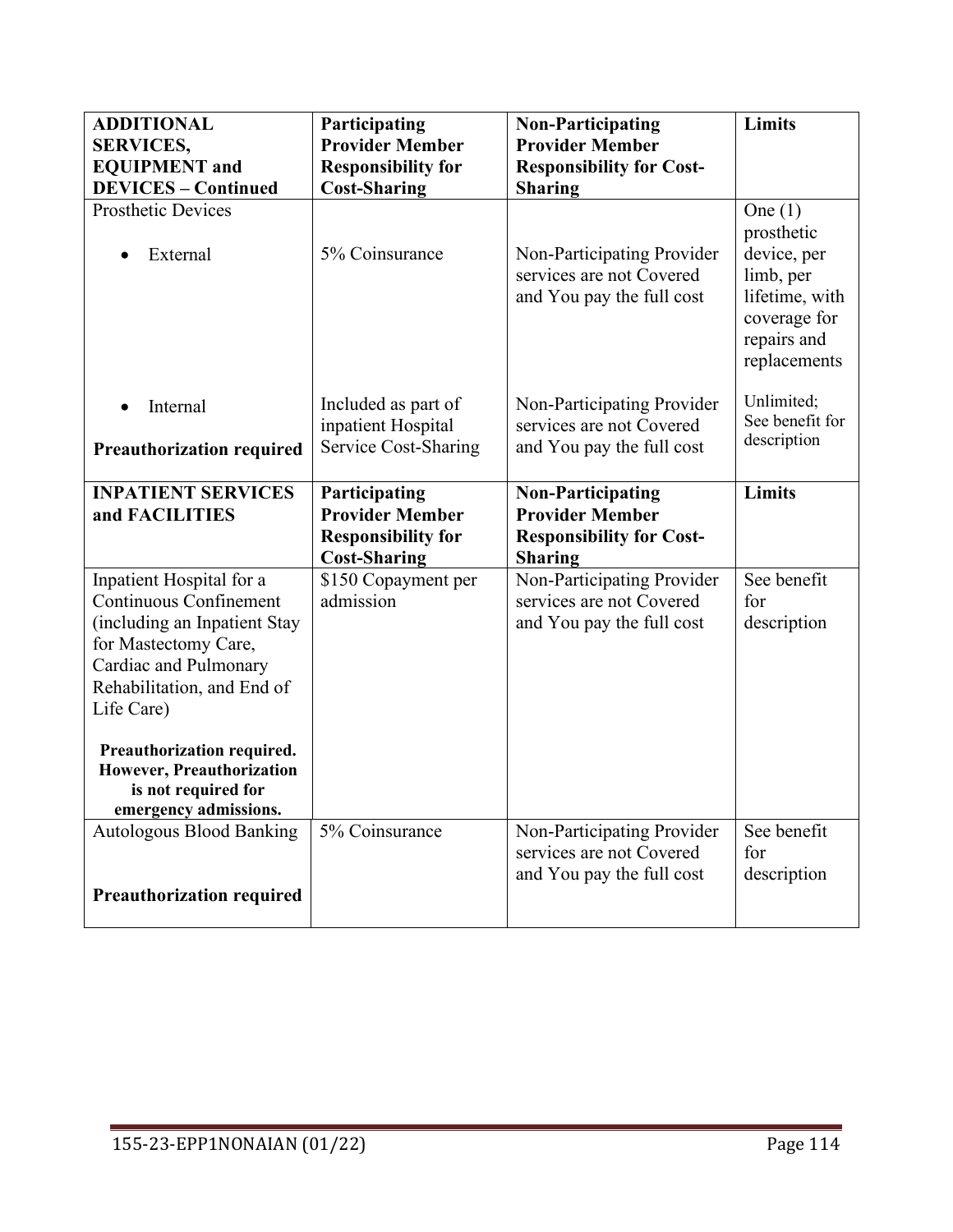| <b>INPATIENT SERVICES</b>        | Participating             | <b>Non-Participating</b>        | Limits          |
|----------------------------------|---------------------------|---------------------------------|-----------------|
| and FACILITIES -                 | <b>Provider Member</b>    | <b>Provider Member</b>          |                 |
| <b>Continued</b>                 | <b>Responsibility for</b> | <b>Responsibility for Cost-</b> |                 |
|                                  | <b>Cost-Sharing</b>       | <b>Sharing</b>                  |                 |
| <b>Observation Stay</b>          | \$75 Copayment            | Non-Participating Provider      | Copay           |
|                                  |                           | services are not Covered        | waived if       |
|                                  |                           | and You pay the full cost       | direct transfer |
|                                  |                           |                                 | from            |
|                                  |                           |                                 | outpatient      |
|                                  |                           |                                 | surgery         |
|                                  |                           |                                 | setting to      |
|                                  |                           |                                 | observation     |
| <b>Skilled Nursing Facility</b>  | \$150 Copayment per       | Non-Participating Provider      | Two hundred     |
| (including Cardiac and           | admission                 | services are not Covered        | $(200)$ days    |
| Pulmonary Rehabilitation)        |                           | and You pay the full cost       | per Plan Year   |
| <b>Preauthorization required</b> |                           |                                 | Copay           |
|                                  |                           |                                 | waived for      |
|                                  |                           |                                 | each            |
|                                  |                           |                                 | admission if    |
|                                  |                           |                                 | directly        |
|                                  |                           |                                 | transferred     |
|                                  |                           |                                 | from hospital   |
|                                  |                           |                                 | inpatient       |
|                                  |                           |                                 | setting to      |
|                                  |                           |                                 | skilled         |
|                                  |                           |                                 | nursing         |
|                                  |                           |                                 | facility        |
| <b>Inpatient Habilitation</b>    | \$150 Copayment per       | Non-Participating Provider      | Sixty $(60)$    |
| <b>Services</b>                  | admission                 | services are not Covered        | days per Plan   |
| (Physical, Speech and            |                           | and You pay the full cost       | Year.           |
| Occupational therapy)            |                           |                                 | Combined        |
|                                  |                           |                                 | therapies.      |
| <b>Preauthorization required</b> |                           |                                 |                 |
| <b>Inpatient Rehabilitation</b>  | \$150 Copayment per       | Non-Participating Provider      | Sixty $(60)$    |
| Services                         | admission                 | services are not Covered        | days per Plan   |
| (Physical, Speech and            |                           | and You pay the full cost       | Year.           |
| Occupational therapy)            |                           |                                 | Combined        |
|                                  |                           |                                 | therapies.      |
| <b>Preauthorization required</b> |                           |                                 |                 |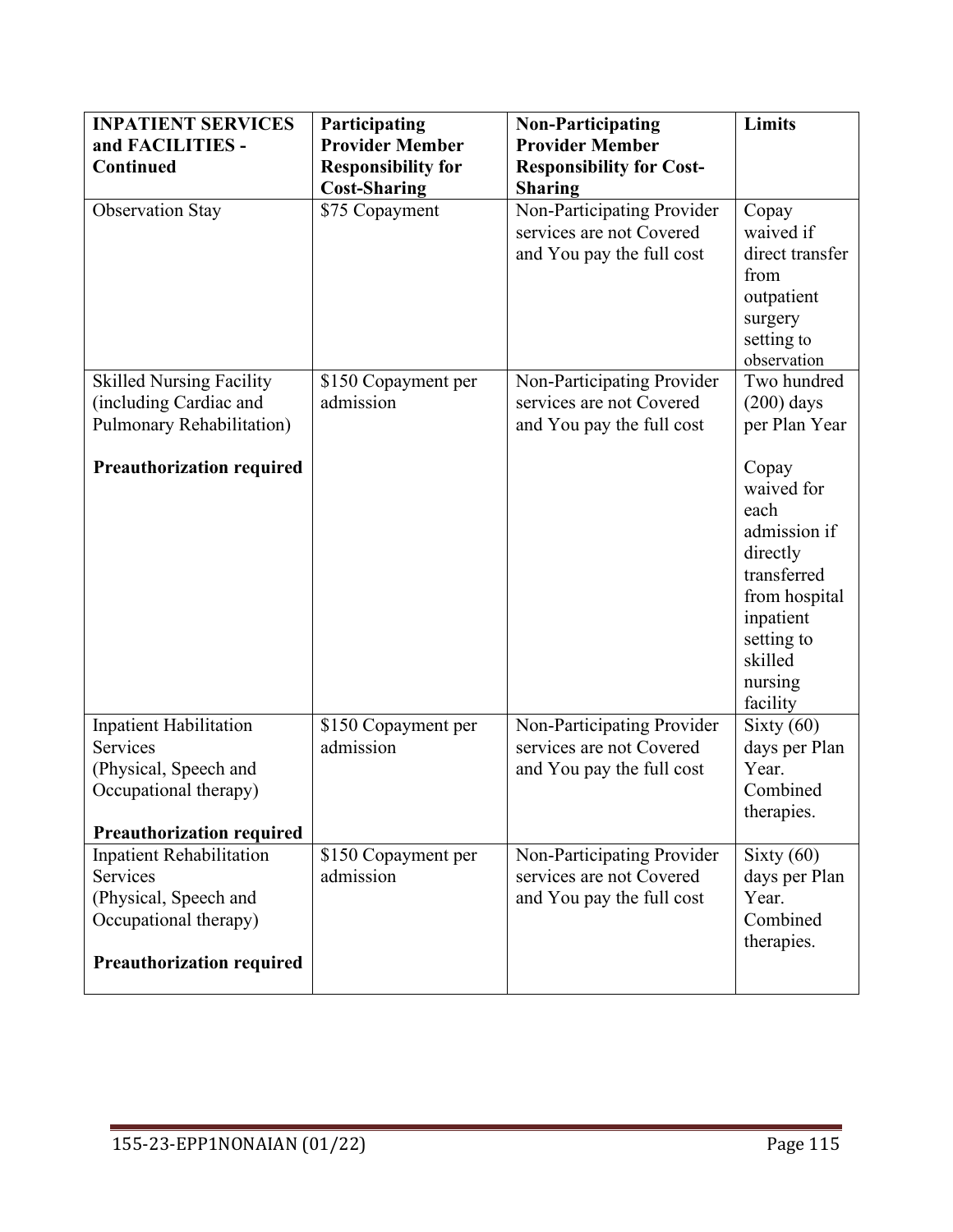| <b>MENTAL HEALTH and</b><br><b>SUBSTANCE USE</b>                                                                                  | <b>Participating</b><br><b>Provider Member</b>   | <b>Non-Participating</b><br><b>Provider Member</b>                                  | Limits                            |
|-----------------------------------------------------------------------------------------------------------------------------------|--------------------------------------------------|-------------------------------------------------------------------------------------|-----------------------------------|
| <b>DISORDER SERVICES</b>                                                                                                          | <b>Responsibility for</b><br><b>Cost-Sharing</b> | <b>Responsibility for Cost-</b><br><b>Sharing</b>                                   |                                   |
| <b>Inpatient Mental Health</b><br>Care including Residential<br>Treatment (for a continuous<br>confinement when in a<br>Hospital) | \$150 Copayment per<br>admission                 | Non-Participating Provider<br>services are not Covered<br>and You pay the full cost | See benefit<br>for<br>description |
| Preauthorization required.<br>However, Preauthorization<br>is not required for<br>emergency admissions                            |                                                  |                                                                                     |                                   |
| <b>Outpatient Mental Health</b><br>Care (including Partial<br>Hospitalization and<br>Intensive Outpatient<br>Program Services)    | \$15 Copayment                                   | Non-Participating Provider<br>services are not Covered<br>and You pay the full cost | See benefit<br>for<br>description |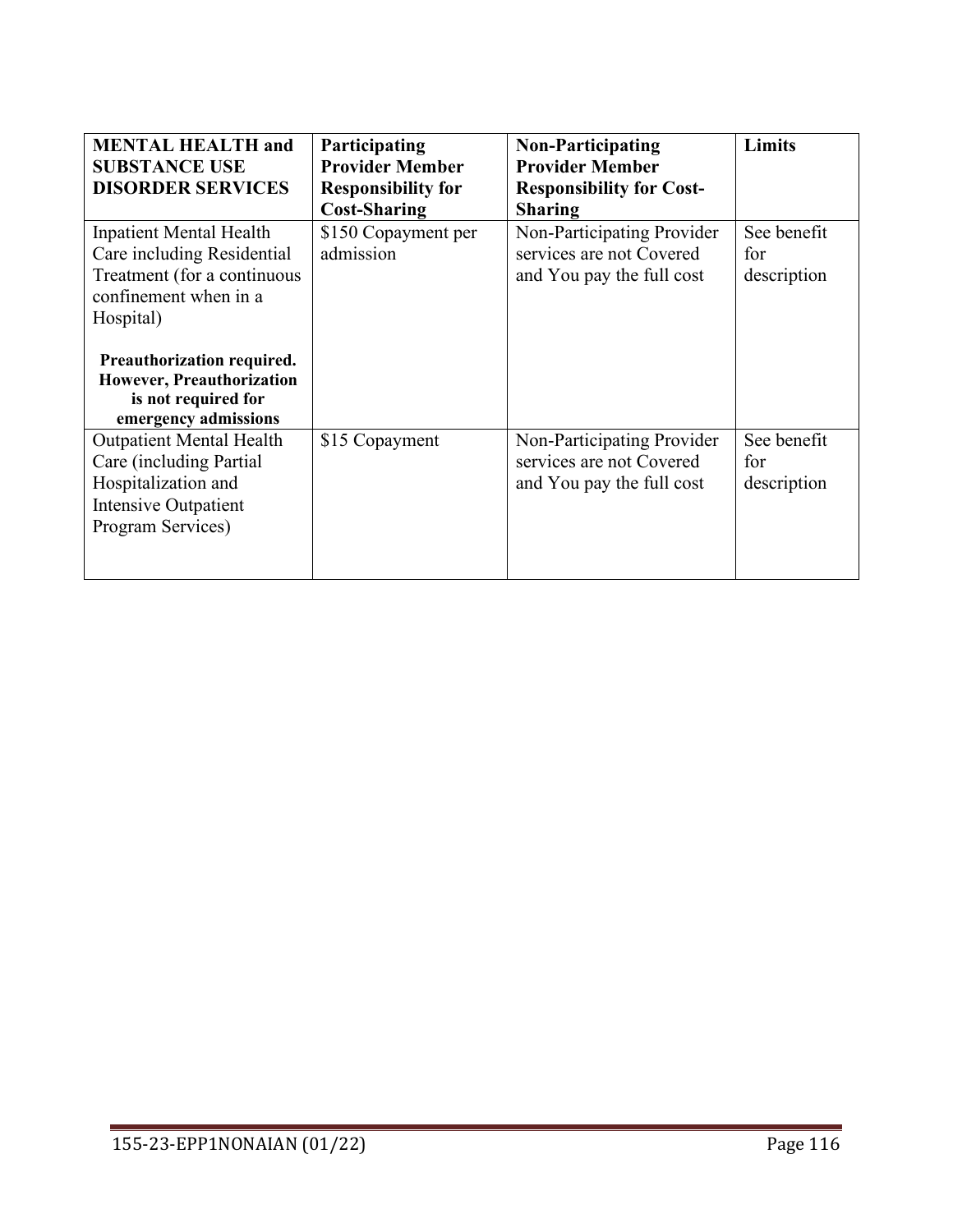| <b>MENTAL HEALTH and</b><br><b>SUBSTANCE USE</b><br><b>DISORDER SERVICES</b>                                                                                                         | Participating<br><b>Provider Member</b><br><b>Responsibility for</b><br><b>Cost-Sharing</b> | <b>Non-Participating</b><br><b>Provider Member</b><br><b>Responsibility for Cost-</b><br><b>Sharing</b> | <b>Limits</b>                     |
|--------------------------------------------------------------------------------------------------------------------------------------------------------------------------------------|---------------------------------------------------------------------------------------------|---------------------------------------------------------------------------------------------------------|-----------------------------------|
| Inpatient Substance Use for<br>a continuous confinement<br>when in a Hospital<br>(including Residential<br>Treatment)                                                                | \$150 Copayment per<br>admission                                                            | Non-Participating Provider<br>services are not Covered<br>and You pay the full cost                     | See benefit<br>for<br>description |
| Preauthorization required.<br>However, Preauthorization is<br>not required for emergency<br>admissions or for<br><b>Participating OASAS-</b><br>certified Facilities                 |                                                                                             |                                                                                                         |                                   |
| <b>Outpatient Substance Use</b><br>Services (including Partial<br>Hospitalization, Intensive<br><b>Outpatient Program</b><br>Services, and Medication<br><b>Assisted Treatment</b> ) | \$15 Copayment                                                                              | Non-Participating Provider<br>services are not Covered<br>and You pay the full cost                     | Unlimited                         |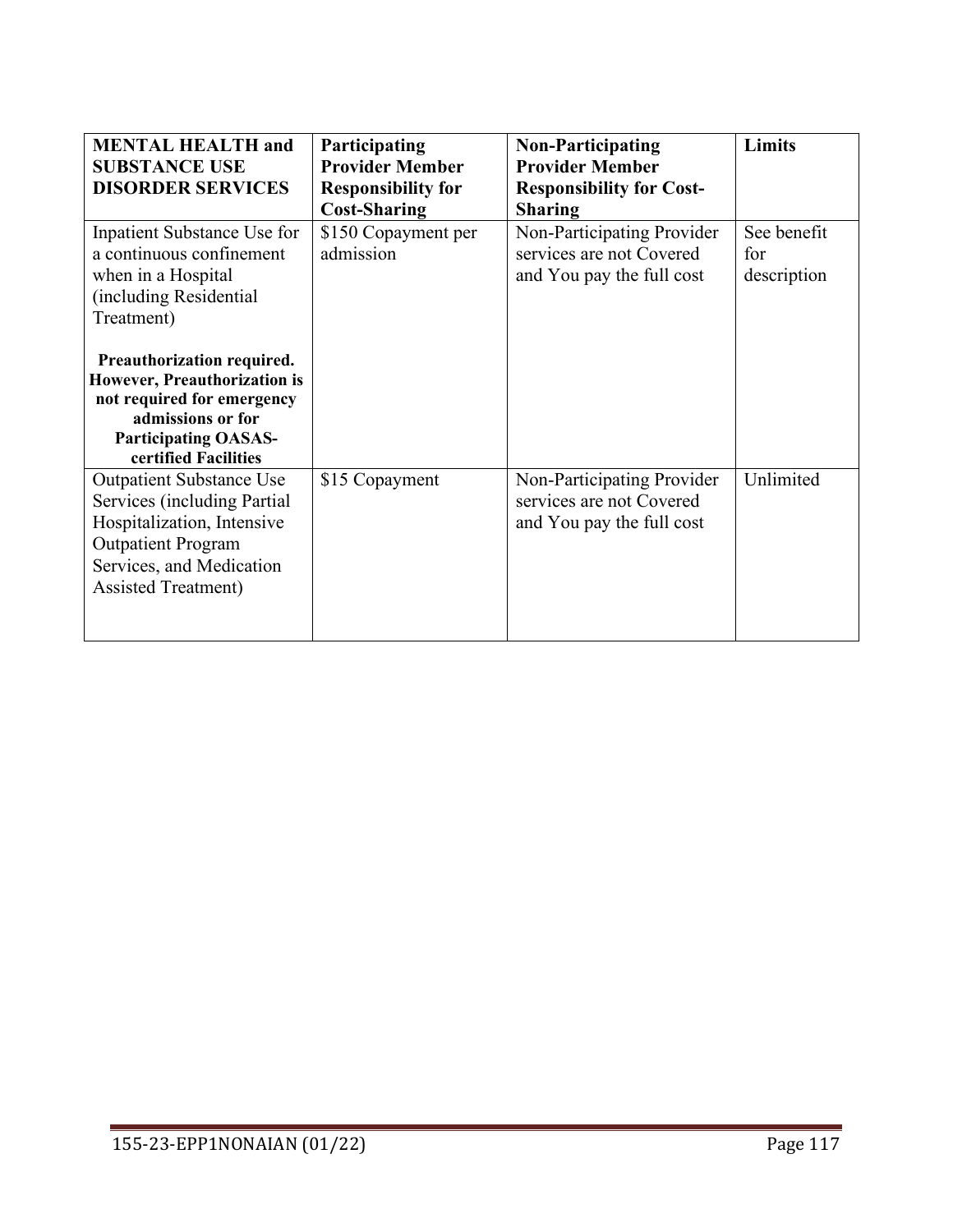| PRESCRIPTION DRUGS           | Participating             | <b>Non-Participating</b>        | Limits      |
|------------------------------|---------------------------|---------------------------------|-------------|
|                              | <b>Provider Member</b>    | <b>Provider Member</b>          |             |
| *Certain Prescription Drugs  | <b>Responsibility for</b> | <b>Responsibility for Cost-</b> |             |
| are not subject to Cost-     | <b>Cost-Sharing</b>       | <b>Sharing</b>                  |             |
| Sharing when provided in     |                           |                                 |             |
| accordance with the          |                           |                                 |             |
| comprehensive guidelines     |                           |                                 |             |
| supported by HRSA or if      |                           |                                 |             |
| the item or service has an   |                           |                                 |             |
| "A" or "B" rating from the   |                           |                                 |             |
| USPSTF and obtained at a     |                           |                                 |             |
| participating pharmacy.      |                           |                                 |             |
| <b>Retail Pharmacy</b>       |                           |                                 |             |
| 30-day supply                |                           | Non-Participating Provider      | See benefit |
| Tier 1                       | \$6 Copayment             | services are not Covered        | for         |
|                              |                           | and You pay the full cost       | description |
| Tier <sub>2</sub>            |                           |                                 |             |
|                              | \$15 Copayment            |                                 |             |
|                              |                           |                                 |             |
| Tier 3                       |                           |                                 |             |
|                              | \$30 Copayment            |                                 |             |
| Preauthorization is not      |                           |                                 |             |
| required for a Covered       |                           |                                 |             |
| Prescription Drug used to    |                           |                                 |             |
| treat a substance use        |                           |                                 |             |
| disorder, including a        |                           |                                 |             |
| Prescription Drug to         |                           |                                 |             |
| manage opioid withdrawal     |                           |                                 |             |
| and/or stabilization and for |                           |                                 |             |
| opioid overdose reversal.    |                           |                                 |             |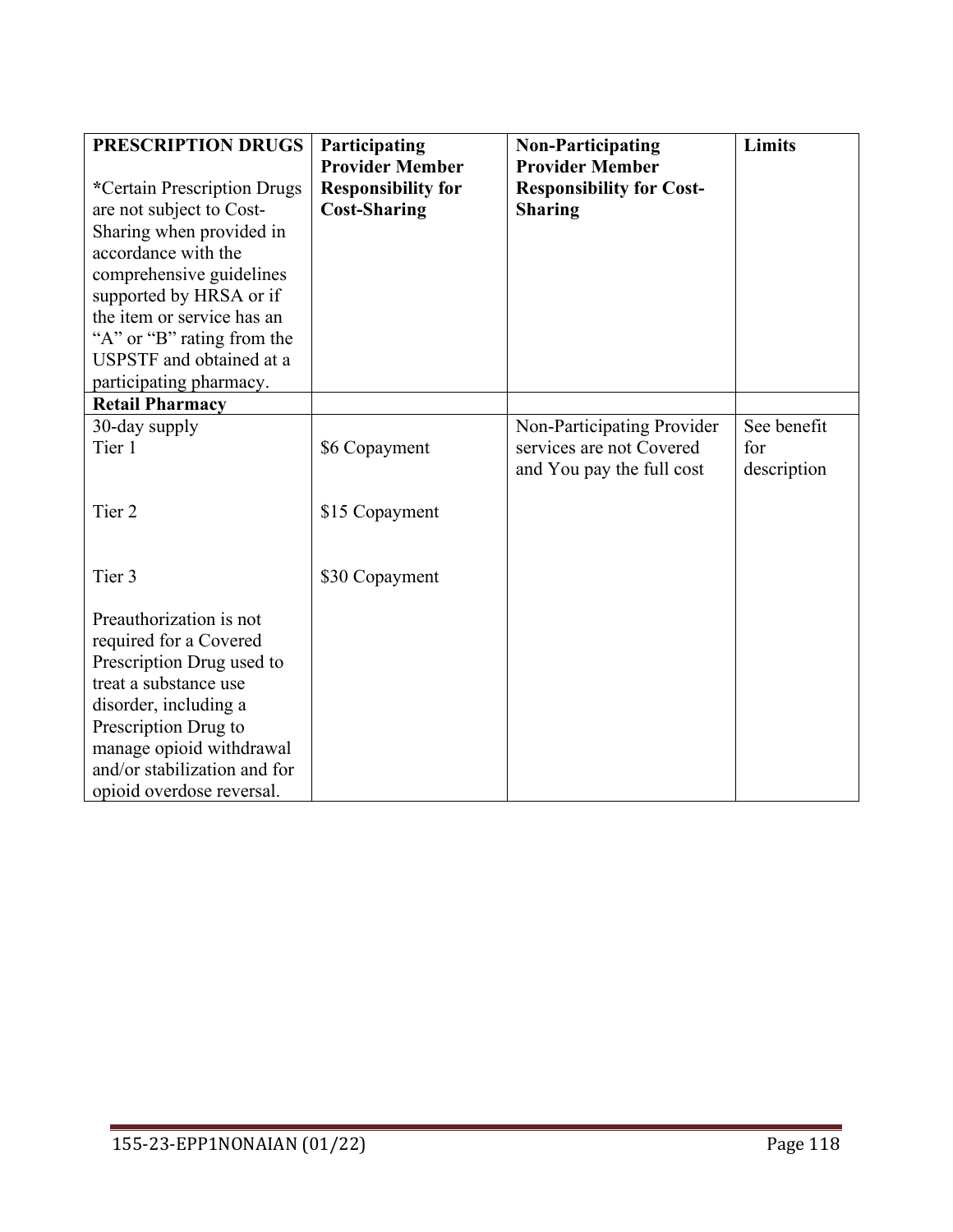| PRESCRIPTION DRUGS<br>(Continued) | Participating<br><b>Provider Member</b>                                                     | <b>Non-Participating</b><br><b>Provider Member</b>                                                      | Limits                            |
|-----------------------------------|---------------------------------------------------------------------------------------------|---------------------------------------------------------------------------------------------------------|-----------------------------------|
|                                   | <b>Responsibility for</b><br><b>Cost-Sharing</b>                                            | <b>Responsibility for Cost-</b><br><b>Sharing</b>                                                       |                                   |
| <b>Mail Order Pharmacy</b>        |                                                                                             |                                                                                                         |                                   |
| Up to a 90-day supply             |                                                                                             | Non-Participating Provider                                                                              | See benefit                       |
| Tier 1                            | \$15 Copayment                                                                              | services are not Covered<br>and You pay the full cost                                                   | for<br>description                |
| Tier <sub>2</sub>                 | \$37.50 Copayment                                                                           |                                                                                                         |                                   |
| Tier 3                            | \$75 Copayment                                                                              |                                                                                                         |                                   |
| <b>Enteral Formulas</b><br>Tier 1 | \$6 Copayment                                                                               | Non-Participating Provider<br>services are not Covered<br>and You pay the full cost                     | See benefit<br>for<br>description |
| Tier <sub>2</sub>                 | \$15 Copayment                                                                              |                                                                                                         |                                   |
| Tier 3                            | \$30 Copayment                                                                              |                                                                                                         |                                   |
| <b>WELLNESS BENEFITS</b>          | Participating<br><b>Provider Member</b><br><b>Responsibility for</b><br><b>Cost-Sharing</b> | <b>Non-Participating</b><br><b>Provider Member</b><br><b>Responsibility for Cost-</b><br><b>Sharing</b> | <b>Limits</b>                     |
| Gym Reimbursement                 | Up to $$200$ per six (6)-<br>month period                                                   | Up to $$200$ per six (6)-<br>month period                                                               | Up to \$200<br>per six $(6)$ -    |
|                                   |                                                                                             |                                                                                                         | month period                      |